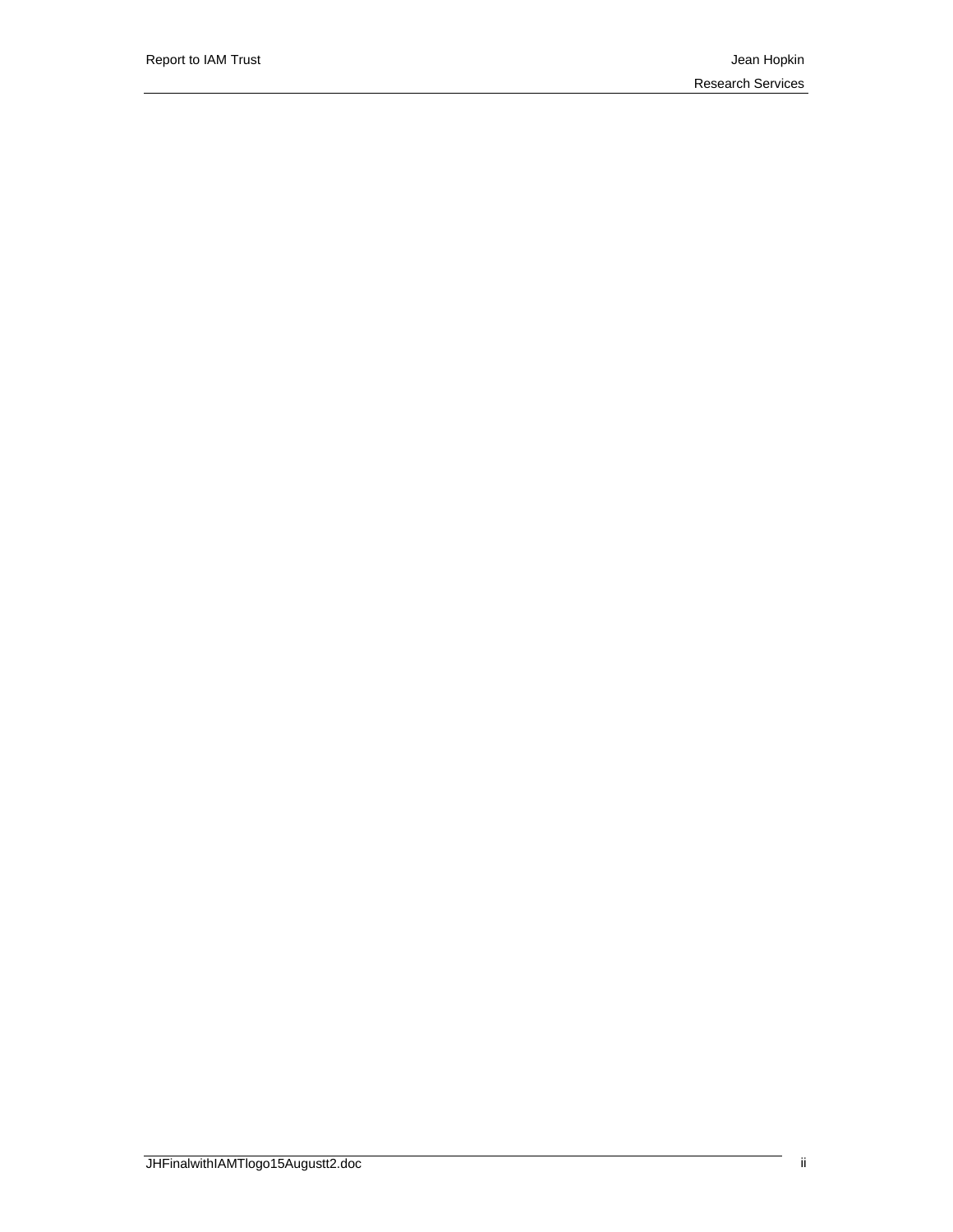# Contents

| 1   |                                                                                        |  |
|-----|----------------------------------------------------------------------------------------|--|
| 2   |                                                                                        |  |
| 2.1 |                                                                                        |  |
| 2.2 |                                                                                        |  |
| 2.3 |                                                                                        |  |
| 2.4 |                                                                                        |  |
| 2.5 |                                                                                        |  |
| 2.6 |                                                                                        |  |
| 2.7 |                                                                                        |  |
| 2.8 |                                                                                        |  |
| 3   |                                                                                        |  |
| 3.1 |                                                                                        |  |
| 3.2 |                                                                                        |  |
| 3.3 |                                                                                        |  |
| 3.4 |                                                                                        |  |
| 3.5 |                                                                                        |  |
| 3.6 |                                                                                        |  |
| 3.7 |                                                                                        |  |
| 3.8 |                                                                                        |  |
| 3.9 |                                                                                        |  |
| 4   | Young drivers in fatal and serious accidents: where do they happen? 38                 |  |
| 4.1 |                                                                                        |  |
| 4.2 |                                                                                        |  |
| 4.3 |                                                                                        |  |
| 5   | Young drivers in fatal and serious accidents: when do they happen?  43                 |  |
| 5.1 |                                                                                        |  |
| 5.2 |                                                                                        |  |
| 5.3 |                                                                                        |  |
| 5.4 |                                                                                        |  |
| 5.5 |                                                                                        |  |
| 5.6 |                                                                                        |  |
| 6   | Young drivers in fatal and serious accidents: what type of road do they happen on?  54 |  |
| 6.1 |                                                                                        |  |
| 6.2 |                                                                                        |  |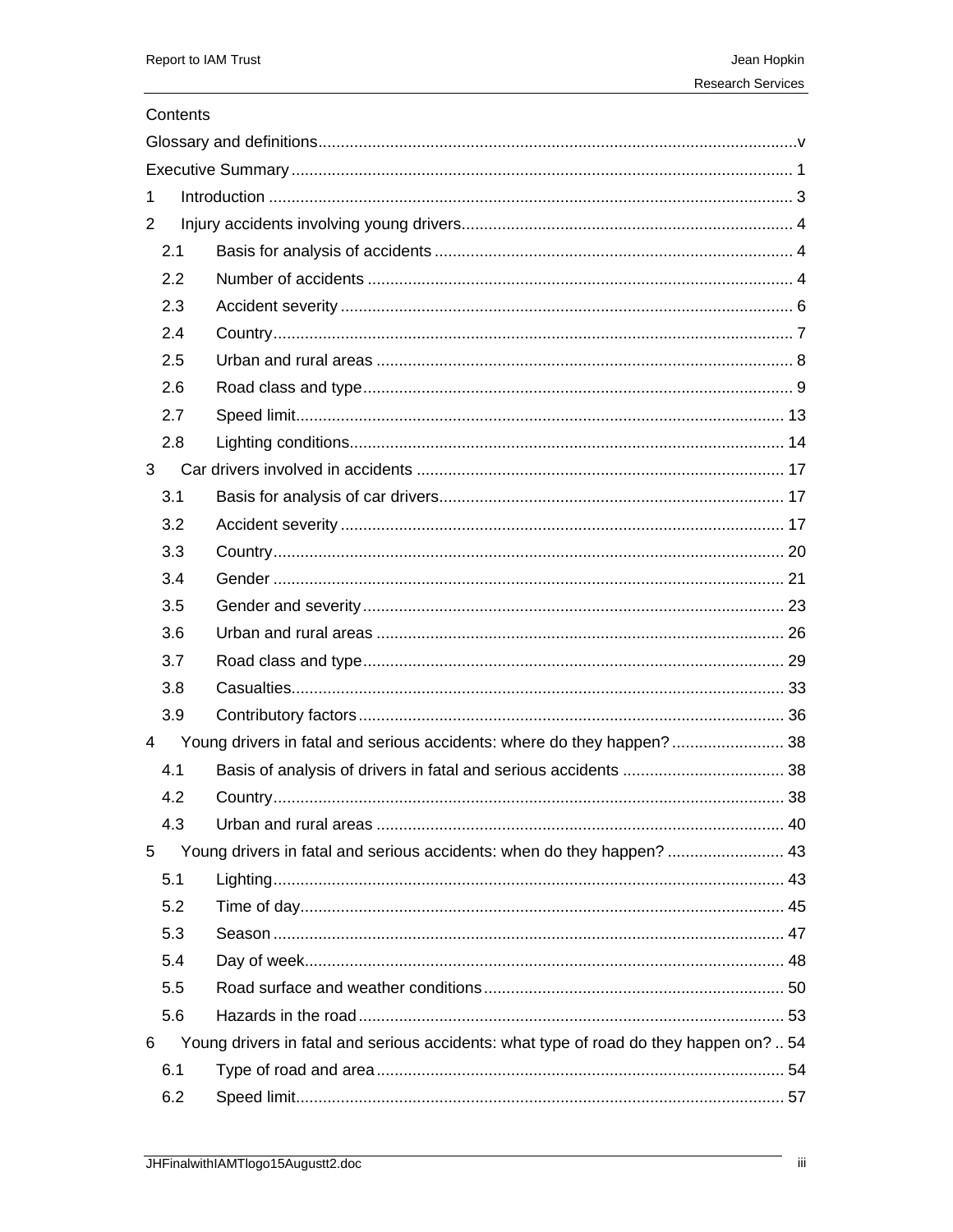6.3

 $\boldsymbol{7}$ 

|                | <b>Research Services</b>                                                           |        |
|----------------|------------------------------------------------------------------------------------|--------|
|                |                                                                                    |        |
|                | Young drivers in fatal and serious accidents: what type of accidents are they?  61 |        |
|                |                                                                                    |        |
| $\overline{2}$ |                                                                                    |        |
| 3 <sup>1</sup> |                                                                                    |        |
|                |                                                                                    |        |
|                | $\mathbf{r}$ . Ushink measures the same of $\mathbf{r}$                            | $\sim$ |

| 7.1  |                                                                       |  |
|------|-----------------------------------------------------------------------|--|
| 7.2  |                                                                       |  |
| 7.3  |                                                                       |  |
| 7.4  |                                                                       |  |
| 7.5  |                                                                       |  |
| 7.6  |                                                                       |  |
| 7.7  |                                                                       |  |
| 7.8  |                                                                       |  |
| 7.9  |                                                                       |  |
| 8    | Young drivers in fatal and serious accidents: differences with age 75 |  |
| 8.1  |                                                                       |  |
| 8.2  |                                                                       |  |
| 8.3  |                                                                       |  |
| 8.4  |                                                                       |  |
| 8.5  |                                                                       |  |
| 8.6  |                                                                       |  |
| 8.7  |                                                                       |  |
| 8.8  |                                                                       |  |
| 8.9  |                                                                       |  |
| 9    |                                                                       |  |
| 10   |                                                                       |  |
| 10.1 |                                                                       |  |
| 10.2 |                                                                       |  |
| 10.3 |                                                                       |  |
| 10.4 |                                                                       |  |
| 10.5 |                                                                       |  |
| 11   |                                                                       |  |
| 12   |                                                                       |  |
| 13   |                                                                       |  |
| 14   |                                                                       |  |
|      |                                                                       |  |
| 14.1 |                                                                       |  |
| 14.2 |                                                                       |  |
| 14.3 |                                                                       |  |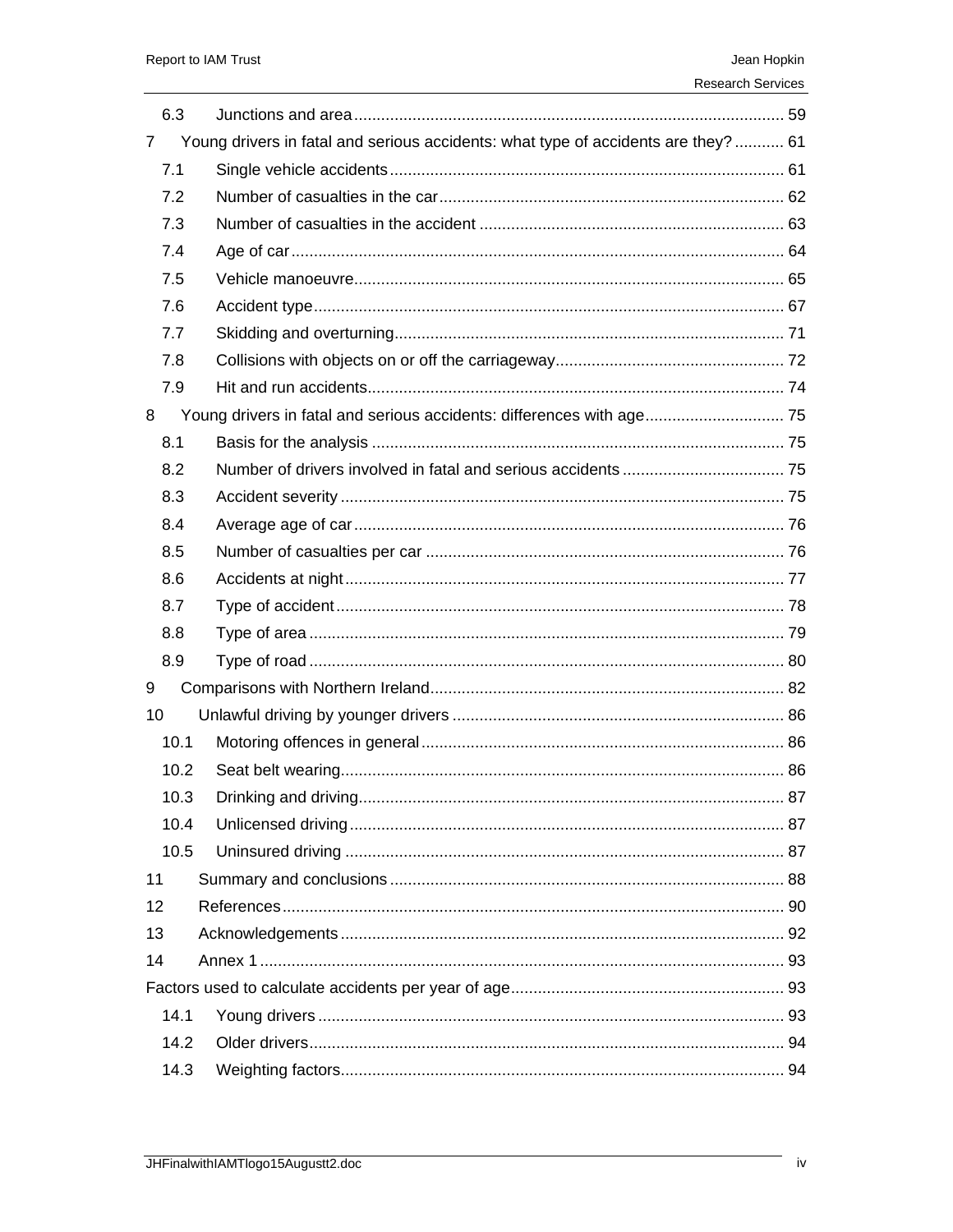# **Glossary and definitions**

# **Definitions of accidents and casualties**

| Accident                                 | Involves personal injury occurring on the public highway<br>(including footways) involving at least one road vehicle or<br>a vehicle in collision with a pedestrian and which becomes<br>known to the police within 30 days.                                                                                                                                                                                                                                                                                                                                                                                                                                                                                                                           |
|------------------------------------------|--------------------------------------------------------------------------------------------------------------------------------------------------------------------------------------------------------------------------------------------------------------------------------------------------------------------------------------------------------------------------------------------------------------------------------------------------------------------------------------------------------------------------------------------------------------------------------------------------------------------------------------------------------------------------------------------------------------------------------------------------------|
| Crash                                    | See accident                                                                                                                                                                                                                                                                                                                                                                                                                                                                                                                                                                                                                                                                                                                                           |
| Fatal injury/ casualty                   | Injury causes death within 30 days of the accident                                                                                                                                                                                                                                                                                                                                                                                                                                                                                                                                                                                                                                                                                                     |
| Serious injury/ casualty                 | Injury does not cause death within 30 days of the accident<br>and either results in the casualty being detained in hospital<br>as an in-patient, or any of the following injuries: fractures,<br>concussion, internal injuries, crushings, severe cuts and<br>lacerations, severe general shock requiring treatment, or<br>any injury which causes death more than 30 days after the<br>accident                                                                                                                                                                                                                                                                                                                                                       |
| Slight injury/ casualty                  | Injury of a minor character such as a sprain (including<br>whiplash neck injury), bruise or cut which are not judged to<br>be severe, or slight shock requiring roadside attention.<br>Injuries not requiring medical treatment are included                                                                                                                                                                                                                                                                                                                                                                                                                                                                                                           |
| <b>Fatal accident</b>                    | Accident involving at least one fatal casualty                                                                                                                                                                                                                                                                                                                                                                                                                                                                                                                                                                                                                                                                                                         |
| Serious accident                         | Accident in which no one is fatally injured, but at least one<br>casualty received serious injuries                                                                                                                                                                                                                                                                                                                                                                                                                                                                                                                                                                                                                                                    |
| Injury accident                          | Accident involving at least one casualty who was killed or<br>injured (including both serious and slight injuries)                                                                                                                                                                                                                                                                                                                                                                                                                                                                                                                                                                                                                                     |
| KSI                                      | Killed or seriously injured                                                                                                                                                                                                                                                                                                                                                                                                                                                                                                                                                                                                                                                                                                                            |
| <b>Other definitions</b>                 |                                                                                                                                                                                                                                                                                                                                                                                                                                                                                                                                                                                                                                                                                                                                                        |
| Accidents involving young car<br>drivers | In Section 2, accidents involving one or more car drivers<br>aged 17-19, are categorised as involving a driver aged 17-<br>19. Accidents involving one or more car drivers aged 20-<br>24 but none aged 17-19 are categorised as involving a<br>driver aged 20-24. Accidents involving one or more car<br>drivers aged 25-59 but none aged 17-24 are categorised<br>as involving drivers aged 25-29. Accidents involving one or<br>more drivers aged 60-79 but no younger drivers are<br>categorised as involving drivers aged 60-79. Other<br>accidents involving car drivers (aged under 17 or over 80)<br>are categorised as other car driver accidents. Accidents<br>with 'only other involved' are those that did not involve any<br>car drivers. |
|                                          | This method of classification under-represents the<br>involvement of older drivers in accidents.                                                                                                                                                                                                                                                                                                                                                                                                                                                                                                                                                                                                                                                       |
| Age of car                               | When the accident database is being compiled, DfT<br>matches the registration numbers on vehicle records in the<br>database with records of vehicle registrations. This<br>provides a figure for the number of years since the vehicle<br>was first registered, which is used in this report as a proxy<br>for the age of the vehicle.                                                                                                                                                                                                                                                                                                                                                                                                                 |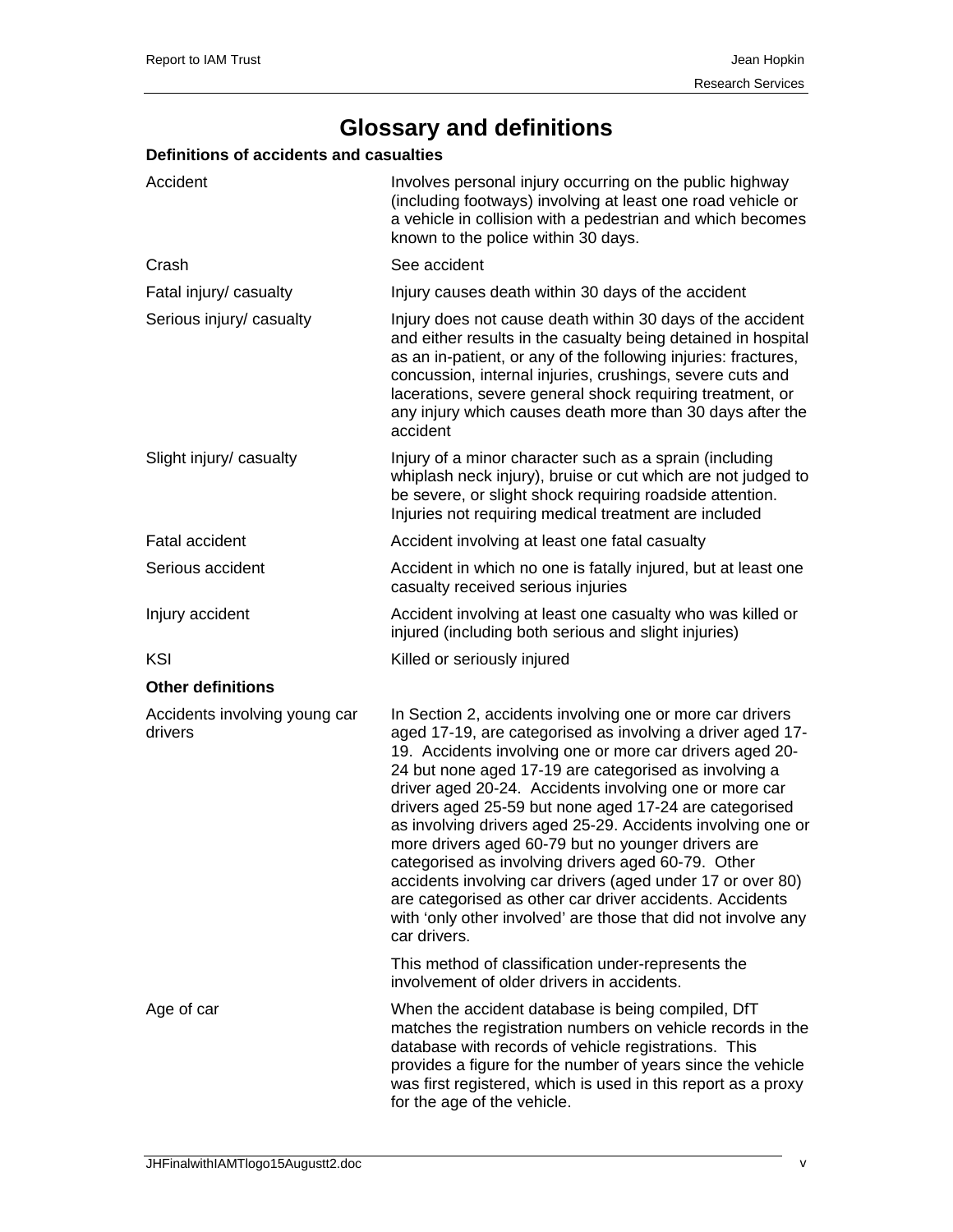| Car                       | Taxis and private hire cars are included with private cars                                                                                                                                                                                                      |
|---------------------------|-----------------------------------------------------------------------------------------------------------------------------------------------------------------------------------------------------------------------------------------------------------------|
| Euro NCAP                 | Euro NCAP provides an independent rating of the safety<br>performance of cars sold in Europe                                                                                                                                                                    |
| 'EuroRAP' accident type   | Accidents were categorised into five groups,<br>corresponding to the four main accident types on rural<br>roads (plus an 'other' category), using definitions<br>corresponding to the EuroRAP (European Road<br>Assessment Programme) analysis:                 |
|                           | Accidents involving pedestrian or cyclist casualties<br>$\bullet$                                                                                                                                                                                               |
|                           | Accidents at or near a junction with no pedestrian or<br>$\bullet$<br>cyclist casualties                                                                                                                                                                        |
|                           | Single vehicle leaving the carriageway away from<br>$\bullet$<br>junctions, with no pedestrian or cyclist casualties                                                                                                                                            |
|                           | Head on collisions involving two or more vehicles away<br>$\bullet$<br>from junctions with no pedestrian or cyclist casualties<br>('head on' defined by vehicles 1 and 2 travelling<br>towards opposing compass directions and remaining<br>on the carriageway) |
|                           | Other accidents<br>$\bullet$                                                                                                                                                                                                                                    |
| Junction accidents        | Accidents occurring at, or within 20 metres of, a junction.                                                                                                                                                                                                     |
| Rural roads               | Roads which are either outside towns, or in towns with<br>less than 10,000 population.                                                                                                                                                                          |
| Season                    | Spring: March – May, Summer: June – August, Autumn,<br>September - November, Winter: December - February                                                                                                                                                        |
| Statistically significant | Significant with at least 95% confidence                                                                                                                                                                                                                        |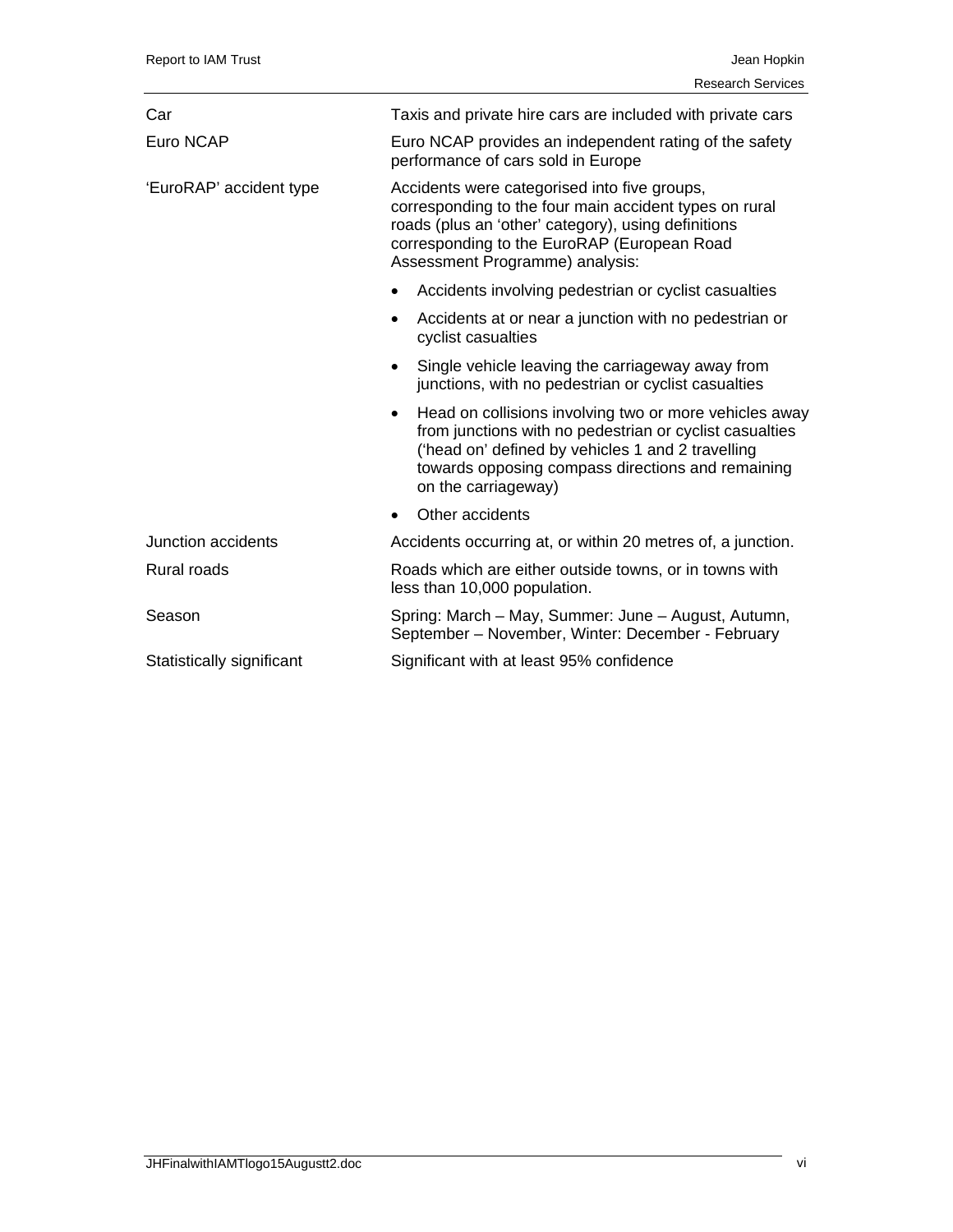# **Executive Summary**

This report has been commissioned by the IAM Motoring Trust to investigate road accidents involving young drivers in Great Britain. The analysis compares drivers aged 17-19 and 20-24 with those aged 25-59 and 60-79, using the Department of Transport's accident data for the seven years from 2000 to 2006. The report also draws on key research studies on young drivers, mostly in the UK, and published before February 2008. A summary of the report 'Young drivers – where and when they are unsafe' is available from the IAM Motoring Trust: www.iamtrust.org.uk

Age, experience and gender are important factors affecting how people drive and their involvement in road accidents.

Drivers under 25 are involved in a disproportionately large number of road accidents when compared with the proportion of drivers who are over 25. The youngest drivers are even more at risk. The riskiest time for all new drivers is the first year after passing the driving test. The number of young drivers involved in accidents falls with each year of age as they gain in both maturity and experience.

The number of car drivers involved in accidents per licence holder is twice as high for young men as for young women. This difference is only partly accounted for by the higher mileage driven by young men.

When young car drivers are involved in accidents, there are a number of ways in which the accident circumstances tend to differ from those where older drivers are involved. These include:

- Older cars with less Euro NCAP-rated crash protection
- Three or more casualties in the car
- Accidents at night and at weekends
- Driving on wet roads in fine weather, or in rain, fog or mist
- Minor roads in rural areas with a 60 mph speed limit
- Single vehicle accidents with no other road users involved
- On bends, particularly on rural roads
- Skidding, and in some cases then overturning
- Leaving the road, and in many cases hitting a roadside object or entering a ditch

These circumstances indicate, as other research summarised in this report shows, that accident involvement of young drivers is associated with a combination of different types of factor which all play a part:

- Inexperience and poor judgement in more difficult driving conditions (poor weather, poor visibility, minor rural roads)
- Inadequate control of the car (single vehicle accidents, skidding, overturning, leaving the road)
- Lifestyle factors (social driving particularly at night and at weekends, when factors such as alcohol and peer pressure affect where and how young people drive)
- Economic factors which result in young drivers being more likely to have cheaper older cars which offer them less protection from injury than newer cars would do.

This combination of factors suggests that a range of countermeasures are needed to address the issue and to improve the safety record of young drivers on Britain's roads, and suggests that a targeted approach is more appropriate than restrictions on all young drivers.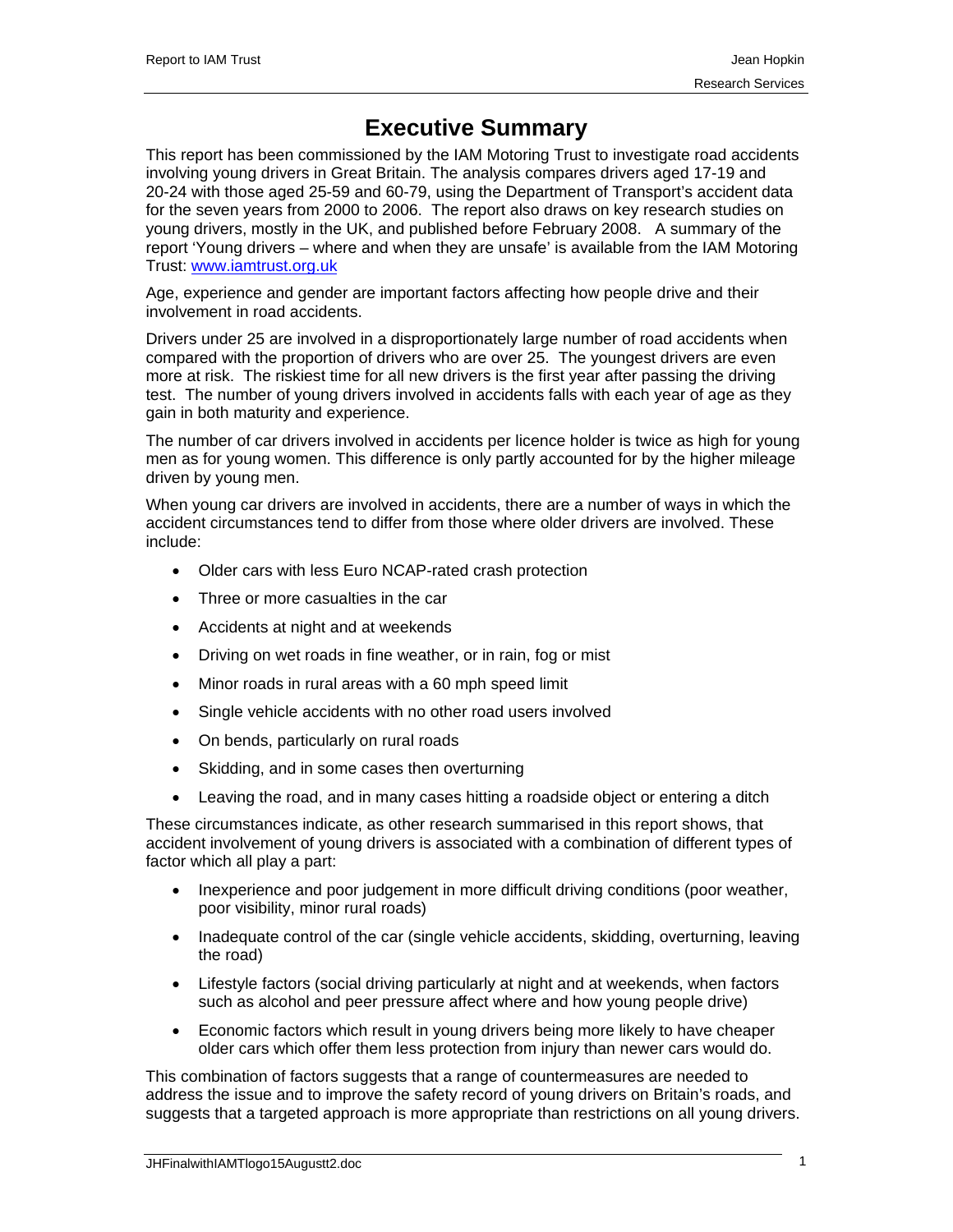The results of this study indicate that improvements in the safety record can be brought about through measures aimed at young drivers themselves, by improving the road environment and through improvements in vehicle safety.

Measures aimed at young drivers could include:

- Including road safety education at the core of the school curriculum so that young people develop an awareness of the risks and responsibilities of using the roads as drivers, riders and as passengers
- More training and accompanied practice in using rural roads and driving in a wider range of conditions, including at night, in poor visibility and poor weather, helping learners to better adapt their driving behaviour to suit the conditions before taking the driving test
- More training in factors leading to loss of control of the vehicle, how to anticipate these situations and how to avoid them
- Insurance companies recognising that accompanied driving practice before taking the test does not pose undue risk, and reducing premiums for young learner drivers using the family car accordingly
- Guiding parents on helping their children to become safer drivers through supervising additional driving practice, and providing information to parents on how to do this most effectively
- Targeting the minority of young and inexperienced (mostly) male drivers exhibiting more dangerous driving behaviour through education, training and enforcement
- Greater emphasis on training and improvement after passing the formal driving test

Improvements in the road environment which would have particular benefits for young drivers include features such as skid resistant surfaces, providing wider safety margins at the roadside by removing roadside objects, and other measures to provide greater protection so that roads are more forgiving when an accident happens.

Improvements in vehicle safety with the introduction of modern safety features in new vehicles such as Electronic Stability Control, and the gradual improvement over time in the crashworthiness of older vehicles as the safer designs percolate down to young drivers, will also bring about improvements for young drivers.

Young drivers do become safer drivers as they gain in maturity and experience. The challenge is to find ways of ensuring that they are safer as they start their driving careers, at the time when they pass their driving test.

It is hoped that the analysis presented in this report, and the summary of other research which puts the results in context, will provide the basis for developing recommendations for improving the safety record of young drivers on Britain's roads.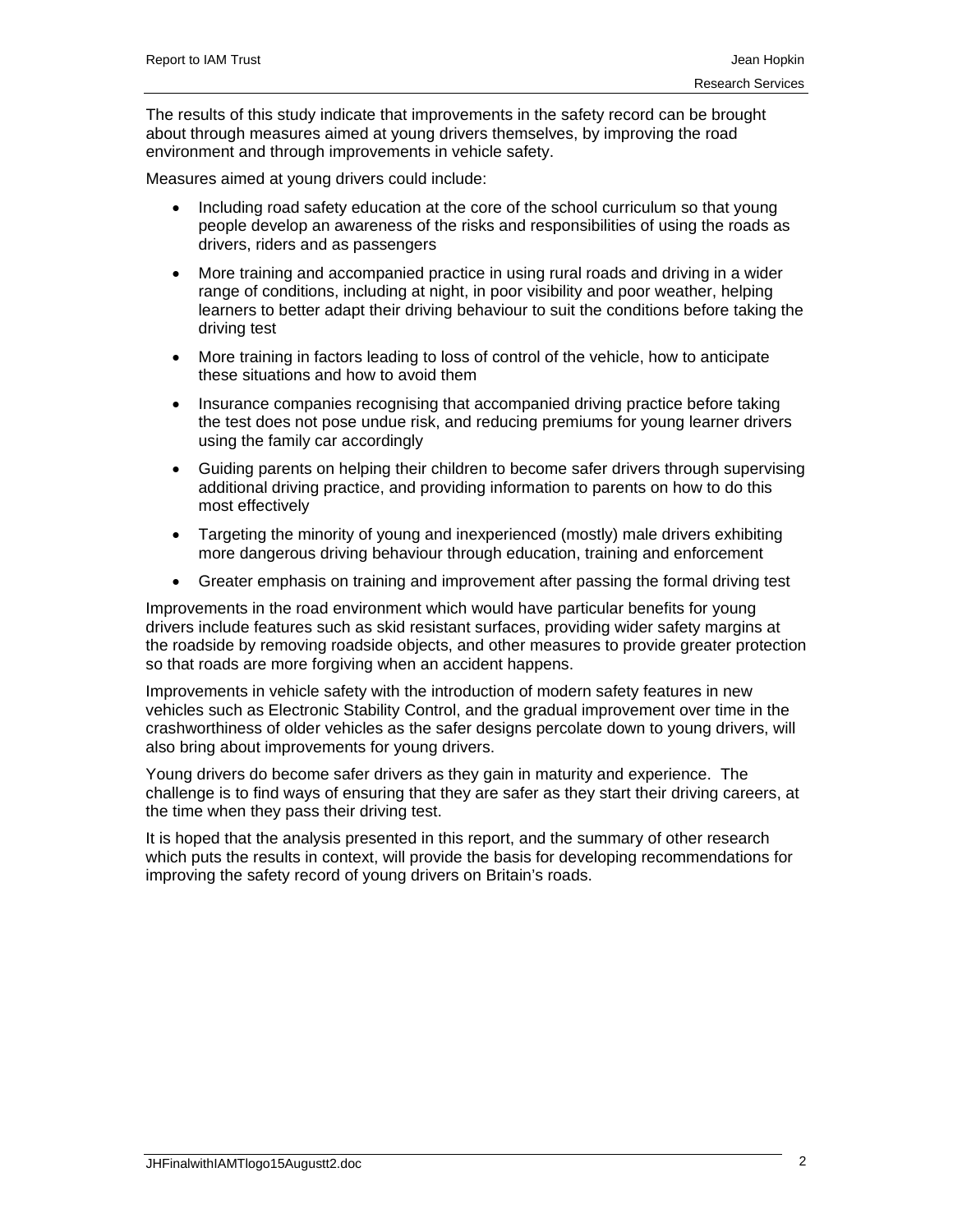# **1 Introduction**

This report has been commissioned by the IAM Motoring Trust to investigate road accidents involving young drivers in Great Britain. The analysis compares drivers aged 17-19 and 20-24 with those aged 25-59 and 60-79.

Young drivers are involved in a disproportionately large number of road accidents: 17-24 year olds have 9% of the driving licences but comprise 22% of car drivers involved in road accidents that result in death or injury on the roads of Great Britain.

This problem is not unique to Britain. An international review of young driver safety showed that while road accident death rates have fallen in many countries in recent years, and this has been reflected in a fall in young driver death rates, the relative position of young drivers remains of concern, with death rates of 18-24 year old drivers typically being double that of older drivers (OECD, 2006). The review showed that death rates for young male drivers are higher than young female drivers, even after taking account of the fact that young males drive more than young women. In the UK, the Netherlands, Sweden, the review found that the relative risk of young male drivers, compared with older drivers, had increased considerably in the previous decade. The review identified the high rate of fatalities and injuries among young male drivers as a major public health issue.

The review showed that the combination of inexperience, youthfulness and gender together explain the greater involvement of young drivers in accidents compared with older drivers. Compared with experienced drivers, those who are inexperienced find routine aspects of the driving task more demanding, and they are also lacking the 'negative feedback' from mistakes and near-misses that may lead to a more careful driving style. Immaturity and lifestyle factors associated with the late teens and early twenties also increase the risk of accidents. Young men drive more than young women, but compared with young women also take more risks, are more likely to overestimate their driving ability and are more susceptible to peer pressure.

A large number of different factors were identified in the review, which together interact to increase the risk of some young drivers: psychological and emotional development, personality, social norms, socio-economic circumstances of individuals, impairment (through alcohol, drugs, fatigue or in-vehicle distractions), the driving task itself and the type of driving. Although the risks are higher than for older drivers, the review noted that most young drivers do not deliberately drive dangerously.

As a contribution to the process of considering options for reducing accident involvement of young drivers, this report provides a detailed analysis of an extract of the Department of Transport's national accident data for Great Britain for the seven years between 2000 and 2006; it identifies the involvement of young drivers in different accident situations and compares this with the involvement of older drivers. The report also draws on key research studies on young drivers, mostly in the UK, and published before February 2008. Understanding where, when and why, young drivers and their passengers are most at risk will help to develop more effective policies on driver training, driver licensing, enforcement and penalties.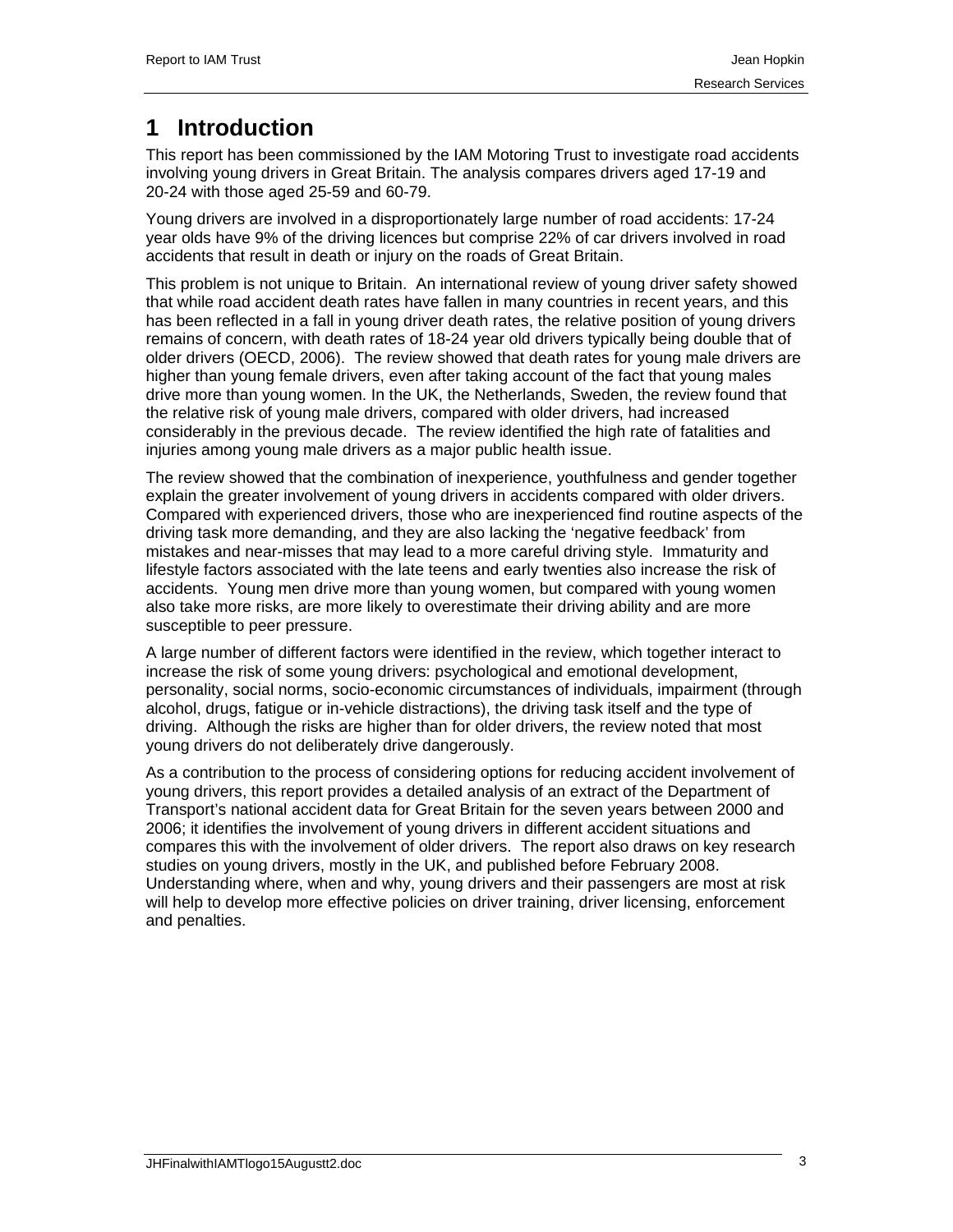# **2 Injury accidents involving young drivers**

# **2.1 Basis for analysis of accidents**

This section presents an analysis of all accidents resulting in death or injury on the roads in Great Britain between 2000 and 2006. Unlike the remainder of the report, this section analyses the number of accidents involving young drivers, rather than the numbers of drivers involved in accidents. It compares the accidents in which young drivers are involved with those involving only older drivers.

To investigate the relative involvement of young drivers in accidents, the analysis in this section has identified the youngest car driver in each accident. The accidents have then been grouped according to the age of the youngest car driver. This under-represents the involvement of older drivers in cases where older and younger drivers were involved in the same accident.

After presenting figures on the total numbers of accidents involving young drivers, this section shows how the age distribution of the drivers involved varies with accident severity, between England, Scotland and Wales, between urban and rural roads, roads of different types with different speed limits, and in different lighting conditions.

Each topic starts with a table showing the proportion of drivers in each age group who were involved in different types of accident (with the percentages summing across the rows in the table). The following table in each topic then shows the effect of adjusting these percentages by calculating a percentage rate for each estimated year of driving represented in that age group (termed '% per year of age'). This takes account of the fact that 17-19 year olds do not start driving unaccompanied until they are on average nearly 18, while many people stop driving between the ages of 60 and 80. The method used to derive the adjustment factors for these estimates is described in Annex 1. The result is a table showing the row percentages per year of age.

## **2.2 Number of accidents**

Over the seven year period there were 140,000 injury accidents involving car drivers aged 17-19 and 229,000 involving car drivers aged 20-24.

The average per year was 20,000 involving 17-19 year olds and 33,000 involving 20-24 year olds.

Accidents involving young car drivers aged 17-19:

- Fatal 300/year
- Serious 2,500/year
- Slight 17,200/year
- Urban areas 11,300/year
- Rural areas 8,700/year

Accidents involving young car drivers aged 20-24:

- Fatal 450/year
- Serious 3,800/year
- Slight 28,400/year
- Urban areas 20,300/year
- Rural areas 12,300/year.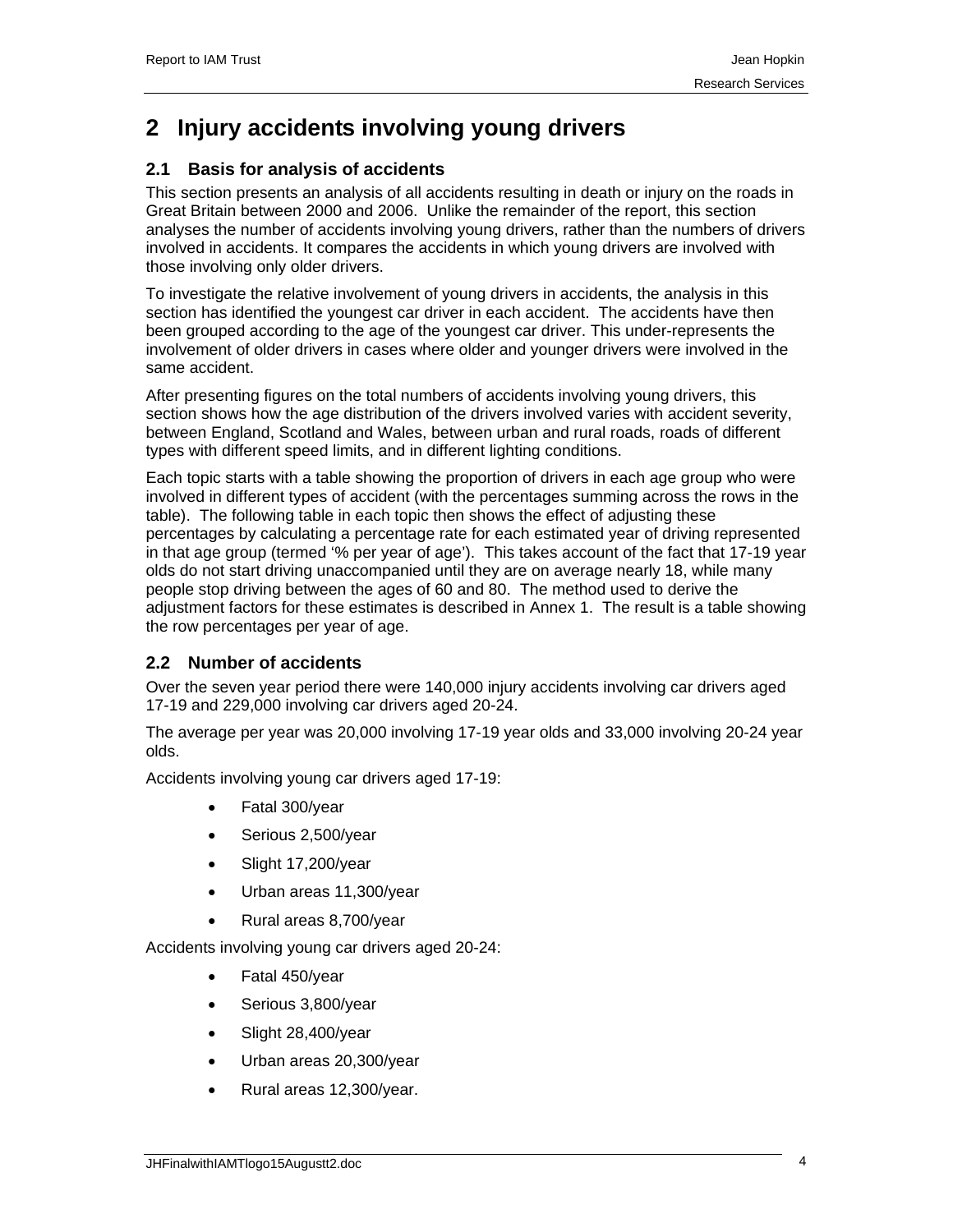Research shows that accident involvement falls with age due to the combined effect of maturity and increased driving experience, and that this is observed in various countries in Europe and in North America (Maycock 2002a, OECD 2006). A modelling study based on accident records in Great Britain for the years 1996-1998 and extracts from driver licence records for the same years, separated the effect of age and experience and showed that the effect of experience on accident involvement is considerably greater than the effect of age, and is particularly significant in the early years of driving. The reduction in accident involvement due to experience during the time immediately after passing the driving test was estimated; during the first six months of driving, accident involvement for a driver of any age falls by a factor of 2.3 for male drivers and 1.9 for female drivers, while in the first year it falls by a factor of 3.6 for men and 2.7 for women (Maycock, 2002b).

In the state of Victoria in Australia, the decline in risk with increasing driving experience has been assessed (VicRoads 2005). Figure 1 is based on these results and is an illustration of the way in which post test driving experience and maturity reduce the risk of accident involvement.





An in-depth analysis of the causes of fatal accidents between 1994 and 2005 has found that drivers aged 16-19 appear to be over twenty times more likely to have caused a fatal accident than they are to have been innocently involved in such accidents and that this effect reduces with increasing age (Clarke et al 2007). The young drivers were found to be at fault in a large number of 'loss of control' accidents, often on bends.

The accident statistics do not record details of driving licences held (or not) by drivers involved in accidents. However research shows that it is rare for learner drivers to be involved in accidents while learning. A study of some 3,000 novice drivers who passed their test in 1988 found that less than 1% had been involved in an accident while learning and that none of these were injury accidents (Forsyth, Maycock and Sexton 1995). It is likely therefore that the great majority of the accidents involving young drivers recorded in the accident statistics involve drivers who have passed their driving test, although the accident statistics will include some young people without licences who are driving illegally.

This study also found that 18% of drivers reported that they had been involved in an accident during their first year of driving, falling to 13% in the second year and 10% in the third year (Maycock and Forsyth 1997). In their first year of driving 23% of those passing the test at 17-19 had been involved in at least one accident, compared with 12% of those who had been aged 25 or over when they passed their test.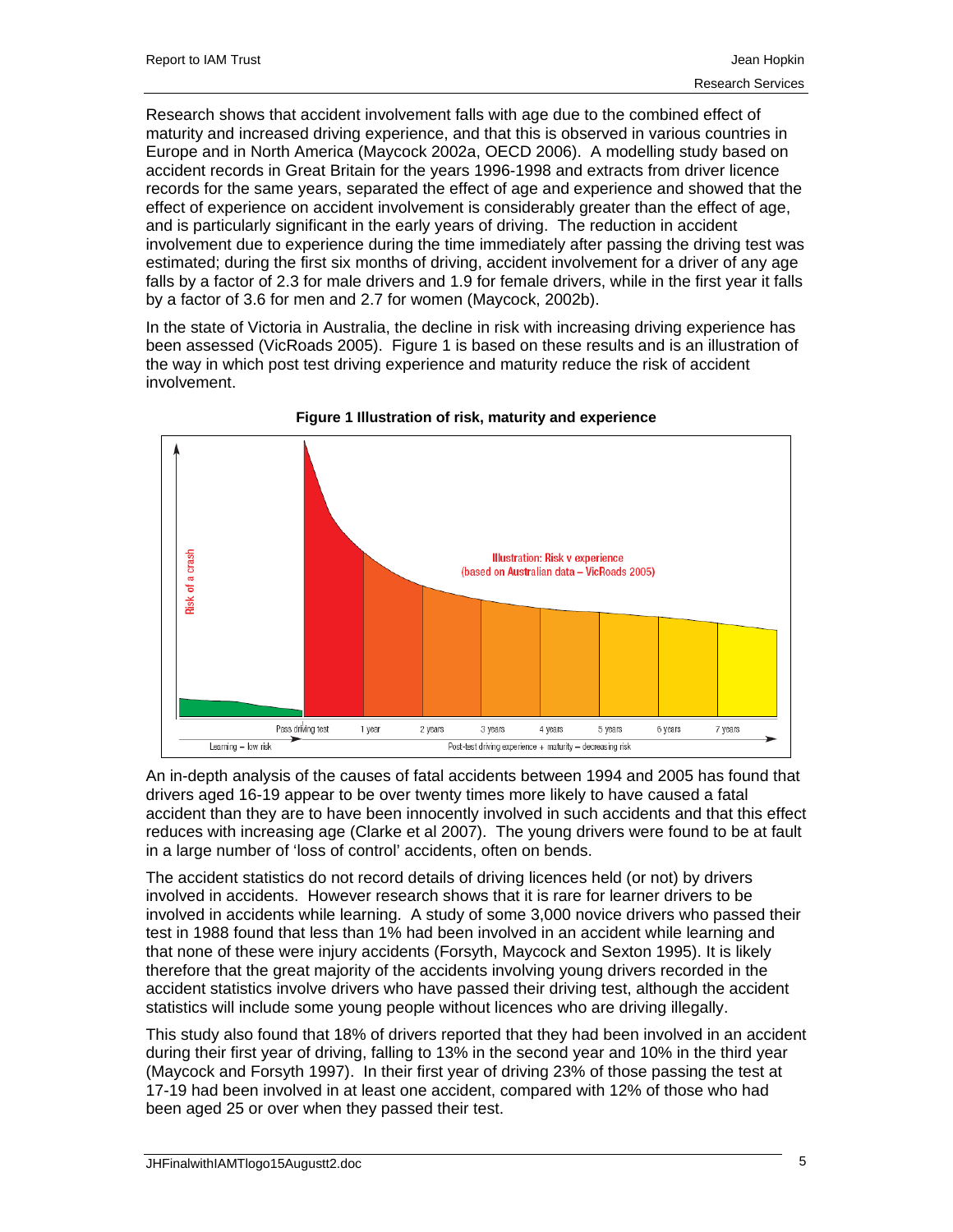There is some evidence that the more pre-test accompanied driving a learner has, the safer he or she will be. A study in Sweden suggests that while 50 hours of pre-test driving practice are recommended, 120 hours reduced crashes in the following two years by 40% (Gregersen et al 2000). However a study in the UK found that the link between the amount of driving practice and accident involvement was inconclusive, with no association between the number of accidents in the first three years of post-test driving and the number of hours of driving practice before the test (Maycock and Forsyth, 1997).

## **2.3 Accident severity**

Car drivers aged 17-19 were involved in 10% of all fatal accidents, 9% of all serious accidents and 9.5% of all slight accidents (Table 1).

Car drivers aged 20-24 were involved in 15% of all fatal accidents, 13.5% of all serious accidents and 16% of all slight accidents.

### **Table 1 Age distribution of the youngest car driver involved in accidents at each level of severity**

Injury accidents

| Accident      | Youngest car driver involved |             |             |                            |      |          |           |
|---------------|------------------------------|-------------|-------------|----------------------------|------|----------|-----------|
| severity      |                              |             |             |                            |      | No car   | Number of |
|               | Driver aged                  | Driver aged | Driver aged | Driver aged   Driver other |      | driver   | accidents |
|               | $17 - 19$                    | $20 - 24$   | 25-59       | 60-79                      | age  | involved | (=100%)   |
| Fatal         | 10.3%                        | 14.8%       | 43.9%       | 6.3%                       | 1.8% | 22.9%    | 21,472    |
| Serious       | 8.7%                         | 13.5%       | 47.9%       | 6.0%                       | 1.0% | 23.0%    | 200.244   |
| Slight        | 9.5%                         | 15.6%       | 53.5%       | 4.7%                       | .7%  | 16.0%    | 1,272,114 |
| All accidents | 9.4%                         | 15.3%       | 52.6%       | 4.9%                       | .7%  | 17.0%    | 1,493,830 |

Altogether 25% of all injury accidents involved a driver aged 17-24, but 9% of all those with a full driving licence are aged 17-24 (National Travel Survey data for 2000- 2006).

The figures in Table 1 have been adjusted, in Table 2, to show the percentage per year of driving in each age group (as described in Section 2.1 and Annex 1). Figure 2 illustrates the differences. It is clear that young drivers are involved in a disproportionately large number of injury accidents, and that involvement of 17-19 year olds is higher than 20-24 year olds. There is little difference between fatal, serious and slight accidents in the relative involvement of young drivers compared with older drivers.

### **Table 2 Age distribution of the youngest car driver involved in accidents at each level of severity: % of accidents per year of driver age**

| Accident<br>Youngest car driver involved |             |             |             |             |  |  |  |  |
|------------------------------------------|-------------|-------------|-------------|-------------|--|--|--|--|
| severity                                 | Driver aged | Driver aged | Driver aged | Driver aged |  |  |  |  |
|                                          | $17 - 19$   | $20 - 24$   | 25-59       | 60-79       |  |  |  |  |
| Fatal                                    | 4.8%        | 3.0%        | 1.3%        | 0.8%        |  |  |  |  |
| Serious                                  | 4.1%        | 2.7%        | 1.4%        | 0.8%        |  |  |  |  |
| Slight                                   | 4.4%        | 3.1%        | 1.5%        | 0.6%        |  |  |  |  |
| All accidents                            | 4.4%        | 3.1%        | 1.5%        | 0.6%        |  |  |  |  |

Injury accidents: % per year of age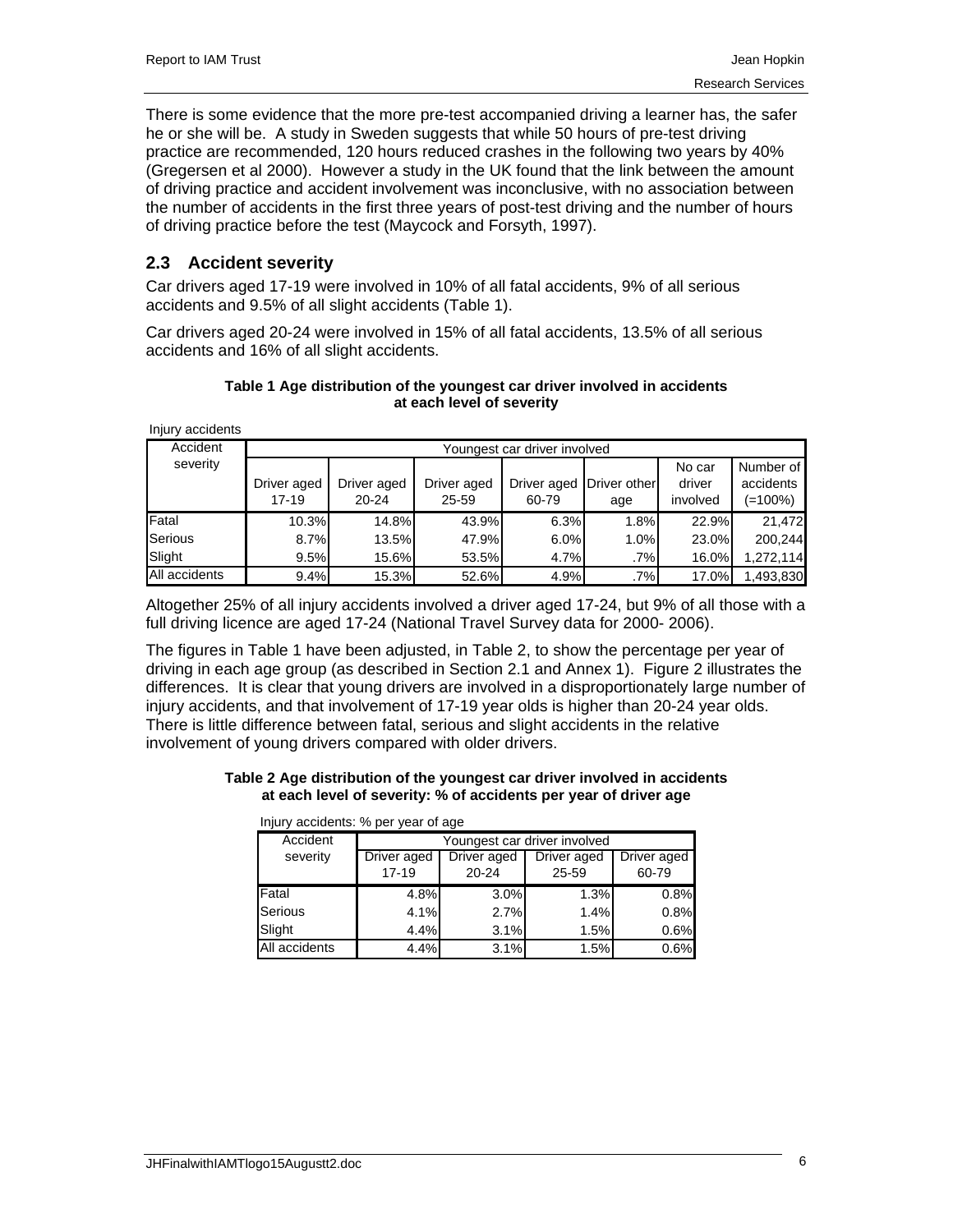### **Figure 2 Age distribution of the youngest car driver involved in accidents at each level of severity: % of accidents per year of driver age**



# **2.4 Country**

Car drivers aged 17-19 were involved in 9% of all injury accidents in England, 13% of all injury accidents in Wales and 10% in Scotland (Table 3).

Car drivers aged 20-24 were involved in 15% of all injury accidents in England, 18% of all injury accidents in Wales and 14.5% in Scotland.

### **Table 3 Age distribution of the youngest car driver involved in accidents in each country in Great Britain**

Injury accidents Driver aged 17-19 Driver aged 20-24 Driver aged 25-59 Driver aged Driver other 60-79 age No car driver involved Number of accidents (=100%) England 9.1% 15.3% 52.6% 4.9% .7% 17.5% 1,330,207 Wales 13.2% 17.8% 51.3% 5.2% .8% 11.7% 65,443 Scotland 9.9% 14.5% 54.6% 5.3% .8% 14.8% 98,180 Great Britain 9.4% 15.3% 52.6% 4.9% .7% 17.0% 1,493,830 Country Youngest car driver involved

The figures in Table 3 have been adjusted, in Table 4, to show the percentage per year of driving in each age group (as described in Section 2.1 and Annex 1). Figure 3 illustrates the differences and highlights the disproportionate involvement of younger drivers, which is more marked in Wales than in England and Scotland.

### **Table 4 Age distribution of the youngest car driver involved in accidents in each country in Great Britain: % of accidents per year of driver age**

| illiuly accidents. 70 per year of age |                              |                      |       |                                    |  |  |  |  |
|---------------------------------------|------------------------------|----------------------|-------|------------------------------------|--|--|--|--|
| Country                               | Youngest car driver involved |                      |       |                                    |  |  |  |  |
|                                       | Driver aged<br>$17 - 19$     | Driver aged<br>20-24 | 25-59 | Driver aged   Driver aged<br>60-79 |  |  |  |  |
| England                               | 4.3%                         | 3.1%                 | 1.5%  | 0.6%                               |  |  |  |  |
| Wales                                 | 6.2%                         | 3.6%                 | 1.5%  | 0.7%                               |  |  |  |  |
| Scotland                              | 4.6%                         | 2.9%                 | 1.6%  | 0.7%                               |  |  |  |  |
| <b>Great Britain</b>                  | 4.4%                         | 3.1%                 | 1.5%  | 0.6%                               |  |  |  |  |

Injury accidents: % per year of age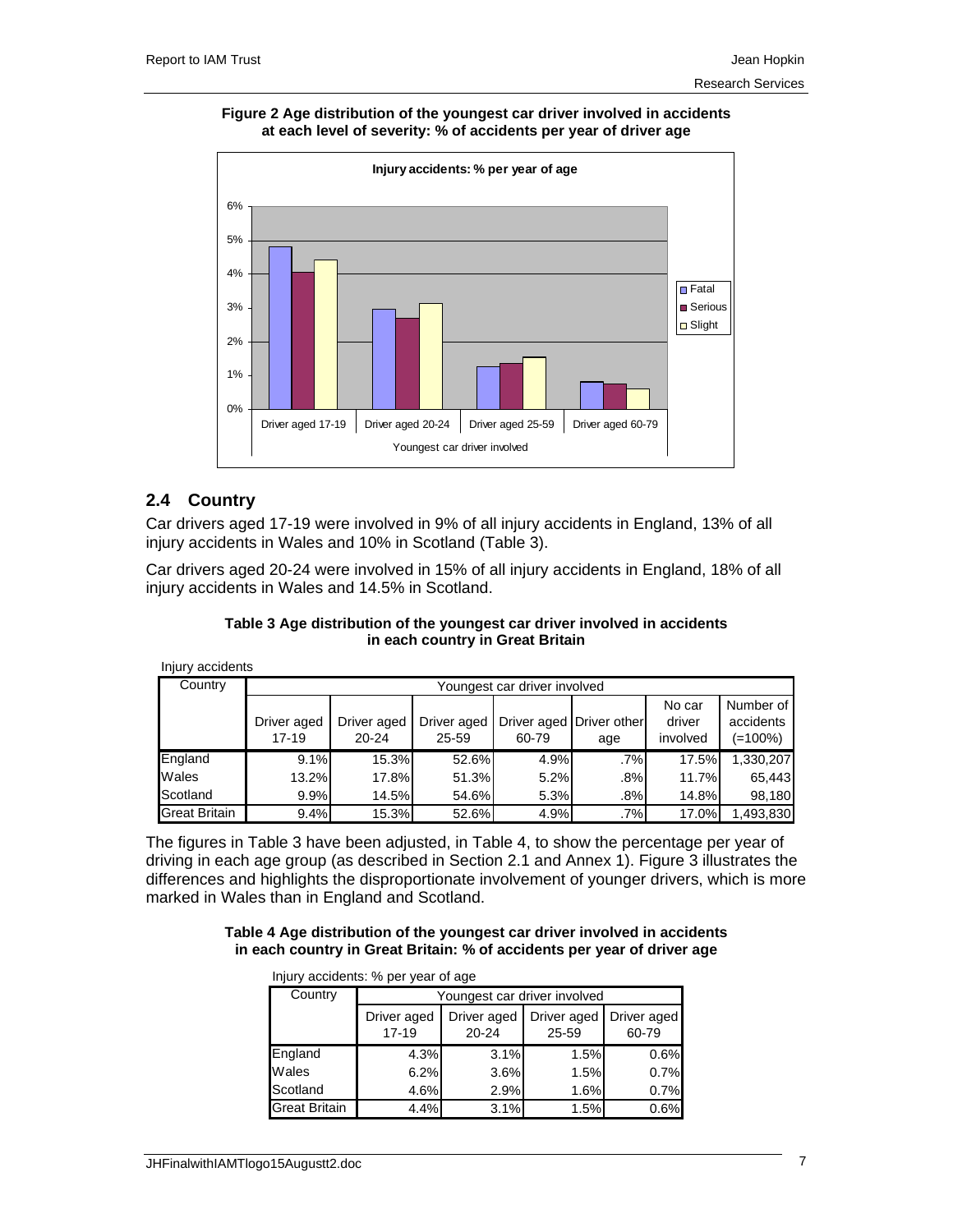### **Figure 3 Age distribution of the youngest car driver involved in accidents in each country in Great Britain: % of accidents per year of driver age**



# **2.5 Urban and rural areas**

Injury accidents

Car drivers aged 17-19 were involved in 8% of injury accidents in urban areas and 11% of injury accidents in rural areas (Table 5).

Car drivers aged 20-24 were involved in 15% of injury accidents in urban areas and 17% of injury accidents in rural areas.

| , a., assignment |                              |             |             |             |              |          |           |  |  |
|------------------|------------------------------|-------------|-------------|-------------|--------------|----------|-----------|--|--|
| Urban or         | Youngest car driver involved |             |             |             |              |          |           |  |  |
| rural area       |                              |             |             |             |              | No car   | Number of |  |  |
|                  | Driver aged                  | Driver aged | Driver aged | Driver aged | Driver other | driver   | accidents |  |  |
|                  | 17-19                        | $20 - 24$   | 25-59       | 60-79       | age          | involved | (=100%)   |  |  |
| Urban            | 8.1%                         | 14.6%       | 52.6%       | 4.8%        | $.7\%$       | 19.3%    | 976,171   |  |  |
| Rural            | 11.8%                        | 16.7%       | 52.7%       | 5.2%        | .8%          | 12.8%    | 513,937   |  |  |
| All areas*       | 9.4%                         | 15.3%       | 52.6%       | 4.9%        | $.7\%$       | 17.0%    | 1,493,830 |  |  |

### **Table 5 Age distribution of the youngest car driver involved in accidents in urban and rural areas**

includes accidents not allocated to urban or rural area

The figures in Table 5 have been adjusted, in Table 6, to show the percentage per year of driving in each age group (as described in Section 2.1 and Annex 1). Figure 4 illustrates the differences.

The disproportionately high involvement of young drivers, particularly 17-19 year olds, is more marked in rural areas than in urban areas. This may be a result of differences in travel patterns, with less driving by young people in urban areas than in rural areas, but the fact that involvement of 20-24 year olds in rural accidents is lower per year of age than for 17-19 year olds suggests that it may also be associated with a greater difficulty for young drivers in coping with the rural road environment.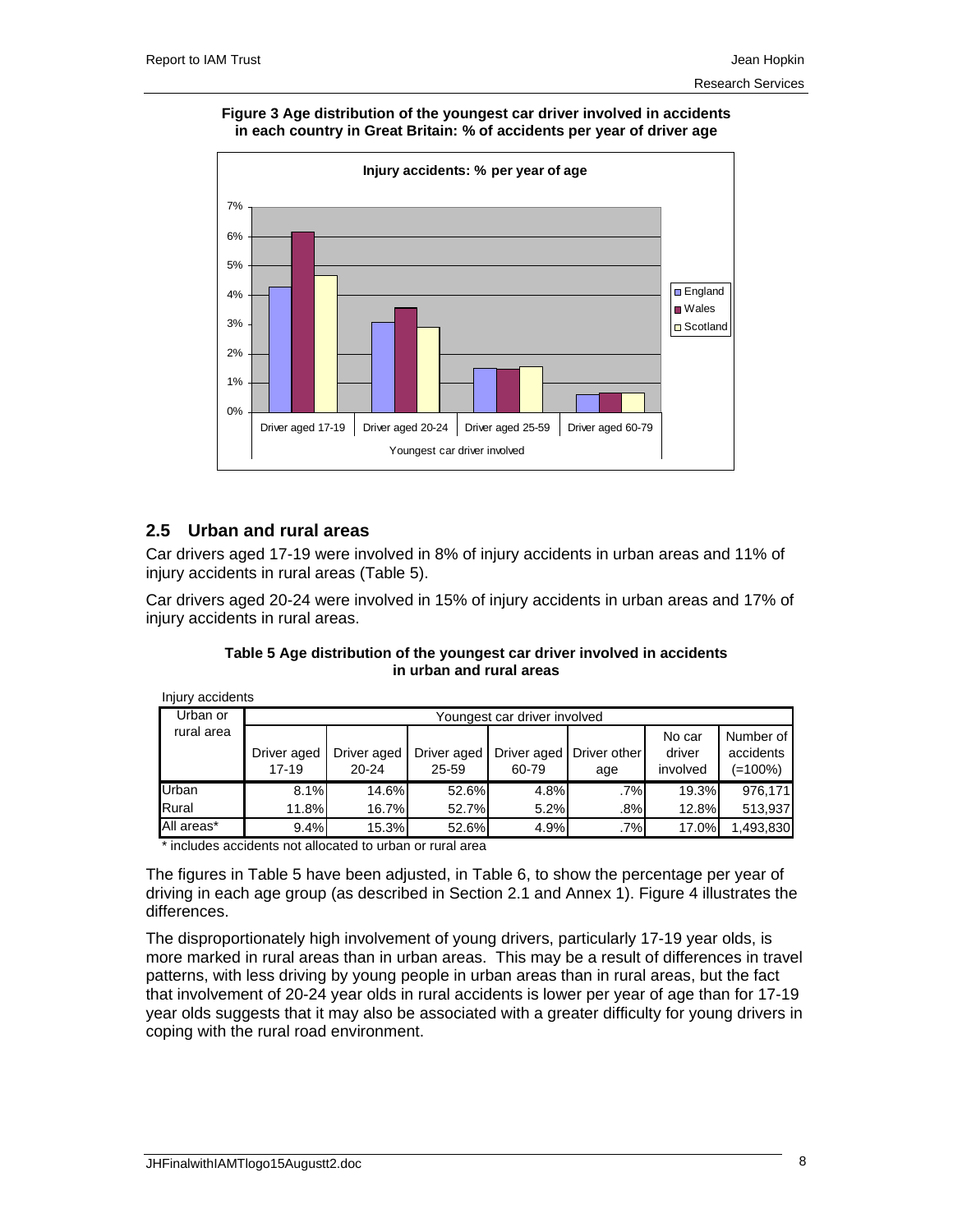### **Table 6 Age distribution of the youngest car driver involved in accidents in urban and rural areas: % of accidents per year of driver age**

| ilijuly accidents. 70 per year of age |                              |                      |                                    |       |  |  |  |
|---------------------------------------|------------------------------|----------------------|------------------------------------|-------|--|--|--|
| Urban or                              | Youngest car driver involved |                      |                                    |       |  |  |  |
| rural area                            | Driver aged<br>$17 - 19$     | Driver aged<br>20-24 | Driver aged   Driver aged<br>25-59 | 60-79 |  |  |  |
| Urban                                 | 3.8%                         | 2.9%                 | 1.5%                               | 0.6%  |  |  |  |
| Rural                                 | 5.5%                         | 3.3%                 | 1.5%                               | 0.7%  |  |  |  |
| All areas*                            | 4.4%                         | 3.1%                 | 1.5%                               | 0.6%  |  |  |  |

Injury accidents: % per year of age

\* includes accidents not allocated to urban or rural area

### **Figure 4 Age distribution of the youngest car driver involved in accidents in urban and rural areas: % of accidents per year of driver age**



## **2.6 Road class and type**

Car drivers aged 17-19 were involved in 10% of all injury accidents on C and unclassified roads, 11% on B roads, 8% on A roads and 6.5% on motorways (Table 7).

This contrasts with car drivers aged 20-24; 19% of injury accidents on motorways involved car drivers aged 20-24 and 17% of injury accidents on dual carriageways.

The smaller proportion of motorway accidents that involve 17-19 year old drivers may be related to less motorway driving in this age group. Research on newly qualified drivers found that in their first year of driving, 19% of men and 41% of women did not drive at all on motorways; by the third year after passing the test, 11% of men and 28% of women did no motorway driving (Forsyth, Maycock and Sexton 1995).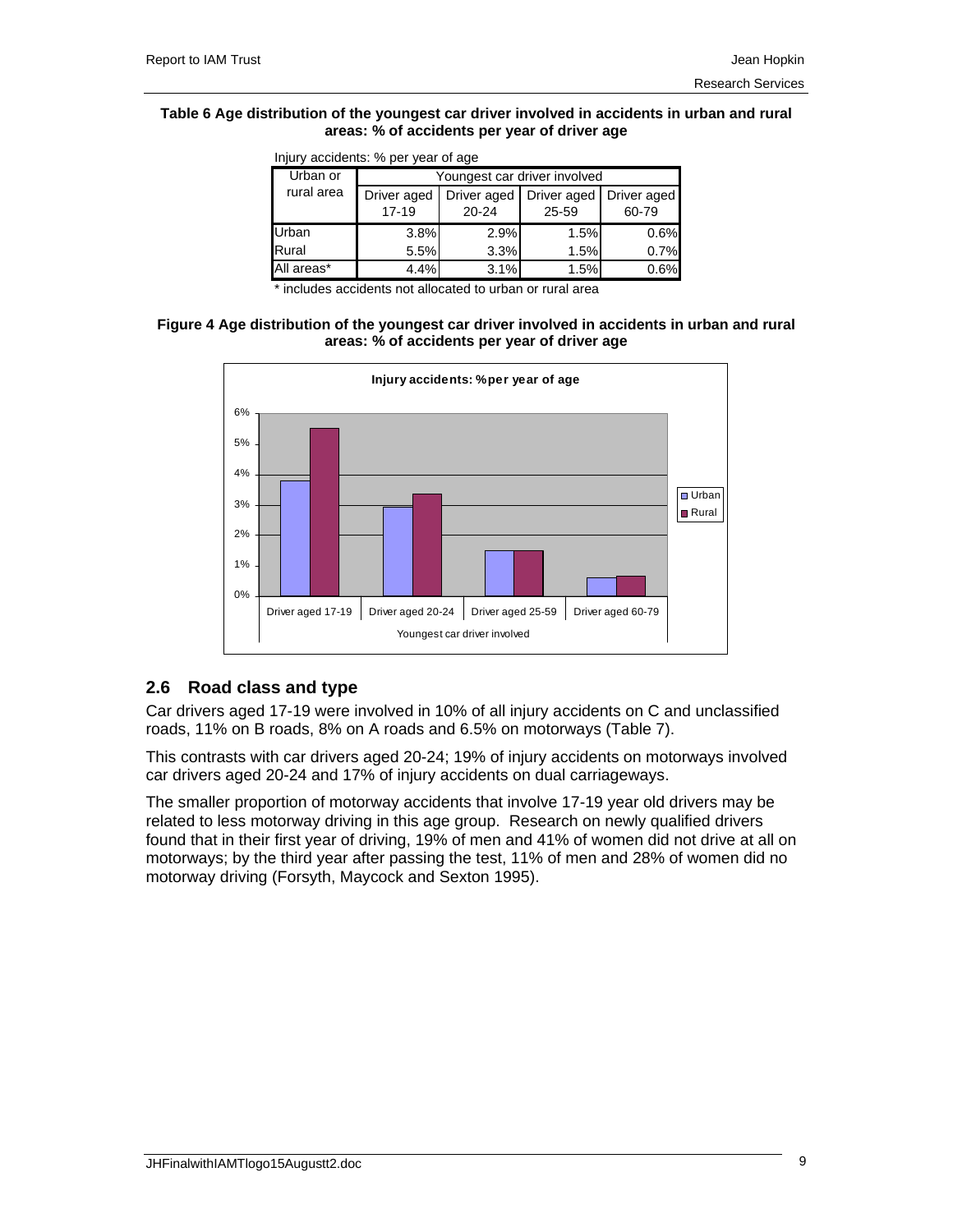### **Table 7 Age distribution of the youngest car driver involved in accidents on different classes and types of road**

| Injury accidents        |                          |                              |                          |                      |                     |                              |                                   |  |
|-------------------------|--------------------------|------------------------------|--------------------------|----------------------|---------------------|------------------------------|-----------------------------------|--|
| Road class and type     |                          | Youngest car driver involved |                          |                      |                     |                              |                                   |  |
|                         | Driver aged<br>$17 - 19$ | Driver aged<br>$20 - 24$     | Driver aged<br>$25 - 59$ | Driver aged<br>60-79 | Driver other<br>age | No car<br>driver<br>involved | Number of<br>accidents<br>(=100%) |  |
| Motorway                | 6.5%                     | 19.1%                        | 60.1%                    | 4.0%                 | .2%                 | 10.2%                        | 62,280                            |  |
| A - dual carriageway    | 8.3%                     | 17.3%                        | 55.4%                    | 3.7%                 | .4%                 | $14.8\%$                     | 152,069                           |  |
| A - other               | 8.8%                     | 15.1%                        | 52.7%                    | 5.0%                 | .6%                 | 17.8%                        | 528,915                           |  |
| Iв                      | 11.0%I                   | 15.8%                        | 51.6%                    | 5.2%                 | .8%                 | 15.6%                        | 187,503                           |  |
| <b>C</b> & unclassified | 10.0%                    | 14.4%                        | 51.4%                    | 5.2%                 | .9%                 | 18.1%                        | 563,063                           |  |
| All roads               | 9.4%                     | 15.3%                        | 52.6%                    | 4.9%                 | .7%                 | 17.0%l                       | 1,493,830                         |  |

The figures in Table 7 have been adjusted, in Table 8, to show the percentage per year of driving in each age group (as described in Section 2.1 and Annex 1). Figure 5 illustrates the differences, highlighting the disproportionately large involvement of young drivers, which is more marked in the case of accidents on B, C and unclassified roads and less marked on motorways and dual carriageways.

### **Table 8 Age distribution of the youngest car driver involved in accidents on different classes and types of road: % of accidents per year of driver age**

| Road class and type  | Youngest car driver involved |                          |                      |                      |  |  |  |
|----------------------|------------------------------|--------------------------|----------------------|----------------------|--|--|--|
|                      | Driver aged<br>$17 - 19$     | Driver aged<br>$20 - 24$ | Driver aged<br>25-59 | Driver aged<br>60-79 |  |  |  |
| Motorway             | 3.0%                         | 3.8%                     | 1.7%                 | 0.5%                 |  |  |  |
| A - dual carriageway | 3.9%                         | 3.5%                     | 1.6%                 | 0.5%                 |  |  |  |
| A - other            | 4.1%                         | 3.0%                     | 1.5%                 | 0.6%                 |  |  |  |
| IB                   | 5.1%                         | 3.2%                     | 1.5%                 | 0.7%                 |  |  |  |
| C & unclassified     | 4.7%                         | 2.9%                     | 1.5%                 | 0.7%                 |  |  |  |
| All roads            | 4.4%                         | 3.1%                     | 1.5%                 | 0.6%                 |  |  |  |

Injury accidents: % per year of age





In urban areas, the proportion of injury accidents involving 17-19 year old drivers did not vary much between different types of road (Table 9). However in rural areas, a higher proportion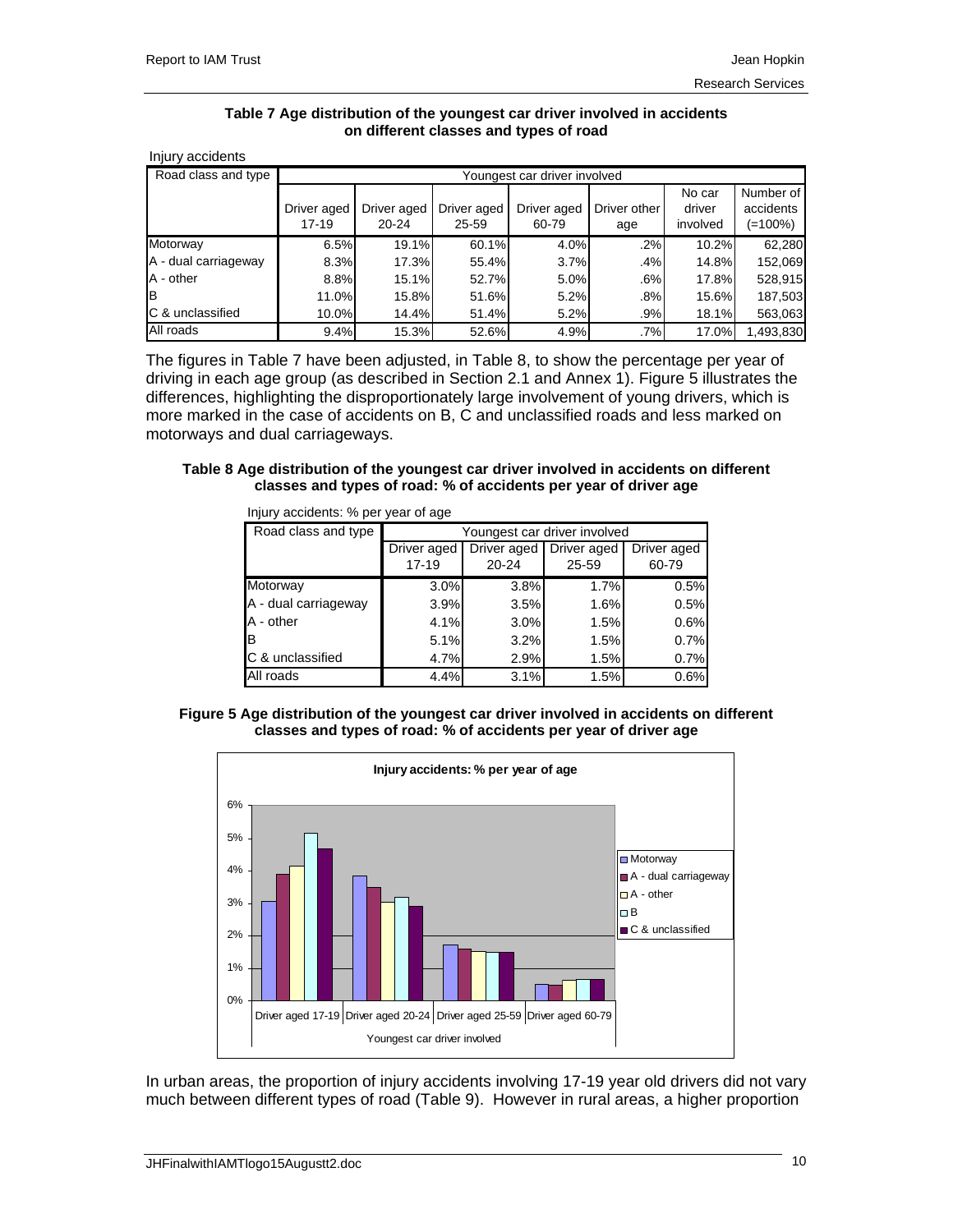of accidents on minor roads involved 17-19 year old car drivers compared with motorways and dual carriageways.

Car drivers aged 20-24 were involved in 20% of accidents on motorways in urban areas and 19% of accidents on motorways in rural areas, and in smaller proportions of accidents on other types of road. The relative involvement of 20-24 year olds varied less between different types of road and between urban and rural areas than did the involvement of 17-19 year olds.

### **Table 9 Urban and rural areas - age distribution of the youngest car driver involved in accidents on different classes and types of road**

| Injury accidents |                      |                        |                              |                      |       |                                 |                              |                                      |  |  |
|------------------|----------------------|------------------------|------------------------------|----------------------|-------|---------------------------------|------------------------------|--------------------------------------|--|--|
| Urban or         | Road class and type  |                        | Youngest car driver involved |                      |       |                                 |                              |                                      |  |  |
| rural area       |                      | Driver aged<br>$17-19$ | Driver aged<br>20-24         | Driver aged<br>25-59 | 60-79 | Driver aged Driver other<br>age | No car<br>driver<br>involved | Number of<br>accidents<br>$(=100\%)$ |  |  |
| Urban            | Motorway             | 7.3%                   | 19.7%                        | 60.8%                | 3.0%  | .2%                             | 9.0%                         | 9,261                                |  |  |
|                  | A - dual carriageway | 7.7%                   | 16.9%                        | 55.1%                | 3.5%  | .4%                             | 16.4%                        | 98,838                               |  |  |
|                  | A - other            | 7.4%                   | 14.2%                        | 52.1%                | 4.6%  | .6%                             | 21.1%                        | 331,850                              |  |  |
|                  | В                    | 8.9%                   | 15.2%                        | 52.7%                | 5.1%  | .8%                             | 17.4%                        | 109,366                              |  |  |
|                  | C & unclassified     | 8.5%                   | 14.0%                        | 52.2%                | 5.2%  | .8%                             | 19.2%                        | 426,856                              |  |  |
|                  | All roads            | 8.1%                   | 14.6%                        | 52.6%                | 4.8%  | .7%                             | 19.3%                        | 976,171                              |  |  |
| Rural            | Motorway             | 6.3%                   | 19.0%                        | 59.9%                | 4.1%  | .2%                             | 10.4%                        | 52,833                               |  |  |
|                  | A - dual carriageway | 9.2%                   | 18.1%                        | 56.0%                | 4.2%  | .5%                             | 11.9%                        | 52,980                               |  |  |
|                  | A - other            | 11.2%                  | 16.5%                        | 53.6%                | 5.6%  | .8%                             | 12.3%                        | 195,814                              |  |  |
|                  | В                    | 14.0%                  | 16.7%                        | 49.9%                | 5.3%  | .9%                             | 13.1%                        | 77,702                               |  |  |
|                  | C & unclassified     | 14.5%                  | 15.7%                        | 48.9%                | 5.3%  | 1.1%                            | 14.6%                        | 134,608                              |  |  |
|                  | All roads            | 11.8%                  | 16.7%                        | 52.7%                | 5.2%  | .8%                             | 12.8%                        | 513,937                              |  |  |

The figures in Table 9 have been adjusted, in Table 10, to show the percentage per year of driving in each age group (as described in Section 2.1 and Annex 1). Figure 6 and Figure 7 illustrate the differences, with the most disproportionate involvement of young drivers in injury accidents compared with older drivers, being 17-19 year olds on minor roads in rural areas.

### **Table 10 Urban and rural areas - age distribution of the youngest car driver involved in accidents on different classes and types of road: % of accidents per year of driver age**

|            | Injury accidents: % per year of age |                              |             |             |             |  |  |
|------------|-------------------------------------|------------------------------|-------------|-------------|-------------|--|--|
| Urban or   | Road class and type                 | Youngest car driver involved |             |             |             |  |  |
| rural area |                                     | Driver aged                  | Driver aged | Driver aged | Driver aged |  |  |
|            |                                     | $17 - 19$                    | $20 - 24$   | 25-59       | 60-79       |  |  |
| Urban      | Motorway                            | 3.4%                         | 3.9%        | 1.7%        | 0.4%        |  |  |
|            | A - dual carriageway                | 3.6%                         | 3.4%        | 1.6%        | 0.4%        |  |  |
|            | A - other                           | 3.5%                         | 2.8%        | 1.5%        | 0.6%        |  |  |
|            | B                                   | 4.1%                         | 3.0%        | 1.5%        | 0.6%        |  |  |
|            | C & unclassified                    | 4.0%                         | 2.8%        | 1.5%        | 0.7%        |  |  |
|            | All roads                           | 3.8%                         | 2.9%        | 1.5%        | 0.6%        |  |  |
| Rural      | Motorway                            | 3.0%                         | 3.8%        | 1.7%        | 0.5%        |  |  |
|            | A - dual carriageway                | 4.3%                         | 3.6%        | 1.6%        | 0.5%        |  |  |
|            | A - other                           | 5.2%                         | 3.3%        | 1.5%        | 0.7%        |  |  |
|            | B                                   | 6.5%                         | 3.3%        | 1.4%        | 0.7%        |  |  |
|            | C & unclassified                    | 6.8%                         | 3.1%        | 1.4%        | 0.7%        |  |  |
|            | All roads                           | 5.5%                         | 3.3%        | 1.5%        | 0.7%        |  |  |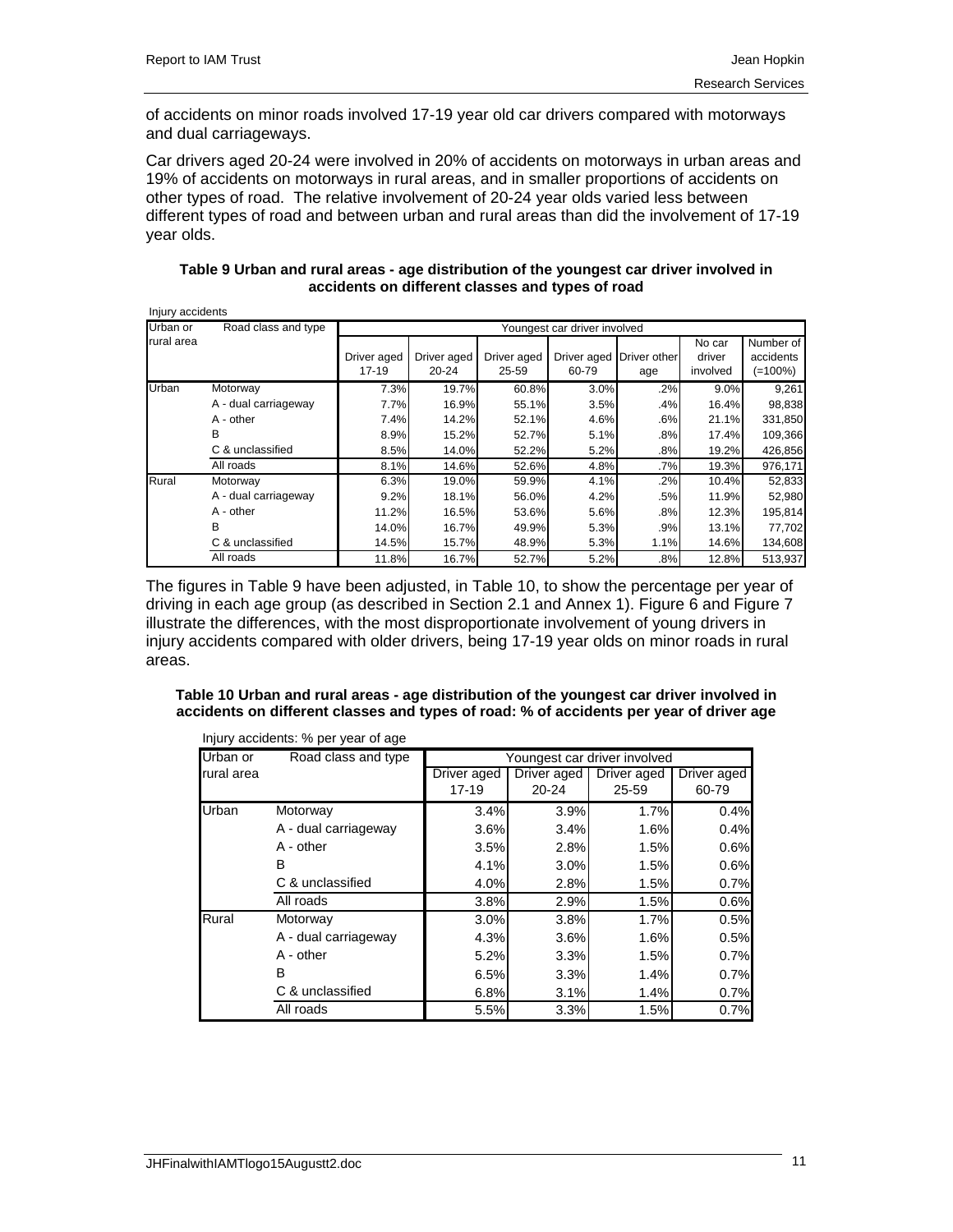#### **Figure 6 Urban areas - age distribution of the youngest car driver involved in accidents on different classes and types of road: % of accidents per year of driver age**







Research which used drivers' own reports of time spent driving on motorways, built up roads and non-built up roads and compared this with accident involvement of young drivers, found that the risk of being involved in an injury accident per unit of driving time was 1.25 times higher for males aged 17-19 compared with males aged 30-39, and 1.06 times higher for females aged 17-19 compared with females aged 30-39 (Maycock, 2002a). For motorways the figures were 0.60 for males aged 17-19 and 1.04 for females aged 17-19, compared with 1.0 for males and females aged 30-39. The author acknowledged that there is a possibility that some of the difference is due to bias in drivers' estimates of time spent driving on different types of road, but suggested that even if there is an element of bias, there appears to be a greater risk of young drivers being involved in accidents on non built up roads, and a lesser risk of being involved in accidents on motorways, compared with older drivers.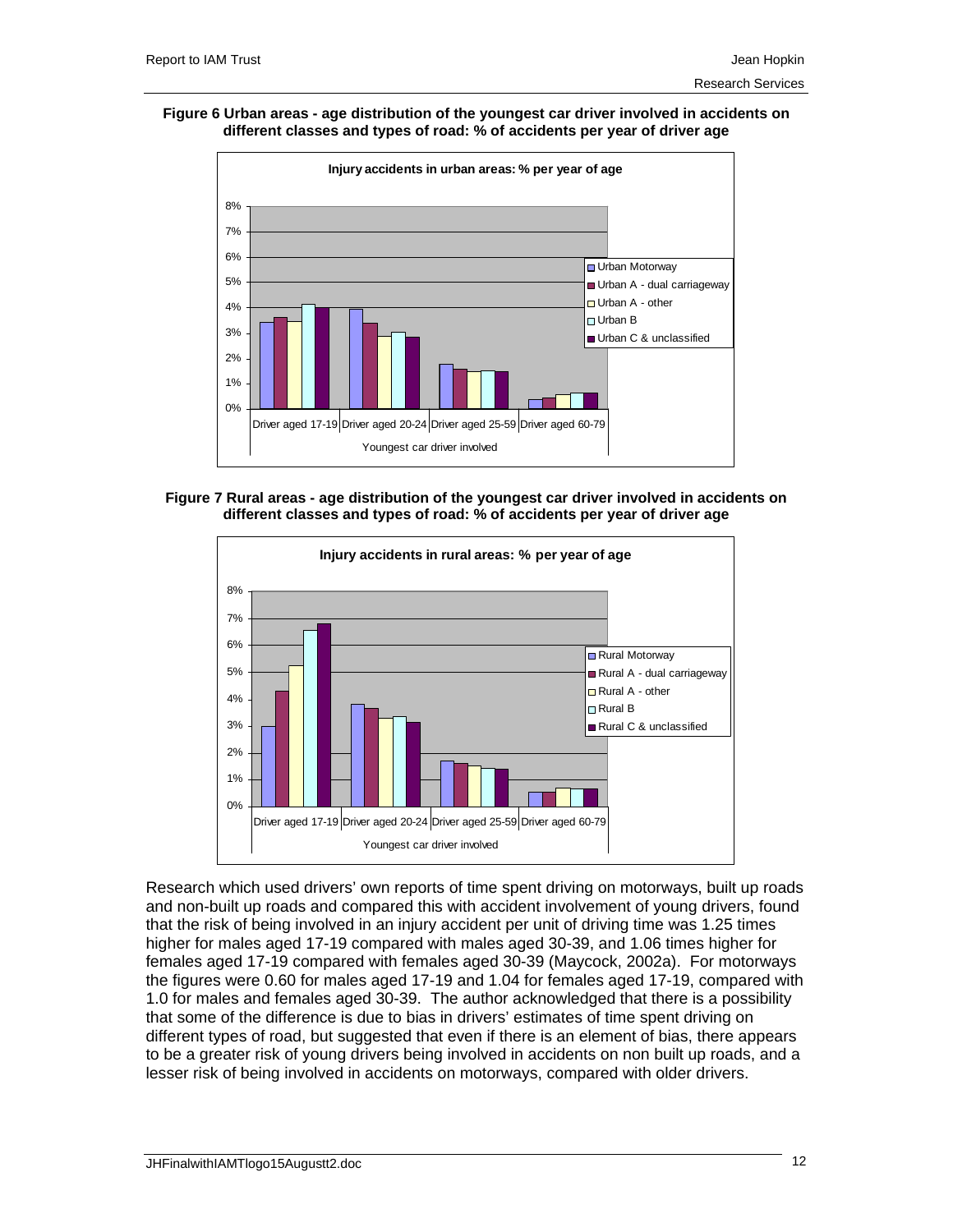# **2.7 Speed limit**

In urban areas, 17-19 year old car drivers were involved in 12% of injury accidents on 60 mph roads and 8% of injury accidents on roads with a speed limit of 30 mph or less (Table 11).

In rural areas, 17-19 year old car drivers were involved in 14% of injury accidents on 60 mph roads and 7.5% of injury accidents on 70 mph roads.

In both urban and rural areas, 19% of injury accidents on 70 mph roads involved a driver aged 20-24, compared with 14% of injury accidents on 30 mph roads.

| Table 11 Urban and rural areas - age distribution of the youngest car driver involved in |
|------------------------------------------------------------------------------------------|
| accidents on roads with different speed limits                                           |

| Injury accidents  |                 |                              |                          |                      |                      |                     |                              |                                      |  |  |
|-------------------|-----------------|------------------------------|--------------------------|----------------------|----------------------|---------------------|------------------------------|--------------------------------------|--|--|
| Urban or          | Speed limit     | Youngest car driver involved |                          |                      |                      |                     |                              |                                      |  |  |
| <b>rural</b> area |                 | Driver aged<br>$17-19$       | Driver aged<br>$20 - 24$ | Driver aged<br>25-59 | Driver aged<br>60-79 | Driver other<br>age | No car<br>driver<br>involved | Number of<br>accidents<br>$(=100\%)$ |  |  |
| Urban             | 30 mph or less  | 7.8%                         | 14.1%                    | 52.1%                | 4.9%                 | 0.7%                | 20.4%                        | 845,037                              |  |  |
|                   | 40-50 mph       | 9.6%                         | 17.6%                    | 55.7%                | 4.3%                 | 0.5%                | 12.2%                        | 96,192                               |  |  |
|                   | 60 mph          | 11.9%                        | 17.8%                    | 53.4%                | 4.1%                 | 0.6%                | 12.1%                        | 17,384                               |  |  |
|                   | 70 mph          | 9.2%                         | 19.3%                    | 58.1%                | 3.2%                 | 0.3%                | 9.9%                         | 17,558                               |  |  |
|                   | All urban roads | 8.1%                         | 14.6%                    | 52.6%                | 4.8%                 | 0.7%                | 19.3%                        | 976,171                              |  |  |
| Rural             | 30 mph or less  | 11.2%                        | 13.9%                    | 51.1%                | 6.7%                 | 1.2%                | 15.9%                        | 110,581                              |  |  |
|                   | 40-50 mph       | 12.0%                        | 17.1%                    | 53.4%                | 5.2%                 | 0.8%                | 11.5%                        | 61,520                               |  |  |
|                   | 60 mph          | 13.7%                        | 17.2%                    | 51.1%                | 4.9%                 | 0.8%                | 12.3%                        | 246,893                              |  |  |
|                   | 70 mph          | 7.5%                         | 18.7%                    | 58.1%                | 4.2%                 | 0.3%                | 11.2%                        | 94,943                               |  |  |
|                   | All rural roads | 11.8%                        | 16.7%                    | 52.7%                | 5.2%                 | 0.8%                | 12.8%                        | 513,937                              |  |  |

The figures in Table 11 have been adjusted, in Table 12, to show the percentage per year of driving in each age group (as described in Section 2.1 and Annex 1). Figure 8 and Figure 9 illustrate the differences, with the most disproportionate involvement of young drivers being 17-19 year olds in injury accidents in rural areas on roads with a speed limit of 60 mph or less.

### **Table 12 Urban and rural areas - age distribution of the youngest car driver involved in accidents on roads with different speed limits: % of accidents per year of driver age**

|            | Injury accidents: % per year of age |                              |                          |                      |                      |  |  |  |
|------------|-------------------------------------|------------------------------|--------------------------|----------------------|----------------------|--|--|--|
| Urban or   | Speed limit                         | Youngest car driver involved |                          |                      |                      |  |  |  |
| rural area |                                     | Driver aged<br>$17 - 19$     | Driver aged<br>$20 - 24$ | Driver aged<br>25-59 | Driver aged<br>60-79 |  |  |  |
| Urban      | 30 mph or less                      | 3.7%                         | 2.8%                     | 1.5%                 | 0.6%                 |  |  |  |
|            | 40-50 mph                           | 4.5%                         | 3.5%                     | 1.6%                 | 0.5%                 |  |  |  |
|            | 60 mph                              | 5.6%                         | 3.6%                     | 1.5%                 | 0.5%                 |  |  |  |
|            | 70 mph                              | 4.3%                         | 3.9%                     | 1.7%                 | 0.4%                 |  |  |  |
|            | All urban roads                     | 3.8%                         | 2.9%                     | 1.5%                 | 0.6%                 |  |  |  |
| Rural      | 30 mph or less                      | 5.2%                         | 2.8%                     | 1.5%                 | 0.8%                 |  |  |  |
|            | 40-50 mph                           | 5.6%                         | 3.4%                     | 1.5%                 | 0.7%                 |  |  |  |
|            | 60 mph                              | 6.4%                         | 3.4%                     | 1.5%                 | 0.6%                 |  |  |  |
|            | 70 mph                              | 3.5%                         | 3.7%                     | 1.7%                 | 0.5%                 |  |  |  |
|            | All rural roads                     | 5.5%                         | 3.3%                     | 1.5%                 | 0.7%                 |  |  |  |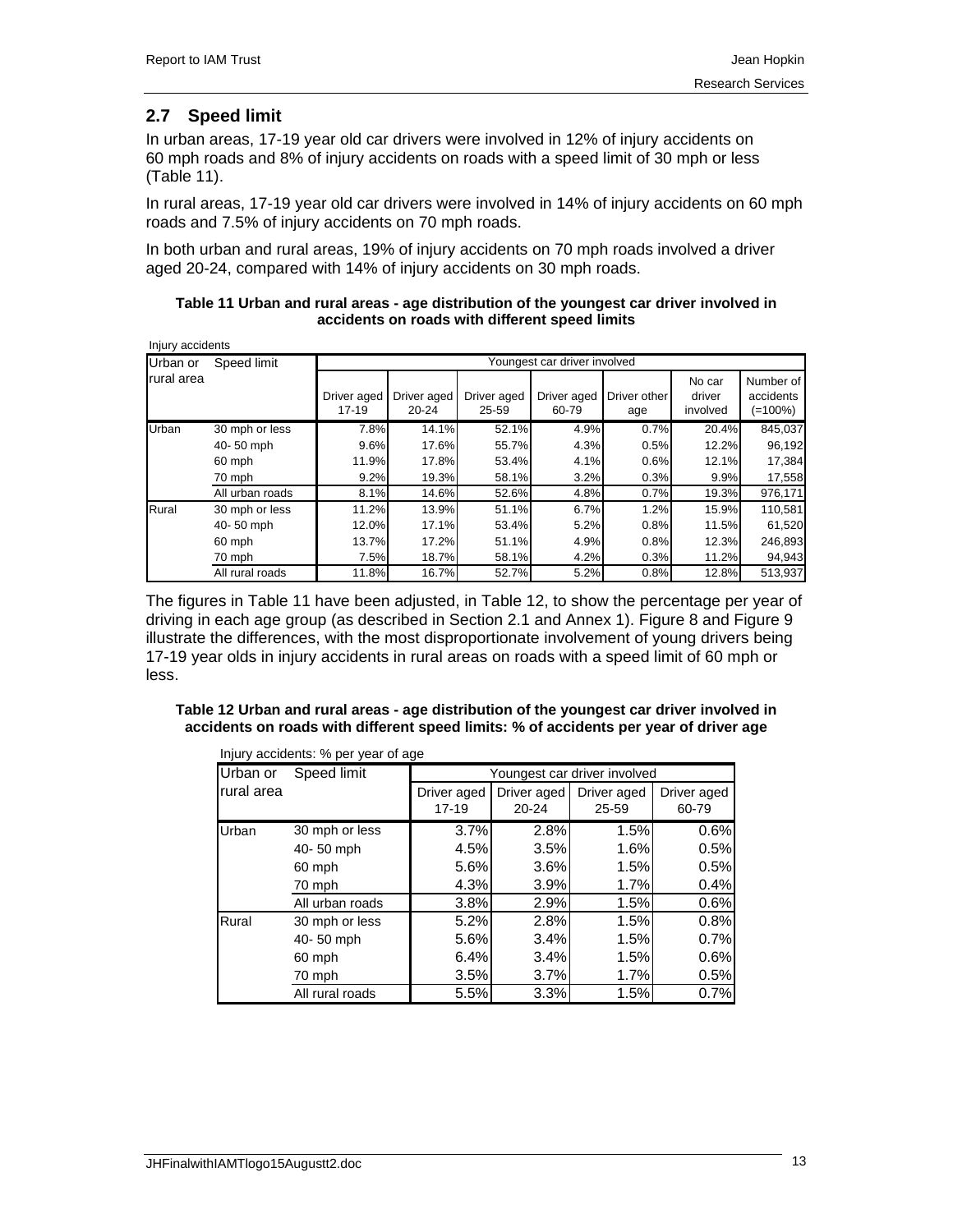#### **Figure 8 Urban areas - age distribution of the youngest car driver involved in accidents on roads with different speed limits: % of accidents per year of driver age**



### **Figure 9 Rural areas - age distribution of the youngest car driver involved in accidents on roads with different speed limits: % of accidents per year of driver age**



## **2.8 Lighting conditions**

Car drivers aged 17-19 were involved in 8% of all injury accidents in daylight, 12% of all injury accidents in the dark where the street lights were lit and 17.5% of all injury accidents in the dark on unlit roads (Table 13).

Car drivers aged 20-24 were involved in 14% of all injury accidents in daylight, 18.5% of all injury accidents in the dark where the street lights were lit and 20.5% of all injury accidents in the dark on unlit roads.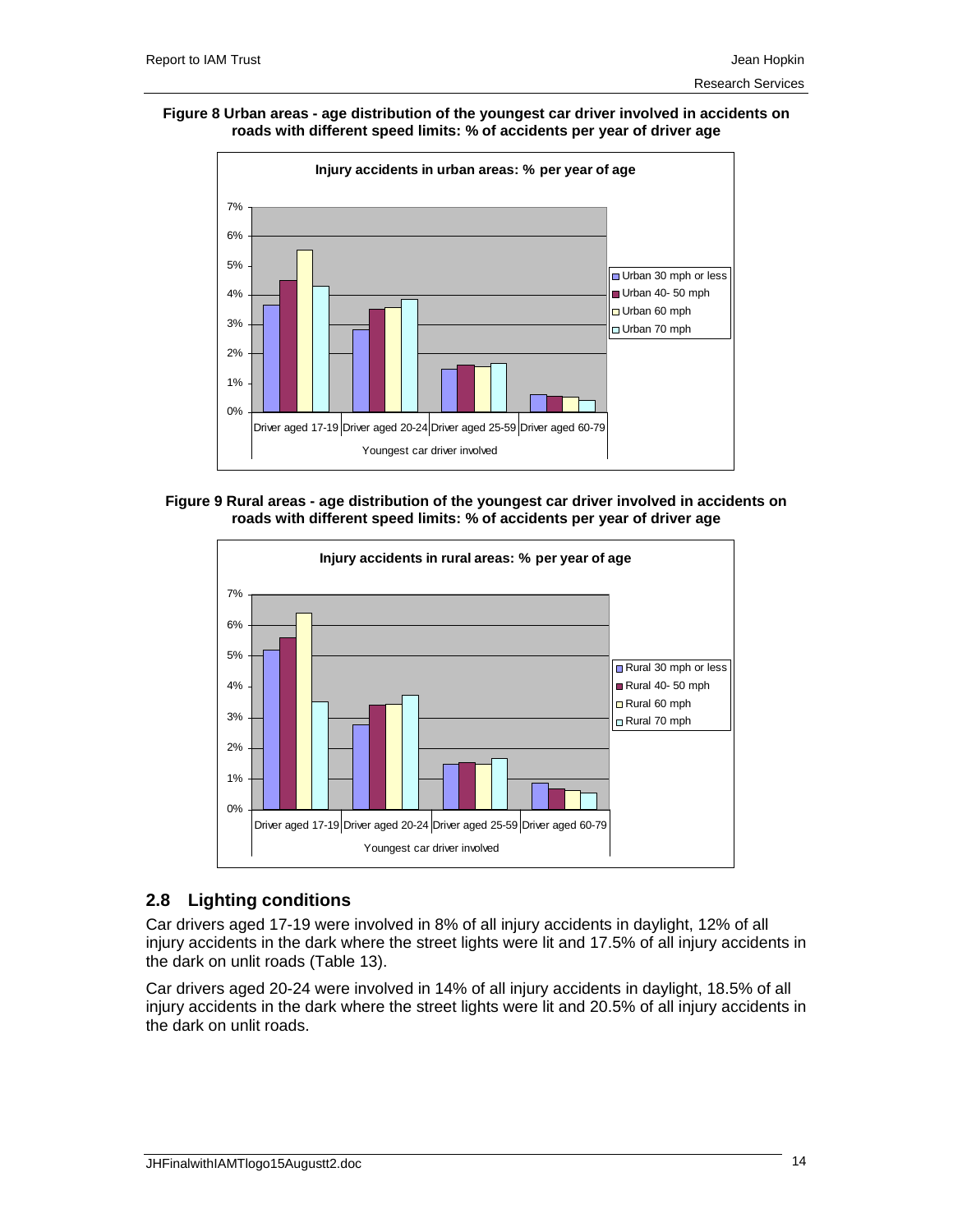### **Table 13 Age distribution of the youngest car driver involved in accidents in different lighting conditions**

Injury accidents

| Lighting conditions                      | Youngest car driver involved |             |             |             |        |                            |            |
|------------------------------------------|------------------------------|-------------|-------------|-------------|--------|----------------------------|------------|
|                                          |                              |             |             |             |        |                            | Number of  |
|                                          | Driver aged                  | Driver aged | Driver aged | Driver aged |        | Driver other No car driver | accidents  |
|                                          | $17-19$                      | 20-24       | 25-59       | 60-79       | age    | involved                   | $(=100\%)$ |
| Daylight                                 | 7.8%                         | 14.0%       | 54.0%       | 5.5%        | .8%    | 17.8%                      | 1,081,365  |
| Darkness - street lights lit             | 12.2%                        | 18.5%       | 49.4%       | 3.3%        | .5%    | 16.1%                      | 304.280    |
| Darkness - steet lights unlit /no lights | 17.5%                        | 20.5%       | 47.6%       | 3.0%        | .6%    | 10.8%                      | 96.591     |
| Darkness - lighting unknown              | 10.7%                        | 15.9%       | 48.9%       | 3.5%        | .5%    | 20.5%                      | 11,589     |
| All lighting conditions                  | 9.4%                         | 15.3%       | 52.6%       | 4.9%        | $.7\%$ | 17.0%                      | ,493,825   |

The figures in Table 13 have been adjusted, in Table 14, to show the percentage per year of driving in each age group (as described in Section 2.1 and Annex 1). Figure 10 illustrates the differences.

Young drivers, particularly 17-19 year olds, are involved in a disproportionately large number of accidents in the dark, particularly on unlit roads, compared with older drivers. Research suggests that this is likely to be partly associated with differences in patterns of travel between younger and older drivers, and partly due to the attitudes of young drivers driving at night.

### **Table 14 Age distribution of the youngest car driver involved in accidents in different lighting conditions: % of accidents per year of driver age**

| injury accidents. 70 pci year or age     |                                           |           |       |             |  |  |  |  |
|------------------------------------------|-------------------------------------------|-----------|-------|-------------|--|--|--|--|
| Lighting conditions                      | Youngest car driver involved              |           |       |             |  |  |  |  |
|                                          | Driver aged<br>Driver aged<br>Driver aged |           |       | Driver aged |  |  |  |  |
|                                          | $17 - 19$                                 | $20 - 24$ | 25-59 | 60-79       |  |  |  |  |
| Daylight                                 | 3.7%                                      | 2.8%      | 1.5%  | 0.7%        |  |  |  |  |
| Darkness - street lights lit             | 5.7%                                      | 3.7%      | 1.4%  | 0.4%        |  |  |  |  |
| Darkness - steet lights unlit /no lights | 8.2%                                      | 4.1%      | 1.4%  | 0.4%        |  |  |  |  |
| Darkness - lighting unknown              | 5.0%                                      | 3.2%      | 1.4%  | 0.4%        |  |  |  |  |
| All lighting conditions                  | 4.4%                                      | 3.1%      | 1.5%  | 0.6%        |  |  |  |  |

Injury accidents: % per year of age

### **Figure 10 Age distribution of the youngest car driver involved in accidents in different lighting conditions: % of accidents per year of driver age**



Research on novice drivers showed that younger drivers spend a larger proportion of their time spent driving in the dark than older drivers (Maycock 2002a). Other research on young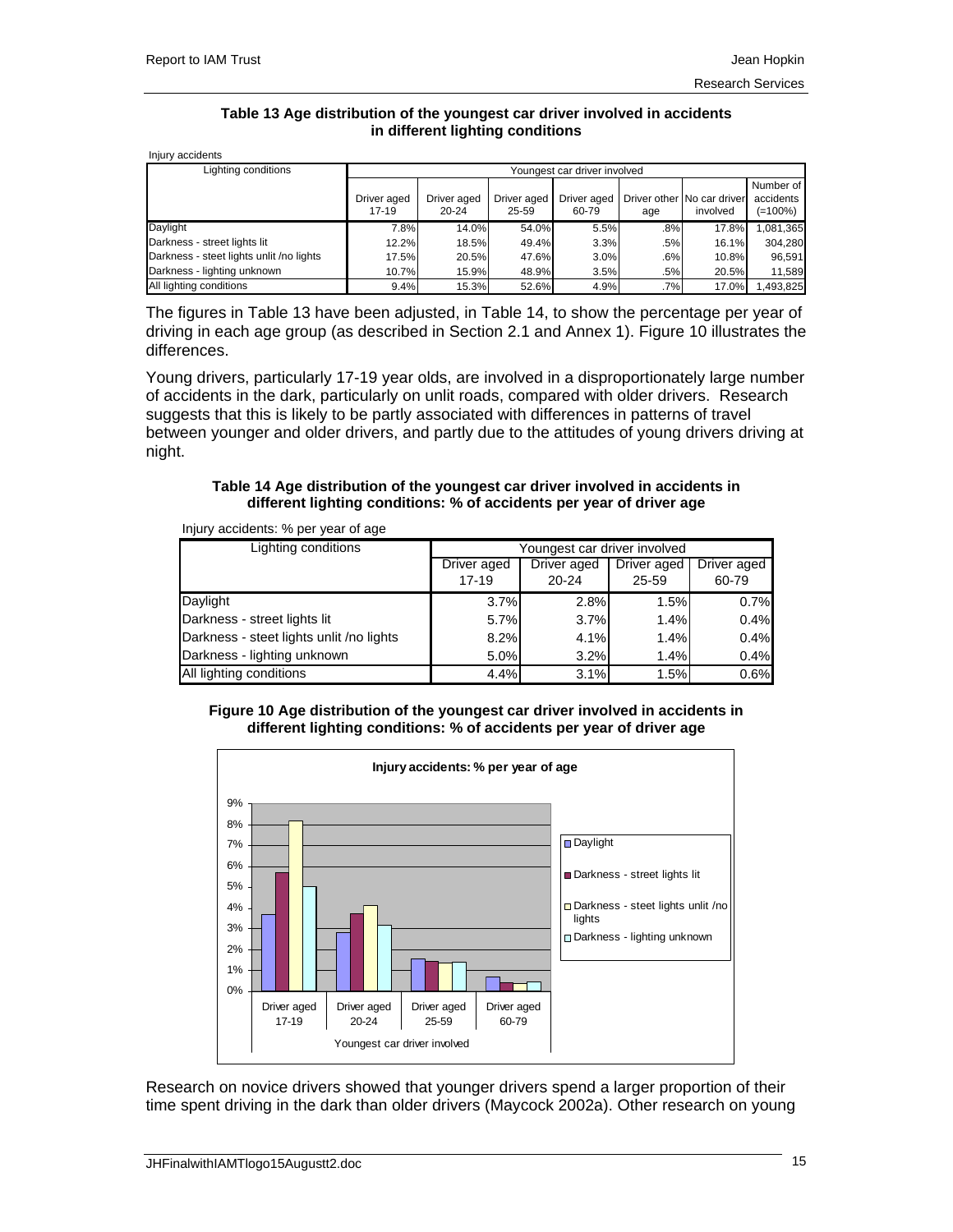drivers suggest that accidents involving young drivers in the dark are associated with the roads being used differently at night, with a large number of accidents associated with driving for social purposes and 'recreational' driving, which are more common activities for young drivers than for older drivers (Stradling and Matthews, 2002). A case study approach to investigating young driver accidents concluded that it is not darkness itself, but the young drivers' reasons and attitudes towards driving in the evening that result in greater risk of accident involvement through deliberate speeding, recklessness, and excessive alcohol consumption during the hours of darkness (Clarke et al, 2002).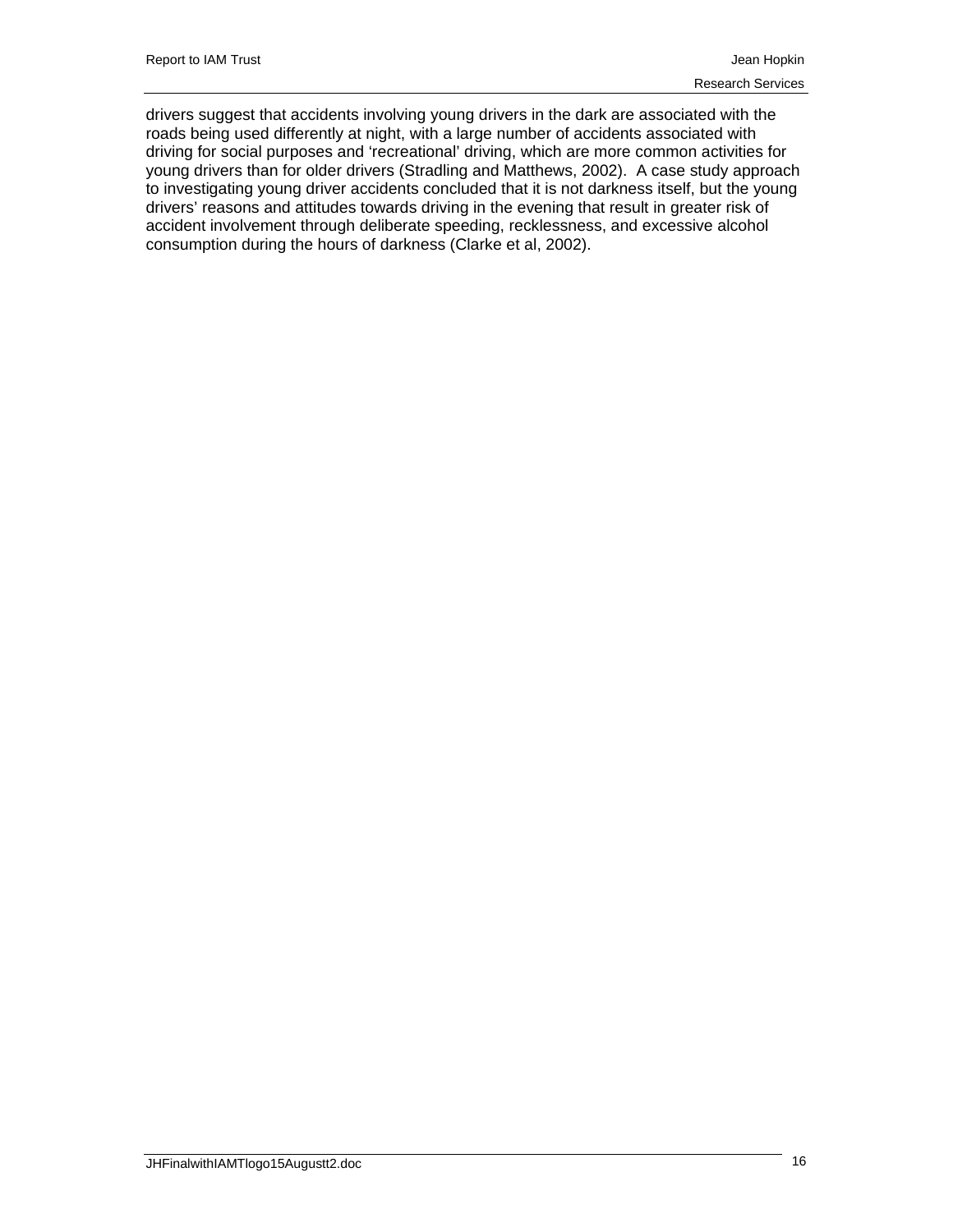# **3 Car drivers involved in accidents**

# **3.1 Basis for analysis of car drivers**

This section presents an analysis of the ages of car drivers involved in injury accidents in Great Britain: fatal, serious and 'slight' accidents. It shows how the age distribution of those involved varies with accident severity, between England, Scotland and Wales, with gender, between urban and rural roads and roads of different types, and the casualties involved in the accident.

Each topic starts with a table showing the proportion of drivers in each age group who were involved in different types of accident (with the percentages summing across the rows in the table). The following table in each topic then shows the effect of adjusting these percentages by calculating a percentage rate for each estimated year of driving represented in that age group (termed '% per year of age'). This takes account of the fact that 17-19 year olds do not start driving unaccompanied until they are on average nearly 18, while many people stop driving between the ages of 60 and 80. The method used to derive the adjustment factors for these estimates is described in Annex 1. The result is a table showing the row percentages per year of age.

Later, in the analysis of area type and road class and type (Sections 3.7 and 3.8), the tables show the proportion of drivers in each age and gender group combined, who were involved in different types of accidents (with the percentages summing to the total in the cell in the bottom right of each area of the table). This is then followed by a table showing the adjusted % per year of age.

Some of the topics also present the within-age group distribution of drivers between accidents of different levels of severity, on roads of each type and involving different numbers of casualties, comparing between younger and older drivers (with percentages summing down the columns in the tables).

Section 3.9 presents figures on the factors contributing to the causes of accidents, and how these vary between young drivers and older drivers.

# **3.2 Accident severity**

Of the car drivers involved in injury accidents, 8% were aged 17–19 and 14% were aged 20- 24 (Table 16), but figures from the National Travel Survey for 2000 - 2006 show that only 9% of people with a full driving licence were under 25 (Table 15).

In fatal accidents 10% of car drivers involved were aged 17-19 and 15% were aged 20-24 (Table 16).

Drivers over 60 were a relatively small proportion of accident-involved drivers: 9% of car drivers involved in injury accidents were aged 60-79 and 12% of those involved in fatal accidents were aged 60-79, yet in the National Travel Survey, 23% of those with a full driving licence were aged 60 and over (Table 15).

| Table 15 Age distribution of driving licence holders and drivers involved in accidents |
|----------------------------------------------------------------------------------------|
|----------------------------------------------------------------------------------------|

| Age group | % of full driving licences<br>(National Travel Survey) | % of car drivers involved<br>in injury accidents |
|-----------|--------------------------------------------------------|--------------------------------------------------|
| 17-24     |                                                        | 22                                               |
| 25-59     | 68                                                     | 68                                               |
| 60+       | 23                                                     | 10                                               |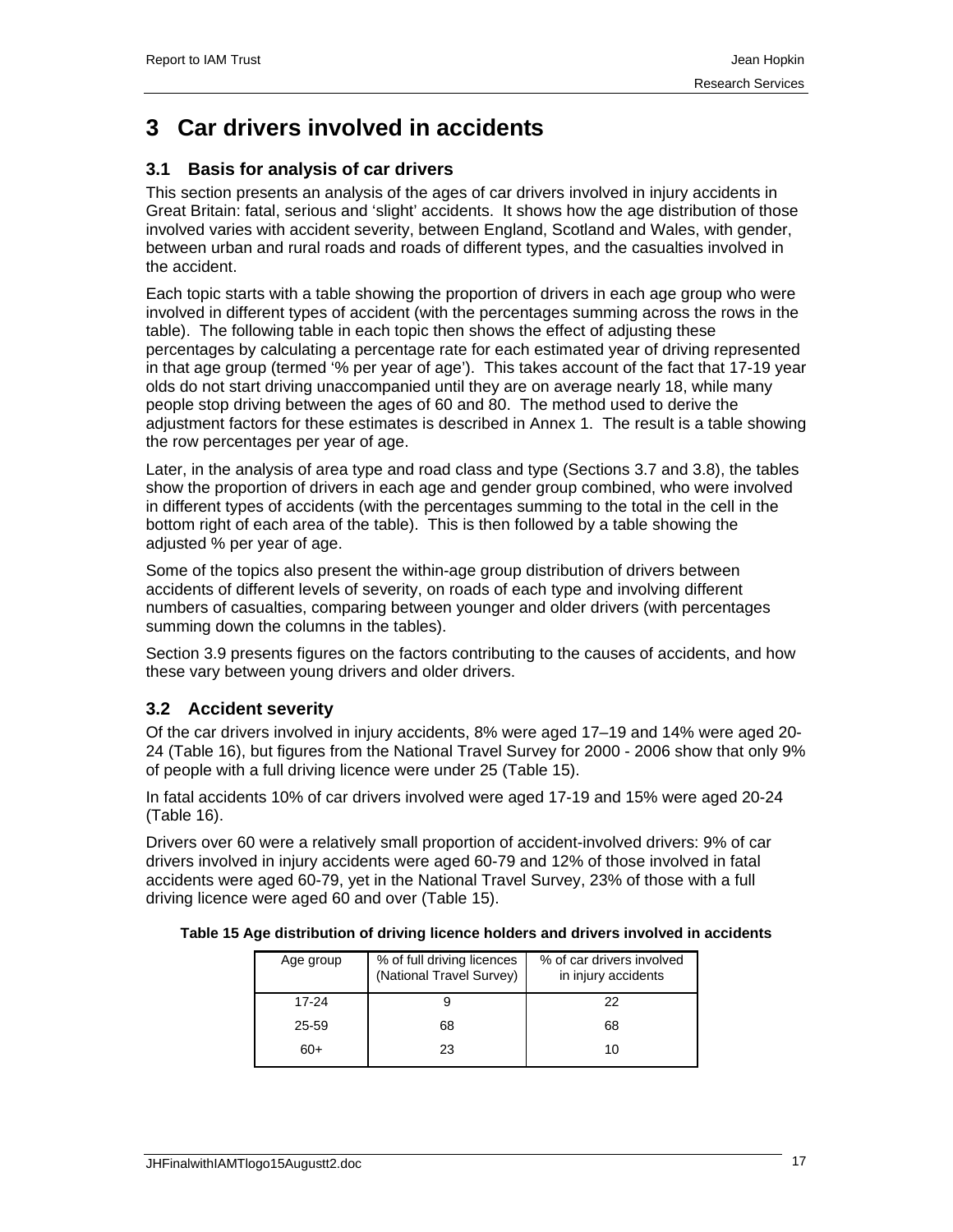### **Table 16 Age distribution of drivers involved in accidents at each level of severity**

| <u>Uar anvoio involvoa in injary abolaonto</u> |            |                                           |       |       |       |                        |  |  |  |
|------------------------------------------------|------------|-------------------------------------------|-------|-------|-------|------------------------|--|--|--|
| Accident severity                              | Driver age |                                           |       |       |       |                        |  |  |  |
|                                                | $17 - 19$  | $20 - 24$                                 | 25-59 | 60-79 | Other | All drivers<br>(=100%) |  |  |  |
| Fatal                                          | 9.9%       | 14.8%                                     | 59.8% | 12.0% | 3.5%  | 23,589                 |  |  |  |
| Serious                                        | 8.6%       | 14.0%                                     | 64.7% | 10.8% | 1.9%  | 208.944                |  |  |  |
| Slight                                         | 7.7%       | 13.7%                                     | 68.4% | 9.0%  | 1.3%  | 1,627,216              |  |  |  |
| All injury accidents                           | 7.8%       | 13.7%                                     | 67.9% | 9.3%  | 1.4%  | 1,859,749              |  |  |  |
|                                                |            | $\sim$ $\sim$<br>$\overline{\phantom{0}}$ |       |       |       |                        |  |  |  |

Car drivers involved in injury accidents

'Other' - drivers aged under 17 and 80 and over

The figures in Table 16 have been adjusted, in Table 17, to show the percentage per year of driving in each age group (as described in Section 3.1 and Annex 1). Figure 11 is based on this table and illustrates the disproportionately high involvement of younger drivers in injury accidents, which is most marked in the case of 17-19 year olds in fatal accidents. It also shows a rather lower level of involvement of older drivers in injury accidents.

### **Table 17 Age distribution of car drivers involved in accidents at each level of severity: % of drivers per year of driver age**

| <b>Accident severity</b> | Driver age |           |       |       |  |  |
|--------------------------|------------|-----------|-------|-------|--|--|
|                          | $17 - 19$  | $20 - 24$ | 25-59 | 60-79 |  |  |
| <b>IFatal</b>            | 4.6%       | 3.0%      | 1.7%  | 1.5%  |  |  |
| Serious                  | 4.0%       | 2.8%      | 1.8%  | 1.4%  |  |  |
| Slight                   | 3.6%       | 2.7%      | 2.0%  | 1.1%  |  |  |
| All injury accidents     | 3.6%       | 2.7%      | 1.9%  | 1.2%  |  |  |

### Car drivers involved in injury accidents: % per year of age

### **Figure 11 Age distribution of car drivers involved in accidents at each level of severity: % of drivers per year of driver age**



Among car drivers involved in injury accidents, the younger drivers were involved in a larger proportion of fatal and serious accidents than in the 25 – 59 age group, with the 17-19 year olds involved in a slightly larger proportion of fatal and serious accidents than the 20-24 year olds (Table 18). Among the drivers over 60 involved in injury accidents, the proportion involved in fatal and serious accidents was higher than in the 25-59 year age group, due to greater frailty increasing the severity of injuries.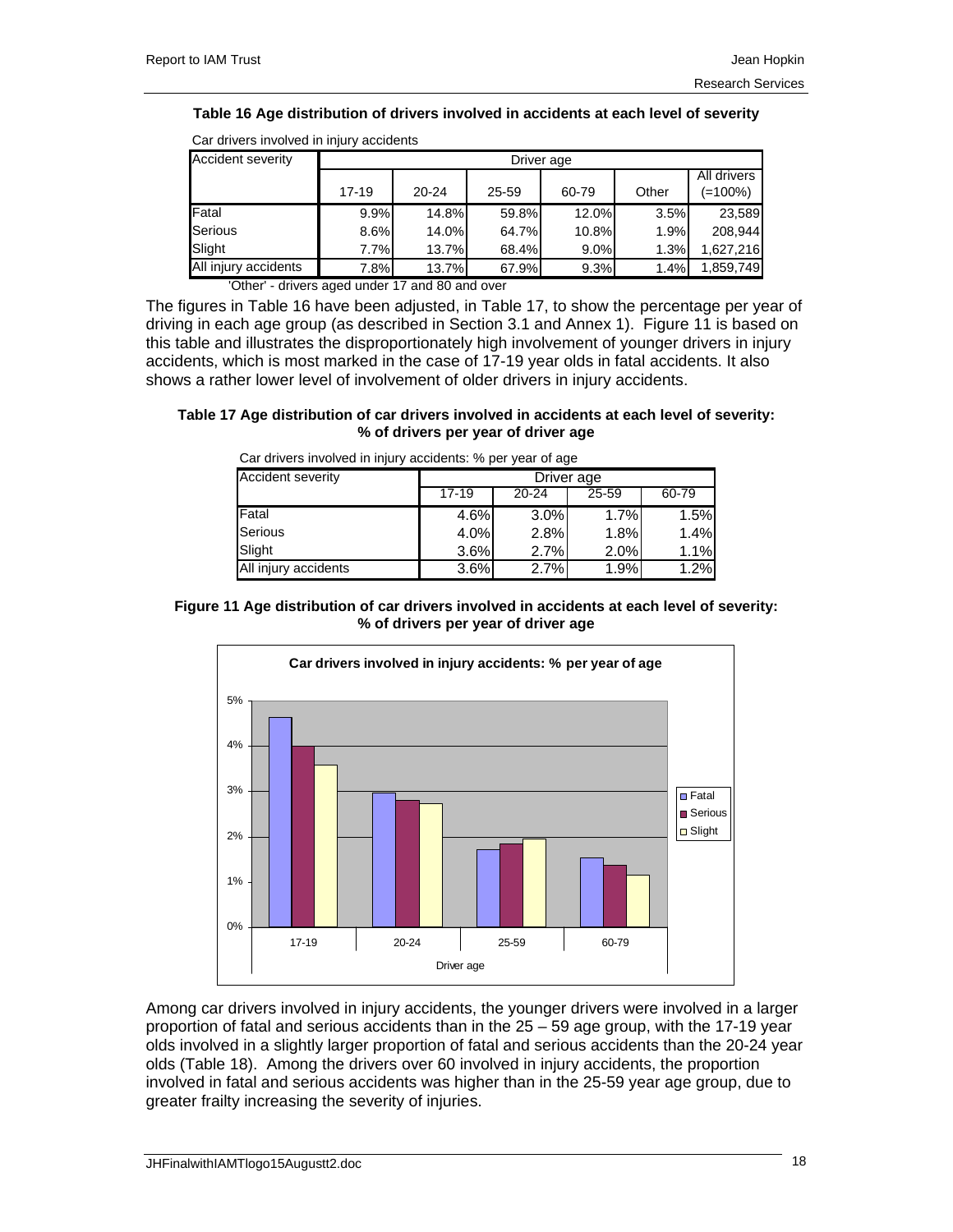### **Table 18 Distribution of accident involved drivers in each age group between fatal, serious and slight accidents**

| <b>Accident severity</b>     | Driver age |           |          |         |        |             |  |
|------------------------------|------------|-----------|----------|---------|--------|-------------|--|
|                              | 17-19      | $20 - 24$ | 25-59    | 60-79   | Other  | All drivers |  |
| Fatal                        | 1.6%       | 1.4%      | 1.1%     | 1.6%    | 3.2%   | 1.3%        |  |
| <b>Serious</b>               | 12.3%      | 11.5%     | 10.7%    | 13.1%   | 15.6%  | $11.2\%$    |  |
| Slight                       | 86.0%      | 87.2%     | 88.2%    | 85.3%   | 81.2%  | 87.5%       |  |
| All injury accidents (=100%) | 144.874    | 255,103   | .261.944 | 172,529 | 25.299 | .859,749    |  |

Car drivers involved in injury accidents

To illustrate the decline in accident involvement with increasing age from 18, the number of car drivers involved in accidents in each year of age from 17 to 79 is shown in Figure 12. This shows the average number of drivers in accidents per year over the seven year period for all injury accidents, whether fatal, serious or slight accidents. Figure 13 shows only the number involved in accidents which are either fatal or serious.

Note that driver age tends to be 'rounded' in some of the accident records, resulting in artificial 'peaks' in the age distribution shown in these graphs.



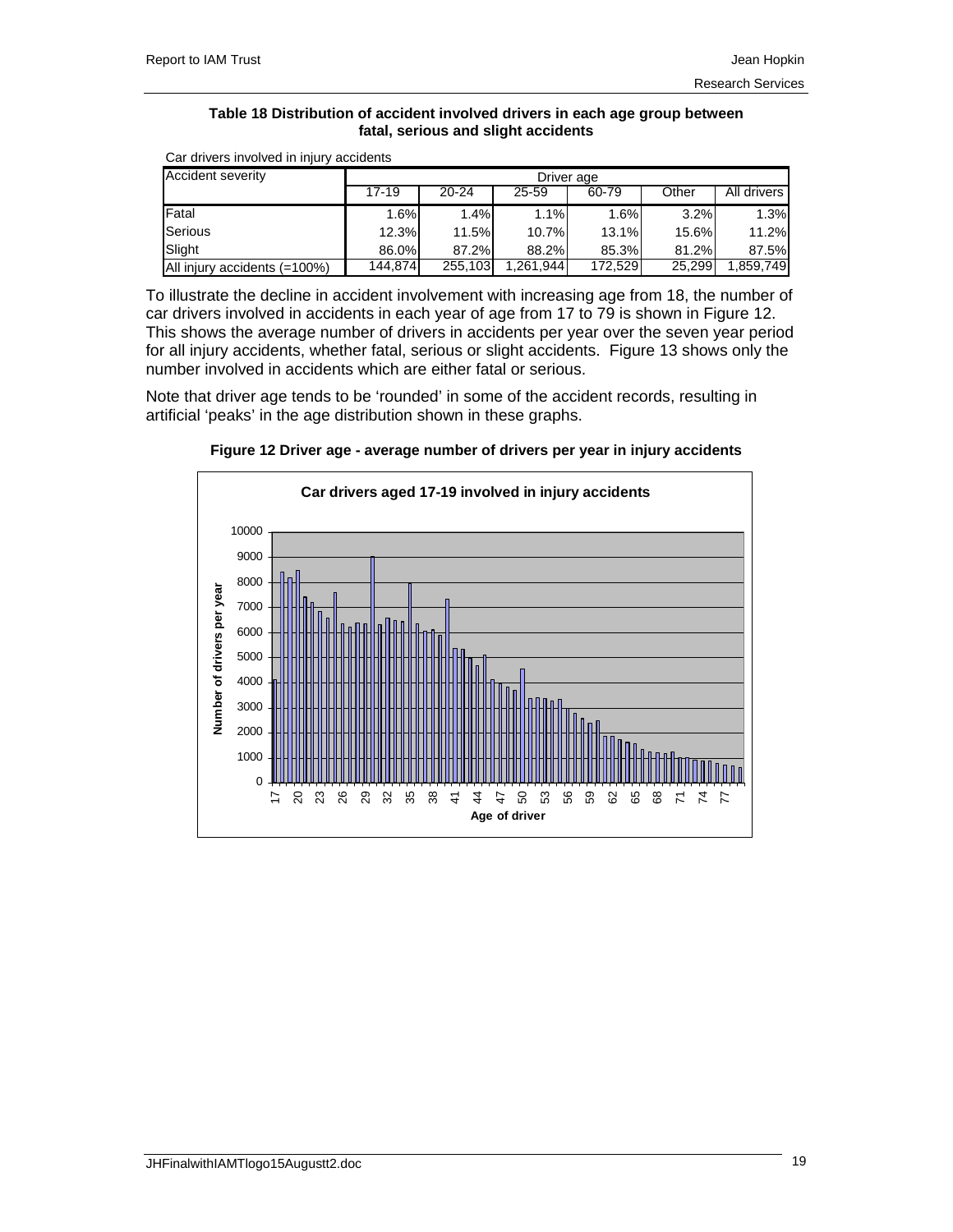### **Figure 13 Driver age - average number of drivers per year in fatal and serious accidents**



## **3.3 Country**

In England and Scotland, 8% of car drivers involved in injury accidents were aged 17-19 (Table 19).

In Wales 10% of car drivers involved in injury accidents were aged 17-19.

The proportion of the car drivers involved in injury accidents who were 20-24 years old was between 13 and 14% in each country.

The proportion of the car drivers involved in injury accidents who were 60-79 years old was between 9 and 10% in each country.

| Car drivers involved in injury accidents |           |            |       |       |       |                           |  |  |  |
|------------------------------------------|-----------|------------|-------|-------|-------|---------------------------|--|--|--|
| Country                                  |           | Driver age |       |       |       |                           |  |  |  |
|                                          | $17 - 19$ | $20 - 24$  | 25-59 | 60-79 | Other | All drivers<br>$(=100\%)$ |  |  |  |
| England                                  | 7.6%      | 13.7%      | 68.0% | 9.2%  | 1.4%  | 1,644,841                 |  |  |  |
| Wales                                    | 9.9%      | 14.6%      | 63.9% | 10.2% | 1.5%  | 91,293                    |  |  |  |
| Scotland                                 | 8.1%      | 12.6%      | 68.2% | 9.7%  | 1.3%  | 123,615                   |  |  |  |
| <b>Great Britain</b>                     | 7.8%      | 13.7%      | 67.9% | 9.3%  | 1.4%  | 1,859,749                 |  |  |  |

**Table 19 Age distribution of drivers involved in accidents in each country in Great Britain** 

The figures in Table 19 have been adjusted, in Table 20, to show the percentage per year of driving in each age group (as described in Section 3.1 and Annex 1). Figure 14 is based on this table and shows the slightly higher rate of accident involvement of young drivers in Wales.

### **Table 20 Age distribution of drivers involved in accidents in each country: % of drivers per year of driver age**

| <b>Part and Printers of the United States and Contract of Castle and Contract Contract Contract Contract Contract</b> |            |       |       |       |  |  |  |  |
|-----------------------------------------------------------------------------------------------------------------------|------------|-------|-------|-------|--|--|--|--|
| Country                                                                                                               | Driver age |       |       |       |  |  |  |  |
|                                                                                                                       | $17 - 19$  | 20-24 | 25-59 | 60-79 |  |  |  |  |
| England                                                                                                               | 3.6%       | 2.7%  | 1.9%  | 1.2%  |  |  |  |  |
| Wales                                                                                                                 | 4.6%       | 2.9%  | 1.8%  | 1.3%  |  |  |  |  |
| Scotland                                                                                                              | 3.8%       | 2.5%  | 1.9%  | 1.2%  |  |  |  |  |
| <b>Great Britain</b>                                                                                                  | 3.6%       | 2.7%  | 1.9%  | 1.2%  |  |  |  |  |

Car drivers involved in injury accidents: % per year of age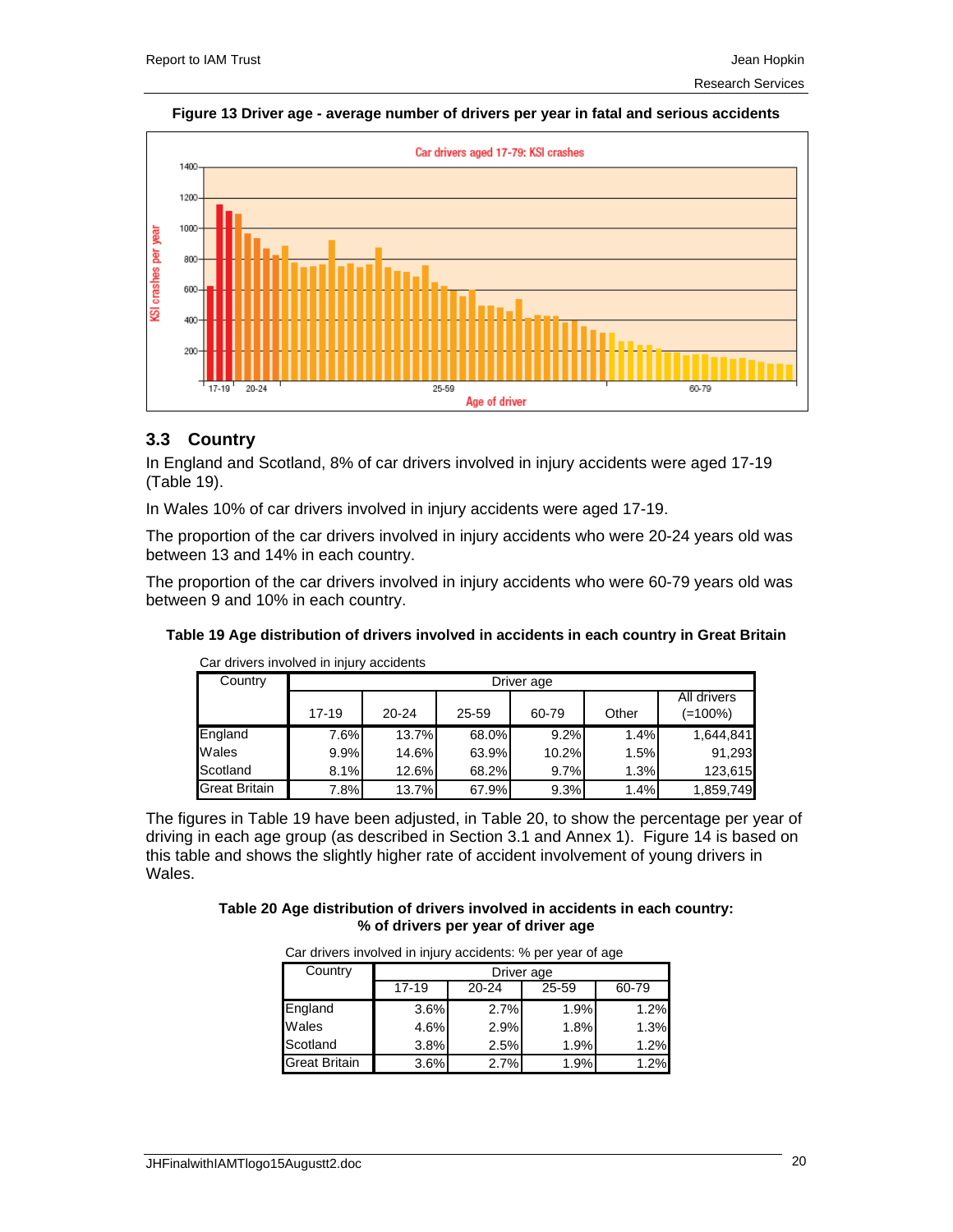**Figure 14 Age distribution of drivers involved in accidents in each country: % of drivers per year of driver age** 



### **3.4 Gender**

Males aged 17-24 account for 14% of the car drivers involved in injury accidents (Table 21), but in the 2005 National Travel Survey they comprised only 5% of all those with a full driving licence (Table 22 and Figure 15).

Females aged 17-24 account for 7% of the car drivers involved in injury accidents (Table 21), but they comprised only 4% of all those with a full driving licence in the 2005 National Travel Survey (Table 22 and Figure 15).

Males aged 60-79 account for 7% of the car drivers involved in injury accidents and females in this age group account for 3%.

**Table 21 Distribution of accident involved drivers between each age and gender group** 

| <u>oui universitive in muuttuve maailmas</u> |            |           |          |       |        |             |  |  |
|----------------------------------------------|------------|-----------|----------|-------|--------|-------------|--|--|
| Driver                                       | Driver age |           |          |       |        |             |  |  |
| gender                                       | 17-19      | $20 - 24$ | 25-59    | 60-79 | Other  | All drivers |  |  |
| Male                                         | 5.5%       | 8.8%      | 42.1%    | 6.7%  | 1.0%   | 64.0%       |  |  |
| Female                                       | 2.3%       | 4.9%      | 25.5%    | 2.6%  | $.3\%$ | 35.5%       |  |  |
| Total*                                       | 7.8%       | 13.7%     | 67.9%    | 9.3%  | 1.4%   | 100.0%      |  |  |
| * includes not traced                        |            | $n-$      | 1.050715 |       |        |             |  |  |

Car drivers involved in injury accidents

includes not traced

n= 1,859,745

| Table 22 Driving licence holders in each age and gender group compared with |
|-----------------------------------------------------------------------------|
| drivers in injury accidents                                                 |

| Age group |                                                           | Males                                               | Females                                                   |                                                     |  |
|-----------|-----------------------------------------------------------|-----------------------------------------------------|-----------------------------------------------------------|-----------------------------------------------------|--|
|           | % of full driving<br>licences (National<br>Travel Survey) | % of car drivers<br>involved in injury<br>accidents | % of full driving<br>licences (National<br>Travel Survey) | % of car drivers<br>involved in injury<br>accidents |  |
| $17 - 24$ | 5                                                         | 14                                                  | 4                                                         |                                                     |  |
| 25-59     | 36                                                        | 42                                                  | 32                                                        | 26                                                  |  |
| $60+$     | 13                                                        |                                                     | 10                                                        | 3                                                   |  |
| All ages  | 54                                                        | 64                                                  | 46                                                        | 36                                                  |  |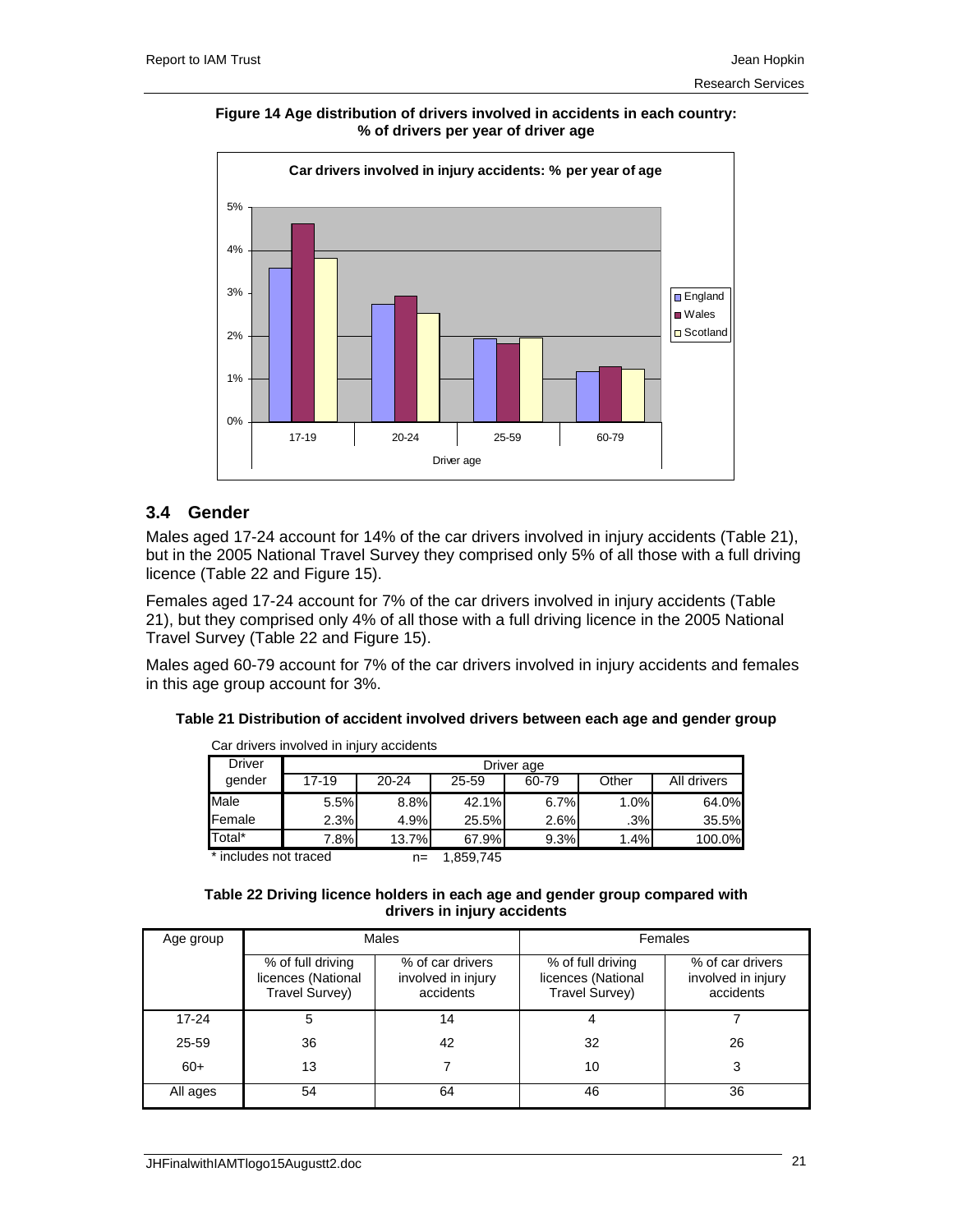### **Figure 15 Age and gender of driving licence holders compared with drivers in injury accidents**



The relative accident involvement of males and female drivers can also be estimated by comparing estimates of the population of drivers with the number of drivers involved in accidents. From the National Travel Survey data on the number of people aged 17-20 with a full driving licence in the survey and population statistics, an estimate of the population of 17- 20 year old licence holders in Great Britain was compared with the number of car drivers aged 17-20 involved in injury accidents. Comparisons for 2002 show that there were twice as many male car drivers involved in accidents per licence holder as there were females; in 2005 there were 1.5 times more male car drivers in accidents per licensed driver than females, suggesting that 17-20 year old men are up to twice as likely to be involved in injury accidents as women of the same age.

Of the male car drivers involved in injury accidents, 8.5% were aged 17-19 and 14% were aged 20-24; 10% were aged 60-79 (Table 23). The proportion of female car drivers involved in injury accidents who were aged 17-19 was smaller, at 6.5%.

There was no difference between males and females in the proportion of car drivers involved in injury accidents who were aged 20-24.

As in the younger age group, the proportion of females involved in injury accidents who were aged 60-79 was lower (7%) than the proportion of males (10%). The lower proportion of women involved in accidents can partly be explained by driving less than men: the National Travel Survey shows that the average for all women is 40% fewer miles than men.

| Car drivers involved in injury accidents |           |             |       |       |       |            |  |  |
|------------------------------------------|-----------|-------------|-------|-------|-------|------------|--|--|
| <b>Driver</b>                            |           | Driver age  |       |       |       |            |  |  |
| gender                                   |           | All drivers |       |       |       |            |  |  |
|                                          | $17 - 19$ | $20 - 24$   | 25-59 | 60-79 | Other | $(=100\%)$ |  |  |
| Male                                     | 8.5%      | 13.7%       | 65.7% | 10.4% | 1.6%  | 1,190,688  |  |  |
| Female                                   | 6.5%      | 13.7%       | 71.6% | 7.3%  | .9%   | 661,079    |  |  |
| Total*                                   | 7.8%      | 13.7%       | 67.9% | 9.3%  | 1.4%  | 1,859,745  |  |  |

| Table 23 Age distribution of male and female drivers involved in accidents |  |
|----------------------------------------------------------------------------|--|
|----------------------------------------------------------------------------|--|

\* includes not traced

The figures in Table 23 have been adjusted, in Table 24, to show the percentage per year of driving in each age group (as described in Section 3.1 and Annex 1). The proportion of males who were involved in injury accidents for each year of the age group was much higher in the 17-19 year group than in the 20-24 group. Figure 16 illustrates these figures and shows the disproportionately high rate of involvement of young drivers, which is most marked among men aged 17-19.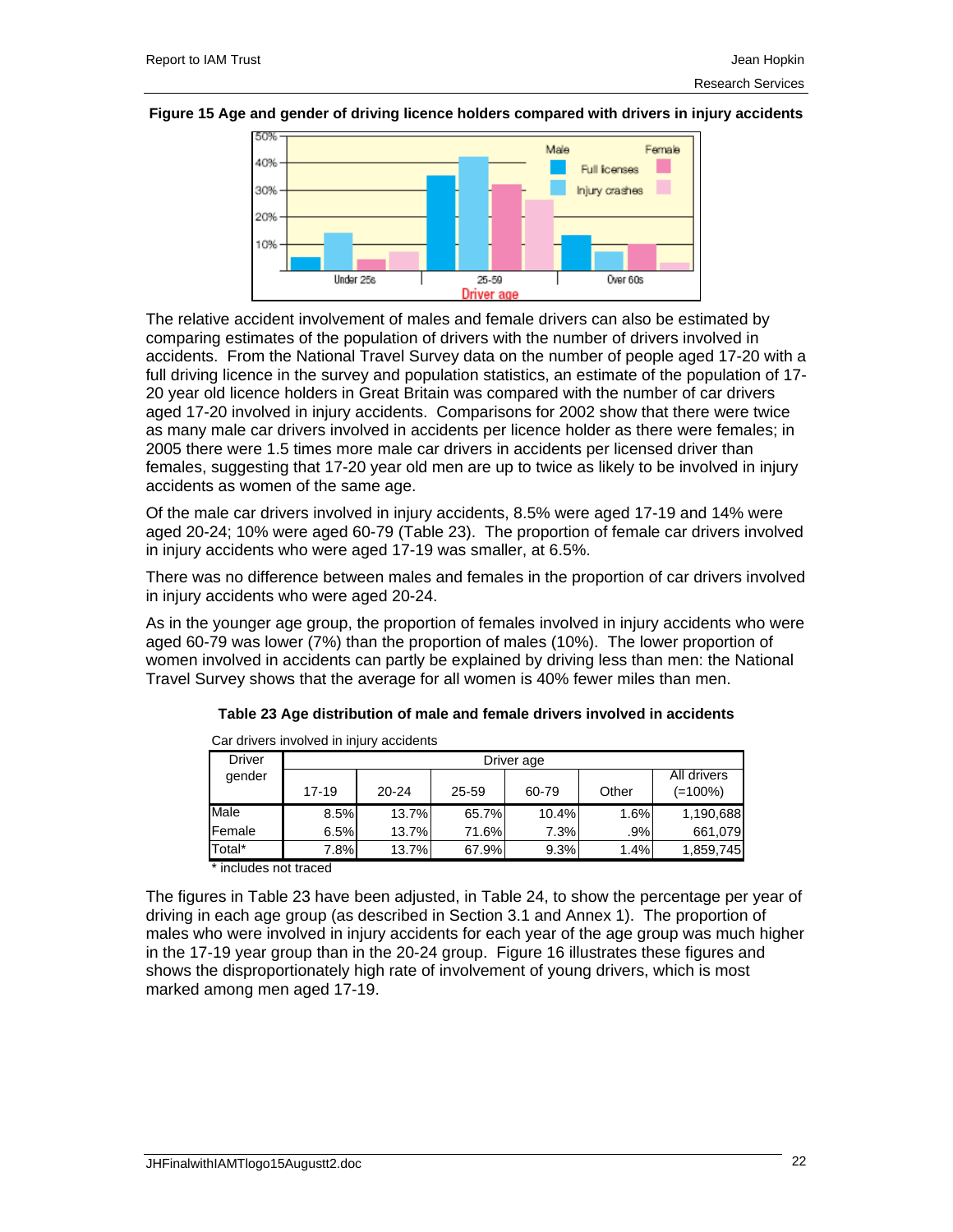### **Table 24 Age distribution of male and female car drivers involved in accidents: % of drivers per year of driver age**

| <u>Udi ulivulo ilivulvud ili ililary addidulito. 70 pul yudi ulidad</u> |            |       |       |       |  |  |  |  |
|-------------------------------------------------------------------------|------------|-------|-------|-------|--|--|--|--|
| <b>Driver</b>                                                           | Driver age |       |       |       |  |  |  |  |
| gender                                                                  | $17 - 19$  | 20-24 | 25-59 | 60-79 |  |  |  |  |
| Male                                                                    | 3.9%       | 2.7%  | 1.9%  | 1.3%  |  |  |  |  |
| <b>IFemale</b>                                                          | 3.1%       | 2.7%  | 2.0%  | 1.0%  |  |  |  |  |
| Total*                                                                  | 3.6%       | 2.7%  | 1.9%  | 1.2%  |  |  |  |  |

Car drivers involved in injury accidents: % per year of age

\* includes not traced

**Figure 16 Age distribution of male and female drivers involved in accidents: % of drivers per year of driver age** 



## **3.5 Gender and severity**

In fatal accidents 11% of the male car drivers were aged 17-19, with rather fewer of the males involved in serious and slight accidents in this age group (Table 25).

In fatal accidents 15.5% of the male car drivers were aged 20-25 and slightly smaller proportions of men in this age group were in serious and slight accidents.

The proportion of female car drivers involved in fatal accidents who were 17-19 was smaller than for males: 7%, and this proportion was similar for serious and slight accidents.

The proportion of female drivers involved in fatal accidents who were 20-24 was also smaller than for males: 12%, but the proportion in slight accidents who were in this age group was similar to that for males: just under 14%.

In fatal accidents, 12% of male drivers involved were aged 60-79; the proportion was the same for female drivers.

In slight accidents, 10% of male drivers involved were aged 60-70 compared with 7% of female drivers.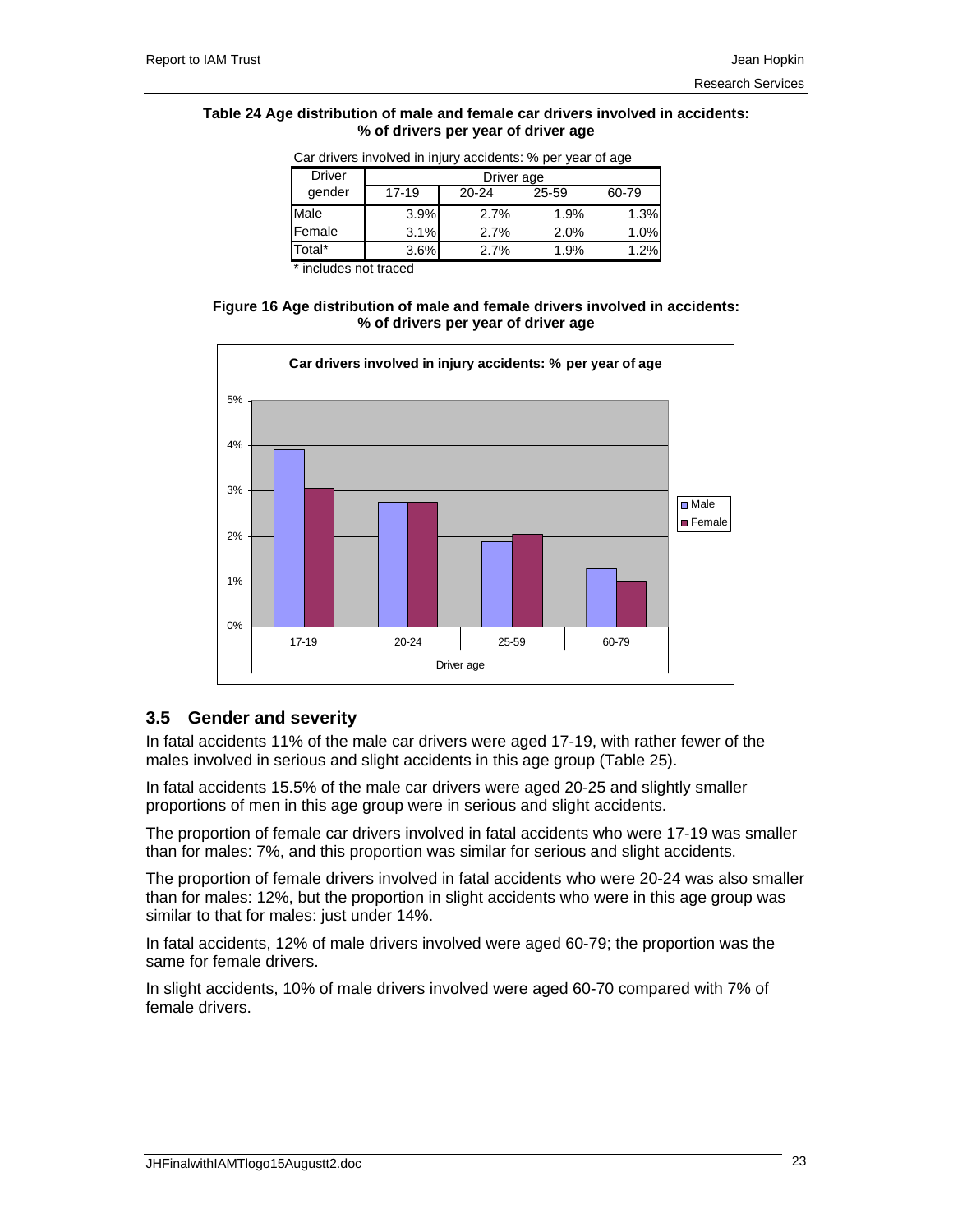### **Table 25 Male and female drivers - age distribution of drivers involved in accidents at each level of severity**

| <b>Driver</b> | Accident severity    |           |       |       | Driver age |       |                        |  |  |
|---------------|----------------------|-----------|-------|-------|------------|-------|------------------------|--|--|
| gender        |                      | $17 - 19$ | 20-24 | 25-59 | 60-79      | Other | All drivers<br>(=100%) |  |  |
| Male          | Fatal                | 10.9%     | 15.5% | 58.0% | 12.0%      | 3.6%  | 18,054                 |  |  |
|               | Serious              | 9.5%      | 14.4% | 62.7% | 11.3%      | 2.1%  | 144,675                |  |  |
|               | Slight               | 8.4%      | 13.6% | 66.2% | 10.3%      | 1.5%  | 1,027,959              |  |  |
|               | All injury accidents | 8.5%      | 13.7% | 65.7% | 10.4%      | 1.6%  | 1,190,688              |  |  |
| Female        | Fatal                | 6.7%      | 12.4% | 65.5% | 12.3%      | 3.1%  | 5,475                  |  |  |
|               | Serious              | 6.5%      | 13.0% | 69.2% | 9.7%       | 1.5%  | 63,388                 |  |  |
|               | Slight               | 6.5%      | 13.8% | 72.0% | 7.0%       | .8%   | 592,216                |  |  |
|               | All injury accidents | 6.5%      | 13.7% | 71.6% | 7.3%       | .9%   | 661,079                |  |  |

Car drivers involved in injury accidents

The figures in Table 25 have been adjusted, in Table 26, to show the percentage per year of driving in each age group (as described in Section 3.1 and Annex 1). The proportion of males involved in fatal accidents for each year of the age group was much higher in the 17- 19 year group than in the 20-24 group. The proportion was also higher for serious and slight accidents, but the difference is less marked, particularly for slight accidents. Figure 17 illustrates these figures.

### **Table 26 Male and female drivers - age distribution of drivers involved in accidents at each level of severity: % of drivers per year of driver age**

| <b>Driver</b> | Accident severity    |       |       | Driver age |       |
|---------------|----------------------|-------|-------|------------|-------|
| gender        |                      | 17-19 | 20-24 | 25-59      | 60-79 |
| Male          | Fatal                | 5.0%  | 3.1%  | 1.7%       | 1.5%  |
|               | Serious              | 4.3%  | 2.9%  | 1.8%       | 1.4%  |
|               | Slight               | 3.8%  | 2.7%  | 1.9%       | 1.3%  |
|               | All injury accidents | 3.9%  | 2.7%  | 1.9%       | 1.3%  |
| Female        | Fatal                | 3.2%  | 2.5%  | 1.9%       | 1.7%  |
|               | Serious              | 3.1%  | 2.6%  | 2.0%       | 1.4%  |
|               | Slight               | 3.1%  | 2.8%  | 2.1%       | 1.0%  |
|               | All injury accidents | 3.1%  | 2.7%  | 2.0%       | 1.0%  |

Car drivers involved in injury accidents: % per year of age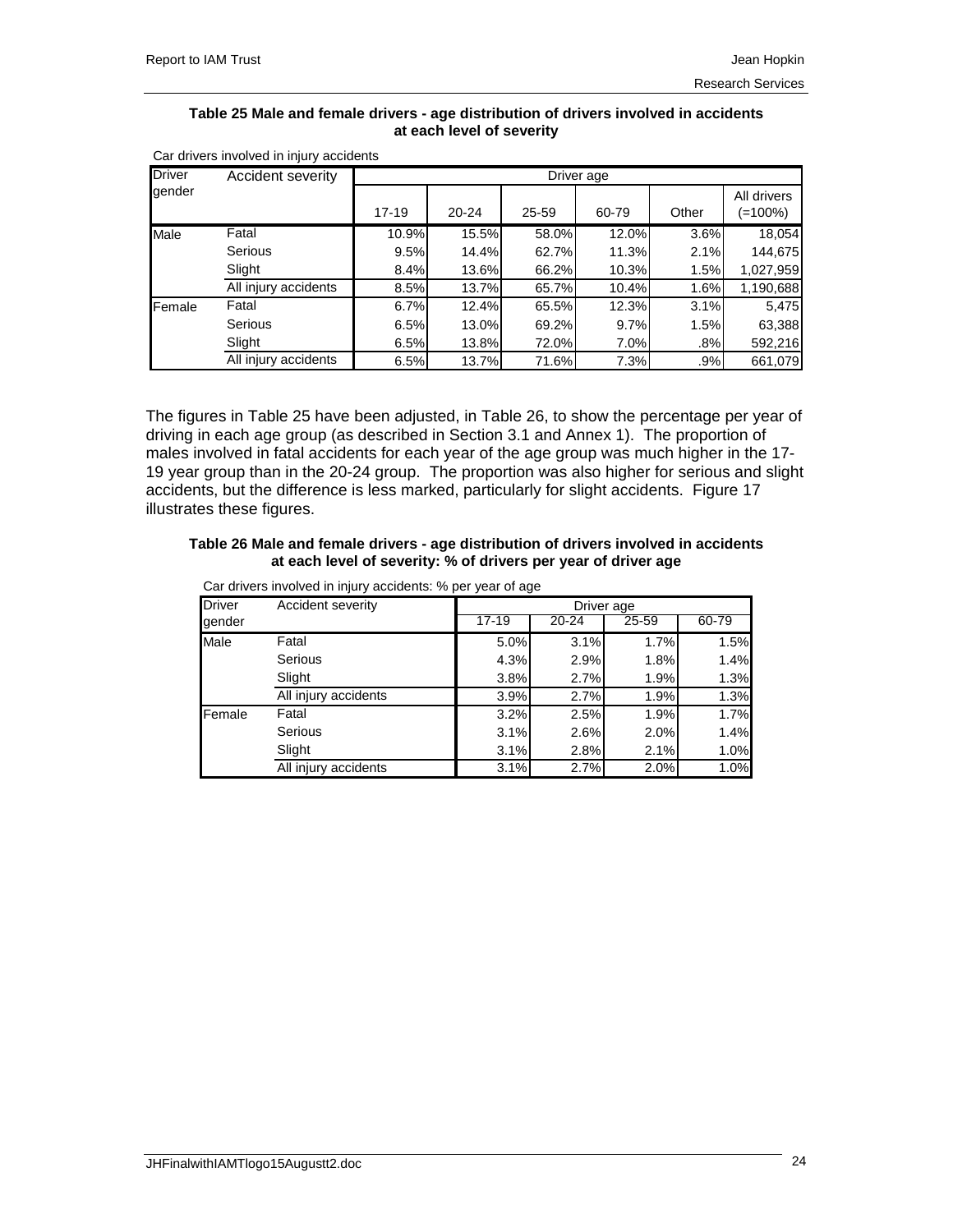**Figure 17 Male and female drivers - age distribution of drivers involved in accidents at each level of severity: % of drivers per year of driver age** 



In each age group under the age of 60, a larger proportion of the male car drivers involved in injury accidents were involved in fatal accidents and serious accidents, compared with the female car drivers (Table 27 and Figure 18). Among older drivers there was little difference between males and females.

There was a bigger difference between the younger male drivers and those aged 25-59 in the proportion of accidents that were fatal and serious, than between the female drivers in these age groups. Compared with those aged 25-59, young males are over-represented in fatal and serious accidents due to factors such as speed, recklessness and driving older vehicles.

| Table 27 Male and female drivers - distribution of accident involved drivers in each age group |
|------------------------------------------------------------------------------------------------|
| between fatal serious and slight accidents                                                     |

| <b>Driver</b> | Accident severity            |           |         |         | Driver age |        |             |
|---------------|------------------------------|-----------|---------|---------|------------|--------|-------------|
| gender        |                              |           |         |         |            |        |             |
|               |                              | $17 - 19$ | 20-24   | 25-59   | 60-79      | Other  | All drivers |
| Male          | Fatal                        | 1.9%      | 1.7%    | 1.3%    | 1.7%       | 3.4%   | 1.5%        |
|               | Serious                      | 13.5%     | 12.8%   | 11.6%   | 13.2%      | 15.6%  | 12.2%       |
|               | Slight                       | 84.6%     | 85.5%   | 87.1%   | 85.1%      | 81.0%  | 86.3%       |
|               | All injury accidents (=100%) | 101,685   | 163,470 | 782,226 | 124,214    | 19,093 | 1,190,688   |
| Female        | Fatal                        | .9%       | .7%     | .8%     | 1.4%       | 2.7%   | .8%         |
|               | Serious                      | 9.6%      | 9.1%    | 9.3%    | 12.9%      | 15.8%  | 9.6%        |
|               | Slight                       | 89.5%     | 90.1%   | 90.0%   | 85.7%      | 81.5%  | 89.6%       |
|               | All injury accidents (=100%) | 42,804    | 90,533  | 473,621 | 48,008     | 6,113  | 661,079     |

Car drivers involved in injury accidents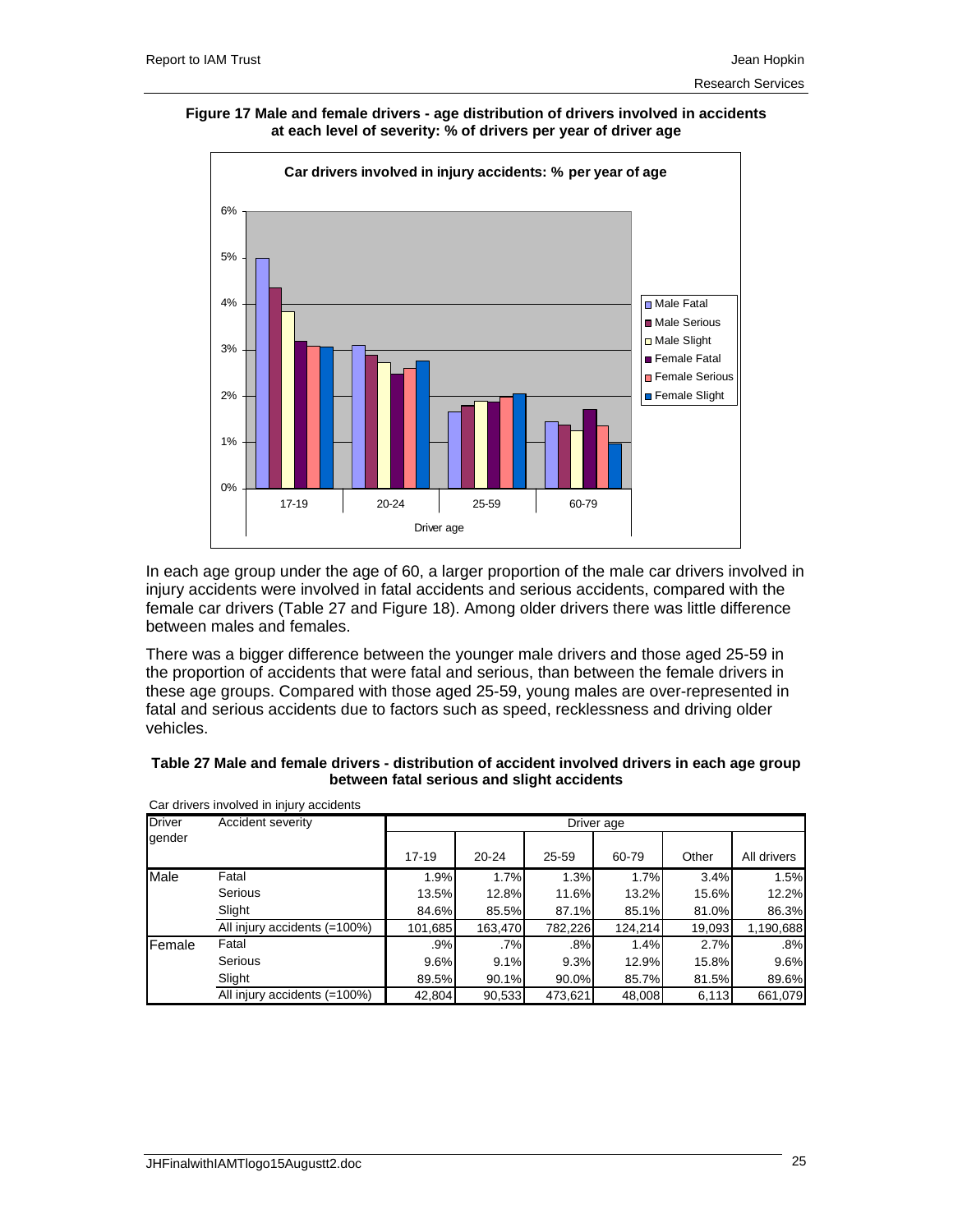### **Figure 18 Drivers involved in fatal and serious accidents as percentage of drivers involved in all injury accidents in each age group**



### **3.6 Urban and rural areas**

In urban areas, 7% of the car drivers involved in injury accidents were aged 17-19, while in rural areas 9% were aged 17-19 (Table 28).

The proportion aged 20-24 was similar in urban and rural areas: 14%.

In urban areas, 8.6% of the car drivers involved in injury accidents were aged 60-79, while in rural areas 10.3% were aged 60-79.

### **Table 28 Urban and rural areas - age distribution of male and female drivers involved in accidents**

| Car drivers involved in injury accidents |               |           |            |       |       |       |                        |  |  |  |
|------------------------------------------|---------------|-----------|------------|-------|-------|-------|------------------------|--|--|--|
| Urban or                                 | <b>Driver</b> |           | Driver age |       |       |       |                        |  |  |  |
| rural area                               | gender        | $17 - 19$ | 20-24      | 25-59 | 60-79 | Other | All drivers<br>(=100%) |  |  |  |
| Urban                                    | Male          | 7.8%      | 13.9%      | 67.1% | 9.7%  | 1.5%  | 734,038                |  |  |  |
|                                          | Female        | 5.9%      | 13.6%      | 73.0% | 6.8%  | .8%   | 412,322                |  |  |  |
|                                          | All drivers*  | 7.1%      | 13.8%      | 69.2% | 8.6%  | 1.3%  | 1,152,021              |  |  |  |
| Rural                                    | Male          | 9.7%      | 13.5%      | 63.5% | 11.6% | 1.7%  | 453,676                |  |  |  |
|                                          | Female        | 7.5%      | 13.9%      | 69.4% | 8.1%  | 1.1%  | 247,088                |  |  |  |
|                                          | All drivers*  | 8.9%      | 13.6%      | 65.6% | 10.3% | 1.5%  | 703,064                |  |  |  |

\* includes drivers not traced

The figures in Table 28 have been adjusted, in Table 29, to show the percentage per year of driving in each age group (as described in Section 3.1 and Annex 1). In rural areas, the percentage per year of age was much higher in the 17-19 year old group than in the 20-24 year group; the difference was most marked for males but was also apparent for females. In urban areas, however, the difference was apparent only for males. Figure 19 illustrates these differences.

### **Table 29 Urban and rural areas - age distribution of male and female drivers involved in accidents: % of drivers per year of driver age**

|            | Car drivers involved in injury accidents. % per year of age |         |           |            |       |
|------------|-------------------------------------------------------------|---------|-----------|------------|-------|
| Urban or   | <b>Driver</b>                                               |         |           | Driver age |       |
| rural area | gender                                                      | $17-19$ | $20 - 24$ | 25-59      | 60-79 |
| Urban      | Male                                                        | 3.6%    | 2.8%      | 1.9%       | 1.2%  |
|            | Female                                                      | 2.8%    | 2.7%      | 2.1%       | 0.9%  |
|            | All drivers*                                                | 3.3%    | 2.8%      | 2.0%       | 1.1%  |
| Rural      | Male                                                        | 4.5%    | 2.7%      | 1.8%       | 1.4%  |
|            | Female                                                      | 3.6%    | 2.8%      | 2.0%       | 1.1%  |
|            | All drivers*                                                | 4.2%    | 2.7%      | 1.9%       | 1.3%  |

Car drivers involved in injury accidents: % per year of age

\* includes drivers not traced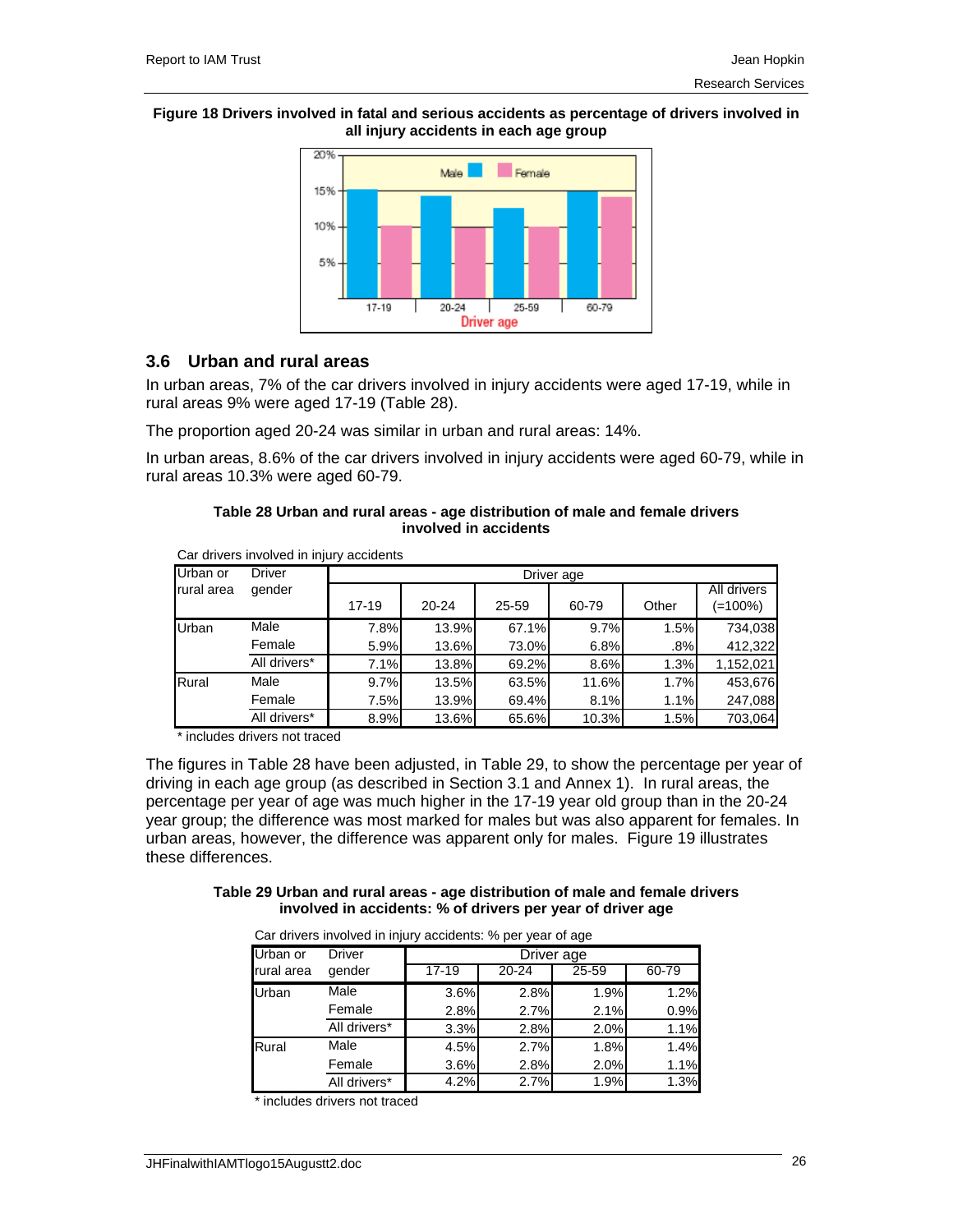**Figure 19 Urban and rural areas - age distribution of male and female drivers involved in accidents: % of drivers per year of driver age** 



In both urban and rural areas, 70% of the 17-19 year olds involved in injury accidents were males and 30% were females (Table 30). The proportions were similar for drivers aged 60- 79.

### **Table 30 Urban and rural areas - distribution of accident involved drivers in each age group between men and women**

| Cal divers involved in linuxy accidents |               |            |           |         |        |        |           |  |  |
|-----------------------------------------|---------------|------------|-----------|---------|--------|--------|-----------|--|--|
| Urban or                                | <b>Driver</b> | Driver age |           |         |        |        |           |  |  |
| rural area                              | gender        | $17 - 19$  | $20 - 24$ | 25-59   | 60-79  | Other  | Total     |  |  |
| Urban                                   | Male          | 70.2%      | 64.3%     | 61.7%   | 71.8%  | 75.9%  | 63.7%     |  |  |
|                                         | Female        | 29.5%      | 35.2%     | 37.7%   | 28.0%  | 23.6%  | 35.8%     |  |  |
|                                         | All drivers*  | 81.775     | 158,665   | 797,625 | 99,326 | 14.630 | 1,152,021 |  |  |
| Rural                                   | Male          | 70.2%      | 63.8%     | 62.4%   | 72.3%  | 74.9%  | 64.5%     |  |  |
|                                         | Female        | 29.6%      | 35.9%     | 37.2%   | 27.5%  | 25.0%  | 35.1%     |  |  |
|                                         | All drivers*  | 62,697     | 95,791    | 461,237 | 72,747 | 10,592 | 703,064   |  |  |

Car drivers involved in injury accidents

\* includes drivers not traced

In urban areas, 5% of car drivers involved in injury accidents were males aged 17-19 and 9% were males aged 20-24; 6% were males aged 60-79 (Table 31).

In rural areas, 6% of car drivers involved in injury accidents were males aged 17-19 and 9% were aged 20-24; 7.5% were males aged 60-79.

### **Table 31 Urban and rural areas - distribution of drivers involved in accidents between age and gender groups**

| Car drivers involved in injury accidents |               |            |           |       |       |       |             |           |
|------------------------------------------|---------------|------------|-----------|-------|-------|-------|-------------|-----------|
| Urban or                                 | <b>Driver</b> | Driver age |           |       |       |       |             |           |
| rural area                               | gender        | 17-19      | $20 - 24$ | 25-59 | 60-79 | Other | All drivers | drivers   |
| Urban                                    | Male          | 5.0%       | 8.9%      | 42.7% | 6.2%  | 1.0%  | 63.7%       |           |
|                                          | Female        | 2.1%       | 4.9%      | 26.1% | 2.4%  | .3%   | 35.8%       |           |
|                                          | All drivers*  | 7.1%       | 13.8%     | 69.2% | 8.6%  | 1.3%  | 100.0%      | 1,152,021 |
| Rural                                    | Male          | 6.3%       | 8.7%      | 41.0% | 7.5%  | 1.1%  | 64.5%       |           |
|                                          | Female        | 2.6%       | 4.9%      | 24.4% | 2.8%  | .4%   | 35.1%       |           |
|                                          | All drivers*  | 8.9%       | 13.6%     | 65.6% | 10.3% | 1.5%  | 100.0%      | 703,064   |

\* includes drivers not traced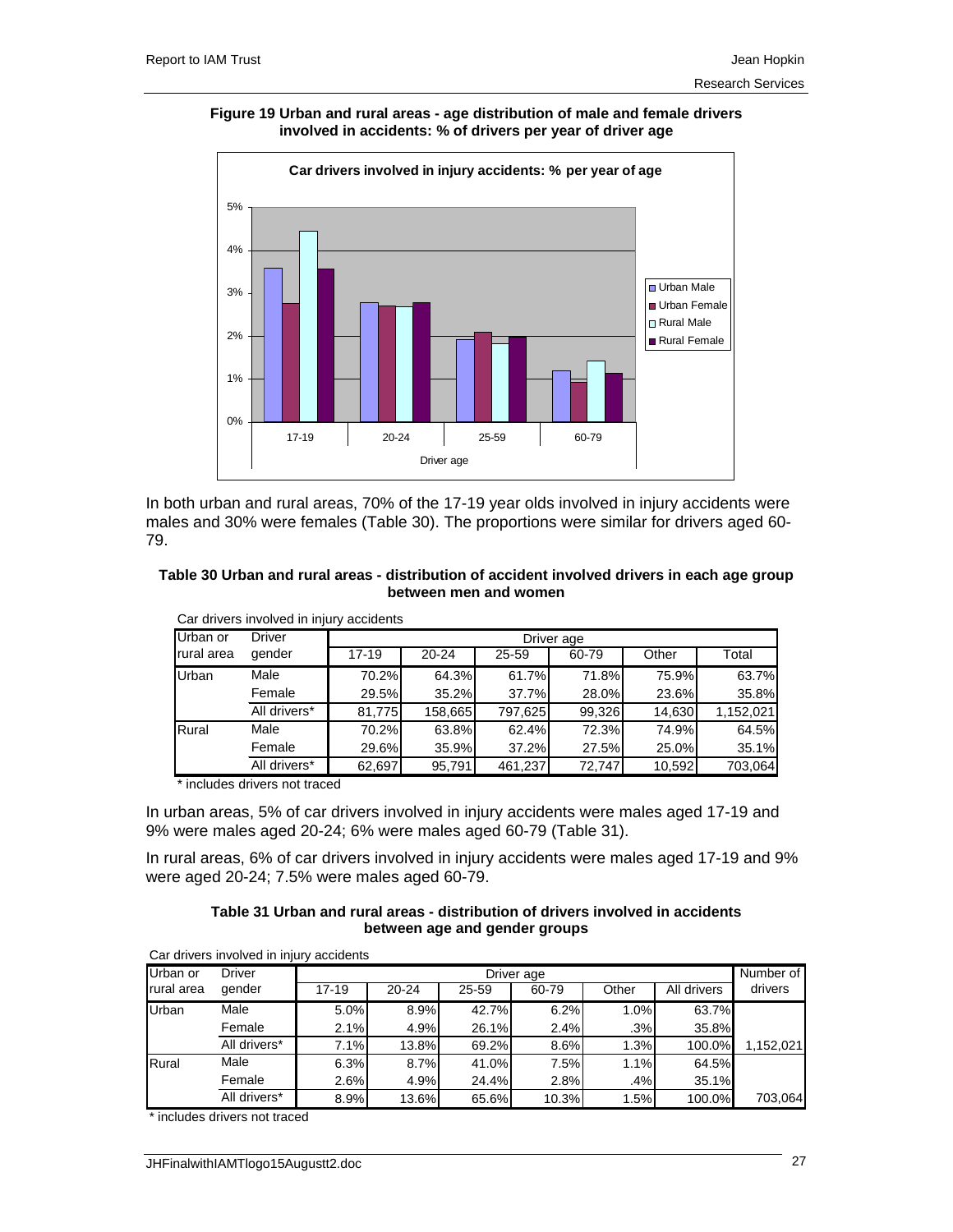The figures in Table 31 have been adjusted, in Table 32, to show the percentage per year of driving in each age group (as described in Section 3.1 and Annex 1). Table 32, and Figure 20 and Figure 21 which illustrate the data, show that the disproportionate involvement of young drivers in injury accidents is particularly marked in the case of 17-19 year old men involved in accidents on rural roads.

### **Table 32 Urban and rural areas - distribution of drivers involved in accidents between age and gender groups: % of drivers per year of driver age**

| Car directs involved in injury accidents. 70 per year or age |              |            |       |       |       |  |  |  |
|--------------------------------------------------------------|--------------|------------|-------|-------|-------|--|--|--|
| Urban or                                                     | Driver       | Driver age |       |       |       |  |  |  |
| rural area                                                   | gender       | $17 - 19$  | 20-24 | 25-59 | 60-79 |  |  |  |
| Urban                                                        | Male         | 2.3%       | 1.8%  | 1.2%  | 0.8%  |  |  |  |
|                                                              | Female       | 1.0%       | 1.0%  | 0.7%  | 0.3%  |  |  |  |
|                                                              | All drivers* | 3.3%       | 2.8%  | 2.0%  | 1.1%  |  |  |  |
| Rural                                                        | Male         | 2.9%       | 1.7%  | 1.2%  | 0.9%  |  |  |  |
|                                                              | Female       | 1.3%       | 1.0%  | 0.7%  | 0.4%  |  |  |  |
|                                                              | All drivers* | 4.2%       | 2.7%  | 1.9%  | 1.3%  |  |  |  |

Car drivers involved in injury accidents: % per year of age

includes drivers not traced



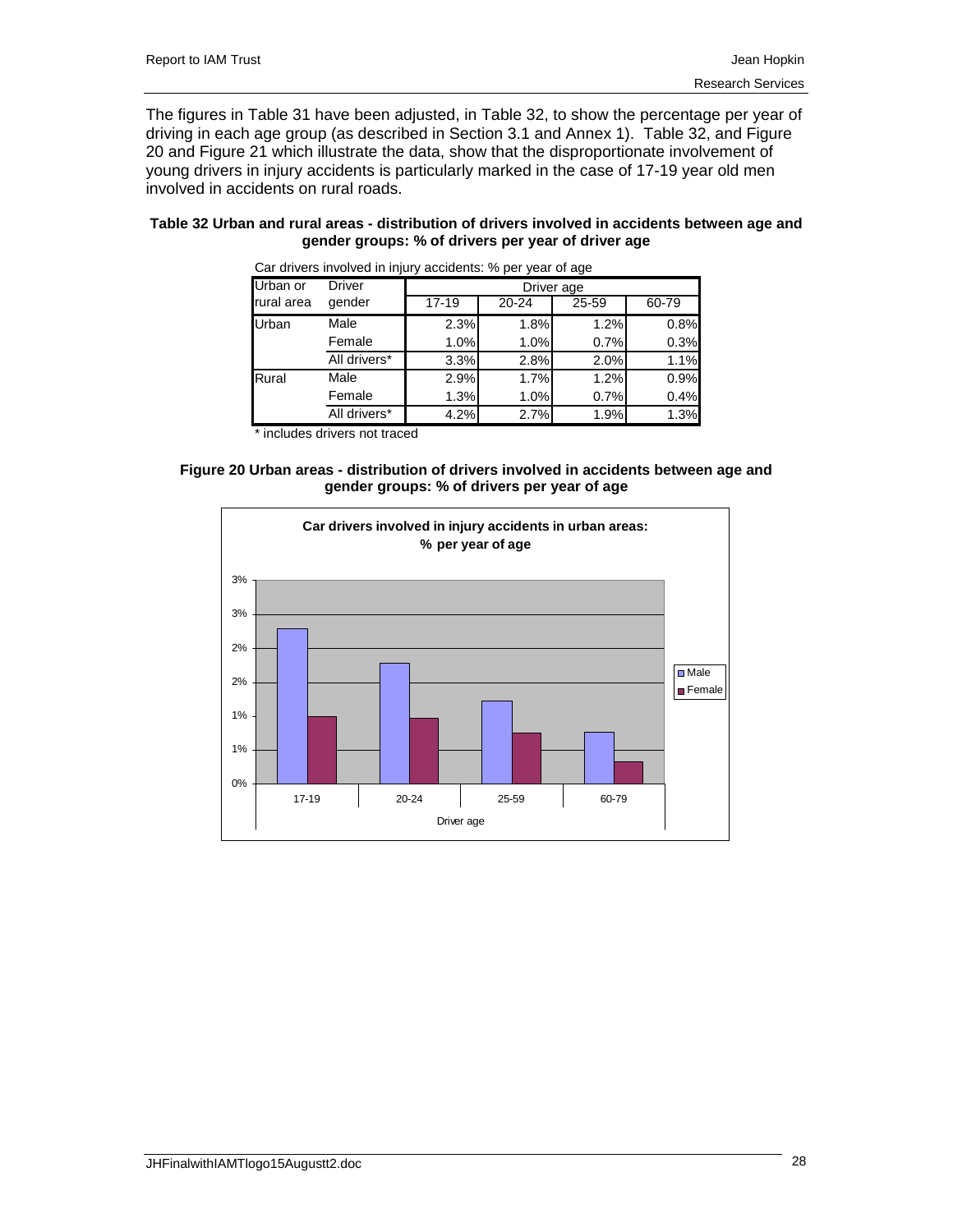**Figure 21 Rural areas - distribution of drivers involved in accidents between age and gender groups: % of drivers per year of age** 



Among 17-19 year old car drivers involved in injury accidents, a larger proportion were in rural areas: 43% of the 17-19 year olds were involved in accidents on rural roads, compared with 38% of 20-24 year olds and 37% of 25-59 year olds (Table 33). The proportion of older car drivers involved in injury accidents who were in accidents in rural areas was also higher: 42%.

### **Table 33 Distribution of accident involved drivers in each age group between urban and rural areas**

Car drivers involved in injury accidents

| Urban or rural area | Driver age                                        |         |          |         |        |             |  |
|---------------------|---------------------------------------------------|---------|----------|---------|--------|-------------|--|
|                     | $17 - 19$<br>Other<br>$20 - 24$<br>25-59<br>60-79 |         |          |         |        | All drivers |  |
| Urban               | 56.4%                                             | 62.2%   | 63.2%    | 57.6%   | 57.8%  | 61.9%       |  |
| Rural               | 43.3%                                             | 37.6%   | 36.5%    | 42.2%   | 41.9%  | 37.8%       |  |
| All areas* (=100%)  | 144.874                                           | 255,103 | .261.944 | 172.529 | 25.299 | 1,859,749   |  |

\* includes areas not allocated to urban or rural

## **3.7 Road class and type**

Of the drivers involved in accidents on motorways, 4% were aged 17-19 (Table 34). The proportion of drivers involved in accidents on A roads who were aged 17-19 was 7% and for minor roads it was 9%.

The proportion of drivers involved in accidents who were aged 20-24 varied only slightly between different types of road.

On single carriageway A roads and B roads the proportion of drivers involved in accidents who were aged 60-79 was higher than on motorways.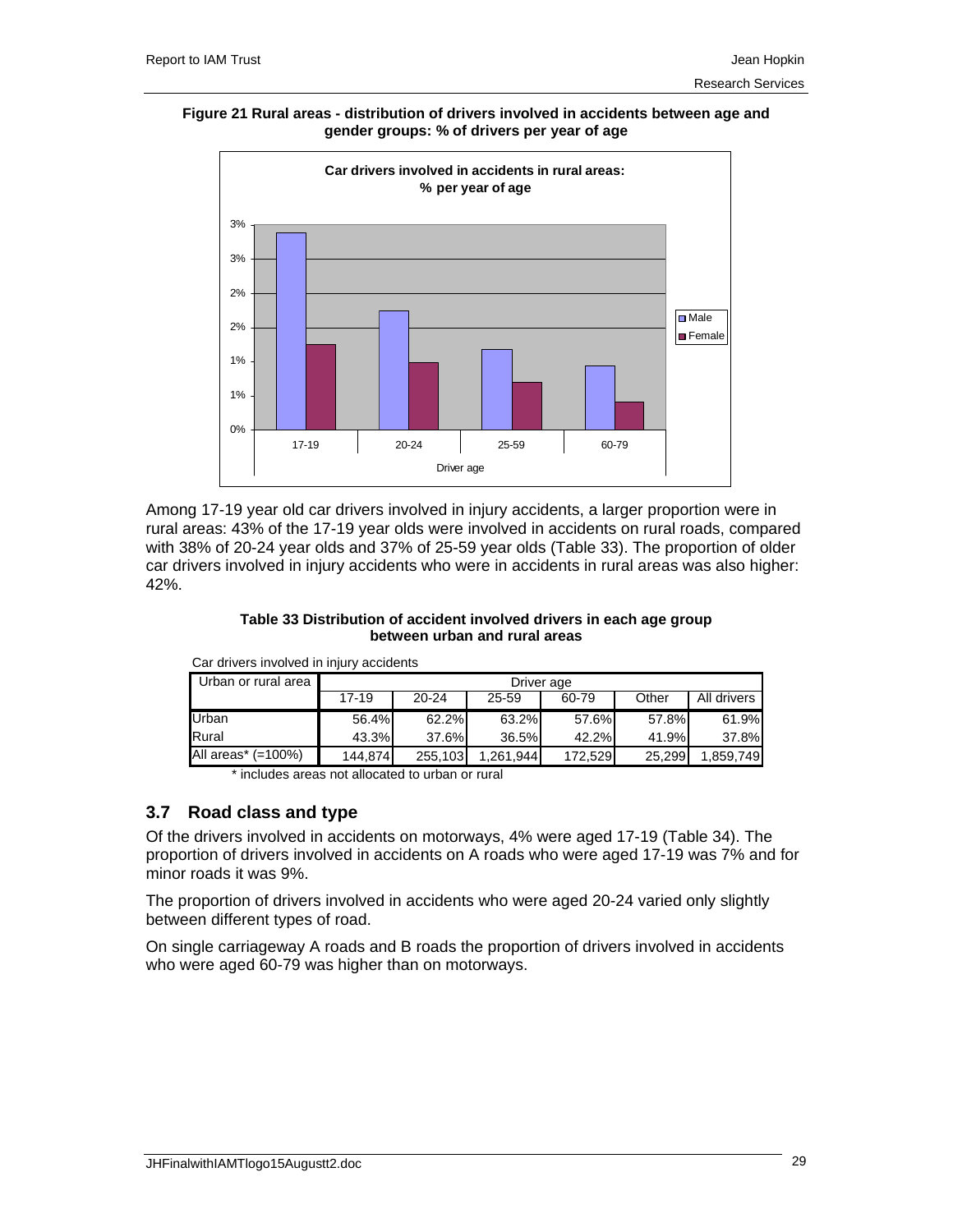### **Table 34 Age distribution of drivers involved in accidents on different classes and types of road**

|                      |           | Driver age |       |       |       |                        |  |  |
|----------------------|-----------|------------|-------|-------|-------|------------------------|--|--|
| Road class and type  | $17 - 19$ | $20 - 24$  | 25-59 | 60-79 | Other | All drivers<br>(=100%) |  |  |
| Motorway             | 4.1%      | 13.6%      | 74.3% | 7.5%  | .5%   | 100,032                |  |  |
| A - dual carriageway | 6.2%      | 14.2%      | 70.5% | 8.2%  | 1.0%  | 210,123                |  |  |
| A - other            | 7.3%      | 13.3%      | 68.1% | 10.0% | 1.4%  | 666,870                |  |  |
| Iв                   | 9.1%      | 14.0%      | 65.4% | 10.0% | 1.5%  | 234,917                |  |  |
| IC & unclassified    | 9.0%      | 13.9%      | 66.7% | 9.0%  | 1.6%  | 647,807                |  |  |
| All roads            | 7.8%      | 13.7%      | 67.9% | 9.3%  | 1.4%  | 1,859,749              |  |  |

Car drivers involved in injury accidents

The figures in Table 34 have been adjusted, in Table 35, to show the percentage per year of driving in each age group (as described in Section 3.1 and Annex 1). Figure 22 illustrates these figures, highlighting the marked difference between 17-19 year olds and older drivers, on minor roads and their slightly lower level of involvement in motorway accidents.

### **Table 35 Age distribution of drivers involved in accidents on different classes and types of road: % of drivers per year of driver age**

| <u>odi direto ilitoredi ili ilijary dobidolito. 70 por yodi ol dao</u> |            |       |       |       |  |  |  |  |
|------------------------------------------------------------------------|------------|-------|-------|-------|--|--|--|--|
| Road class and type                                                    | Driver age |       |       |       |  |  |  |  |
|                                                                        | $17 - 19$  | 20-24 | 25-59 | 60-79 |  |  |  |  |
| Motorway                                                               | 1.9%       | 2.7%  | 2.1%  | 0.9%  |  |  |  |  |
| A - dual carriageway                                                   | 2.9%       | 2.8%  | 2.0%  | 1.0%  |  |  |  |  |
| A - other                                                              | 3.4%       | 2.7%  | 1.9%  | 1.3%  |  |  |  |  |
| IΒ                                                                     | 4.2%       | 2.8%  | 1.9%  | 1.3%  |  |  |  |  |
| C & unclassified                                                       | 4.2%       | 2.8%  | 1.9%  | 1.1%  |  |  |  |  |
| All roads                                                              | 3.6%       | 2.7%  | 1.9%  | 1.2%  |  |  |  |  |

Car drivers involved in injury accidents: % per year of age





As mentioned in Section 2.6, the lower proportion of drivers involved in motorway accidents who were aged 17-19 is likely to be due to less motorway driving. The 1998-9 study of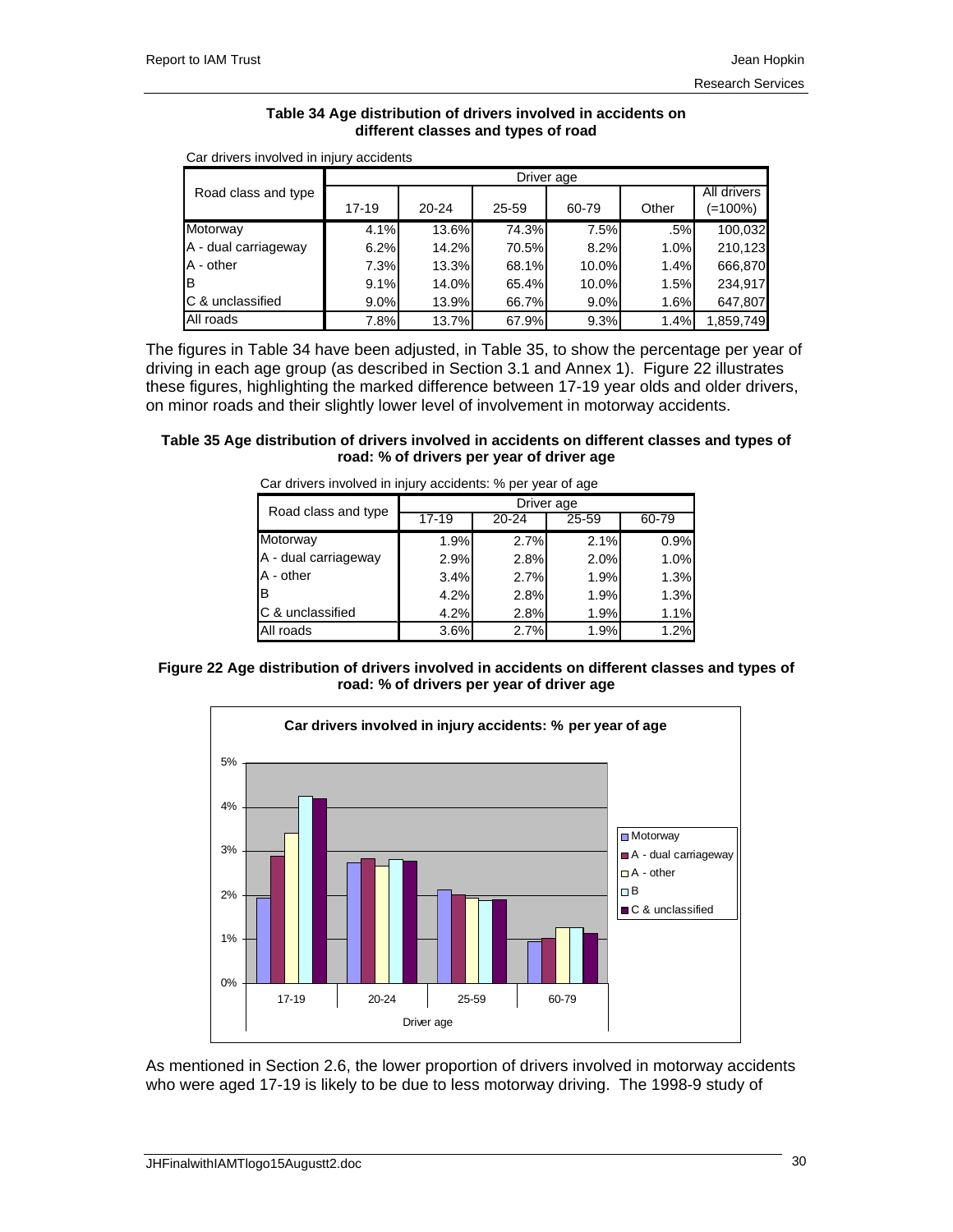learner drivers found that in the first year of driving after gaining a full licence, only a small proportion of driving is on motorways (Forsyth, Maycock and Sexton, 1995).

Of the accident involved 17-19 year olds, 40% were in accidents on minor roads (Table 36). This compares with 35% for drivers aged 20-24 and 34% for drivers aged 25-59 and 60-79.

Among the accident-involved drivers aged 17-19, 3% were in motorway accidents, compared with 5% of 20-24 year olds, 6% of 25-59 year olds and 4% of 60-79 year olds.

## **Table 36 Distribution of accident involved drivers in each age group between different classes and types of road**

| Road class and type  | Driver age |           |           |          |        |             |  |  |  |
|----------------------|------------|-----------|-----------|----------|--------|-------------|--|--|--|
|                      | $17 - 19$  | $20 - 24$ | 25-59     | 60-79    | Other  | All drivers |  |  |  |
| Motorway             | 2.9%       | 5.3%      | 5.9%      | 4.3%     | 1.8%   | 5.4%        |  |  |  |
| A - dual carriageway | 9.0%       | 11.7%     | 11.7%     | 9.9%     | 7.9%   | 11.3%       |  |  |  |
| A - other            | 33.4%      | 34.8%     | 36.0%     | 38.5%    | 36.0%  | 35.9%       |  |  |  |
| Iв                   | 14.7%      | 12.9%     | 12.2%     | $13.6\%$ | 14.4%  | 12.6%       |  |  |  |
| C & unclassified     | 40.0%      | 35.2%     | 34.2%     | 33.6%    | 39.9%  | 34.8%       |  |  |  |
| All roads $(=100\%)$ | 144.874    | 255,103   | 1.261.944 | 172,529  | 25,299 | 1,859,749   |  |  |  |

Car drivers involved in injury accidents

On major roads and motorways there was little difference between male and female drivers in the proportion involved in accidents who were aged 17-19: 4% of male drivers in motorway accidents and 5% of female drivers in motorway accidents were 17-19 years old (Table 37). The female car drivers involved in motorway accidents were more likely to be aged 20-24 (17% compared with 12% of male drivers) and less likely to be over 60, than the male drivers.

On minor roads, the male car drivers involved in injury accidents were more likely to be aged 17-19 (10%) and less likely to be aged 25-59 (63%) than were the female drivers, of whom 7% were 17-19 and 8% were over 60.

| Table 37 Age distribution of male and female drivers involved in accidents on |
|-------------------------------------------------------------------------------|
| different classes and types of road                                           |

| Road class and type  | Driver       | Driver age |       |       |       |       |             |  |  |
|----------------------|--------------|------------|-------|-------|-------|-------|-------------|--|--|
|                      | gender       |            |       |       |       |       | All drivers |  |  |
|                      |              | 17-19      | 20-24 | 25-59 | 60-79 | Other | (=100%)     |  |  |
| Motorway             | Male         | 3.9%       | 11.9% | 74.8% | 8.8%  | .6%   | 68,133      |  |  |
|                      | Female       | 4.6%       | 17.3% | 73.2% | 4.7%  | .2%   | 31,634      |  |  |
|                      | All drivers* | 4.1%       | 13.6% | 74.3% | 7.5%  | .5%   | 100,032     |  |  |
| A - dual carriageway | Male         | 6.3%       | 13.5% | 69.6% | 9.4%  | 1.1%  | 137,858     |  |  |
|                      | Female       | 6.0%       | 15.4% | 72.3% | 5.8%  | .6%   | 71,624      |  |  |
|                      | All drivers* | 6.2%       | 14.2% | 70.5% | 8.2%  | 1.0%  | 210,122     |  |  |
| A - other            | Male         | 7.8%       | 13.2% | 66.3% | 11.2% | 1.6%  | 429,564     |  |  |
|                      | Female       | 6.4%       | 13.6% | 71.3% | 7.8%  | .9%   | 234,905     |  |  |
|                      | All drivers* | 7.3%       | 13.3% | 68.1% | 10.0% | 1.4%  | 666,868     |  |  |
| B                    | Male         | 10.1%      | 14.4% | 62.5% | 11.2% | 1.8%  | 147,753     |  |  |
|                      | Female       | 7.3%       | 13.4% | 70.3% | 7.9%  | 1.1%  | 86,197      |  |  |
|                      | All drivers* | 9.1%       | 14.0% | 65.4% | 10.0% | 1.5%  | 234,917     |  |  |
| C & unclassified     | Male         | 10.3%      | 14.4% | 63.4% | 10.0% | 1.9%  | 407,380     |  |  |
|                      | Female       | 6.7%       | 12.9% | 72.1% | 7.2%  | 1.0%  | 236,719     |  |  |
|                      | All drivers* | 9.0%       | 13.9% | 66.7% | 9.0%  | 1.6%  | 647,806     |  |  |

Car drivers involved in injury accidents

\* includes drivers not traced

The figures in Table 37 have been adjusted, in Table 38, to show the percentage per year of driving in each age group (as described in Section 3.1 and Annex 1). Figure 23 and Figure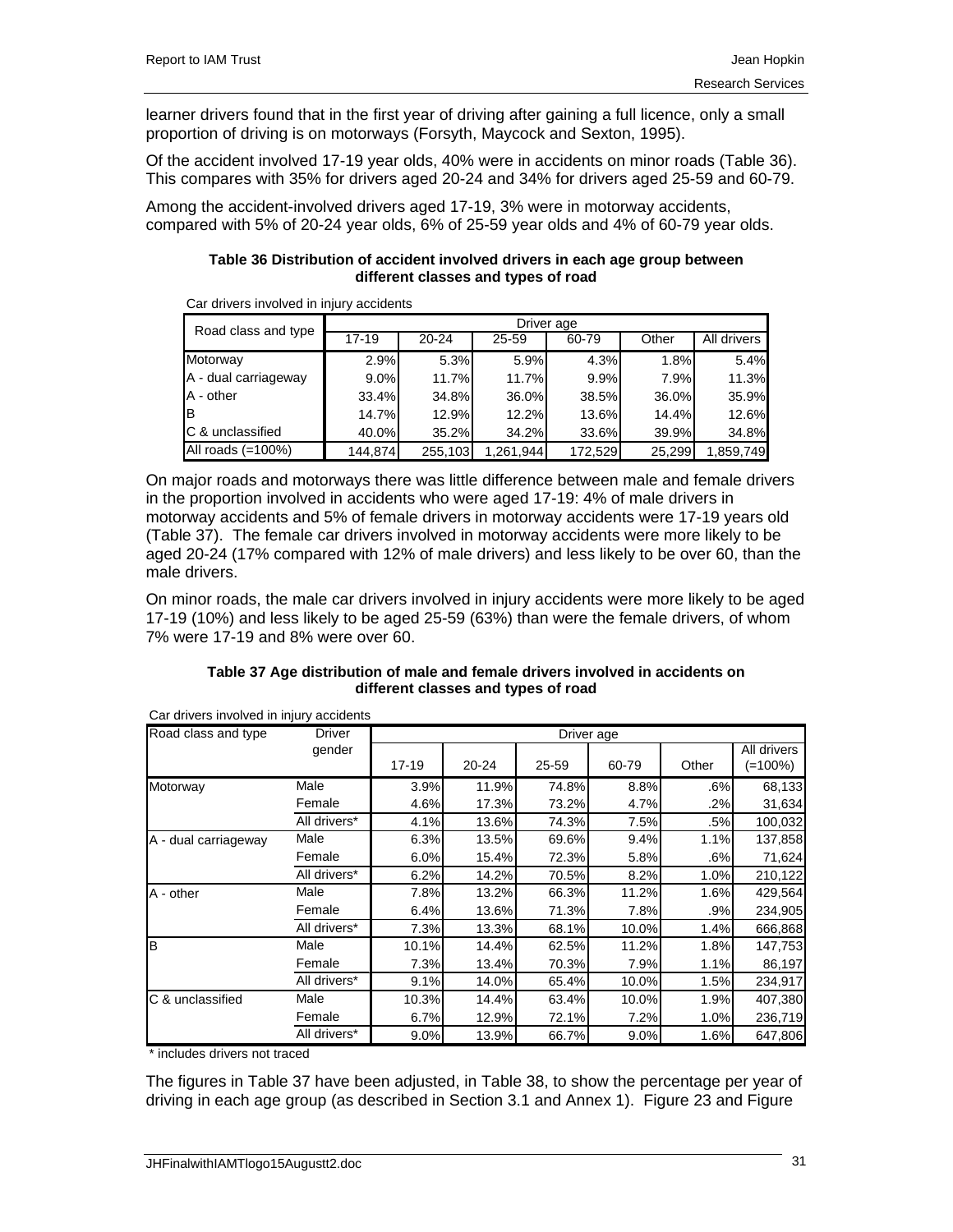24 illustrate these figures and shows that the disproportionate involvement of younger drivers in accidents on minor roads is more marked among males than females, while young women have a rather higher rate of involvement in motorway accidents per year of age than men of the same age.

**Table 38 Age distribution of male and female drivers involved in accidents on different classes and types of road: % of drivers per year of driver age** 

| Road class and type  | <b>Driver</b> |           |       | Driver age |       |
|----------------------|---------------|-----------|-------|------------|-------|
|                      | gender        | $17 - 19$ | 20-24 | 25-59      | 60-79 |
| Motorway             | Male          | 1.8%      | 2.4%  | 2.1%       | 1.1%  |
|                      | Female        | 2.2%      | 3.5%  | 2.1%       | 0.6%  |
|                      | All drivers*  | 1.9%      | 2.7%  | 2.1%       | 0.9%  |
| A - dual carriageway | Male          | 2.9%      | 2.7%  | 2.0%       | 1.1%  |
|                      | Female        | 2.8%      | 3.1%  | 2.1%       | 0.8%  |
|                      | All drivers*  | 2.9%      | 2.8%  | 2.0%       | 1.0%  |
| A - other            | Male          | 3.6%      | 2.6%  | 1.9%       | 1.4%  |
|                      | Female        | 3.0%      | 2.7%  | 2.0%       | 1.1%  |
|                      | All drivers*  | 3.4%      | 2.7%  | 1.9%       | 1.3%  |
| B                    | Male          | 4.6%      | 2.9%  | 1.8%       | 1.4%  |
|                      | Female        | 3.5%      | 2.7%  | 2.0%       | 1.1%  |
|                      | All drivers*  | 4.2%      | 2.8%  | 1.9%       | 1.3%  |
| C & unclassified     | Male          | 4.7%      | 2.9%  | 1.8%       | 1.2%  |
|                      | Female        | 3.2%      | 2.6%  | 2.1%       | 1.0%  |
|                      | All drivers*  | 4.2%      | 2.8%  | 1.9%       | 1.1%  |

Car drivers involved in injury accidents: % per year of age

\* includes drivers not traced



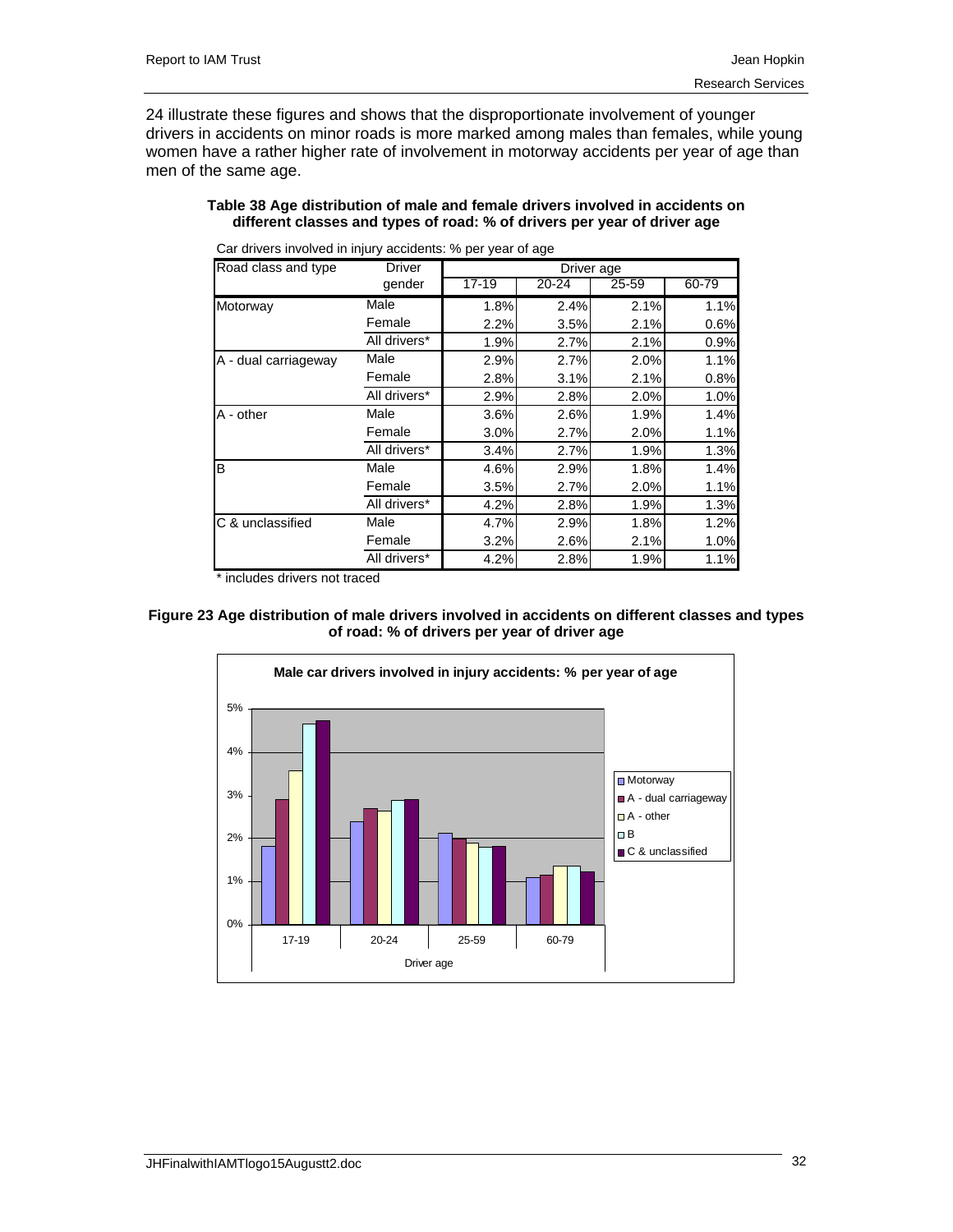#### **Figure 24 Age distribution of female drivers involved in accidents on different classes and types of road: % of drivers per year of driver age**



On minor roads, over 70% of 17-19 year old drivers involved in injury accidents were males, compared with 65% of 20-24 year olds, 60% of 25-59 year olds and 70% of 60-79 year olds (Table 39).

On motorways and dual carriageways 65% and 66% of 17-19 year old drivers involved in injury accidents were males compared with 60% and 62% of 20-24 year olds. On motorways 80% of the drivers involved in injury accidents aged 60-79 were males.

| Table 39 Road class and type - distribution of accident involved drivers in each age group |
|--------------------------------------------------------------------------------------------|
| between men and women                                                                      |

| Road class and type  | <b>Driver</b> |        |           | Driver age |        |        |             |
|----------------------|---------------|--------|-----------|------------|--------|--------|-------------|
|                      | gender        | 17-19  | $20 - 24$ | 25-59      | 60-79  | Other  | All drivers |
| Motorway             | Male          | 64.5%  | 59.6%     | 68.6%      | 80.2%  | 82.5%  | 68.1%       |
|                      | Female        | 35.3%  | 40.1%     | 31.2%      | 19.7%  | 17.3%  | 31.6%       |
|                      | All drivers*  | 4,151  | 13,638    | 74,286     | 7,501  | 456    | 100,032     |
| A - dual carriageway | Male          | 66.9%  | 62.6%     | 64.7%      | 75.7%  | 78.7%  | 65.6%       |
|                      | Female        | 32.9%  | 37.1%     | 34.9%      | 24.2%  | 20.9%  | 34.1%       |
|                      | All drivers*  | 13,013 | 29,740    | 148,222    | 17,141 | 2,006  | 210,122     |
| A - other            | Male          | 68.9%  | 63.8%     | 62.7%      | 72.1%  | 75.3%  | 64.4%       |
|                      | Female        | 30.8%  | 35.8%     | 36.9%      | 27.7%  | 24.4%  | 35.2%       |
|                      | All drivers*  | 48.382 | 88,880    | 454,056    | 66,452 | 9,098  | 666,868     |
| lВ                   | Male          | 70.2%  | 64.5%     | 60.1%      | 70.8%  | 74.3%  | 62.9%       |
|                      | Female        | 29.6%  | 35.1%     | 39.4%      | 29.1%  | 25.4%  | 36.7%       |
|                      | All drivers*  | 21,341 | 32,930    | 153,605    | 23,406 | 3,635  | 234,917     |
| C & unclassified     | Male          | 72.4%  | 65.4%     | 59.8%      | 70.2%  | 75.1%  | 62.9%       |
|                      | Female        | 27.3%  | 34.0%     | 39.5%      | 29.6%  | 24.4%  | 36.5%       |
|                      | All drivers*  | 57,987 | 89,914    | 431,773    | 58,028 | 10,104 | 647,806     |

Car drivers involved in injury accidents

\* includes drivers not traced

## **3.8 Casualties**

The accident records identify vehicles which hit pedestrians and casualties within each vehicle involved, so it is possible to establish the extent to which different groups of drivers are directly involved with casualties among pedestrians and vehicle occupants.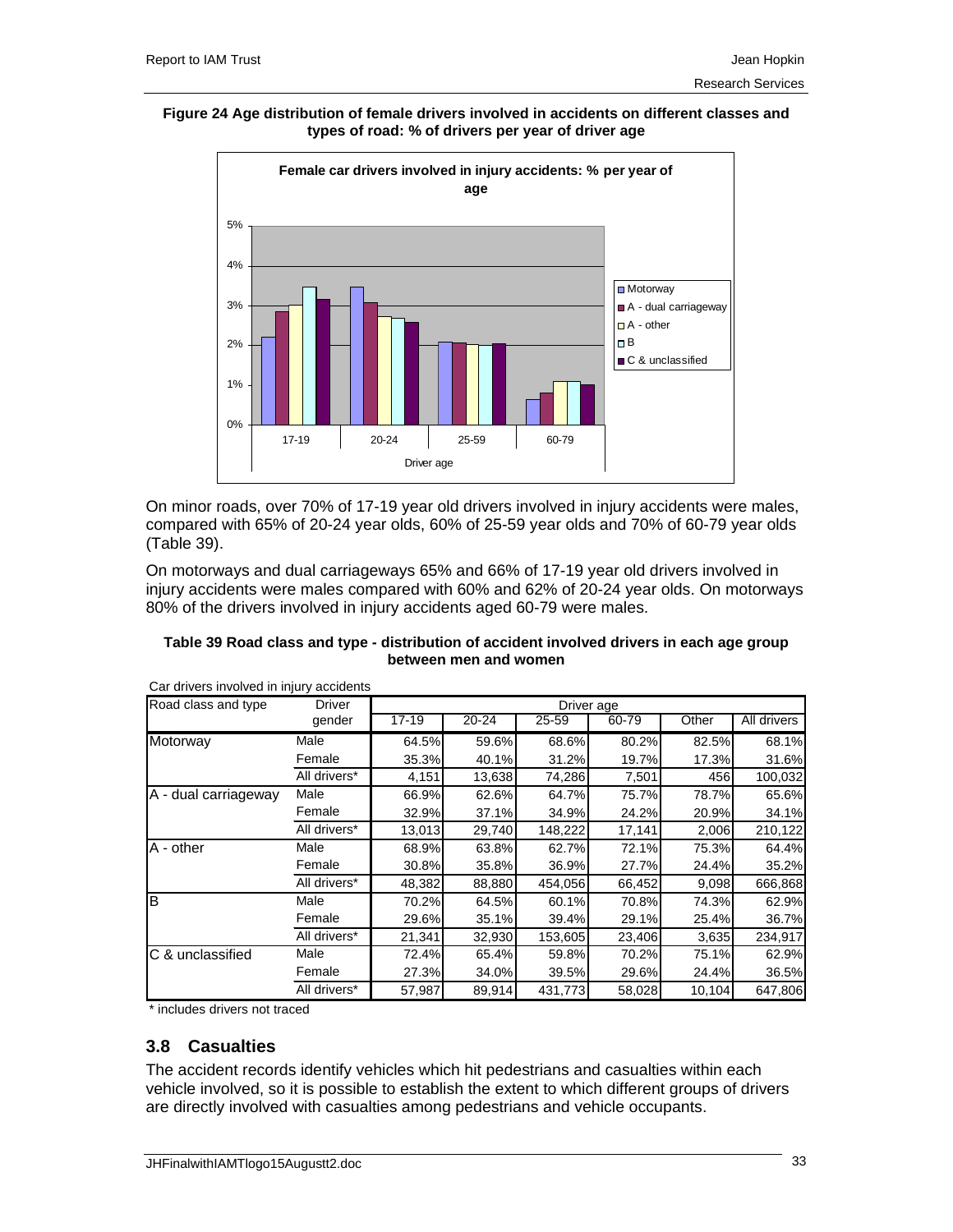Around 9% of car drivers were involved in injury accidents in which their vehicle was in collision with a pedestrian. This proportion was slightly lower among young drivers than among 25-29 year old and 60-79 year olds, and in each age group it was slightly lower for female drivers than for male drivers (Table 40). It is likely that the slightly lower proportion among young drivers reflects the fact that a higher proportion of the accidents involving young drivers are at night and in rural areas, where pedestrians are less likely to be present. In each age group between 0.2% and 0.3% of male car drivers involved in accidents fatally injured a pedestrian, compared with between 0.1% and 0.2% of female car drivers involved in accidents.

## **Table 40 Male and female drivers involved in accidents: % in each age group who were in collision with a pedestrian and severity of pedestrian injuries**

| <b>Driver</b> | Severity of most severely | Driver age |           |       |       |       |       |  |  |
|---------------|---------------------------|------------|-----------|-------|-------|-------|-------|--|--|
| gender        | injured pedestrian hit    | $17 - 19$  | $20 - 24$ | 25-59 | 60-79 | Other | Total |  |  |
| Male          | Fatal                     | 0.2%       | 0.3%      | 0.2%  | 0.2%  | 0.3%  | 0.2%  |  |  |
|               | Serious                   | 1.8%       | 2.1%      | 2.1%  | 2.2%  | 1.8%  | 2.1%  |  |  |
|               | Slight                    | 4.9%       | 5.8%      | 7.5%  | 8.5%  | 6.8%  | 7.2%  |  |  |
|               | All male drivers          | 7.0%       | 8.1%      | 9.8%  | 10.8% | 8.8%  | 9.4%  |  |  |
| Female        | Fatal                     | 0.1%       | 0.1%      | 0.1%  | 0.2%  | 0.2%  | 0.1%  |  |  |
|               | Serious                   | 1.4%       | 1.6%      | 1.7%  | 1.9%  | 1.9%  | 1.7%  |  |  |
|               | Slight                    | 4.8%       | 5.4%      | 7.1%  | 7.4%  | 6.2%  | 6.7%  |  |  |
|               | All female drivers        | 6.2%       | 7.2%      | 8.9%  | 9.5%  | 8.3%  | 8.5%  |  |  |

Percentage of car drivers in injury accidents who were in collision with a pedestrian

This finding contrasts with an analysis from a different perspective: pedestrians killed in road accidents. This shows that 10% of pedestrians killed in road accidents are involved in accidents with male drivers aged 17-19, a further 20% are in accidents involving a male driver aged 20-29 and another 7% are in accidents involving women drivers under the age of 30 (IAM Trust, 2008).

In the case of car occupant casualties, a larger proportion of the young drivers involved in injury accidents were in accidents in which occupants of the car they were driving were injured, compared with older drivers (Table 41). In each age group a larger proportion of female drivers in injury accidents were involved in accidents in which occupants of the car they were driving were injured, compared with male drivers.

The number of casualties in the car was on average higher for young drivers involved in injury accidents than for older drivers, and was higher for 17-19 year olds than for 20-24 year olds (Table 41).

These differences may indicate that young drivers were carrying more passengers, particularly the young female drivers (passengers are only recorded if they are injured), but may also be a reflection of the nature of the accidents in which they were involved. Research has shown that male drivers under the age of 25 take more risks when they have passengers and that this effect is most marked in the case of drivers under 20 with two or more passengers (Preusser et al 1998).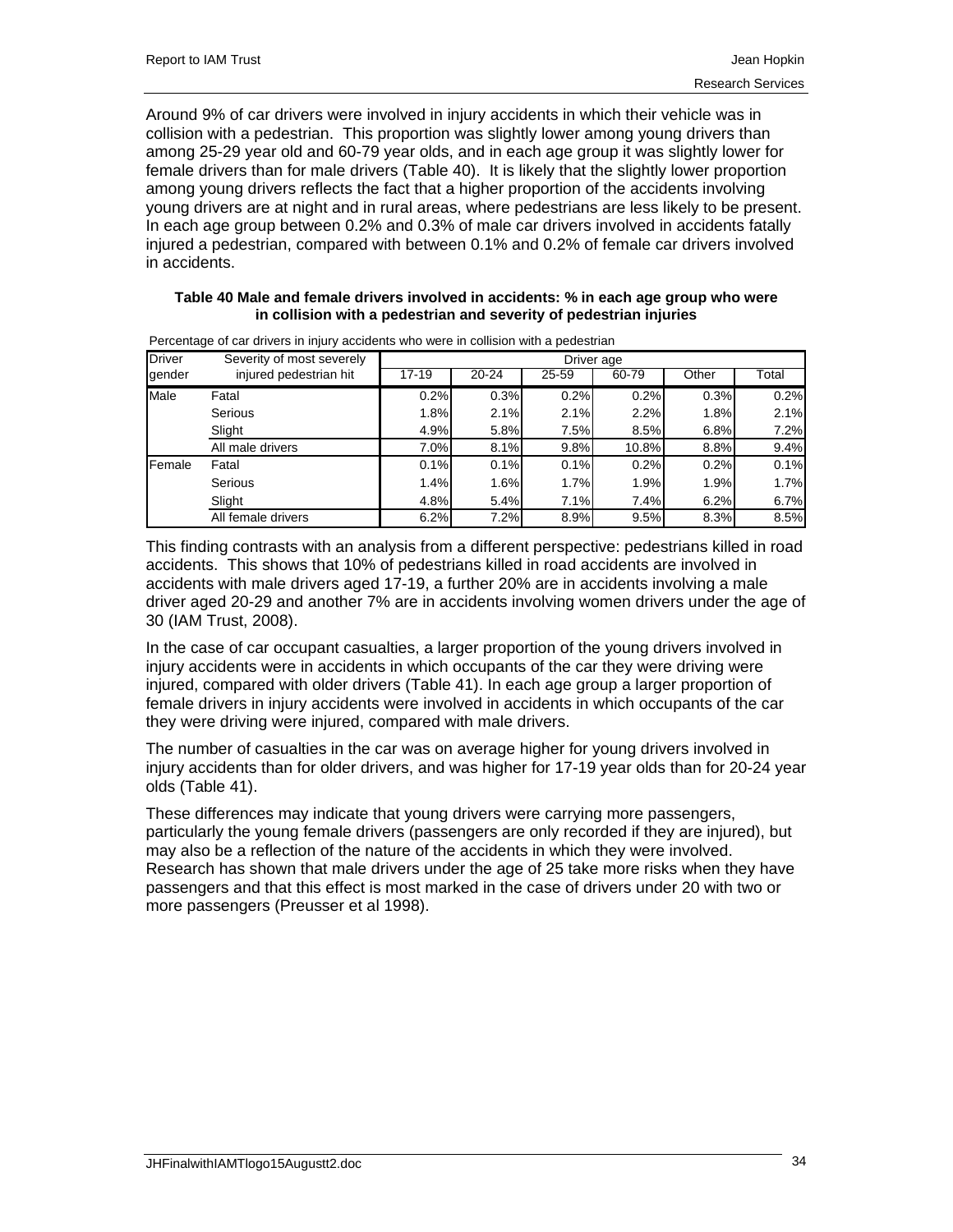Car drivers involved in injury accidents

## **Table 41 Male and female drivers involved in accidents: number of casualties in car in each age group**

| <b>Driver</b> | Number of casualties in car |           |         |           |         |        |           |
|---------------|-----------------------------|-----------|---------|-----------|---------|--------|-----------|
| gender        |                             | $17 - 19$ | 20-24   | $25 - 59$ | 60-79   | Other  | Total     |
| Male          | 0                           | 31.6%     | 36.9%   | 42.2%     | 40.2%   | 32.2%  | 40.2%     |
|               |                             | 47.7%     | 48.9%   | 47.6%     | 47.8%   | 51.7%  | 47.9%     |
|               | 2                           | 13.7%     | 10.5%   | 7.8%      | 10.3%   | 13.7%  | 9.0%      |
|               | 3                           | 4.4%      | 2.5%    | 1.6%      | 1.3%    | 1.7%   | 1.9%      |
|               | 4+                          | 2.6%      | 1.3%    | 0.8%      | 0.5%    | 0.8%   | 1.0%      |
|               | Number of drivers (=100%)   | 101,685   | 163,470 | 782,226   | 124,214 | 19,093 | 1,190,688 |
|               | Average                     | 0.99      | 0.83    | 0.71      | 0.74    | 0.88   | 0.76      |
| Female        | $\Omega$                    | 22.5%     | 25.2%   | 30.2%     | 31.1%   | 27.3%  | 29.0%     |
|               |                             | 59.6%     | 62.7%   | 58.8%     | 59.2%   | 62.2%  | 59.5%     |
|               | 2                           | 13.5%     | 9.6%    | 8.5%      | 8.1%    | 9.0%   | 9.0%      |
|               | 3                           | 2.9%      | 1.7%    | 1.8%      | 1.2%    | 1.2%   | 1.8%      |
|               | 4+                          | 1.5%      | 0.8%    | 0.7%      | 0.3%    | 0.3%   | 0.7%      |
|               | Number of drivers (=100%)   | 42,804    | 90,533  | 473,621   | 48,008  | 6,113  | 661,079   |
|               | Average                     | 1.02      | 0.90    | 0.84      | 0.80    | 0.85   | 0.86      |

Table 42 shows that the proportion of male drivers involved in accidents who had a fatality amongst the occupants of their car was:

- 17-19 year olds:1.3%
- 20-24 year olds: 0.9%
- 25-59 year olds: 0.5%
- 60-79 year olds: 0.9%

The higher proportion among older drivers compared with 25-59 year olds is likely to be associated with an increased likelihood of more severe accident consequences among older, frailer people.

Although the women drivers were more likely to have casualties in their car than men, the occupants of cars driven by women were more likely to receive slight injuries and less likely to receive fatal or serious injuries compared with cars driven by men. The proportion of female drivers involved in accidents who had a fatality amongst the occupants of their car was:

- 17-19 year old: 0.5%
- 20-24 year olds: 0.3%
- 25-59 year olds: 0.2%
- 60-79 year olds: 0.8%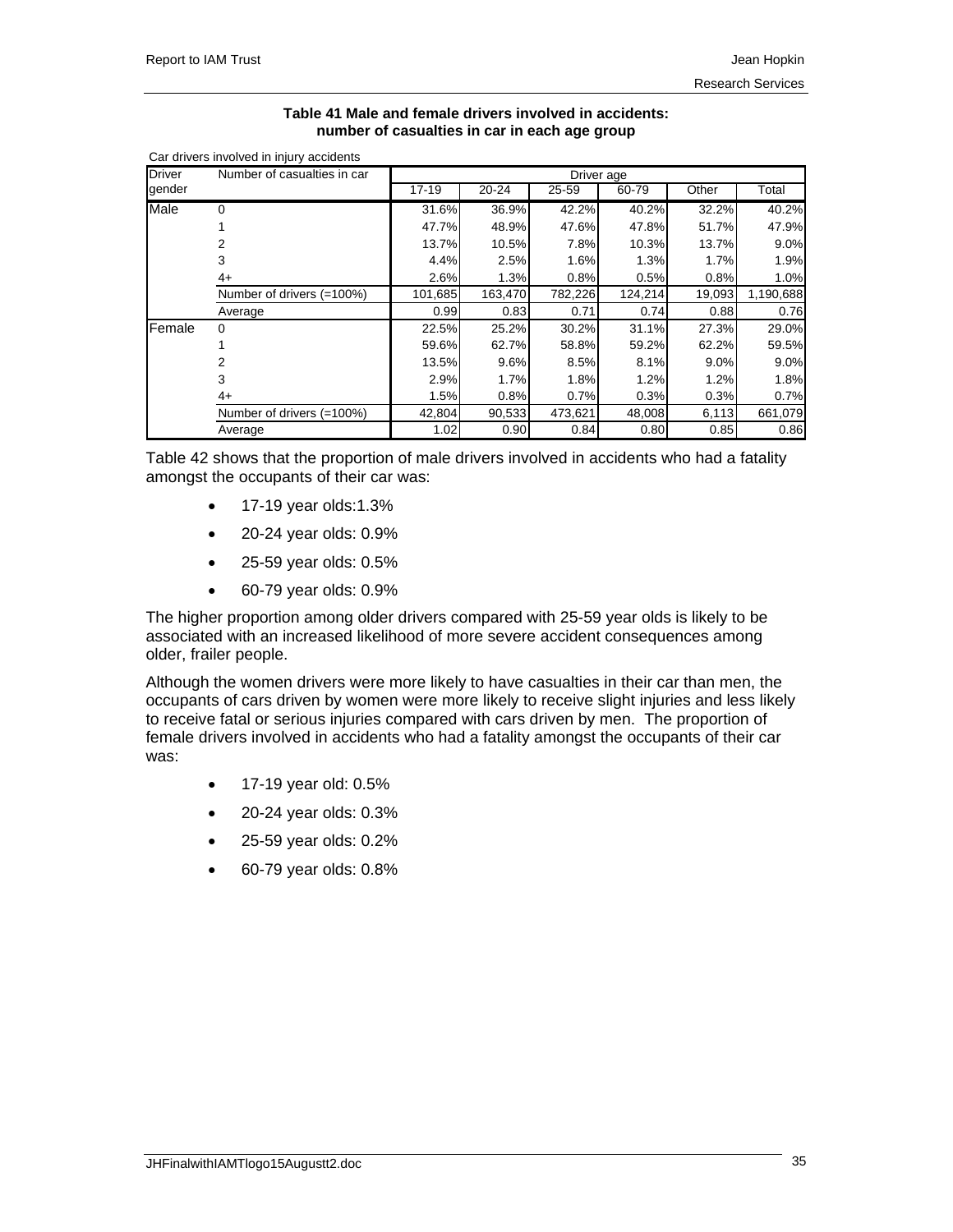#### **Table 42 Male and female drivers involved in accidents: severity of car occupant injuries in each age group**

| <b>Driver</b>  | Severity of most severely injured | Driver age |           |         |         |        |             |  |  |
|----------------|-----------------------------------|------------|-----------|---------|---------|--------|-------------|--|--|
| gender         | car occupant in vehicle           | $17 - 19$  | $20 - 24$ | 25-59   | 60-79   | Other  | All drivers |  |  |
| Male           | Fatal                             | 1.3%       | 0.9%      | 0.5%    | 0.9%    | 2.7%   | 0.7%        |  |  |
|                | Serious                           | 8.0%       | 6.4%      | 4.2%    | 5.5%    | 9.9%   | 5.0%        |  |  |
|                | Slight                            | 52.5%      | 48.0%     | 43.5%   | 42.9%   | 46.9%  | 44.9%       |  |  |
|                | All male drivers                  | 61.8%      | 55.4%     | 48.2%   | 49.3%   | 59.5%  | 50.6%       |  |  |
| Female         | Fatal                             | 0.5%       | 0.3%      | 0.2%    | 0.8%    | 2.3%   | 0.3%        |  |  |
|                | Serious                           | 5.4%       | 4.3%      | 3.6%    | 6.5%    | 10.3%  | 4.1%        |  |  |
|                | Slight                            | 65.7%      | 63.3%     | 57.4%   | 52.5%   | 52.3%  | 58.4%       |  |  |
|                | All female drivers                | 71.6%      | 67.9%     | 61.3%   | 59.8%   | 64.9%  | 62.8%       |  |  |
| Male           | Number of drivers                 | 101,685    | 163,470   | 782,226 | 124,214 | 19,093 | 1,190,688   |  |  |
| <b>IFemale</b> | Number of drivers                 | 42,804     | 90,533    | 473,621 | 48,008  | 6,113  | 661,079     |  |  |

Percentage of car drivers in injury accidents involving casualties in their car

# **3.9 Contributory factors**

Since 2005, the national accident data has included a record of the factors which the police officer attending the accident scene judged to have contributed to the cause of the accident. The Department for Transport has provided an analysis of the percentage of drivers with these factors assigned to them, and the way in which this varies between younger and older drivers.

Table 43 lists the factors which were attributed to at least 5% of the young drivers involved in injury accidents in 2005.

| Contributory factor                          |       | Age of driver |          |
|----------------------------------------------|-------|---------------|----------|
|                                              | 17-19 | $17 - 25$     | $26+$    |
| Learner or inexperienced                     | 20    | 9             | $\Omega$ |
| Loss of control                              | 19    | 14            | 6        |
| Failed to look properly                      | 16    | 17            | 17       |
| Careless reckless or in a hurry              | 14    | 12            | 7        |
| Travelling too fast for the conditions       | 14    | 11            | 5        |
| Slippery road (due to weather)               | 12    | 10            | 5        |
| Failed to judge other person's path or speed | 11    | 11            | 10       |
| Poor turn or manoeuvre                       | 9     | 9             | 8        |
| Exceeding speed limit                        | 8     | 6             | 2        |
| Sudden braking                               | 6     | 5             | 4        |
| Following too close                          | 5     | 5             | 4        |
| Impaired by alcohol                          | 4     | 5             | 2        |

## **Table 43 Accident involved drivers in 2005: contributory factors attributed to young drivers and drivers over 25\***

\* Source: Department for Transport

Apart from 'learner or inexperienced', the factors which were attributed to young drivers in a much larger proportion of cases than older drivers were loss of control, careless reckless or in a hurry, travelling too fast for the conditions, exceeding speed limit and slippery road (due to weather). Losing control of the vehicle, speeding and failure to drive appropriately for the conditions appear to be associated with younger drivers.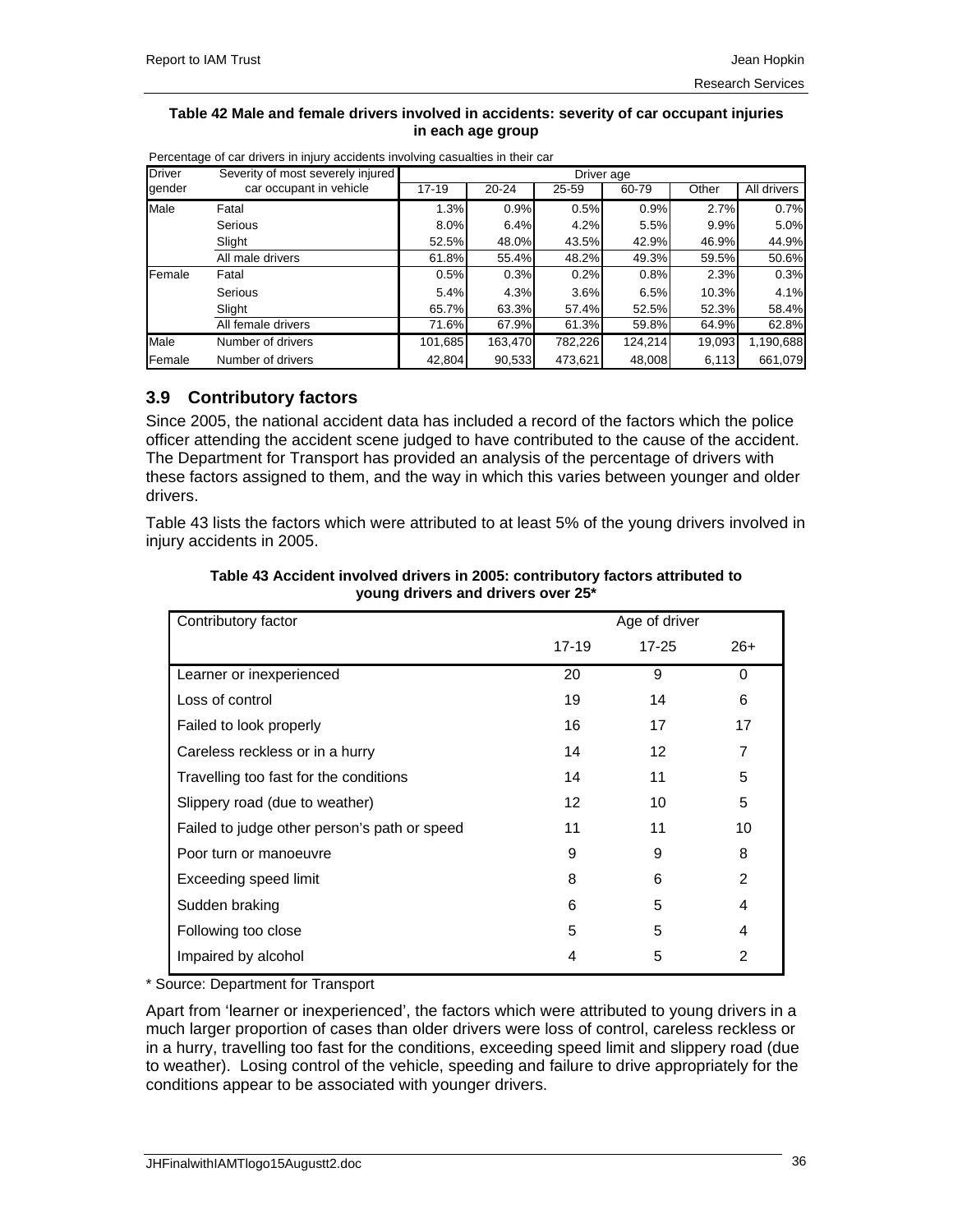Research which analysed fatal accidents in ten police force areas of the UK between 1994 and 2005 in which speed was a contributory factor found that over two thirds of fatal accidents involving a driver under the age of 25 included speed as a contributory factor, compared with just under half of 30-39 year olds and a third of 40-49 year olds (Clarke et al 2007). The speed-related fatal accidents involving drivers under 25 were more likely to involve what was considered to be deliberate risk taking than were those involving older drivers. For drivers under 30 who were to blame in fatal accidents, over half were caused by loss of control on a bend or curve.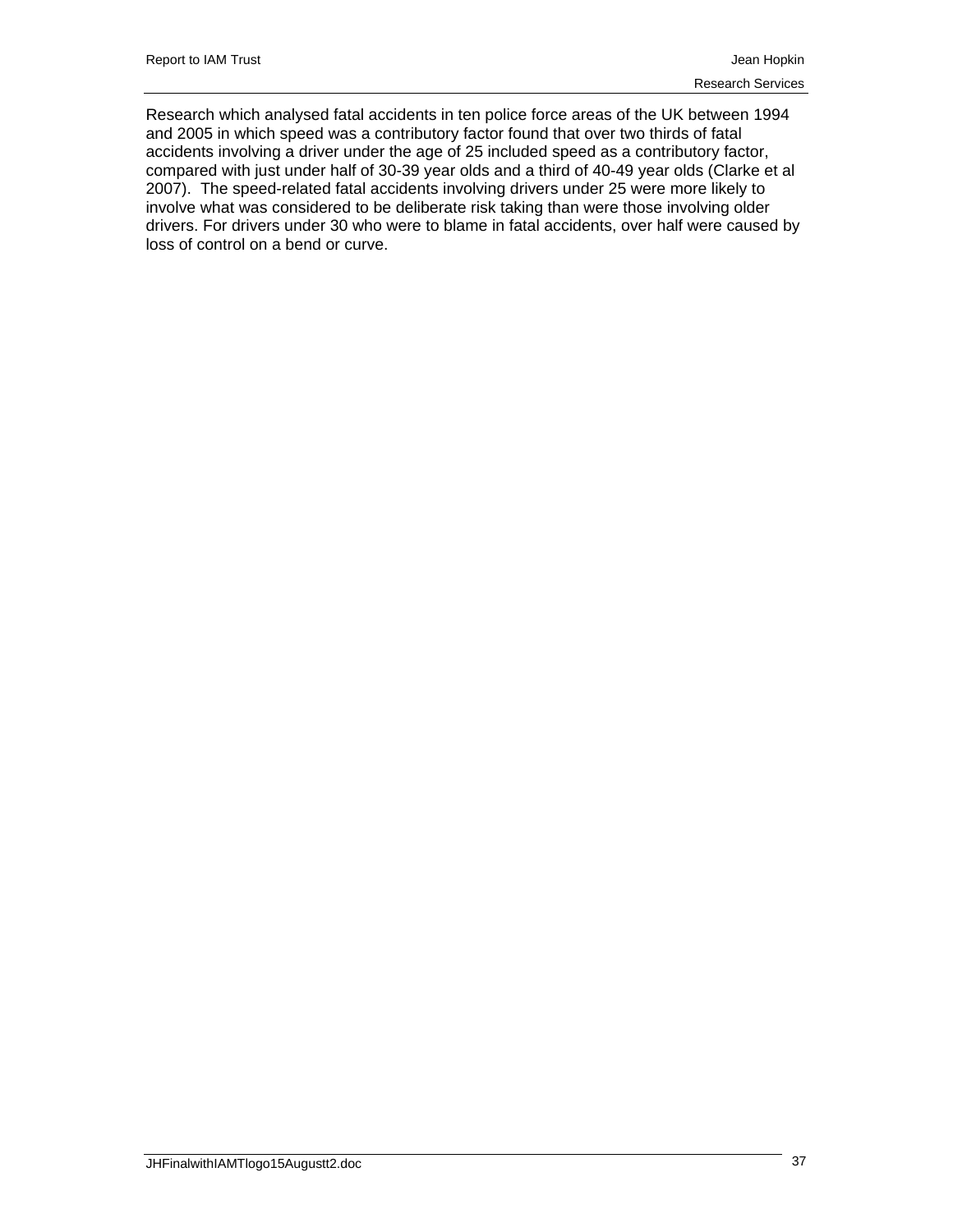# **4 Young drivers in fatal and serious accidents: where do they happen?**

# **4.1 Basis of analysis of drivers in fatal and serious accidents**

Most of the remainder of this report focuses on the accident circumstances where young car drivers are involved in fatal and serious accidents.

In each sub-section, the analysis presents the 'within age group' distribution of drivers between accidents in different circumstances, comparing the circumstances between younger and older drivers (with percentages summing down the columns in the tables).

Some of the sub sections also present a table showing the proportion of drivers in each age and gender group combined, who were involved in different types of accidents (with the percentages summing to the total in the cell in the bottom right of each area of the table), followed by a table and graph showing the adjusted % per year of age (as described in Section 3.1 and in Annex 1).

# **4.2 Country**

Over the seven year period, 232,500 car drivers were involved in fatal and serious accidents in Great Britain: an average of 33,200 per year.

On average there were 28,700 car drivers involved in fatal and serious accidents each year in England, 1,450 in Wales and 3,100 in Scotland.

In England, 7% of the car drivers in fatal and serious accidents were males aged 17-19, and 2% were females aged 17-19 (Table 44 and Figure 25). A further 10% were males aged 20- 24 and 4% were females aged 20-24. The proportions were similar in Scotland and slightly higher in Wales.

| Table 44 Countries in Great Britain – distribution of drivers in fatal and serious accidents |
|----------------------------------------------------------------------------------------------|
| between age and gender groups                                                                |

| Country        | Driver gender |           | Driver age |       |       |       |             |         |  |  |
|----------------|---------------|-----------|------------|-------|-------|-------|-------------|---------|--|--|
|                |               | $17 - 19$ | $20 - 24$  | 25-59 | 60-79 | Other | All drivers | drivers |  |  |
| England        | Male          | 6.6%      | 10.2%      | 43.9% | 7.9%  | 1.6%  | 70.2%       |         |  |  |
|                | Female        | 1.9%      | 3.9%       | 20.3% | 2.9%  | 0.5%  | 29.5%       |         |  |  |
|                | All drivers*  | 8.6%      | 14.2%      | 64.4% | 10.8% | 2.1%  | 100.0%      | 200,718 |  |  |
| Wales          | Male          | 8.3%      | 11.2%      | 39.4% | 8.8%  | 1.7%  | 69.4%       |         |  |  |
|                | Female        | 2.7%      | 4.1%       | 19.9% | 3.3%  | 0.6%  | 30.6%       |         |  |  |
|                | All drivers*  | 11.0%     | 15.2%      | 59.3% | 12.2% | 2.3%  | 100.0%      | 10,149  |  |  |
| Scotland       | Male          | 6.9%      | 9.6%       | 42.4% | 8.1%  | 1.4%  | 68.4%       |         |  |  |
|                | Female        | 2.0%      | 3.3%       | 21.5% | 3.2%  | 0.5%  | 30.4%       |         |  |  |
|                | All drivers*  | 8.9%      | 13.0%      | 64.9% | 11.3% | 1.9%  | 100.0%      | 21,666  |  |  |
| Great          | Male          | 6.7%      | 10.2%      | 43.5% | 8.0%  | 1.6%  | 70.0%       |         |  |  |
| <b>Britain</b> | Female        | 1.9%      | 3.8%       | 20.4% | 2.9%  | 0.5%  | 29.6%       |         |  |  |
|                | All drivers*  | 8.7%      | 14.1%      | 64.2% | 10.9% | 2.1%  | 100.0%      | 232,533 |  |  |

Car drivers involved in fatal and serious accidents

\* includes drivers not traced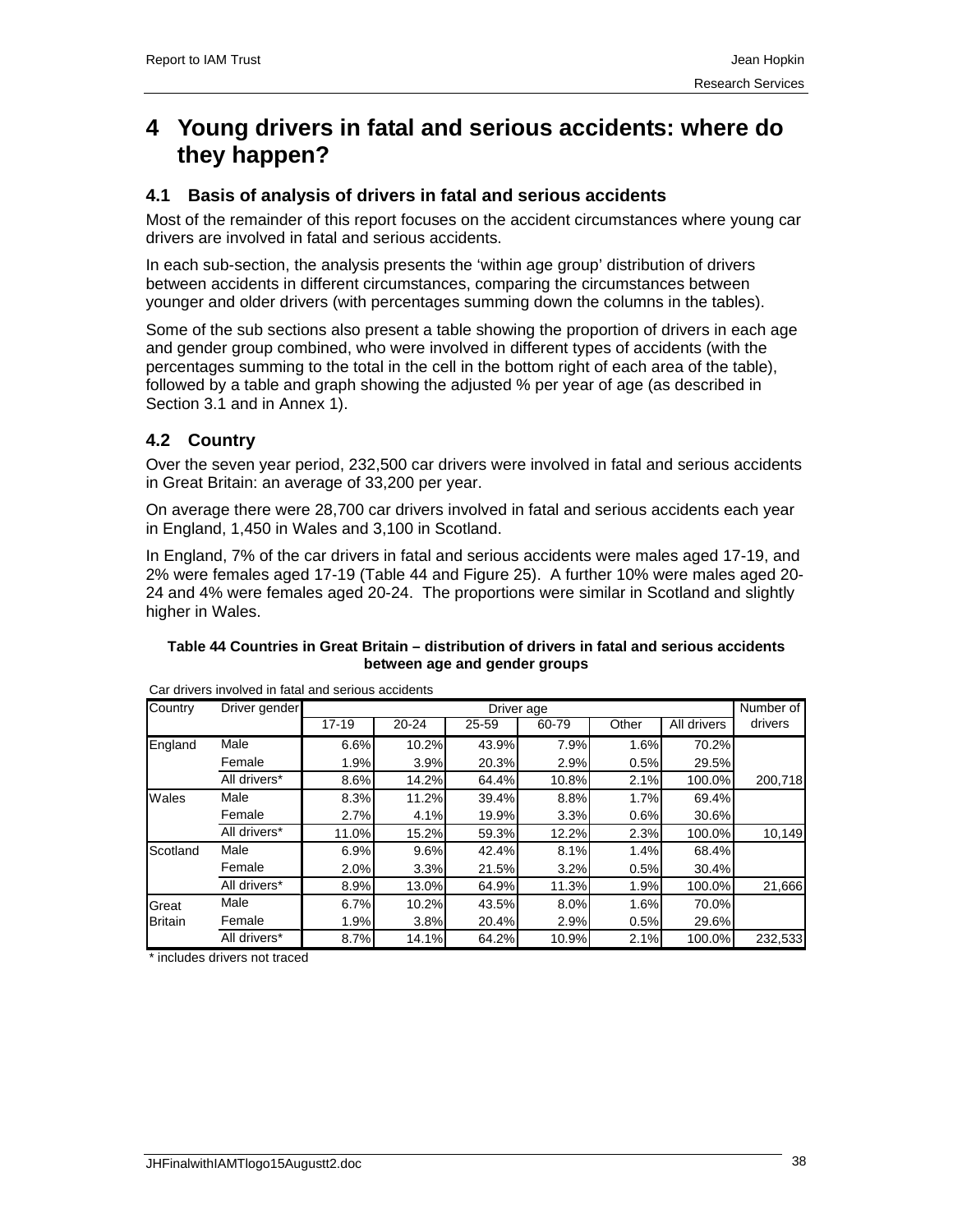#### **Figure 25 Countries in Great Britain – distribution of drivers in fatal and serious accidents between age and gender groups**



The figures in Table 44 have been adjusted, in Table 45, to show the percentage per year of driving in each age group (as described in Section 3.1 and Annex 1). Figure 26 illustrates these figures for England, Scotland and Wales, while Figure 27 illustrates them for Great Britain as a whole. These highlight the relatively high level of involvement of young male drivers in each country in fatal and serious accidents, which is more marked among 17-19 year olds than 20-24 year olds, and more marked in Wales than in England and Scotland: compared with men over 25, three times more men under 20 and twice as many men aged 20-24, were involved in fatal and serious accidents.

|                | Car drivers involved in fatal and serious accidents: % per year of age |           |            |           |       |
|----------------|------------------------------------------------------------------------|-----------|------------|-----------|-------|
| Country        | Driver gender                                                          |           | Driver age |           |       |
|                |                                                                        | $17 - 19$ | 20-24      | $25 - 59$ | 60-79 |
| England        | Male                                                                   | 3.0%      | 2.0%       | 1.3%      | 1.0%  |
|                | Female                                                                 | 0.9%      | 0.8%       | 0.6%      | 0.4%  |
|                | All drivers*                                                           | 4.0%      | 2.8%       | 1.8%      | 1.4%  |
| Wales          | Male                                                                   | 3.8%      | 2.2%       | 1.1%      | 1.1%  |
|                | Female                                                                 | 1.3%      | 0.8%       | 0.6%      | 0.5%  |
|                | All drivers*                                                           | 5.1%      | 3.0%       | 1.7%      | 1.5%  |
| Scotland       | Male                                                                   | 3.2%      | 1.9%       | 1.2%      | 1.0%  |
|                | Female                                                                 | 0.9%      | 0.7%       | 0.6%      | 0.4%  |
|                | All drivers*                                                           | 4.2%      | 2.6%       | 1.9%      | 1.4%  |
| Great          | Male                                                                   | 3.1%      | 2.0%       | 1.2%      | 1.0%  |
| <b>Britain</b> | Female                                                                 | 0.9%      | 0.8%       | 0.6%      | 0.4%  |
|                | All drivers*                                                           | 4.1%      | 2.8%       | 1.8%      | 1.4%  |

### **Table 45 Drivers in fatal and serious accidents in each country in Great Britain - distribution between age and gender groups: % of drivers per year of driver age**

\* includes drivers not traced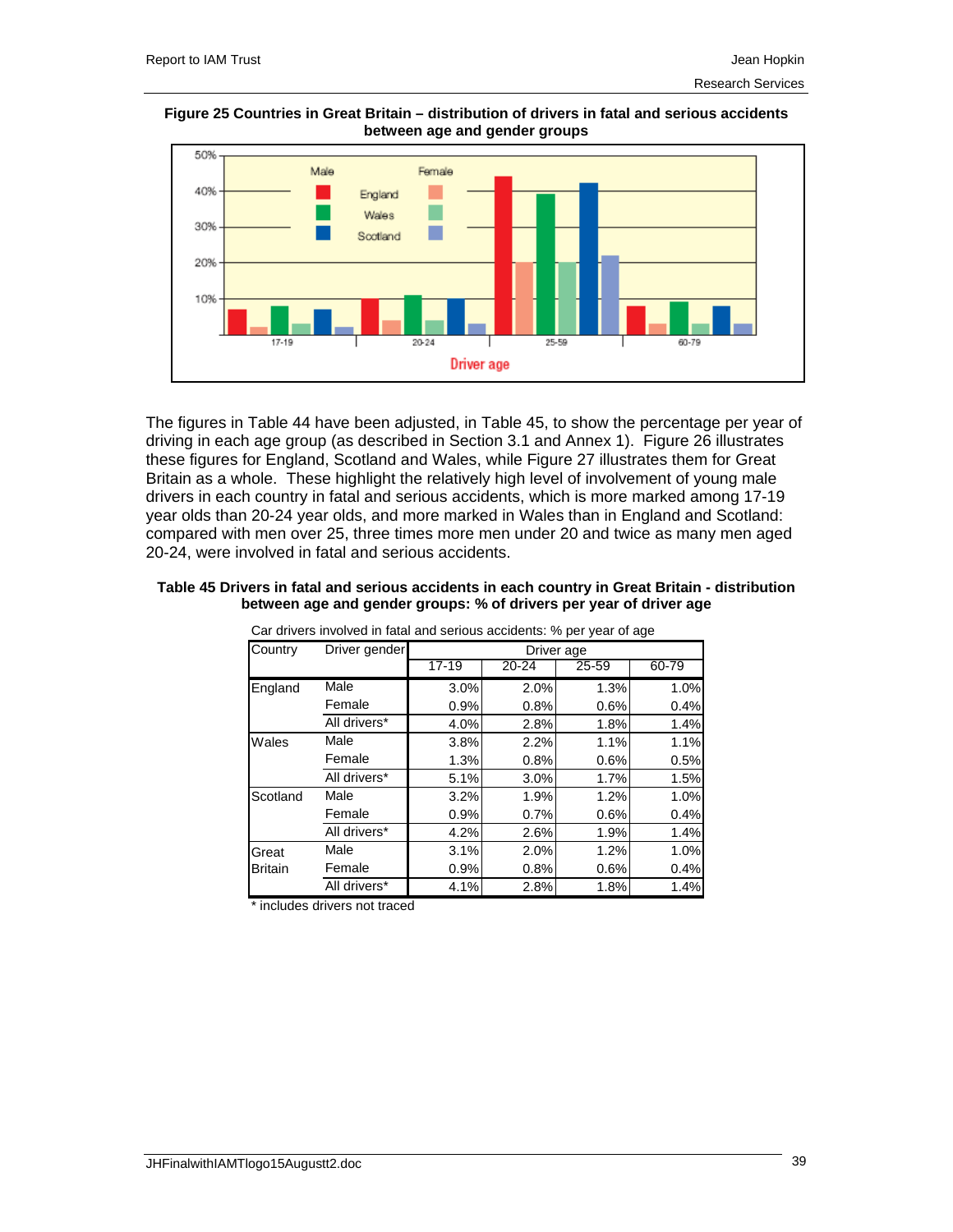#### **Figure 26 Drivers in fatal and serious accidents in England Wales and Scotland - distribution between age and gender groups: % of drivers per year of driver age**



**Figure 27 Drivers in fatal and serious accidents in Great Britain - distribution between age and gender groups: % of drivers per year of driver age** 



## **4.3 Urban and rural areas**

Just over half (55%) of car drivers in fatal and serious accidents aged 17–19 were involved in accidents on rural roads (Table 46). The proportion that were in rural areas was higher among 17-19 year olds than among drivers aged 20-24 and 25-59 but was similar to the proportion of 60-79 year olds; the proportions were the same for male and female drivers.

There was no difference between 20–24 year olds and 25–59 year olds in the proportion of drivers involved in fatal and serious accidents where the accident took place on a rural road, and no difference between male and female drivers.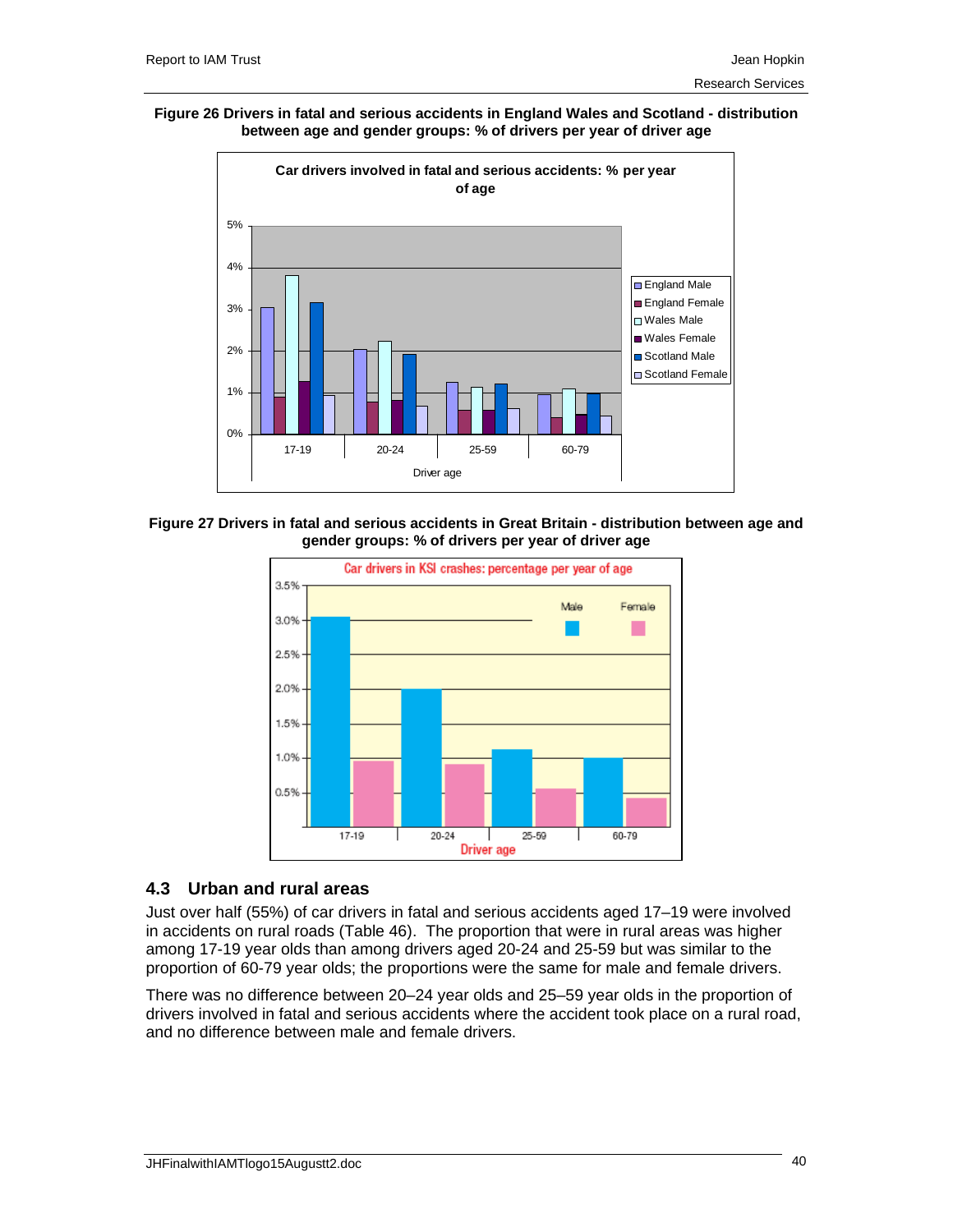#### **Table 46 Men and women drivers in fatal and serious accidents - distribution in each age group between urban and rural areas**

| <b>Driver</b> | Type of area               | Driver age |           |         |        |       |             |  |  |
|---------------|----------------------------|------------|-----------|---------|--------|-------|-------------|--|--|
| gender        |                            | $17 - 19$  | $20 - 24$ | 25-59   | 60-79  | Other | All drivers |  |  |
| Male          | Urban                      | 45.2%      | 51.6%     | 50.9%   | 44.9%  | 48.0% | 49.7%       |  |  |
|               | Rural                      | 54.5%      | 48.1%     | 48.8%   | 54.9%  | 51.7% | 50.0%       |  |  |
|               | Number of drivers* (=100%) | 15.672     | 23.684    | 101.232 | 18.517 | 3.624 | 162.729     |  |  |
| Female        | Urban                      | 44.5%      | 52.6%     | 52.4%   | 45.9%  | 45.0% | 51.1%       |  |  |
|               | Rural                      | 55.2%      | 47.2%     | 47.4%   | 53.8%  | 54.6% | 48.6%       |  |  |
|               | Number of drivers* (=100%) | 4,493      | 8,944     | 47.447  | 6,848  | 1,131 | 68,863      |  |  |

Car drivers involved in fatal and serious accidents

includes areas not allocated to urban or rural

Of the car drivers involved in fatal and serious accidents in urban areas, 6% were males aged 17-19 and 2% were females aged 17-19 (Table 47). A further 11% were males aged 20-24 and 4% were females aged 20-24.

Of the car drivers involved in fatal and serious accidents in rural areas, 7% were males aged 17-19 and 2% were females aged 17-19. A further 10% were males aged 20-24 and 4% were females aged 20-24.

### **Table 47 Urban and rural areas – distribution of drivers in fatal and serious accidents between age and gender groups**

| Type of | <b>Driver</b> |       | Driver age |       |       |       |        |         |  |
|---------|---------------|-------|------------|-------|-------|-------|--------|---------|--|
| area    | gender        | 17-19 | $20 - 24$  | 25-59 | 60-79 | Other | Total  | drivers |  |
| Urban   | Male          | 6.1%  | 10.5%      | 44.2% | 7.1%  | 1.5%  | 69.3%  |         |  |
|         | Female        | 1.7%  | 4.0%       | 21.3% | 2.7%  | .4%   | 30.1%  |         |  |
|         | All drivers*  | 7.8%  | 14.6%      | 65.8% | 9.8%  | 1.9%  | 100.0% | 116,784 |  |
| Rural   | Male          | 7.4%  | 9.9%       | 42.9% | 8.8%  | 1.6%  | 70.7%  |         |  |
|         | Female        | 2.2%  | 3.7%       | 19.5% | 3.2%  | .5%   | 29.1%  |         |  |
|         | All drivers*  | 9.6%  | 13.6%      | 62.6% | 12.0% | 2.2%  | 100.0% | 115,155 |  |

Car drivers involved in fatal and serious accidents

\* includes drivers not traced

The figures in Table 47 have been adjusted, in Table 48, to show the percentage per year of driving in each age group (as described in Section 3.1 and Annex 1). Figure 28 illustrates these figures.

Involvement of male drivers aged 17–19 in fatal and serious accidents was disproportionately higher compared with those aged 25–59; the difference was greatest in rural areas. Involvement of male drivers aged 20-24 in fatal and serious accidents was also higher compared with those aged 25–59, but the difference was less marked and there was no difference between urban and rural areas.

Thus rural roads appear to present a particular challenge to 17–19 year old male drivers.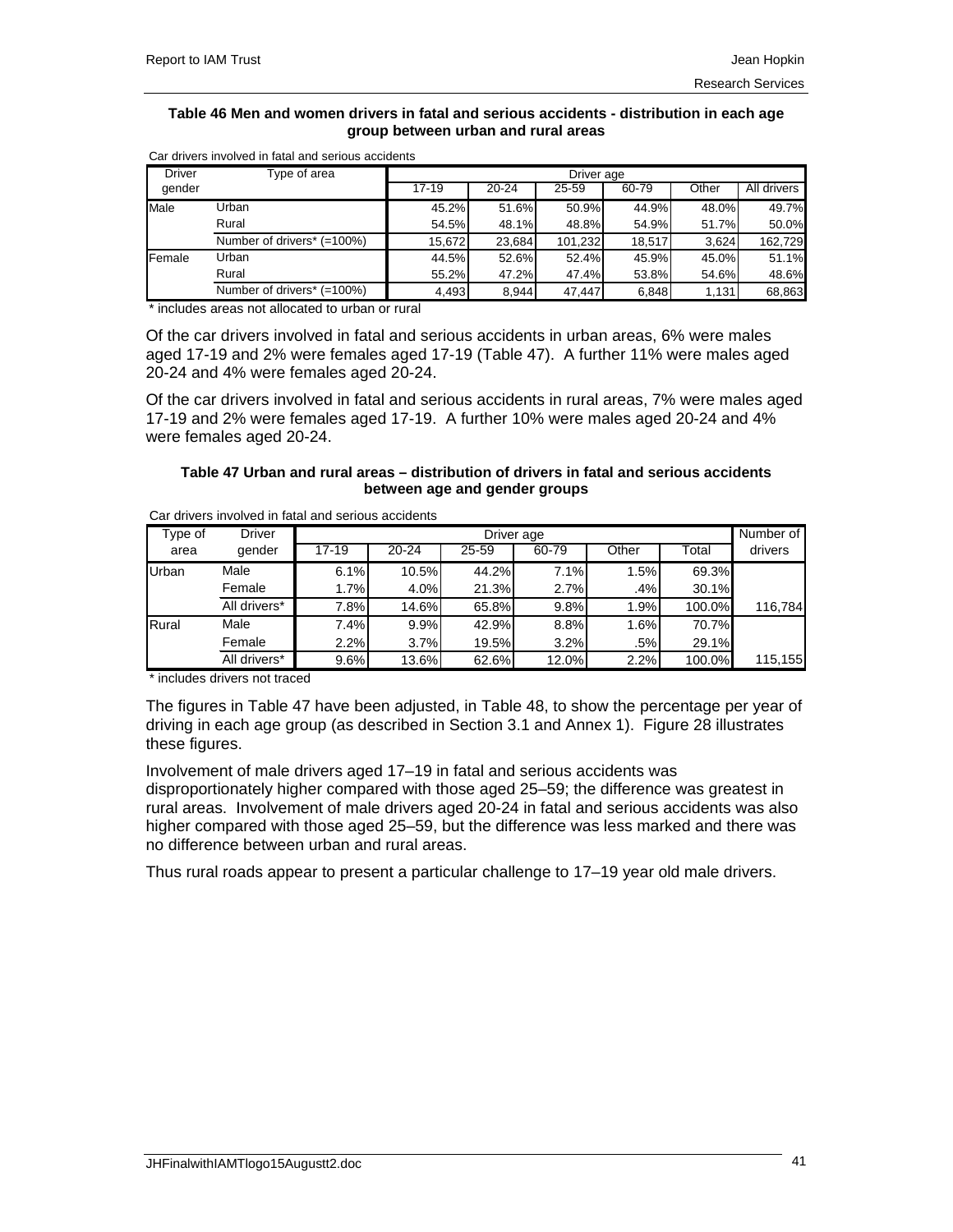#### **Table 48 Urban and rural areas – distribution of drivers in fatal and serious accidents between age and gender groups: % of drivers per year of driver age**

| Type of | <b>Driver</b> | Driver age |       |       |           |  |  |  |  |
|---------|---------------|------------|-------|-------|-----------|--|--|--|--|
| area    | gender        | $17 - 19$  | 20-24 | 25-59 | $60 - 79$ |  |  |  |  |
| Urban   | Male          | 2.8%       | 2.1%  | 1.3%  | 0.9%      |  |  |  |  |
|         | Female        | 0.8%       | 0.8%  | 0.6%  | 0.3%      |  |  |  |  |
|         | All drivers*  | 3.6%       | 2.9%  | 1.9%  | 1.2%      |  |  |  |  |
| Rural   | Male          | 3.4%       | 2.0%  | 1.2%  | 1.1%      |  |  |  |  |
|         | Female        | 1.0%       | 0.7%  | 0.6%  | 0.3%      |  |  |  |  |
|         | All drivers*  | 4.5%       | 2.7%  | 1.8%  | 1.5%      |  |  |  |  |

Car drivers involved in fatal and serious accidents: % per year of age

includes drivers not traced

### **Figure 28 Urban and rural areas – distribution of drivers in fatal and serious accidents between age and gender groups: % of drivers per year of driver age**

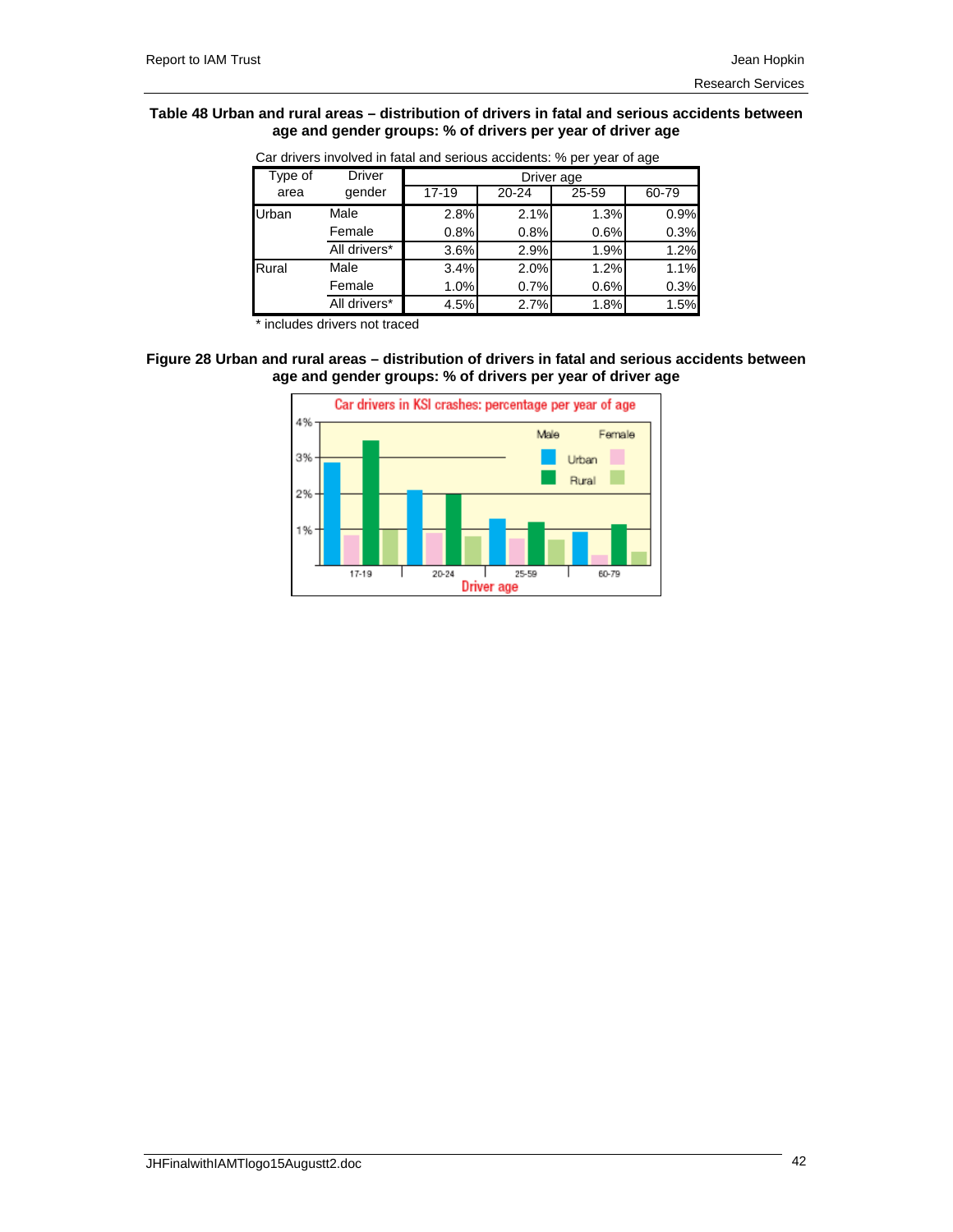# **5 Young drivers in fatal and serious accidents: when do they happen?**

# **5.1 Lighting**

Around half of young car drivers involved in fatal and serious accidents were involved in accidents during the hours of darkness (Table 49).

Of the car drivers who were involved in fatal and serious accidents, the younger drivers had a higher proportion of their accidents after dark on unlit roads and a higher proportion after dark on lit roads, than older drivers.

Of the car drivers involved in fatal and serious accidents, the proportion that were involved in accidents in the dark was higher among 17-19 and 20-24 year olds than among 25-59 year olds. This was the case for both males and females.

Older drivers involved in fatal and serious accidents were involved in a smaller proportion of accidents in the dark than were other drivers.

In each age group, the proportion of female drivers whose accidents were in the dark was smaller than among male drivers.

## **Table 49 Men and women in fatal and serious accidents – distribution in each age group between accidents in different lighting conditions**

| <b>Driver</b> | Lighting conditions                       | Driver age |           |           |        |          |             |  |  |
|---------------|-------------------------------------------|------------|-----------|-----------|--------|----------|-------------|--|--|
| gender        |                                           | $17-19$    | $20 - 24$ | $25 - 59$ | 60-79  | Other    | All drivers |  |  |
| Male          | Daylight                                  | 47.3%      | 50.7%     | 62.6%     | 77.4%  | 76.8%    | 61.4%       |  |  |
|               | Darkness - street lights lit              | 31.1%      | 31.7%     | 23.9%     | 13.6%  | $15.8\%$ | 24.4%       |  |  |
|               | Darkness - street lights unlit /no lights | 20.6%      | 16.6%     | 12.9%     | 8.6%   | 7.1%     | 13.5%       |  |  |
|               | All male drivers* (=100%)                 | 15,672     | 23,684    | 101,232   | 18,517 | 3,624    | 162,729     |  |  |
| Female        | Daylight                                  | 59.1%      | 66.0%     | 74.5%     | 81.5%  | 87.1%    | 73.3%       |  |  |
|               | Darkness - street lights lit              | 23.7%      | 21.8%     | 16.4%     | 11.3%  | 7.1%     | 16.9%       |  |  |
|               | Darkness - street lights unlit /no lights | 16.5%      | 11.8%     | 8.7%      | 6.7%   | 5.6%     | 9.3%        |  |  |
|               | All female drivers* (=100%)               | 4,493      | 8,944     | 47,447    | 6,848  | 1,131    | 68,863      |  |  |

Car drivers involved in fatal and serious accidents

\* includes accidents in darkness with lighting unknown

Of the car drivers involved in fatal and serious accidents in the dark on unlit roads, 11% were males aged 17-19 and 3% were females aged 17-19 (Table 50). A further 14% were males aged 20-24 and 4% were females aged 20-24.

Compared with unlit roads in the dark, a slightly smaller proportion of the drivers involved in fatal and serious accidents in the dark on lit roads were aged 17-19.

A smaller proportion of the drivers in fatal and serious accidents in daylight were young drivers: 5% of the car drivers involved in fatal and serious accidents in daylight were males aged 17-19 and a further 8% were males aged 20-24.

There was much less difference between drivers involved in accidents in daylight and darkness in the proportion who were females aged 17–19, and the proportion who were females aged 20-24 was the same in daylight and darkness.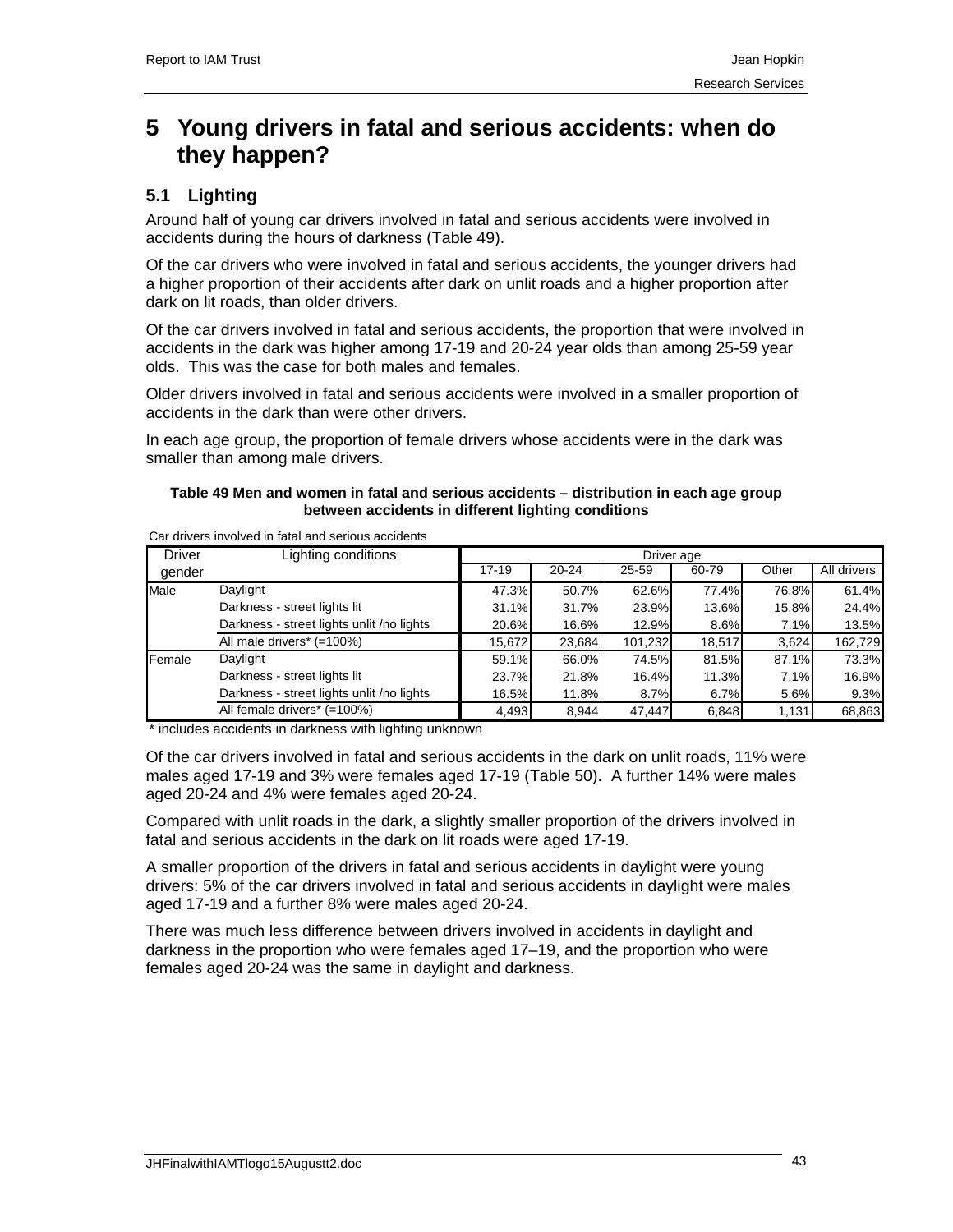#### **Table 50 Drivers in fatal and serious accidents in different lighting conditions – distribution between age and gender groups**

| Lighting conditions                       | Driver gender |           |           |       | Driver age |       |             | Number of |
|-------------------------------------------|---------------|-----------|-----------|-------|------------|-------|-------------|-----------|
|                                           |               | $17 - 19$ | $20 - 24$ | 25-59 | 60-79      | Other | All drivers | drivers   |
| Daylight                                  | Male          | 4.9%      | 8.0%      | 42.0% | 9.5%       | 1.8%  | 66.2%       |           |
|                                           | Female        | 1.8%      | 3.9%      | 23.4% | 3.7%       | .7%   | 33.4%       |           |
|                                           | All drivers*  | 6.7%      | 11.9%     | 65.7% | 13.2%      | 2.5%  | 100.0%      | 150,900   |
| Darkness - street lights lit              | Male          | 9.4%      | 14.6%     | 46.8% | 4.9%       | 1.1%  | 76.8%       |           |
|                                           | Female        | 2.1%      | 3.8%      | 15.1% | 1.5%       | .2%   | 22.6%       |           |
|                                           | All drivers*  | 11.5%     | 18.4%     | 62.4% | 6.4%       | 1.3%  | 100.0%      | 51,676    |
| Darkness - street lights unlit/ no lights | Male          | 11.3%     | 13.8%     | 45.6% | 5.6%       | .9%   | 77.2%       |           |
|                                           | Female        | 2.6%      | 3.7%      | 14.4% | 1.6%       | .2%   | 22.5%       |           |
|                                           | All drivers*  | 13.9%     | 17.6%     | 60.2% | 7.2%       | 1.1%  | 100.0%      | 28,532    |

Car drivers involved in fatal and serious accidents

\* includes drivers not traced

The figures in Table 50 have been adjusted, in Table 51, to show the percentage per year of driving in each age group (as described in Section 3.1 and Annex 1). Figure 29 illustrates these figures.

Table 51 and Figure 29 show that involvement of male drivers aged 17-19 in fatal and serious accidents in the dark, particularly on unlit roads, is disproportionately high compared with those aged 25-59. Involvement of male drivers aged 20-24 in fatal and serious accidents in the dark is also higher compared with those aged 25-59, but the difference is less marked.

As discussed in Section 2.8, these differences are likely to be a combination of differences in travel patterns affecting the amount of driving at night and various factors increasing the risk for young people driving at night, such as speeding, alcohol and peer pressure.

## **Table 51 Drivers in fatal and serious accidents in different lighting conditions – distribution between age and gender groups: % per year of driver age**

| Lighting conditions                       | Driver gender |           |       | Driver age |       |
|-------------------------------------------|---------------|-----------|-------|------------|-------|
|                                           |               | $17 - 19$ | 20-24 | 25-59      | 60-79 |
| Daylight                                  | Male          | 2.3%      | 1.6%  | 1.2%       | 1.2%  |
|                                           | Female        | 0.8%      | 0.8%  | 0.7%       | 0.5%  |
|                                           | All drivers*  | 3.1%      | 2.4%  | 1.9%       | 1.7%  |
| Darkness - street lights lit              | Male          | 4.3%      | 2.9%  | 1.3%       | 0.6%  |
|                                           | Female        | 1.0%      | 0.8%  | 0.4%       | 0.2%  |
|                                           | All drivers*  | 5.4%      | 3.7%  | 1.8%       | 0.8%  |
| Darkness - street lights unlit/ no lights | Male          | 5.2%      | 2.8%  | 1.3%       | 0.7%  |
|                                           | Female        | 1.2%      | 0.7%  | 0.4%       | 0.2%  |
|                                           | All drivers*  | 6.5%      | 3.5%  | 1.7%       | 0.9%  |

Car drivers involved in fatal and serious accidents: % per year of age

\* includes drivers not traced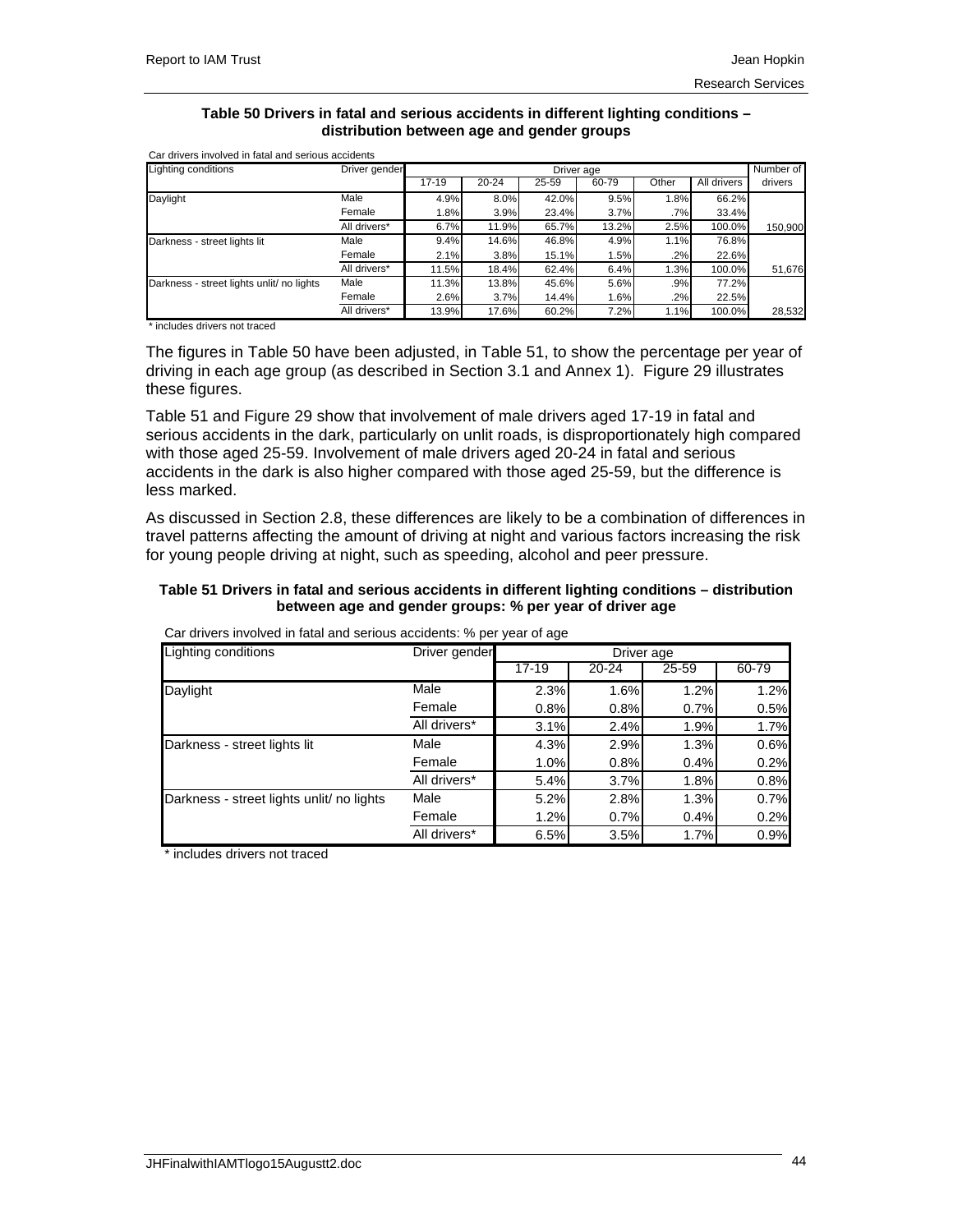#### **Figure 29 Drivers in fatal and serious accidents in different lighting conditions – distribution between age and gender groups: % per year of driver age**



# **5.2 Time of day**

Around half of young car drivers involved in fatal and serious accidents were involved in accidents between 7pm and 7am (Table 52).

Of the younger car drivers involved in fatal and serious accidents, a larger proportion were involved in accidents during the evening or at night than were 25-59 year old drivers. This was the case for both males and females.

The drivers aged 60-79 were involved in a much smaller proportion of accidents during the evening and night than other drivers.

In each age group, the proportion of female drivers whose accidents were between 7pm and 7am was smaller than for male drivers.

| Table 52 Men and women in fatal and serious accidents - distribution in each age group |
|----------------------------------------------------------------------------------------|
| between accidents at different times of day                                            |

| <b>Driver</b> | Time of day                |           |           |         | Driver age |       |             |
|---------------|----------------------------|-----------|-----------|---------|------------|-------|-------------|
| gender        |                            | $17 - 19$ | $20 - 24$ | 25-59   | 60-79      | Other | All drivers |
| Male          | $0000 - 0659$              | 17.6%     | 18.5%     | 11.9%   | 4.0%       | 6.4%  | 12.4%       |
|               | 0700 - 0959                | 7.2%      | 9.4%      | 13.2%   | 11.2%      | 8.6%  | 11.7%       |
|               | 1000 - 1559                | 20.2%     | 20.9%     | 28.4%   | 46.5%      | 52.8% | 29.2%       |
|               | 1600 - 1859                | 18.3%     | 20.2%     | 24.0%   | 23.9%      | 18.2% | 22.7%       |
|               | 1900 - 2359                | 36.7%     | 31.0%     | 22.5%   | 14.3%      | 13.9% | 24.0%       |
|               | All male drivers (=100%)   | 15.672    | 23.684    | 101.230 | 18,517     | 3,624 | 162,727     |
| Female        | $0000 - 0659$              | 10.3%     | 8.7%      | 4.4%    | 1.5%       | 1.3%  | 5.0%        |
|               | 0700 - 0959                | 10.5%     | 15.7%     | 17.6%   | 10.9%      | 10.0% | 16.1%       |
|               | 1000 - 1559                | 26.6%     | 27.9%     | 35.1%   | 50.4%      | 61.5% | 35.6%       |
|               | 1600 - 1859                | 23.3%     | 24.9%     | 26.5%   | 24.6%      | 19.7% | 25.8%       |
|               | 1900 - 2359                | 29.2%     | 22.8%     | 16.3%   | 12.6%      | 7.4%  | 17.5%       |
|               | All female drivers (=100%) | 4,493     | 8,944     | 47,444  | 6,848      | 1,131 | 68,860      |

Car drivers involved in fatal and serious accidents

Of the car drivers involved in fatal and serious accidents between midnight and 7am, 12% were males aged 17-19 and 18% were males aged 20-24 (Table 53).

Between 7pm and midnight, 11% of the car drivers involved in fatal and serious accidents were males aged 17-19 and 14% were males aged 20-24.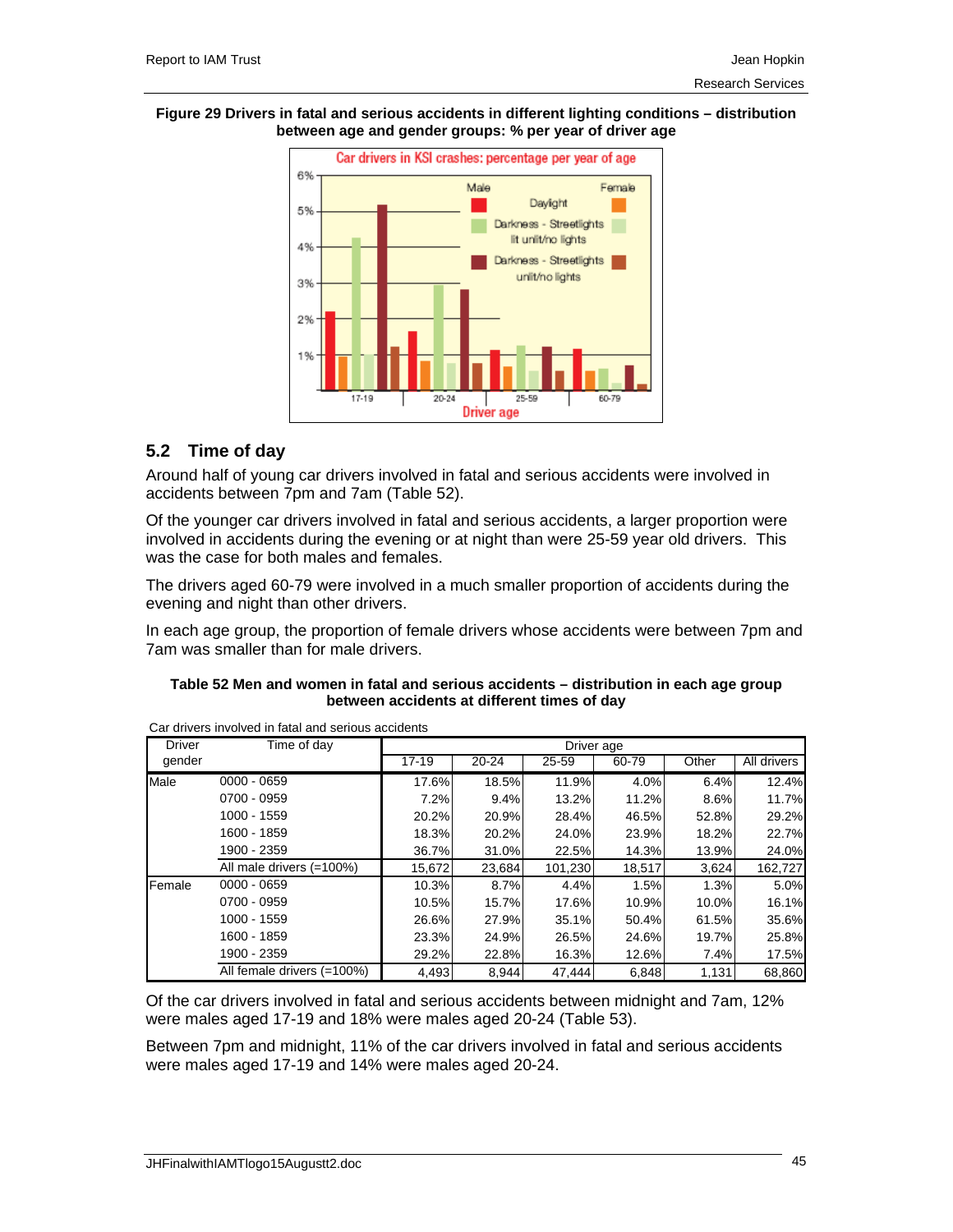#### **Table 53 Drivers in fatal and serious accidents at different times of day – distribution between age and gender groups**

| Time of day   | Driver gender |           |           |       | Driver age |        |        | Number of |
|---------------|---------------|-----------|-----------|-------|------------|--------|--------|-----------|
|               |               | $17 - 19$ | $20 - 24$ | 25-59 | $60 - 79$  | Other  | Total  | drivers   |
| $0000 - 0659$ | Male          | 11.6%     | 18.4%     | 50.8% | 3.1%       | 1.0%   | 84.9%  |           |
|               | Female        | 2.0%      | 3.3%      | 8.7%  | .4%        | .1%    | 14.4%  |           |
|               | All drivers*  | 13.6%     | 21.8%     | 60.0% | 3.6%       | 1.0%   | 100.0% | 23,777    |
| 0700 - 0959   | Male          | 3.7%      | 7.4%      | 44.0% | 6.9%       | 1.0%   | 63.0%  |           |
|               | Female        | 1.6%      | 4.6%      | 27.6% | 2.5%       | .4%    | 36.7%  |           |
|               | All drivers*  | 5.3%      | 12.0%     | 71.9% | 9.4%       | 1.4%   | 100.0% | 30,278    |
| 1000 - 1559   | Male          | 4.4%      | 6.9%      | 39.9% | 11.9%      | 2.7%   | 65.7%  |           |
|               | Female        | 1.7%      | 3.5%      | 23.1% | 4.8%       | 1.0%   | 34.0%  |           |
|               | All drivers*  | 6.1%      | 10.4%     | 63.2% | 16.7%      | 3.6%   | 100.0% | 72,176    |
| 1600 - 1859   | Male          | 5.2%      | 8.7%      | 44.1% | 8.1%       | 1.2%   | 67.3%  |           |
|               | Female        | 1.9%      | 4.1%      | 22.9% | 3.1%       | .4%    | 32.3%  |           |
|               | All drivers*  | 7.1%      | 12.8%     | 67.3% | 11.1%      | 1.6%   | 100.0% | 54,946    |
| 1900 - 2359   | Male          | 11.2%     | 14.3%     | 44.4% | 5.2%       | 1.0%   | 76.0%  |           |
|               | Female        | 2.6%      | 4.0%      | 15.1% | 1.7%       | $.2\%$ | 23.5%  |           |
|               | All drivers*  | 13.8%     | 18.4%     | 59.9% | 6.8%       | 1.2%   | 100.0% | 51,351    |

Car drivers involved in fatal and serious accidents

\* includes drivers not traced

The figures in Table 53 have been adjusted, in Table 54, to show the percentage per year of driving in each age group (as described in Section 3.1 and Annex 1).

Table 54 and Figure 30 show that involvement of both male and female drivers aged 17-19 in fatal and serious accidents between 7pm and 7am is disproportionately high compared with those aged 25-59. Involvement of both male and female drivers aged 20-24 in fatal and serious accidents between 7pm and 7am is also higher compared with those aged 25-59, but the difference is less marked.

In contrast, during the morning rush hour (7am to 10am) there was little difference between younger and older drivers in relative accident involvement.

## **Table 54 Drivers in fatal and serious accidents at different times of day – distribution between age and gender groups: % per year of driver age**

| Time of day   | Driver gender |           |           | Driver age |       |
|---------------|---------------|-----------|-----------|------------|-------|
|               |               | $17 - 19$ | $20 - 24$ | 25-59      | 60-79 |
| $0000 - 0659$ | Male          | 5.3%      | 3.7%      | 1.5%       | 0.4%  |
|               | Female        | 0.9%      | 0.7%      | 0.2%       | 0.1%  |
|               | All drivers*  | 6.4%      | 4.4%      | 1.7%       | 0.5%  |
| 0700 - 0959   | Male          | 1.7%      | 1.5%      | 1.3%       | 0.8%  |
|               | Female        | 0.7%      | 0.9%      | 0.8%       | 0.3%  |
|               | All drivers*  | 2.5%      | 2.4%      | 2.1%       | 1.2%  |
| 1000 - 1559   | Male          | 2.0%      | 1.4%      | 1.1%       | 1.5%  |
|               | Female        | 0.8%      | 0.7%      | 0.7%       | 0.7%  |
|               | All drivers*  | 2.8%      | 2.1%      | 1.8%       | 2.1%  |
| 1600 - 1859   | Male          | 2.4%      | 1.7%      | 1.3%       | 1.0%  |
|               | Female        | 0.9%      | 0.8%      | 0.7%       | 0.4%  |
|               | All drivers*  | 3.3%      | 2.6%      | 1.9%       | 1.4%  |
| 1900 - 2359   | Male          | 5.1%      | 2.9%      | 1.3%       | 0.6%  |
|               | Female        | 1.2%      | 0.8%      | 0.4%       | 0.2%  |
|               | All drivers*  | 6.4%      | 3.7%      | 1.7%       | 0.9%  |

Car drivers involved in fatal and serious accidents: % per year of age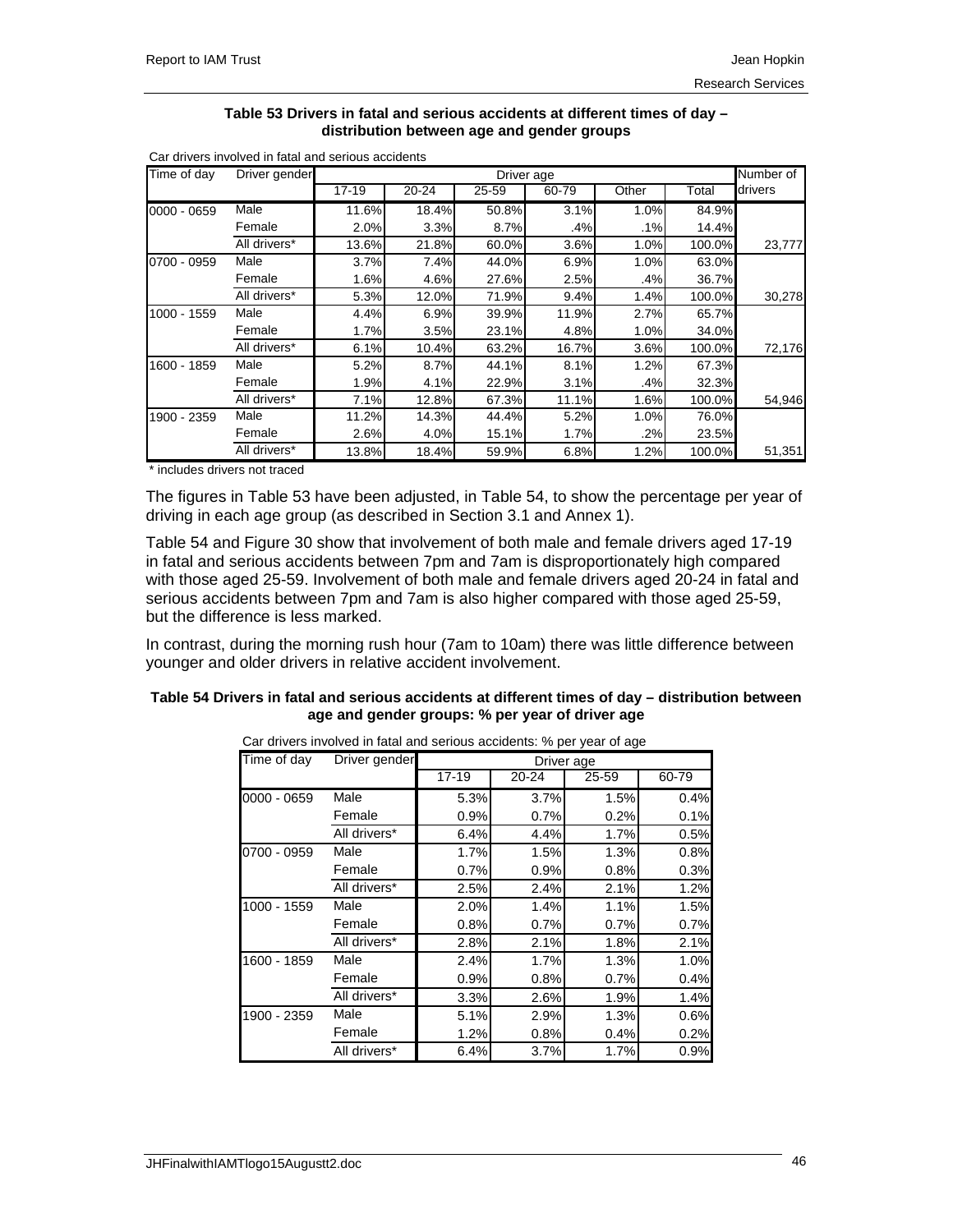



The differences between younger drivers and those aged 25-59 in relative involvement in accidents at night are likely to be a combination of 'exposure' and various factors increasing the risk for young people driving during the evening and early morning hours. Research on novice drivers found that accident involvement of young drivers is greater at night than in the day, and that this was considered almost certainly to reflect differences in travel patterns of these drivers, with factors such as speed, fatigue, alcohol and peer pressure contributing to young driver accidents at night (Maycock, 2002a). Other research quoted by Clarke, Ward and Truman (2002) has been identified which shows that fatigue is common among young male drivers at night, resulting in reaction times which are three times worse than for drivers who are 'rested'. Section 2.8 presented results of research on young drivers which investigated accident involvement during the hours of darkness and suggested that it is the young drivers' reasons and attitudes towards driving in the evening that result in greater risk of accident involvement through deliberate speeding, recklessness, and excessive alcohol consumption; this finding is clearly relevant to analysis of accidents occurring at different times of day as well as accidents occurring in the dark.

## **5.3 Season**

About a quarter of the younger car drivers involved in fatal and serious accidents were involved in accidents in each of the four seasons, although slightly more happen in the autumn than at other times of year (Table 55 and Figure 31).

There was little difference between younger and older drivers or between males and females.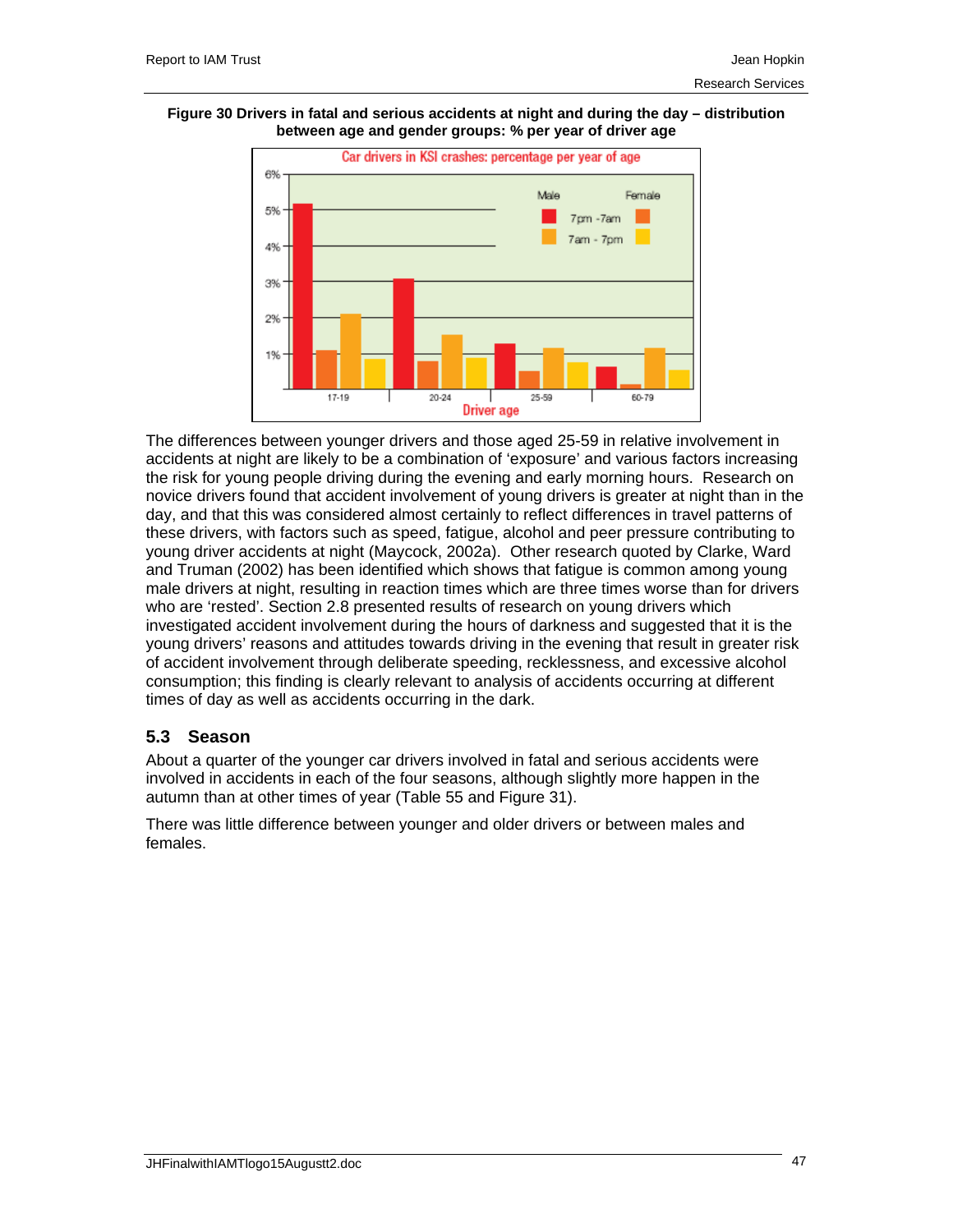## **Table 55 Male and female drivers in fatal and serious accidents – distribution in each age group between accidents at different times of year**

| <b>Driver</b> | Season                     |           | Driver age |         |        |       |             |  |  |  |
|---------------|----------------------------|-----------|------------|---------|--------|-------|-------------|--|--|--|
| gender        |                            | $17 - 19$ | $20 - 24$  | 25-59   | 60-79  | Other | All drivers |  |  |  |
| Male          | Spring                     | 24.5%     | 23.5%      | 23.4%   | 23.2%  | 24.0% | 23.5%       |  |  |  |
|               | Summer                     | 24.4%     | 24.2%      | 24.0%   | 26.2%  | 24.2% | 24.3%       |  |  |  |
|               | Autumn                     | 26.6%     | 27.0%      | 26.6%   | 26.1%  | 26.6% | 26.6%       |  |  |  |
|               | Winter                     | 24.6%     | 25.3%      | 26.0%   | 24.6%  | 25.2% | 25.6%       |  |  |  |
|               | All male drivers (=100%)   | 15,672    | 23,684     | 101,232 | 18,517 | 3,624 | 162,729     |  |  |  |
| Female        | Spring                     | 25.8%     | 22.6%      | 24.1%   | 22.9%  | 21.3% | 23.8%       |  |  |  |
|               | Summer                     | 24.1%     | 24.6%      | 24.4%   | 27.6%  | 25.7% | 24.8%       |  |  |  |
|               | Autumn                     | 26.0%     | 27.2%      | 26.4%   | 26.2%  | 27.3% | 26.4%       |  |  |  |
|               | Winter                     | 24.2%     | 25.5%      | 25.1%   | 23.2%  | 25.6% | 24.9%       |  |  |  |
|               | All female drivers (=100%) | 4,493     | 8,944      | 47,447  | 6,848  | 1,131 | 68,863      |  |  |  |

Car drivers involved in fatal and serious accidents





## **5.4 Day of week**

A third of the young car drivers involved in fatal and serious accidents were involved in accidents at the weekend (Table 56). This was slightly higher than for older drivers. The proportion in fatal and serious accidents on Saturdays and Sundays was:

- 17–19 year olds: 34%
- 20-24 year olds: 33%
- 25-59 year olds: 29%.

Within each age group there was little difference between male and female drivers in the proportion involved in accidents on different days of the week although the proportion of young women whose accidents were at weekends was slightly smaller than among young men.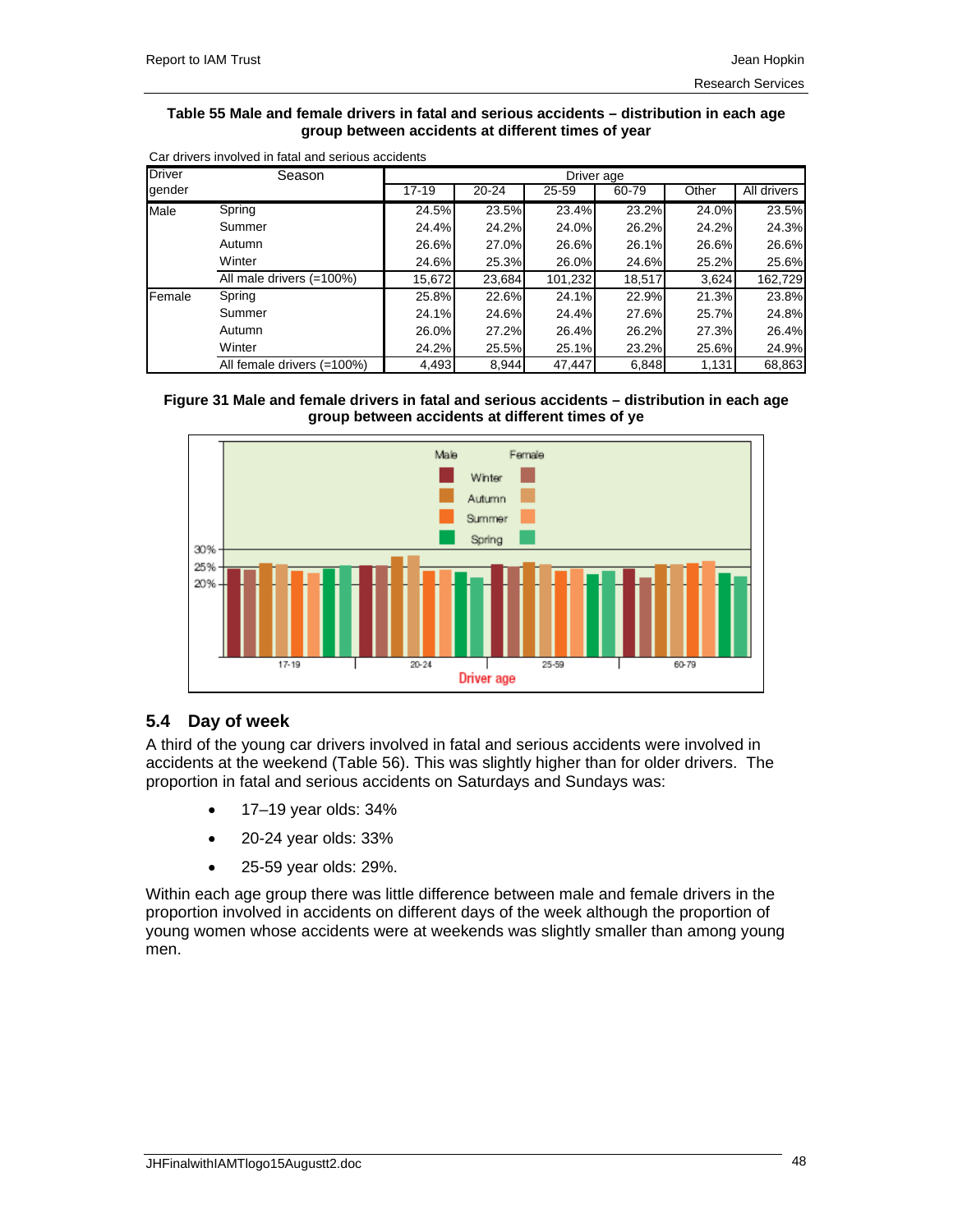#### **Table 56 Male and female drivers in fatal and serious accidents – distribution in each age group between accidents on each day of the week**

| <b>Driver</b> | Day of week                |        |        | Driver age |        |       |             |
|---------------|----------------------------|--------|--------|------------|--------|-------|-------------|
| gender        |                            | 17-19  | 20-24  | 25-59      | 60-79  | Other | All drivers |
| Male          | Sun                        | 16.7%  | 16.5%  | 14.4%      | 13.3%  | 12.7% | 14.8%       |
|               | Mon                        | 12.0%  | 12.3%  | 13.0%      | 13.7%  | 11.7% | 12.8%       |
|               | Tues                       | 11.7%  | 11.7%  | 12.9%      | 13.8%  | 14.7% | 12.7%       |
|               | Weds                       | 11.9%  | 12.0%  | 13.1%      | 14.3%  | 13.9% | 13.0%       |
|               | Thurs                      | 13.1%  | 12.8%  | 13.6%      | 14.1%  | 15.3% | 13.5%       |
|               | Fri                        | 16.0%  | 16.4%  | 16.9%      | 16.0%  | 16.4% | 16.6%       |
|               | Sat                        | 18.6%  | 18.3%  | 16.2%      | 14.9%  | 15.3% | 16.6%       |
|               | All male drivers (=100%)   | 15,672 | 23,684 | 101,232    | 18,517 | 3,624 | 162,729     |
| Female        | Sun                        | 14.3%  | 13.2%  | 10.9%      | 11.0%  | 10.4% | 11.5%       |
|               | Mon                        | 13.0%  | 13.8%  | 14.1%      | 13.3%  | 12.6% | 13.9%       |
|               | Tues                       | 12.7%  | 13.4%  | 14.4%      | 14.3%  | 15.2% | 14.2%       |
|               | Weds                       | 13.6%  | 13.6%  | 15.1%      | 15.6%  | 13.6% | 14.8%       |
|               | Thurs                      | 13.4%  | 13.9%  | 15.3%      | 15.7%  | 16.5% | 15.1%       |
|               | Fri                        | 16.2%  | 16.5%  | 16.8%      | 16.6%  | 19.2% | 16.7%       |
|               | Sat                        | 17.0%  | 15.6%  | 13.3%      | 13.6%  | 12.4% | 13.9%       |
|               | All female drivers (=100%) | 4,493  | 8,944  | 47,447     | 6,848  | 1,131 | 68,863      |

Car drivers involved in fatal and serious accidents

At weekends, 8% of the drivers involved in fatal and serious accidents were males aged 17- 19 and a further 12% were males aged 20-24 (Table 57). On weekdays, 6% of the drivers involved in fatal and serious accidents were males aged 17-19 and 9% were males aged 20- 24.

The proportion of drivers involved in fatal and serious accidents who were young females did not vary between weekdays and weekends.

## **Table 57 Drivers in fatal and serious accidents on weekdays and weekends – distribution between age and gender groups**

Car drivers involved in fatal and serious accidents

| Day of week        | <b>Driver</b> |       | Number of<br>Driver age |       |       |       |             |         |  |  |  |
|--------------------|---------------|-------|-------------------------|-------|-------|-------|-------------|---------|--|--|--|
|                    | gender        | 17-19 | $20 - 24$               | 25-59 | 60-79 | Other | All drivers | drivers |  |  |  |
| Saturday or Sunday | Male          | 8.0%  | 12.0%                   | 45.1% | 7.6%  | 1.5%  | 74.2%       |         |  |  |  |
|                    | Female        | 2.0%  | 3.8%                    | 16.7% | 2.4%  | 0.4%  | 25.3%       |         |  |  |  |
|                    | All drivers*  | 10.1% | 15.8%                   | 62.2% | 10.0% | 1.9%  | 100.0%      | 68,820  |  |  |  |
| Monday to Friday   | Male          | 6.2%  | 9.4%                    | 42.9% | 8.1%  | 1.6%  | 68.2%       |         |  |  |  |
|                    | Female        | 1.9%  | 3.9%                    | 21.9% | 3.2%  | 0.5%  | 31.4%       |         |  |  |  |
|                    | All drivers*  | 8.1%  | 13.4%                   | 65.1% | 11.3% | 2.1%  | 100.0%      | 163,713 |  |  |  |

\* includes drivers not traced

The figures in Table 57 have been adjusted, in Table 58, to show the percentage per year of driving in each age group (as described in Section 3.1 and Annex 1).

Table 58 and Figure 32 show that involvement of 17-19 year old male drivers in fatal and serious accidents is disproportionately higher compared with those aged 25-59 both at weekends and on weekdays, but that the difference is most marked at the weekends. Involvement of male drivers aged 20-24 in fatal and serious accidents is also higher compared with those aged 25-59, particularly at weekends, but the difference is less marked.

These differences are likely to be due to a combination of travel patterns, with young drivers driving more at weekend, and various factors increasing the risk for young people driving at weekends such as alcohol and peer pressure.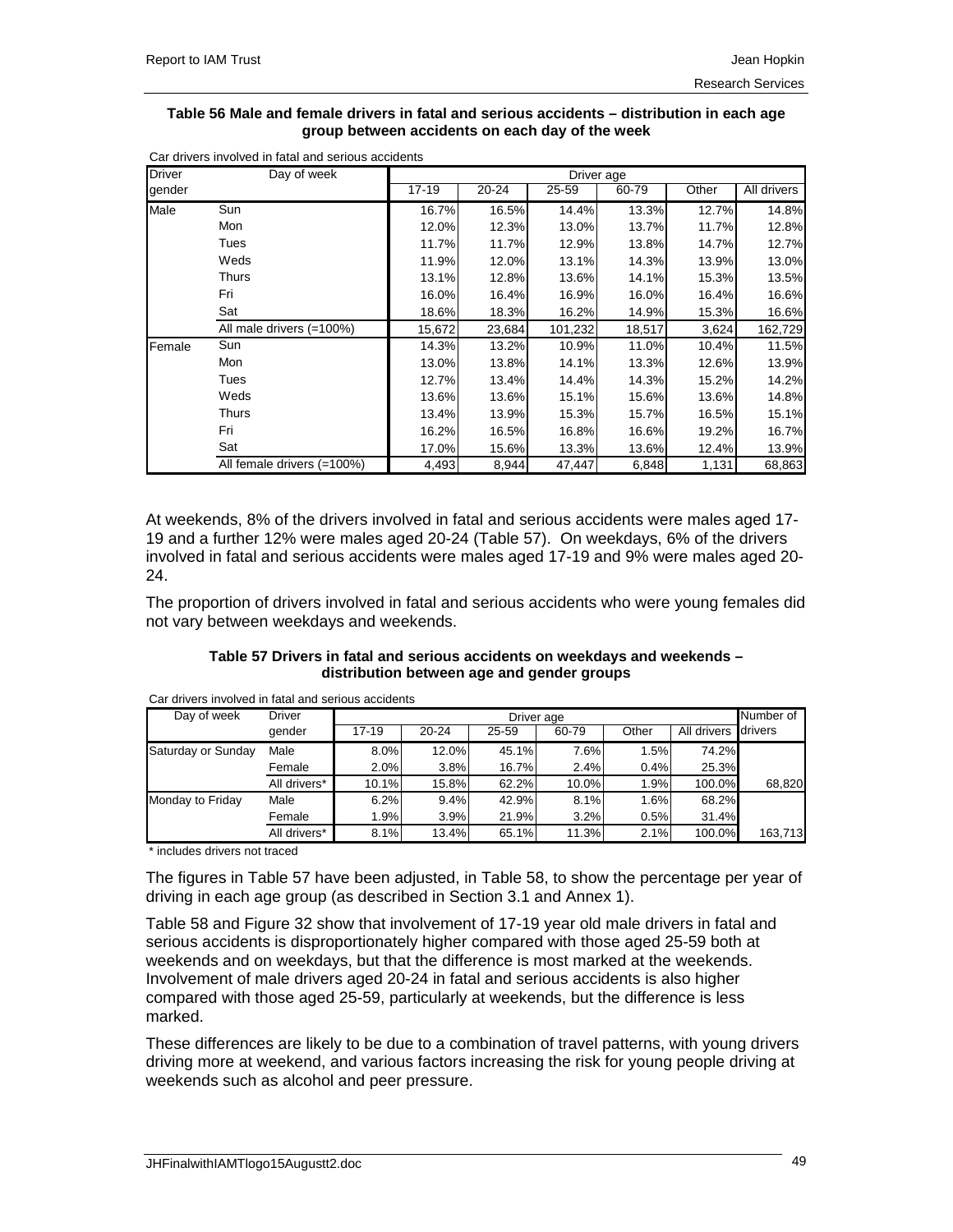#### **Table 58 Drivers in fatal and serious accidents on weekdays and weekends – distribution between age and gender groups: % per year of driver age**

| <u>Udi difvulo ilivulvud ili lalal dila ochudo accidento. 70 pui yual ul aqu</u> |               |           |           |            |       |  |  |  |  |
|----------------------------------------------------------------------------------|---------------|-----------|-----------|------------|-------|--|--|--|--|
| Day of week                                                                      | <b>Driver</b> |           |           | Driver age |       |  |  |  |  |
|                                                                                  | gender        | $17 - 19$ | $20 - 24$ | 25-59      | 60-79 |  |  |  |  |
| Saturday or Sunday                                                               | Male          | 3.7%      | 2.4%      | 1.3%       | 0.9%  |  |  |  |  |
|                                                                                  | Female        | 1.0%      | 0.8%      | 0.5%       | 0.3%  |  |  |  |  |
|                                                                                  | All drivers*  | 4.7%      | 3.2%      | 1.8%       | 1.3%  |  |  |  |  |
| Monday to Friday                                                                 | Male          | 2.8%      | 1.9%      | 1.2%       | 1.0%  |  |  |  |  |
|                                                                                  | Female        | 0.9%      | 0.8%      | 0.6%       | 0.4%  |  |  |  |  |
|                                                                                  | All drivers*  | 3.8%      | 2.7%      | 1.9%       | 1.4%  |  |  |  |  |

Car drivers involved in fatal and serious accidents: % per year of age

\* includes drivers not traced

## **Figure 32 Drivers in fatal and serious accidents on weekdays and weekends – distribution between age and gender groups: % per year of driver age**



# **5.5 Road surface and weather conditions**

Around 60% of young drivers involved in fatal and serious accidents were involved in accidents in fine weather when the road was dry (Table 59). Just over 20% of young car drivers involved in fatal or serious accidents were involved in accidents in dry weather when the road was wet or damp, and 15% were involved in accidents in the rain.

Compared with drivers aged 25-59, a slightly smaller proportion of younger drivers involved in fatal and serious accidents were involved in accidents in fine weather on dry roads, and slightly higher proportions were involved in accidents in fine weather on wet roads, in fog, and in wet weather.

Two thirds of drivers aged 60-79 involved in fatal and serious accidents were involved in accidents in fine weather when the road was dry.

There was little difference between the 17-19 year olds and the 20-24 year olds, and little difference between male and female drivers, in the proportion involved in accidents in different weather and road surface conditions.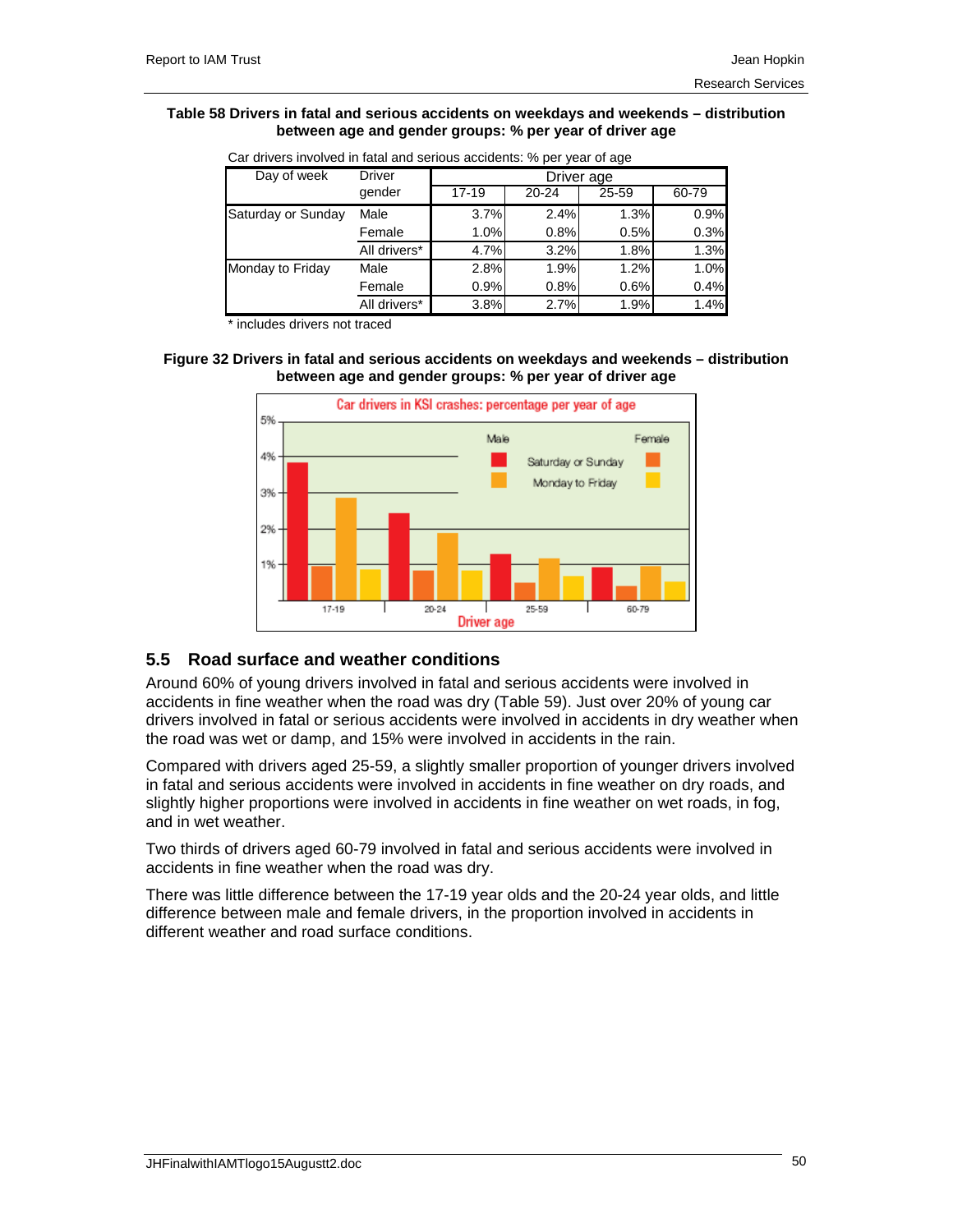#### **Table 59 Male and female drivers in fatal and serious accidents – distribution in each age group between accidents in different weather and road surface conditions**

| <b>Driver</b> | Weather                   | Road surface conditions |           |           | Driver age |           |       |             |
|---------------|---------------------------|-------------------------|-----------|-----------|------------|-----------|-------|-------------|
| gender        | conditions                |                         | $17 - 19$ | $20 - 24$ | 25-59      | $60 - 79$ | Other | All drivers |
| Male          | Fine                      | Dry                     | 57.4%     | 59.6%     | 61.9%      | 66.8%     | 68.9% | 61.8%       |
|               |                           | Wet or damp             | 22.5%     | 20.6%     | 18.8%      | 16.6%     | 16.8% | 19.1%       |
|               |                           | Snow                    | 0.0%      | 0.1%      | 0.1%       | 0.1%      | 0.0%  | 0.1%        |
|               |                           | Frost or ice            | 1.1%      | 1.1%      | 1.2%       | 0.8%      | 0.6%  | 1.1%        |
|               |                           | Flood over 3 cm deep    | 0.0%      | 0.0%      | 0.0%       | 0.0%      | 0.0%  | 0.0%        |
|               | Raining                   |                         | 15.3%     | 15.1%     | 14.7%      | 13.1%     | 11.8% | 14.6%       |
|               | Snowing                   |                         | 0.3%      | 0.5%      | 0.5%       | 0.5%      | 0.4%  | 0.5%        |
|               | Fog or mist               |                         | 1.2%      | 1.0%      | 1.0%       | 0.7%      | 0.5%  | 1.0%        |
|               | Other/ unknown            |                         | 2.1%      | 2.0%      | 1.7%       | 1.5%      | 1.1%  | 1.8%        |
|               | Number of drivers (=100%) |                         | 15,474    | 23,415    | 100,067    | 18,342    | 3,588 | 160,886     |
| Female        | Fine                      | Dry                     | 59.4%     | 60.8%     | 63.3%      | 68.5%     | 68.7% | 63.3%       |
|               |                           | Wet or damp             | 19.5%     | 19.0%     | 17.8%      | 15.7%     | 17.9% | 17.8%       |
|               |                           | Snow                    | 0.0%      | 0.1%      | 0.1%       | 0.0%      | 0.1%  | 0.1%        |
|               |                           | Frost or ice            | 1.0%      | 1.3%      | 1.2%       | 0.8%      | 0.4%  | 1.2%        |
|               |                           | Flood over 3 cm deep    | 0.0%      | 0.0%      | 0.0%       | 0.0%      | 0.0%  | 0.0%        |
|               | Raining                   |                         | 16.1%     | 15.5%     | 14.6%      | 12.7%     | 11.0% | 14.6%       |
|               | Snowing                   |                         | 0.5%      | 0.6%      | 0.5%       | 0.4%      | 0.3%  | 0.5%        |
|               | Fog or mist               |                         | 1.0%      | 0.9%      | 0.8%       | 0.6%      | 0.4%  | 0.8%        |
|               | Other/ unknown            |                         | 2.4%      | 1.7%      | 1.6%       | 1.3%      | 1.3%  | 1.6%        |
|               | Number of drivers (=100%) |                         | 4,446     | 8,839     | 46,919     | 6,773     | 1,117 | 68,094      |

Of the car drivers involved in fatal and serious accidents in fog or mist, 8.5% were males aged 17-19 and 11% were males aged 20-24; 2% were females aged 17-19 and 4% were females aged 20-24 (Table 60).

Of the car drivers involved in fatal and serious accidents on wet roads in fine weather, 8% were males aged 17-19 and 11% were males aged 20-24; 2% were females aged 17-19 and 4% were females aged 20-24.

Of the car drivers involved in fatal and serious accidents in the rain, 7% were males aged 17-19 and 11% were males aged 20-24; 2% were females aged 17-19 and 4% were females aged 20-24.

## **Table 60 Male and female drivers in fatal and serious accidents in different weather and road surface conditions – distribution between age and gender groups**

| Weather     | Road surface       | <b>Driver</b> |           |           |       | Driver age |       |             | Number of |
|-------------|--------------------|---------------|-----------|-----------|-------|------------|-------|-------------|-----------|
| conditions  | conditions         | gender        | $17 - 19$ | $20 - 24$ | 25-59 | 60-79      | Other | All drivers | drivers   |
| Fine        | Dry                | Male          | 6.2%      | 9.7%      | 43.2% | 8.6%       | 1.7%  | 69.4%       |           |
|             |                    | Female        | 1.8%      | 3.8%      | 20.7% | 3.2%       | 0.5%  | 30.1%       |           |
|             |                    | All drivers*  | 8.1%      | 13.6%     | 64.3% | 11.8%      | 2.3%  | 100.0%      | 143,227   |
|             | Wet or damp        | Male          | 8.1%      | 11.2%     | 43.8% | 7.1%       | 1.4%  | 71.5%       |           |
|             |                    | Female        | 2.0%      | 3.9%      | 19.4% | 2.5%       | 0.5%  | 28.2%       |           |
|             |                    | All drivers*  | 10.1%     | 15.1%     | 63.4% | 9.5%       | 1.9%  | 100.0%      | 43,083    |
|             | Snow, frost or ice | Male          | 6.6%      | 9.9%      | 46.7% | 5.5%       | 0.8%  | 69.4%       |           |
|             |                    | Female        | 1.7%      | 4.6%      | 22.0% | 1.9%       | 0.2%  | 30.3%       |           |
|             |                    | All drivers*  | 8.3%      | 14.5%     | 68.8% | 7.4%       | 1.0%  | 100.0%      | 2,785     |
| Raining     |                    | Male          | 7.0%      | 10.6%     | 43.9% | 7.2%       | 1.3%  | 69.9%       |           |
|             |                    | Female        | 2.1%      | 4.1%      | 20.6% | 2.6%       | 0.4%  | 29.8%       |           |
|             |                    | All drivers*  | 9.2%      | 14.7%     | 64.7% | 9.8%       | 1.6%  | 100.0%      | 33,748    |
| Snowing     |                    | Male          | 4.5%      | 9.5%      | 46.4% | 7.7%       | 1.2%  | 69.4%       |           |
|             |                    | Female        | 1.9%      | 4.5%      | 21.1% | 2.4%       | 0.3%  | 30.3%       |           |
|             |                    | All drivers*  | 6.5%      | 14.3%     | 67.6% | 10.2%      | 1.4%  | 100.0%      | 1,188     |
| Fog or mist |                    | Male          | 8.5%      | 10.7%     | 47.0% | 6.0%       | 0.8%  | 73.0%       |           |
|             |                    | Female        | 2.1%      | 3.7%      | 18.7% | 2.1%       | 0.2%  | 26.7%       |           |
|             |                    | All drivers*  | 10.5%     | 14.4%     | 65.8% | 8.2%       | 1.0%  | 100.0%      | 2,128     |

Car drivers involved in fatal and serious accidents

\* includes drivers not traced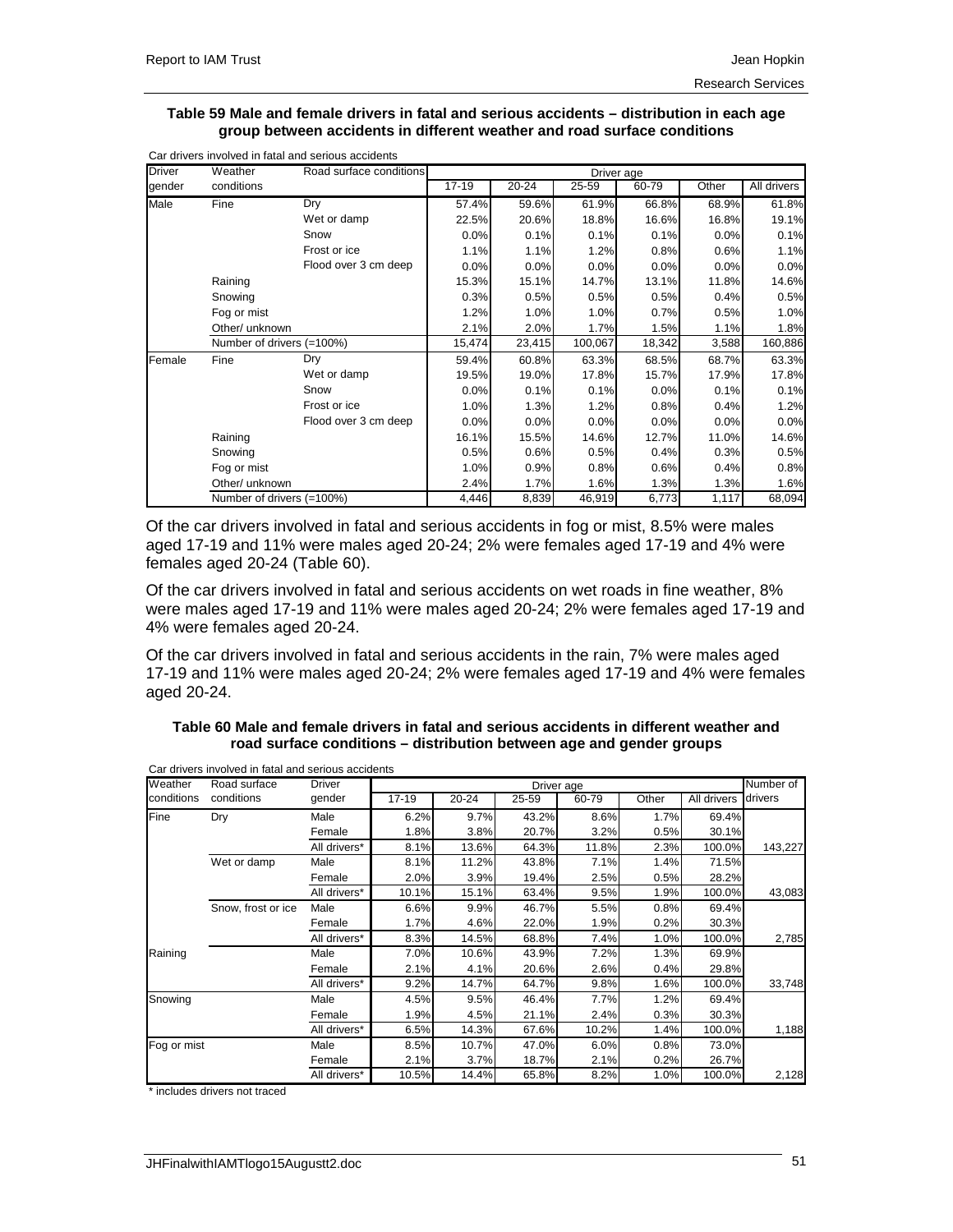The figures Table 60 have been adjusted, in Table 61, to show the percentage per year of driving in each age group (as described in Section 3.1 and Annex 1); the figures are illustrated in Figure 33.

Table 61 and Figure 33 show that involvement of 17-19 year old male drivers in fatal and serious accidents is disproportionately higher compared with those aged 25-59 in all weather and road surface conditions, but the difference is greatest in the case of drivers involved in accidents in fog or mist, rain, and on wet or damp roads in fine weather.

Involvement of 20-24 year old male drivers is also higher compared with those aged 25-59, particularly in the case of drivers involved in accidents in fog or mist, rain, and on wet or damp roads in fine weather, but the difference is not as great as for 17-19 year olds.

#### **Table 61 Male and female drivers in fatal and serious accidents in different weather and road surface conditions – distribution between age and gender groups: % per year of driver age**

| Weather     | Road surface       | <b>Driver</b> |           | Driver age |       |       |
|-------------|--------------------|---------------|-----------|------------|-------|-------|
| conditions  | conditions         | gender        | $17 - 19$ | $20 - 24$  | 25-59 | 60-79 |
| Fine        | Dry                | Male          | 2.8%      | 1.9%       | 1.2%  | 1.0%  |
|             |                    | Female        | 0.9%      | 0.8%       | 0.6%  | 0.4%  |
|             |                    | All drivers*  | 3.8%      | 2.7%       | 1.8%  | 1.5%  |
|             | Wet or damp        | Male          | 3.7%      | 2.2%       | 1.3%  | 0.9%  |
|             |                    | Female        | 1.0%      | 0.8%       | 0.6%  | 0.3%  |
|             |                    | All drivers*  | 4.7%      | 3.0%       | 1.8%  | 1.2%  |
|             | Snow, frost or ice | Male          | 3.0%      | 2.0%       | 1.3%  | 0.7%  |
|             |                    | Female        | 0.8%      | 0.9%       | 0.6%  | 0.3%  |
|             |                    | All drivers*  | 3.9%      | 2.9%       | 2.0%  | 0.9%  |
| Raining     |                    | Male          | 3.2%      | 2.1%       | 1.3%  | 0.9%  |
|             |                    | Female        | 1.0%      | 0.8%       | 0.6%  | 0.4%  |
|             |                    | All drivers*  | 4.3%      | 2.9%       | 1.8%  | 1.2%  |
| Snowing     |                    | Male          | 2.1%      | 1.9%       | 1.3%  | 0.9%  |
|             |                    | Female        | 0.9%      | 0.9%       | 0.6%  | 0.3%  |
|             |                    | All drivers*  | 3.0%      | 2.9%       | 1.9%  | 1.3%  |
| Fog or mist |                    | Male          | 3.9%      | 2.1%       | 1.3%  | 0.7%  |
|             |                    | Female        | 1.0%      | 0.7%       | 0.5%  | 0.3%  |
|             |                    | All drivers*  | 4.9%      | 2.9%       | 1.9%  | 1.0%  |

Car drivers involved in fatal and serious accidents: % per year of age

\* includes drivers not traced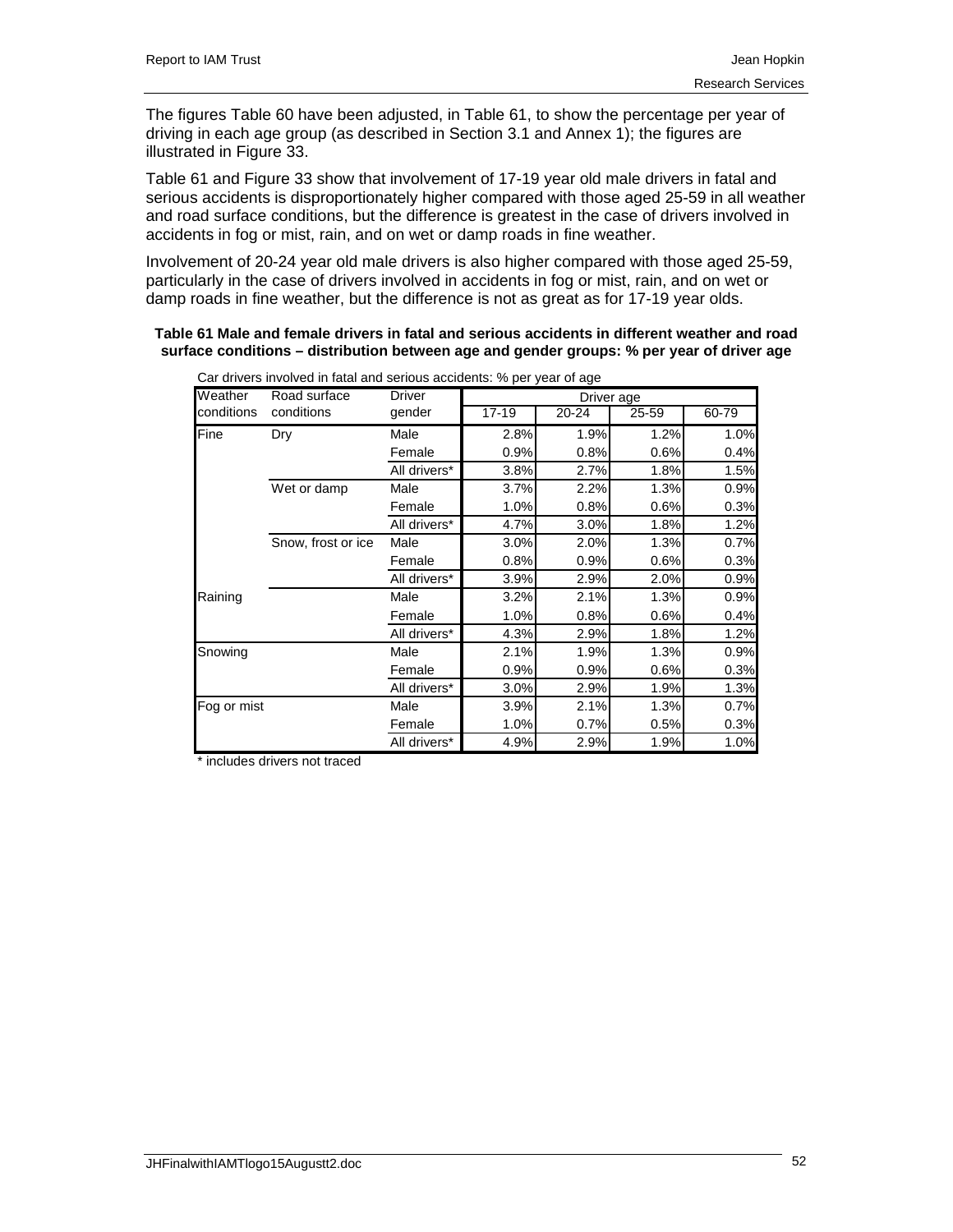## **Figure 33 Male and female drivers in fatal and serious accidents in different weather and road surface conditions – distribution between age and gender groups: % per year of driver age**



## **5.6 Hazards in the road**

The proportion of young car drivers who were involved in fatal or serious accidents where there was a hazard in the road was similar to the proportion of older car drivers (Table 62).

- 17–19 year olds 3% in accidents involving a hazard in the road
- 20–24 year olds 3% in accidents involving a hazard in the road

These proportions did not vary between male and female drivers.

## **Table 62 Male and female drivers in fatal and serious accidents - distribution in each age group between accidents involving hazards in the carriageway**

| <b>Driver</b> | Carriageway hazards                                                    |           |           | Driver age |        |       |             |
|---------------|------------------------------------------------------------------------|-----------|-----------|------------|--------|-------|-------------|
| gender        |                                                                        | $17 - 19$ | $20 - 24$ | 25-59      | 60-79  | Other | All drivers |
| Male          | None                                                                   | 97.3%     | 97.5%     | 97.1%      | 97.6%  | 97.6% | 97.2%       |
|               | Vehicle load on road                                                   | .0%       | .1%       | .1%        | .1%    | .2%   | .1%         |
|               | Other object on road                                                   | 1.0%      | .8%       | 1.0%       | .9%    | 1.0%  | 1.0%        |
|               | Previous accident                                                      | .4%       | .5%       | .8%        | .6%    | .4%   | .7%         |
|               | Uninjured pedestrian or animal in carriageway<br>(except ridden horse) | 1.2%      | 1.1%      | 1.0%       | $.8\%$ | .7%   | 1.0%        |
|               | All drivers (=100%)                                                    | 15,672    | 23,684    | 101,232    | 18,517 | 3,624 | 162,729     |
| Female        | None                                                                   | 97.0%     | 97.2%     | 97.4%      | 98.1%  | 97.7% | 97.4%       |
|               | Vehicle load on road                                                   | .1%       | .1%       | .1%        | .1%    | .3%   | .1%         |
|               | Other object on road                                                   | .9%       | 1.0%      | 1.0%       | $.7\%$ | 1.5%  | 1.0%        |
|               | Previous accident                                                      | .7%       | $.8\%$    | .6%        | .2%    | .1%   | .6%         |
|               | Uninjured pedestrian or animal in carriageway<br>(except ridden horse) | 1.3%      | .9%       | .9%        | .9%    | .4%   | .9%         |
|               | All drivers (=100%)                                                    | 4,493     | 8,944     | 47,446     | 6,848  | 1,131 | 68,862      |

Car drivers involved in fatal and serious accidents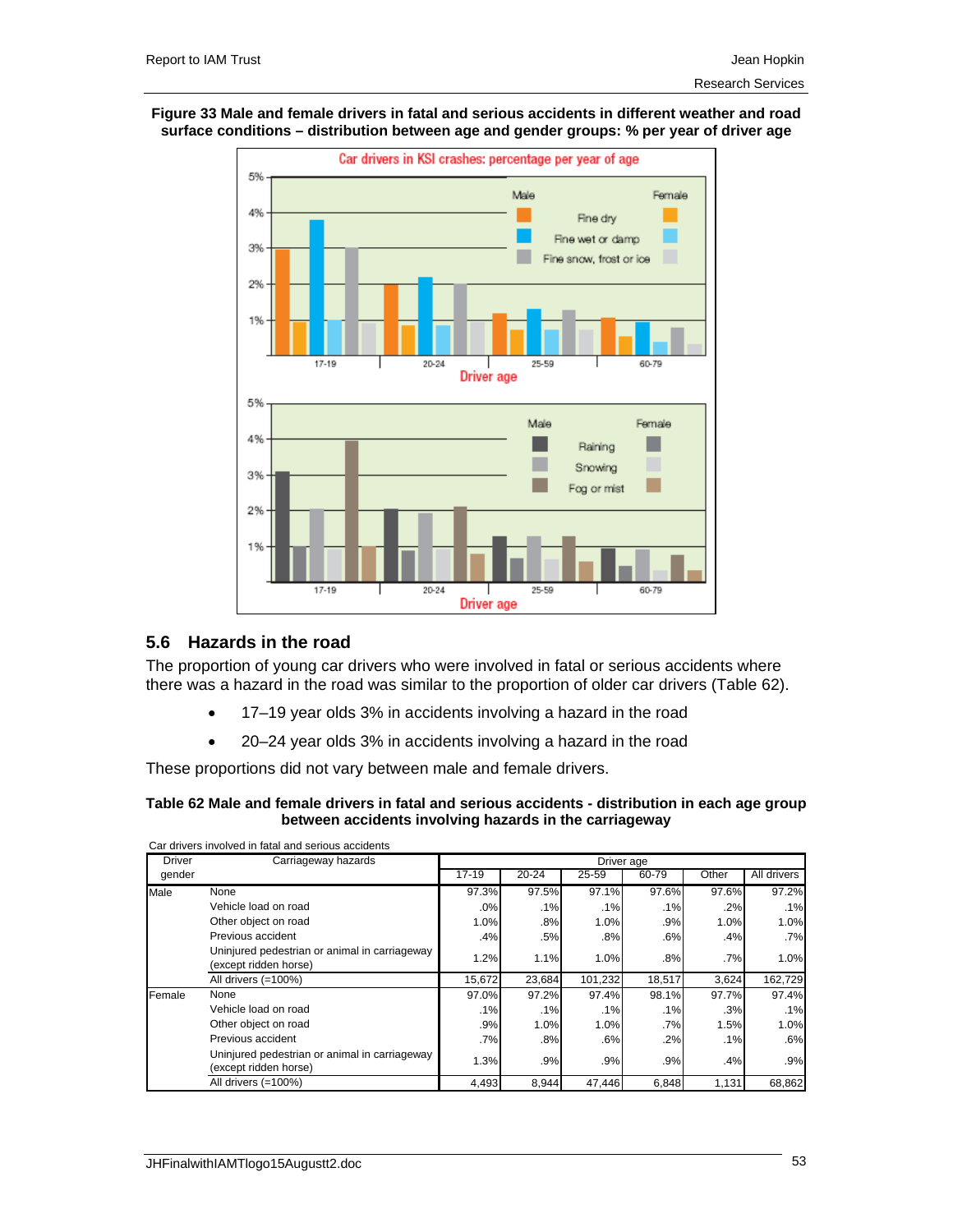# **6 Young drivers in fatal and serious accidents: what type of road do they happen on?**

# **6.1 Type of road and area**

A third of young drivers involved in fatal and serious accidents were in accidents on minor roads (C or unclassified), and just over a third were on single carriageway A roads (Table 63).

Among male drivers involved in fatal and serious accidents, a larger proportion of 17-19 year old drivers were involved in accidents on C or unclassified roads than older drivers, and a smaller proportion were on motorways; the proportion of 20-24 year old male drivers in accidents on minor roads was also higher than for older drivers and the proportion on motorways lower, but the differences were less marked.

Among female drivers involved in fatal and serious accidents, a smaller proportion of 17-19 year old drivers were involved in accidents on motorways than were 20-24 year olds or 25- 59 year olds. The proportion of female drivers in fatal and serious accidents who were involved in accidents on other types of road did not vary with age.

As mentioned in Section 3.7, the lower percentage of 17-19 year old drivers involved in motorway accidents is likely to be due to less motorway driving in the initial period after gaining a full driving licence.

Of the drivers aged 60-79 involved in fatal and serious accidents, a slightly smaller proportion were involved in accidents on motorways than were drivers aged 25-59, and may be associated with a reduction in motorway driving among older drivers.

## **Table 63 Male and female drivers in fatal and serious accidents - distribution in each age group between accidents on different classes and types of road**

| <b>Driver</b> | Road class and type       |           |           | Driver age |        |       |             |
|---------------|---------------------------|-----------|-----------|------------|--------|-------|-------------|
| gender        |                           | $17 - 19$ | $20 - 24$ | 25-59      | 60-79  | Other | All drivers |
| Male          | Motorway                  | 2.2%      | 4.1%      | 5.7%       | 4.1%   | 1.8%  | 4.9%        |
|               | A - dual carriageway      | 8.0%      | 10.9%     | 11.7%      | 10.2%  | 9.1%  | 11.0%       |
|               | A - other                 | 35.3%     | 36.9%     | 39.2%      | 43.0%  | 38.1% | 38.9%       |
|               | в                         | 16.1%     | 14.9%     | 13.3%      | 14.6%  | 14.6% | 14.0%       |
|               | C & unclassified          | 38.4%     | 33.1%     | 30.1%      | 28.1%  | 36.4% | 31.2%       |
|               | Number of drivers (=100%) | 15.672    | 23.684    | 101.232    | 18,517 | 3,624 | 162,729     |
| Female        | Motorway                  | 2.6%      | 5.0%      | 4.3%       | 2.5%   | 1.1%  | 4.1%        |
|               | A - dual carriageway      | 10.0%     | 11.5%     | 9.7%       | 8.0%   | 7.2%  | 9.7%        |
|               | $A - other$               | 38.1%     | 37.0%     | 38.1%      | 41.9%  | 39.5% | 38.3%       |
|               | B                         | 15.2%     | 13.6%     | 14.0%      | 15.6%  | 16.1% | 14.2%       |
|               | C & unclassified          | 34.1%     | 32.9%     | 33.9%      | 32.1%  | 36.2% | 33.7%       |
|               | Number of drivers (=100%) | 4,493     | 8,944     | 47.447     | 6,848  | 1,131 | 68,863      |

Car drivers involved in fatal and serious accidents

The proportion of drivers involved in fatal and serious accidents who were males aged 17-19 was 3% on motorways, rising to 8% on B roads and on C and unclassified roads (Table 64). The proportion who were females aged 17-19 was 1% on motorways and 2% on other roads.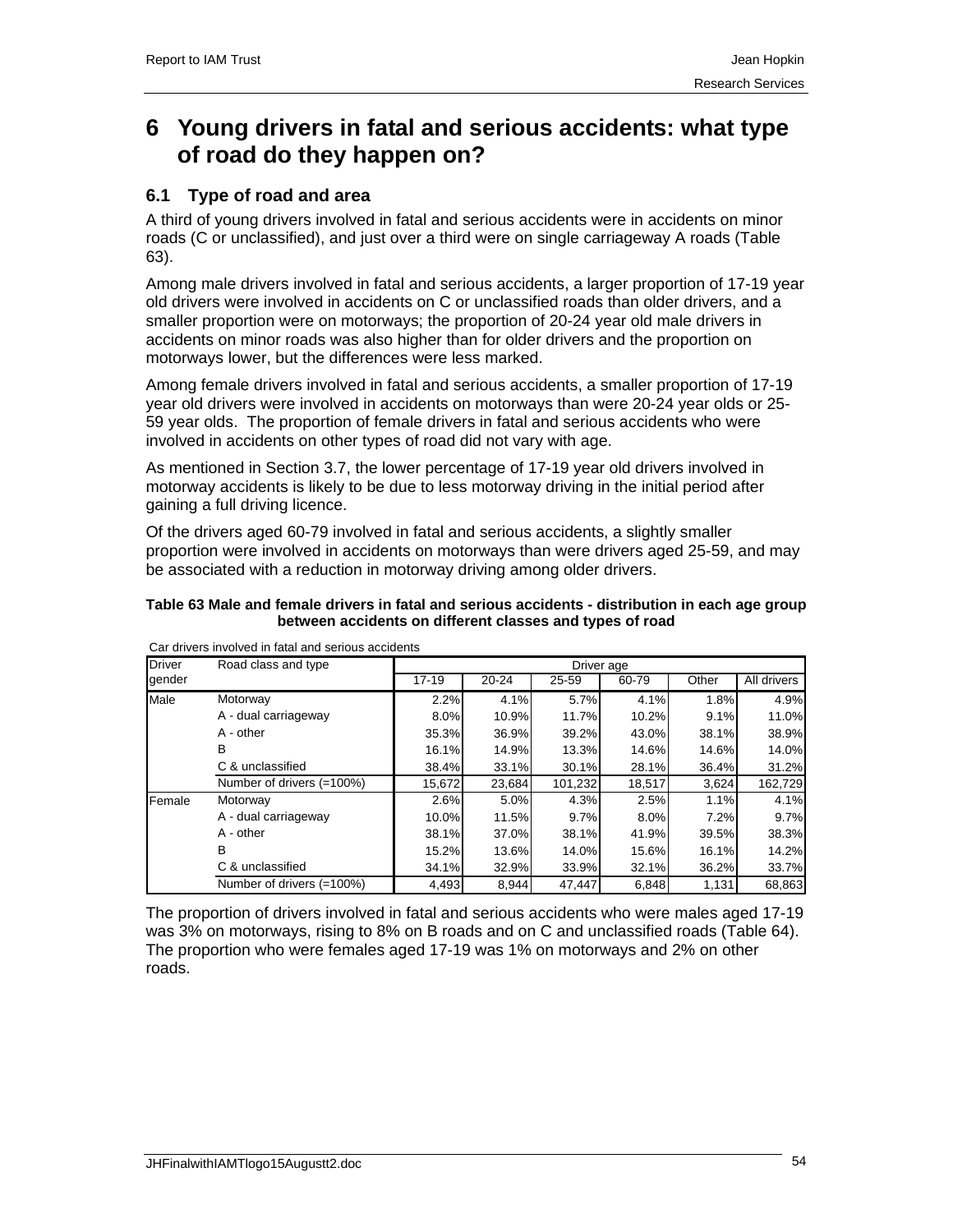#### **Table 64 Male and female drivers in fatal and serious accidents on different classes and types of road – distribution between age and gender groups**

| Road Class and Type  | <b>Driver</b> |       |           | Driver age |       |        |                    | Number of |
|----------------------|---------------|-------|-----------|------------|-------|--------|--------------------|-----------|
|                      | gender        | 17-19 | $20 - 24$ | 25-59      | 60-79 | Other  | <b>All drivers</b> | drivers   |
| Motorway             | Male          | 3.2%  | 9.1%      | 53.9%      | 7.1%  | .6%    | 73.8%              |           |
|                      | Female        | 1.1%  | 4.2%      | 19.0%      | 1.6%  | .1%    | 25.9%              |           |
|                      | All drivers*  | 4.3%  | 13.3%     | 73.1%      | 8.6%  | $.7\%$ | 100.0%             | 10,763    |
| A - dual carriageway | Male          | 5.1%  | 10.5%     | 48.1%      | 7.7%  | 1.3%   | 72.7%              |           |
|                      | Female        | 1.8%  | 4.2%      | 18.6%      | 2.2%  | .3%    | 27.1%              |           |
|                      | All drivers*  | 6.9%  | 14.7%     | 66.8%      | 9.9%  | 1.7%   | 100.0%             | 24,676    |
| A - other            | Male          | 6.1%  | 9.7%      | 44.1%      | 8.8%  | 1.5%   | 70.4%              |           |
|                      | Female        | 1.9%  | 3.7%      | 20.1%      | 3.2%  | .5%    | 29.3%              |           |
|                      | All drivers*  | 8.1%  | 13.4%     | 64.4%      | 12.0% | 2.0%   | 100.0%             | 90,006    |
| lв                   | Male          | 7.7%  | 10.8%     | 41.2%      | 8.3%  | 1.6%   | 69.6%              |           |
|                      | Female        | 2.1%  | 3.7%      | 20.4%      | 3.3%  | .6%    | 30.0%              |           |
|                      | All drivers*  | 9.9%  | 14.5%     | 61.9%      | 11.6% | 2.2%   | 100.0%             | 32,628    |
| C & unclassified     | Male          | 8.1%  | 10.5%     | 40.9%      | 7.0%  | 1.8%   | 68.3%              |           |
|                      | Female        | 2.1%  | 4.0%      | 21.6%      | 3.0%  | .5%    | 31.1%              |           |
|                      | All drivers*  | 10.2% | 14.6%     | 62.9%      | 10.0% | 2.3%   | 100.0%             | 74,460    |

Car drivers involved in fatal and serious accidents

\* includes drivers not traced

The figures in Table 64 have been adjusted, in Table 65, to show the percentage per year of driving in each age group (as described in Section 3.1 and Annex 1).

Except on motorways, involvement of male drivers aged 17-19 in fatal and serious accidents was disproportionately higher compared with those aged 25-59, and particularly on minor roads.

Involvement of female drivers aged 17-19 in fatal and serious accidents was somewhat higher on minor roads compared with 25-59 year olds, but the difference was much smaller than for male drivers.

Figure 34 illustrates the relative differences in involvement of younger and older drivers, on motorways, single carriageway A roads and minor (C and unclassified) roads.

## **Table 65 Male and female drivers in fatal and serious accidents on different classes and types of road – distribution between age and gender groups: % per year of driver age**

| Road Class and Type  | <b>Driver</b> |           | Driver age |       |       |
|----------------------|---------------|-----------|------------|-------|-------|
|                      | gender        | $17 - 19$ | 20-24      | 25-59 | 60-79 |
| Motorway             | Male          | 1.5%      | 1.8%       | 1.5%  | 0.9%  |
|                      | Female        | 0.5%      | 0.8%       | 0.5%  | 0.2%  |
|                      | All drivers*  | 2.0%      | 2.7%       | 2.1%  | 1.1%  |
| A - dual carriageway | Male          | 2.3%      | 2.1%       | 1.4%  | 0.9%  |
|                      | Female        | 0.9%      | 0.8%       | 0.5%  | 0.3%  |
|                      | All drivers*  | 3.2%      | 2.9%       | 1.9%  | 1.3%  |
| A - other            | Male          | 2.8%      | 1.9%       | 1.3%  | 1.1%  |
|                      | Female        | 0.9%      | 0.7%       | 0.6%  | 0.4%  |
|                      | All drivers*  | 3.8%      | 2.7%       | 1.8%  | 1.5%  |
| B                    | Male          | 3.6%      | 2.2%       | 1.2%  | 1.0%  |
|                      | Female        | 1.0%      | 0.7%       | 0.6%  | 0.5%  |
|                      | All drivers*  | 4.6%      | 2.9%       | 1.8%  | 1.5%  |
| C & unclassified     | Male          | 3.7%      | 2.1%       | 1.2%  | 0.9%  |
|                      | Female        | 1.0%      | 0.8%       | 0.6%  | 0.4%  |
|                      | All drivers*  | 4.8%      | 2.9%       | 1.8%  | 1.3%  |

Car drivers involved in fatal and serious accidents: % per year of age

includes drivers not traced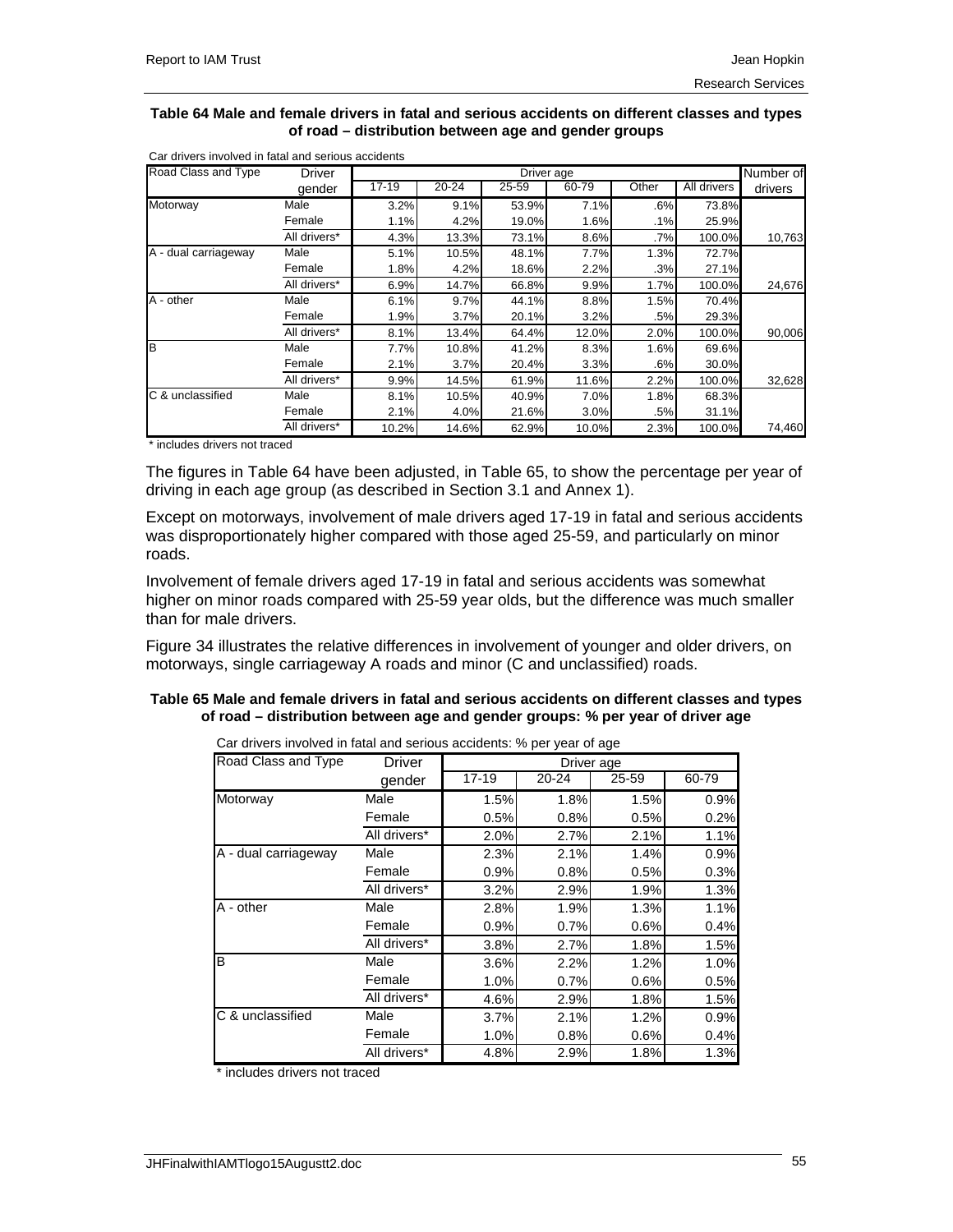



In urban areas, 47% of the 17-19 year old males and 44% of the 17-19 year old females involved in fatal and serious accidents were in accidents on C roads or unclassified roads (Table 66). In the case of males, this was a slightly higher proportion than for 25-59 year old drivers. Compared with the older drivers, a smaller proportion of the 17-19 year olds were involved in accidents on A roads and motorways in urban areas. There was little difference between 20-24 year olds and older drivers in the proportions involved in accidents on different types of road in urban areas.

In rural areas, 32% of the 17-19 year old males and 26% of the 17-19 year old females involved in fatal and serious accidents were in accidents on C roads or unclassified roads (see Table 66 and Figure 35). By comparison, 19% of 25-59 year old males and 22% of 25- 59 year old females involved in fatal and serious accidents were involved in accidents on C roads or unclassified roads. The 20-24 year old males who were in fatal and serious accidents in rural areas were in a higher proportion of accidents on minor roads than were older males, but there was no difference between 20-24 year old and older females.

In rural areas, a smaller proportion of the 17-19 year old males and females were involved in motorway accidents than older drivers (Table 66). Young male drivers were also involved in a smaller proportion of accidents on A roads than were older male drivers.

Both male and female drivers aged 60-79 who were involved in fatal and serious accidents were involved in a larger proportion of accidents on rural single carriageway A roads and a rather smaller proportion on motorways than drivers aged 25-59.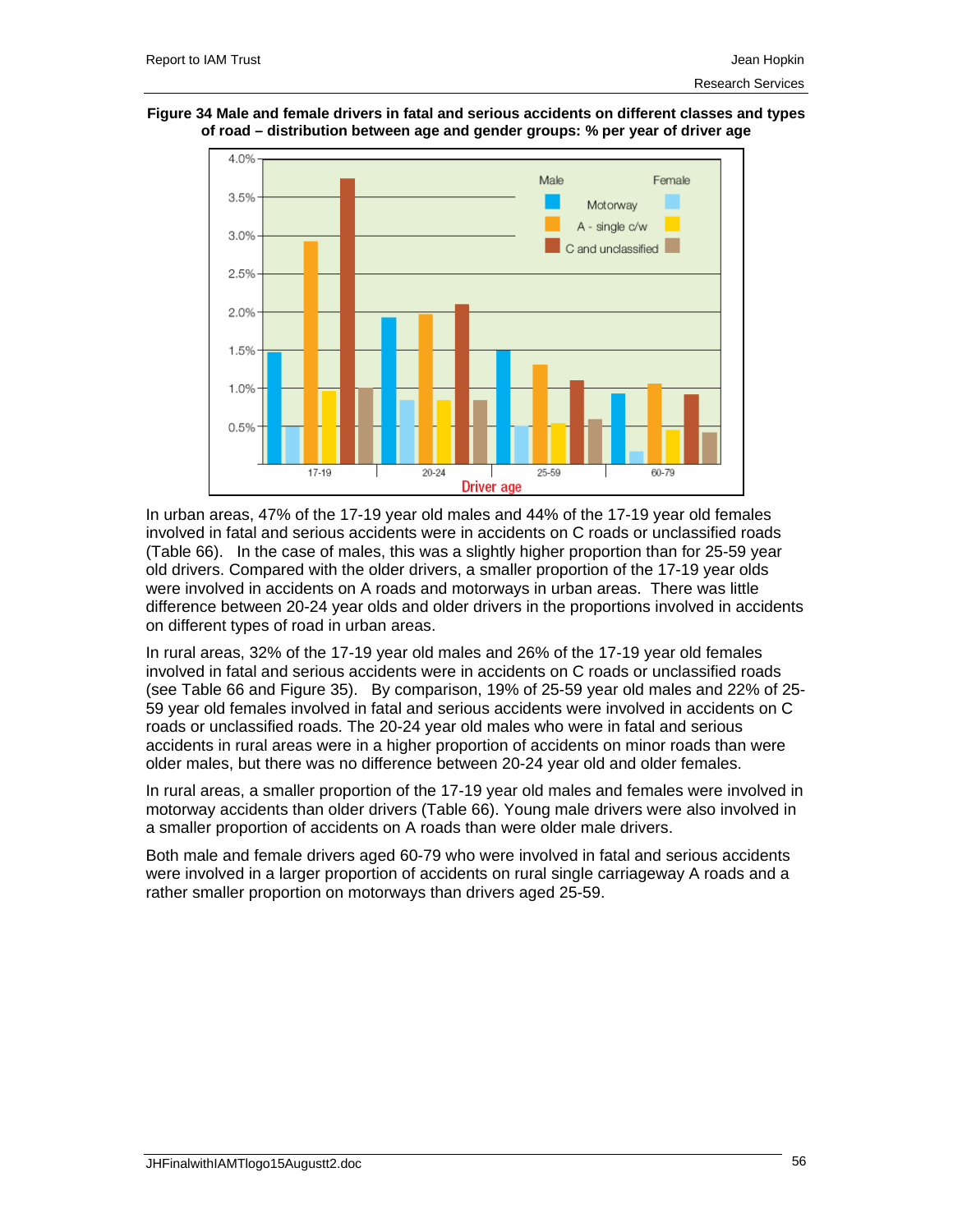#### **Table 66 Male and female drivers in fatal and serious accidents in urban and rural areas distribution in each age group between accidents on different classes and types of road**

| <b>Driver</b> | Urban or   | Road class and type  |           |           |        | Driver age |       |             |
|---------------|------------|----------------------|-----------|-----------|--------|------------|-------|-------------|
| gender        | rural area |                      | $17 - 19$ | $20 - 24$ | 25-59  | 60-79      | Other | All drivers |
| <b>Male</b>   | Urban      | Motorway             | 0.6%      | 0.9%      | 1.3%   | 1.0%       | 0.2%  | 1.2%        |
|               |            | A - dual carriageway | 10.0%     | 13.1%     | 12.5%  | 10.4%      | 7.8%  | 12.1%       |
|               |            | A - other            | 30.4%     | 32.4%     | 34.3%  | 35.9%      | 30.0% | 33.8%       |
|               |            | B                    | 12.4%     | 12.1%     | 11.3%  | 12.6%      | 12.9% | 11.7%       |
|               |            | C & unclassified     | 46.6%     | 41.5%     | 40.5%  | 40.1%      | 49.0% | 41.3%       |
|               |            | All drivers (=100%)  | 7,080     | 12,228    | 51,564 | 8,309      | 1,739 | 80,920      |
|               | Rural      | Motorway             | 3.5%      | 7.5%      | 10.3%  | 6.7%       | 3.3%  | 8.6%        |
|               |            | A - dual carriageway | 6.3%      | 8.7%      | 10.9%  | 10.1%      | 10.3% | 10.0%       |
|               |            | $A - other$          | 39.3%     | 41.8%     | 44.2%  | 48.8%      | 45.5% | 44.0%       |
|               |            | В                    | 19.2%     | 17.8%     | 15.4%  | 16.2%      | 16.1% | 16.2%       |
|               |            | C & unclassified     | 31.7%     | 24.2%     | 19.2%  | 18.3%      | 24.8% | 21.2%       |
|               |            | All drivers (=100%)  | 8,546     | 11,400    | 49,406 | 10,163     | 1,873 | 81,388      |
| Female        | Urban      | Motorway             | 0.5%      | 1.3%      | 1.1%   | 0.6%       | 0.4%  | 1.0%        |
|               |            | A - dual carriageway | 11.3%     | 11.9%     | 9.9%   | 7.9%       | 6.9%  | 10.0%       |
|               |            | A - other            | 33.5%     | 32.8%     | 32.7%  | 33.1%      | 29.5% | 32.8%       |
|               |            | B                    | 10.9%     | 11.5%     | 11.9%  | 13.2%      | 13.9% | 11.9%       |
|               |            | C & unclassified     | 43.7%     | 42.6%     | 44.4%  | 45.1%      | 49.3% | 44.3%       |
|               |            | All drivers (=100%)  | 2,001     | 4,704     | 24,849 | 3,145      | 509   | 35,208      |
|               | Rural      | Motorway             | 4.3%      | 9.2%      | 7.9%   | 4.0%       | 1.6%  | 7.2%        |
|               |            | A - dual carriageway | 9.0%      | 11.0%     | 9.5%   | 8.0%       | 7.4%  | 9.4%        |
|               |            | $A - other$          | 41.8%     | 41.7%     | 44.0%  | 49.4%      | 47.6% | 44.2%       |
|               |            | B                    | 18.7%     | 15.9%     | 16.4%  | 17.6%      | 18.0% | 16.7%       |
|               |            | C & unclassified     | 26.2%     | 22.2%     | 22.3%  | 21.0%      | 25.4% | 22.5%       |
|               |            | All drivers (=100%)  | 2,481     | 4,224     | 22,474 | 3,686      | 618   | 33,483      |

#### Car drivers involved in fatal and serious accidents

## **Figure 35 Male and female drivers in fatal and serious accidents in rural areas - distribution in each age group between accidents on motorways and minor roads**



## **6.2 Speed limit**

In urban areas the majority (80%) of drivers involved in fatal and serious accidents were involved in accidents on roads with a 30 mph speed limit or less, and there was little difference between younger and older drivers or between males and females in the proportion involved in accidents on roads with different speed limits (Table 67). Among female drivers involved in fatal and serious accidents in urban areas there was no significant difference between drivers in different age groups in the speed limit of the road where the accident happened.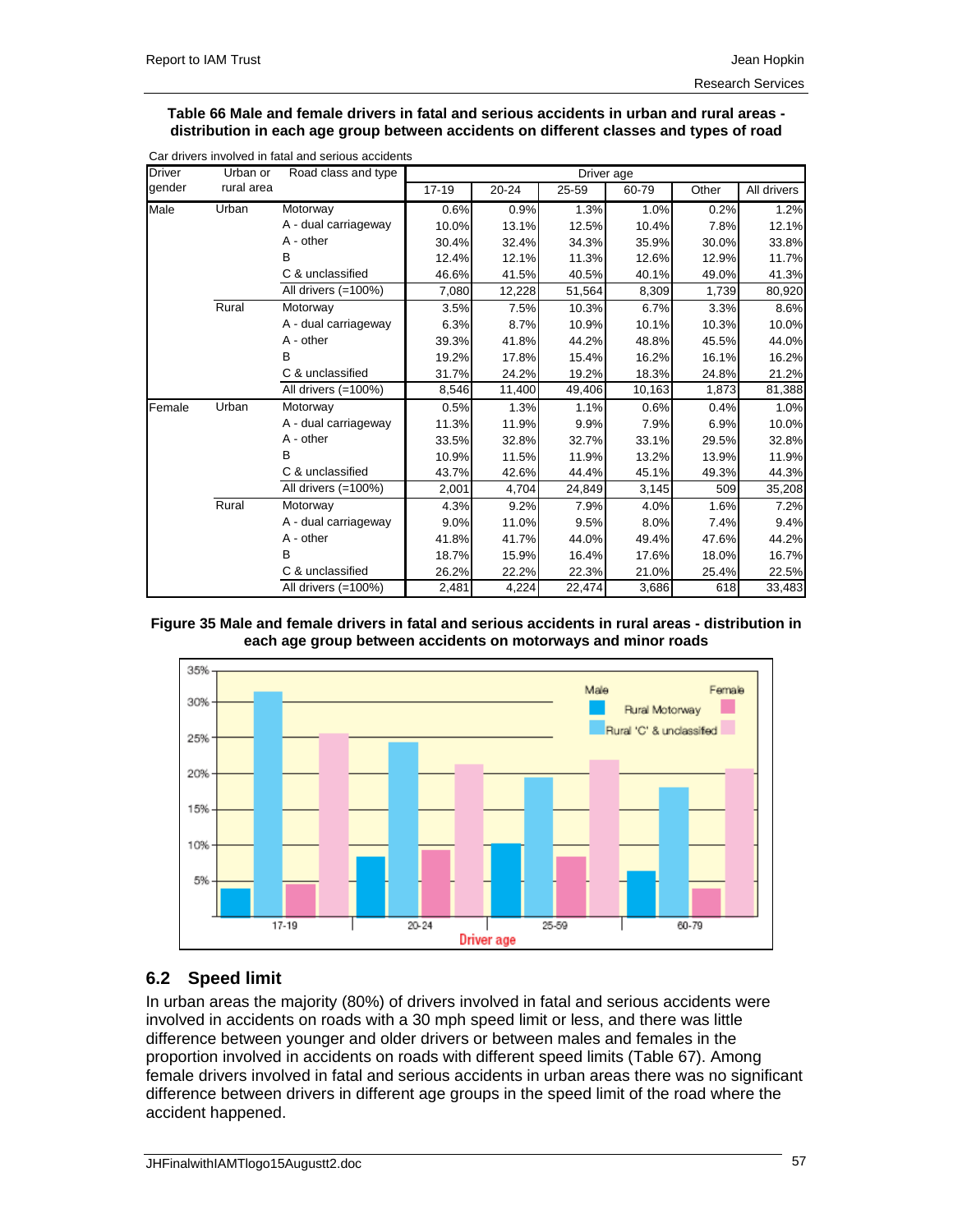In rural areas, 60% of drivers involved in fatal and serious accidents were in accidents on roads with a 60 mph speed limit (see Table 67 and Figure 36). Two thirds of 17-19 year olds were involved in accidents on 60 mph roads compared with 60% of 20-24 year olds and 58% of 25-59 year olds. These proportions were similar for male and female drivers.

In rural areas, a smaller proportion of the 17-19 year old drivers involved in fatal and serous accidents were involved in accidents on 70 mph roads than were older drivers: 9% of males aged 17-19 and 15% of males aged 20-24 compared with 19% of males aged 25-59 (see Figure 36). Among females, the proportion was slightly higher among 20-24 year olds than older or younger drivers: 11% of females aged 17-19, 18% of females aged 20-24 and 16% of females aged 25-59 were in accidents on 70 mph roads.

Rural roads with a 60 mph speed limit, which are predominantly single carriageway roads, appear to present difficulties for 17-19 year old drivers, and to some extent for males aged 20-24.

|               |         | Car drivers involved in fatal and serious accidents |           |           |            |        |       |             |
|---------------|---------|-----------------------------------------------------|-----------|-----------|------------|--------|-------|-------------|
| <b>Driver</b> | Type of | Speed limit                                         |           |           | Driver age |        |       |             |
| gender        | area    |                                                     | $17 - 19$ | $20 - 24$ | 25-59      | 60-79  | Other | All drivers |
| Male          | Urban   | 30 mph or less                                      | 81.8%     | 80.8%     | 82.2%      | 82.3%  | 84.8% | 82.1%       |
|               |         | 40 - 50 mph                                         | 13.3%     | 14.1%     | 12.6%      | 12.6%  | 12.1% | 12.9%       |
|               |         | 60 mph                                              | 3.0%      | 2.8%      | 2.6%       | 3.0%   | 2.0%  | 2.7%        |
|               |         | 70 mph                                              | 1.9%      | 2.3%      | 2.6%       | 2.1%   | 1.1%  | 2.4%        |
|               |         | Number of drivers (=100%)                           | 7,080     | 12,228    | 51,564     | 8,309  | 1,739 | 80,920      |
|               | Rural   | 30 mph or less                                      | 14.8%     | 13.0%     | 12.3%      | 13.9%  | 17.6% | 13.0%       |
|               |         | 40 - 50 mph                                         | 10.7%     | 11.6%     | 10.3%      | 11.0%  | 12.2% | 10.7%       |
|               |         | 60 mph                                              | 65.8%     | 60.8%     | 58.1%      | 60.4%  | 58.6% | 59.6%       |
|               |         | 70 mph                                              | 8.6%      | 14.7%     | 19.3%      | 14.6%  | 11.6% | 16.8%       |
|               |         | Number of drivers (=100%)                           | 8,546     | 11,400    | 49,406     | 10,163 | 1,873 | 81,388      |
| Female        | Urban   | 30 mph or less                                      | 82.4%     | 82.0%     | 83.2%      | 83.9%  | 84.9% | 83.1%       |
|               |         | 40 - 50 mph                                         | 12.3%     | 12.7%     | 12.1%      | 12.2%  | 12.2% | 12.2%       |
|               |         | 60 mph                                              | 2.8%      | 2.6%      | 2.3%       | 2.1%   | 2.4%  | 2.4%        |
|               |         | 70 mph                                              | 2.5%      | 2.7%      | 2.4%       | 1.7%   | 0.6%  | 2.4%        |
|               |         | Number of drivers (=100%)                           | 2,001     | 4,704     | 24,849     | 3,145  | 509   | 35,208      |
|               | Rural   | 30 mph or less                                      | 13.2%     | 13.4%     | 15.0%      | 16.5%  | 24.4% | 15.0%       |
|               |         | 40 - 50 mph                                         | 10.8%     | 10.3%     | 11.2%      | 11.4%  | 11.8% | 11.1%       |
|               |         | 60 mph                                              | 64.7%     | 58.3%     | 58.3%      | 62.0%  | 56.1% | 59.1%       |
|               |         | 70 mph                                              | 11.4%     | 17.9%     | 15.6%      | 10.1%  | 7.6%  | 14.8%       |
|               |         | Number of drivers (=100%)                           | 2,481     | 4,224     | 22,474     | 3,686  | 618   | 33,483      |

## **Table 67 Male and female drivers in fatal and serious accidents in urban and rural areas distribution in each age group between roads with different speed limits**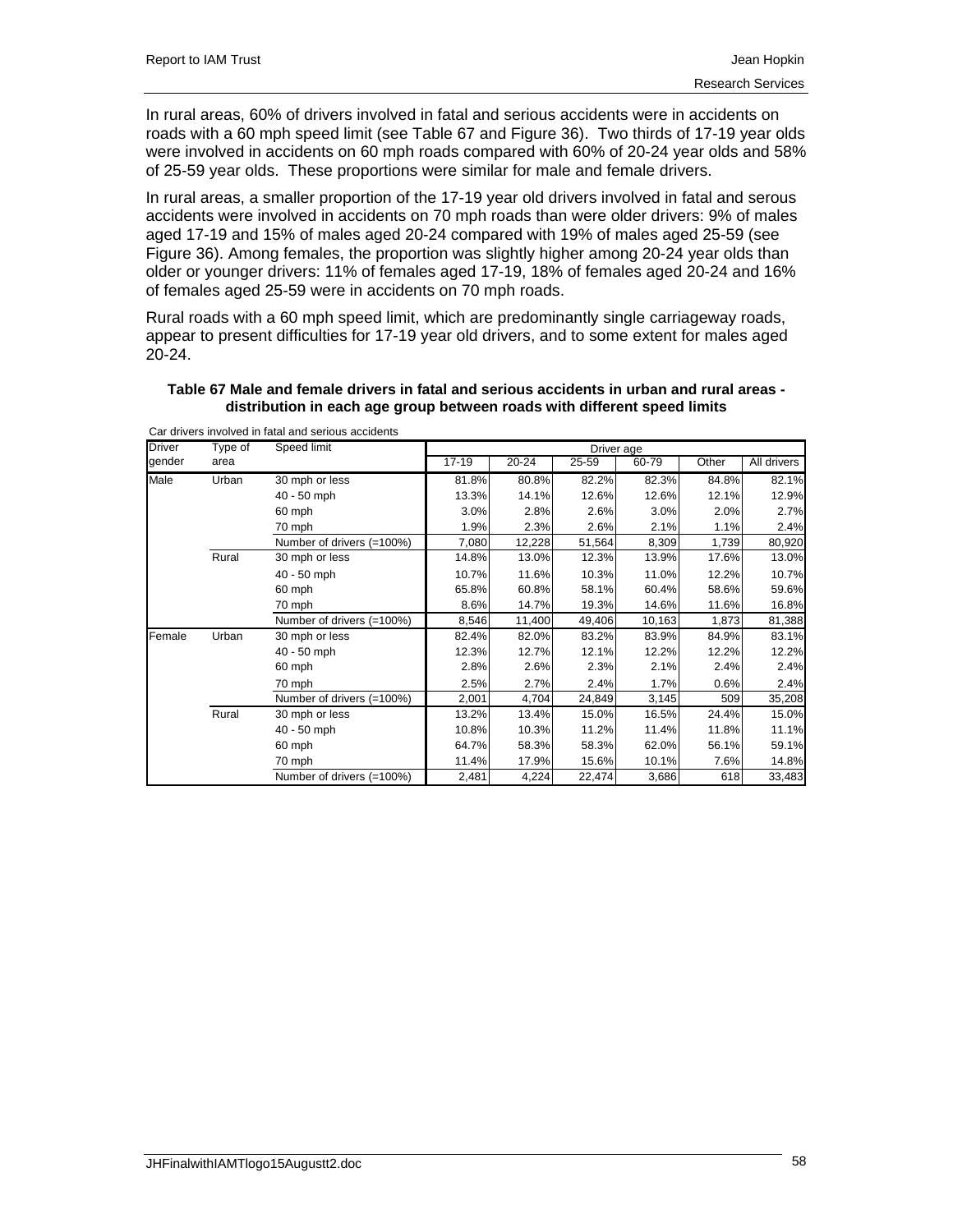

**Figure 36 Male and female drivers in fatal and serious accidents in rural areas – percentage on 60mph and 70mph roads** 

# **6.3 Junctions and area**

Negotiating junctions is one of the driving tasks that has the potential to involve the most conflicts with other road users, and is practised extensively by learner drivers. Young drivers are not involved in a larger proportion of their accidents at junctions than older drivers: it is the roads away from junctions where young drivers have a larger proportion of their accidents when compared with older drivers.

The proportion of young car drivers who were involved in fatal and serious accidents that took place away from junctions was 70% in rural areas, while in urban areas around 63% were in accidents at or near junctions (Table 68).

In rural areas, the proportion that were involved in accidents at or near junctions was slightly lower among young drivers than older drivers, and was higher among females than males, but did not differ between 17-19 and 20-24 year olds (see Figure 37).

In urban areas, the proportion of drivers involved in fatal and serious accidents that were involved in accidents at or near junctions was slightly lower among young males than older male drivers, and lower among males than females. Among females involved in fatal and serious accidents in urban areas, there was no difference with age in the proportion involved in accidents at or near junctions (see Figure 37).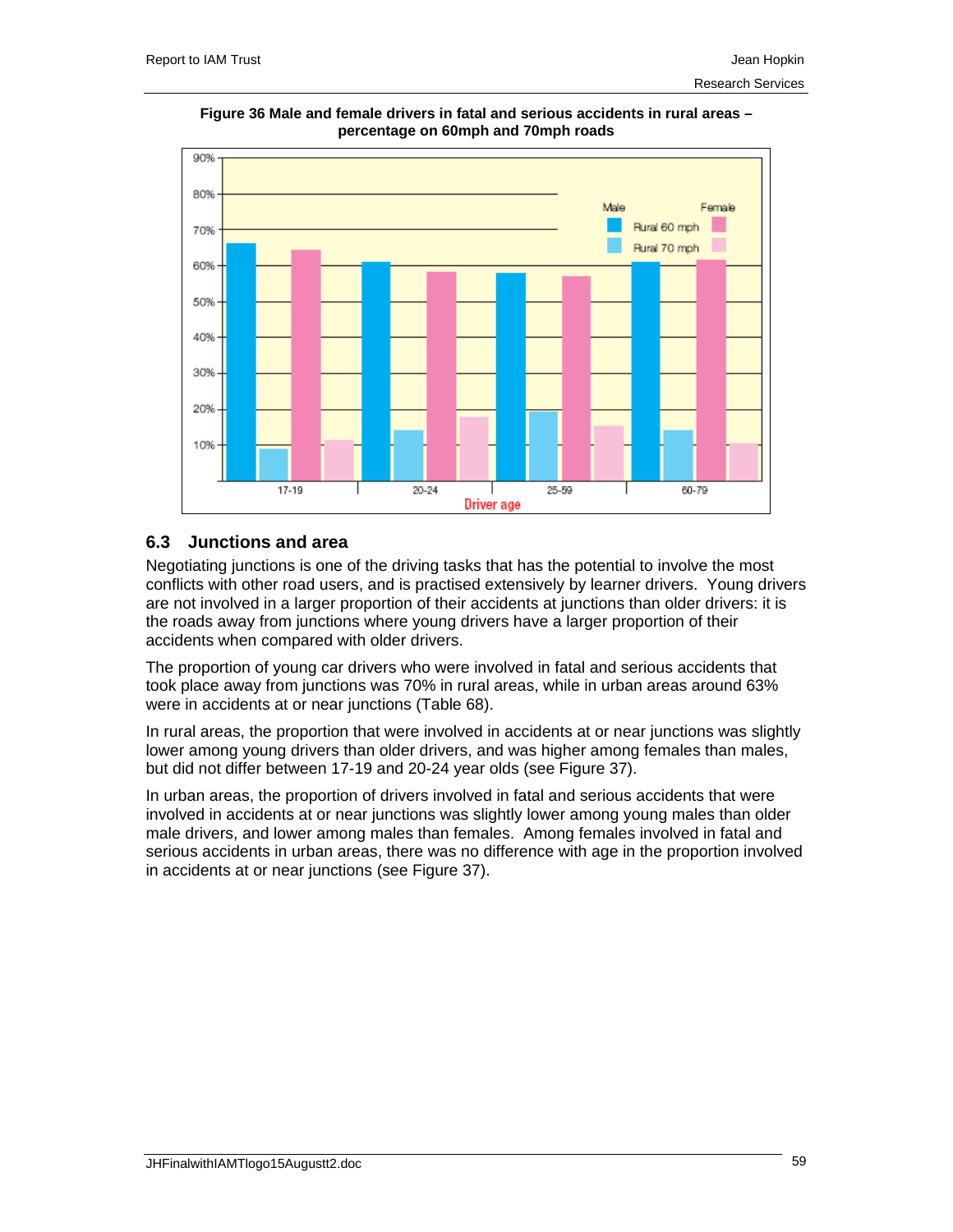#### **Table 68 Male and female drivers in fatal and serious accidents in urban and rural areas distribution in each age group between accidents near and away from junctions**

| <b>Driver</b> | Urban or   | At or within 20 metres of |           |           |        | Driver age |       |             |  |  |  |  |
|---------------|------------|---------------------------|-----------|-----------|--------|------------|-------|-------------|--|--|--|--|
| gender        | rural area | junction?                 | $17 - 19$ | $20 - 24$ | 25-59  | 60-79      | Other | All drivers |  |  |  |  |
| Male          | Urban      | No                        | 39.2%     | 37.7%     | 35.0%  | 33.3%      | 33.4% | 35.5%       |  |  |  |  |
|               |            | Yes                       | 60.8%     | 62.3%     | 65.0%  | 66.7%      | 66.6% | 64.5%       |  |  |  |  |
|               |            | Number of drivers (=100%) | 7.080     | 12,228    | 51,564 | 8.309      | 1.739 | 80,920      |  |  |  |  |
|               | Rural      | No                        | 71.4%     | 70.9%     | 67.1%  | 57.8%      | 48.3% | 66.5%       |  |  |  |  |
|               |            | Yes                       | 28.6%     | 29.1%     | 32.9%  | 42.2%      | 51.7% | 33.5%       |  |  |  |  |
|               |            | Number of drivers (=100%) | 8,546     | 11.400    | 49,406 | 10.163     | 1.873 | 81,388      |  |  |  |  |
| Female        | Urban      | No                        | 34.0%     | 33.7%     | 33.6%  | 32.5%      | 29.5% | 33.5%       |  |  |  |  |
|               |            | Yes                       | 66.0%     | 66.3%     | 66.4%  | 67.5%      | 70.5% | 66.5%       |  |  |  |  |
|               |            | Number of drivers (=100%) | 2,001     | 4,704     | 24,849 | 3,145      | 509   | 35,208      |  |  |  |  |
|               | Rural      | No                        | 65.5%     | 65.7%     | 61.7%  | 52.8%      | 43.9% | 61.2%       |  |  |  |  |
|               |            | Yes                       | 34.5%     | 34.3%     | 38.3%  | 47.2%      | 56.1% | 38.8%       |  |  |  |  |
|               |            | Number of drivers (=100%) | 2,481     | 4,224     | 22.474 | 3,686      | 618   | 33,483      |  |  |  |  |





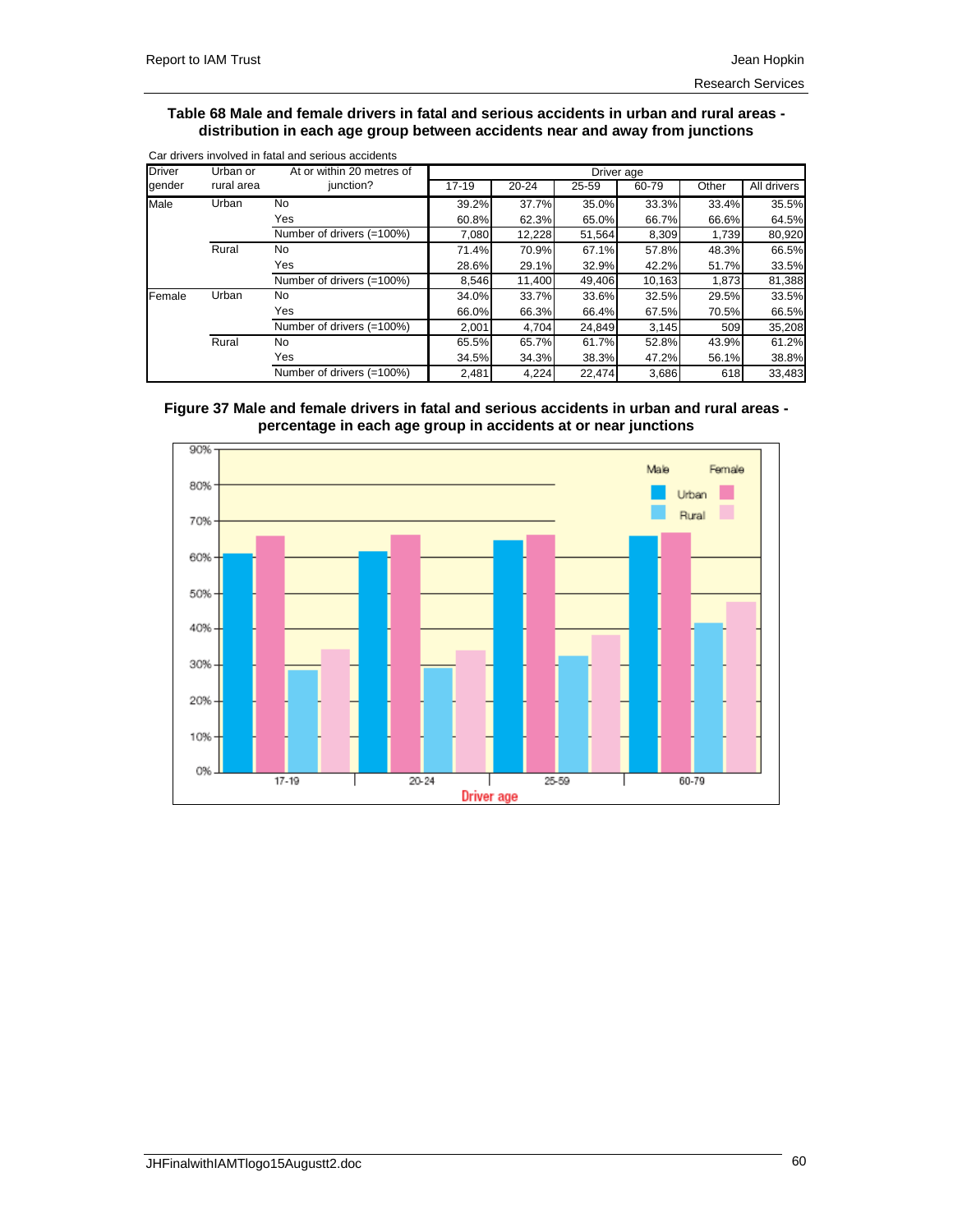# **7 Young drivers in fatal and serious accidents: what type of accidents are they?**

# **7.1 Single vehicle accidents**

The proportion of drivers involved in fatal and serious accidents who were in single vehicle accidents was higher among 17-19 year olds than 20-24 year olds, and lower among older drivers (Table 69). The young drivers were involved in a much larger proportion of single vehicle accidents which did not involve any other road user (pedestrian or cyclist) than older drivers (Figure 38). Drivers aged 17-19 were involved in a smaller proportion of single vehicle accidents with pedestrians or cyclists than other age groups.

In each age group under the age of 60, the proportion of males involved fatal and serious accidents who were in single vehicle accidents which did not involve any other road user (pedestrian or cyclist) was higher than among females.

## **Table 69 Male and female drivers in fatal and serious accidents - distribution in each age group between single and multiple vehicle accidents**

|               | Car drivers involved in fatal and serious accidents     |            |           |         |        |       |             |  |  |  |
|---------------|---------------------------------------------------------|------------|-----------|---------|--------|-------|-------------|--|--|--|
| <b>Driver</b> | Single or multiple vehicle accident                     | Driver age |           |         |        |       |             |  |  |  |
| gender        |                                                         | $17 - 19$  | $20 - 24$ | 25-59   | 60-79  | Other | All drivers |  |  |  |
| Male          | Single vehicle accident involving pedestrian or cyclist | 12.1%      | 14.8%     | 16.5%   | 14.5%  | 9.6%  | 15.5%       |  |  |  |
|               | Other single vehicle accident                           | 30.0%      | 22.7%     | 10.1%   | 7.1%   | 17.4% | 13.7%       |  |  |  |
|               | Two or more vehicles involved                           | 57.9%      | 62.4%     | 73.3%   | 78.4%  | 73.0% | 70.8%       |  |  |  |
|               | Number of drivers (=100%)                               | 15,654     | 23,667    | 101.147 | 18,500 | 3.621 | 162,589     |  |  |  |
| Female        | Single vehicle accident involving pedestrian or cyclist | 12.9%      | 16.8%     | 17.0%   | 13.2%  | 10.3% | 16.2%       |  |  |  |
|               | Other single vehicle accident                           | 20.5%      | 12.6%     | 6.8%    | 7.5%   | 14.3% | 8.6%        |  |  |  |
|               | Two or more vehicles involved                           | 66.6%      | 70.5%     | 76.2%   | 79.2%  | 75.4% | 75.1%       |  |  |  |
|               | Number of drivers (=100%)                               | 4.492      | 8,938     | 47.414  | 6.841  | 1.130 | 68,815      |  |  |  |

#### **Figure 38 Male and female drivers in fatal and serious accidents - percentage in each age group in single and multiple vehicle accidents**

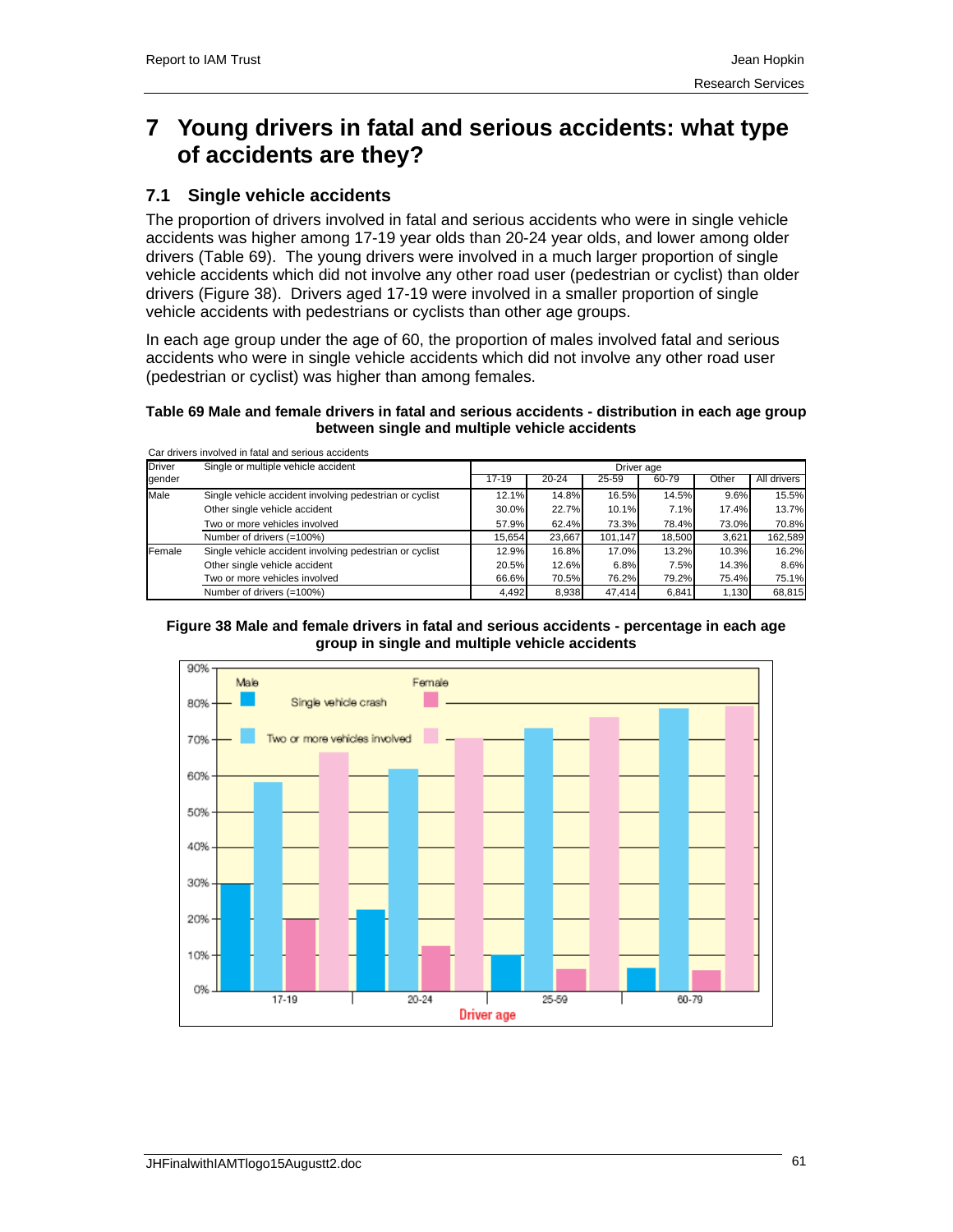# **7.2 Number of casualties in the car**

A larger proportion of the young car drivers involved in fatal and serious accidents had one or more casualties in the car than of the older drivers<sup>1</sup>, and the proportion of 17-19 year olds with one or more casualty was higher than the proportion of 20-24 year olds (Table 70).

There was no difference between young male and young female drivers in the proportion with more than one casualty in the car, although the average number of casualties per car was slightly higher for young male drivers than for young female drivers. The average number of casualties per car was:

- 17-19 year old males: 1.48, females: 1.27
- 20-24 year old males: 1.20, females: 1.05
- 25-59 year old males: 0.90, females: 0.93
- 60-79 year old males: 0.97, females: 0.98

These figures are shown in Figure 39.

The number of passengers in the vehicle is not recorded (only the number of casualties), but these figures could indicate that young drivers were carrying more passengers than older drivers; however they could also reflect the severity and nature of the accidents in which they were involved.

## **Table 70 Male and female drivers in fatal and serious accidents - number of casualties in the car in each driver age group**

| <b>Driver</b> | Number of casualties in car* | Driver age |           |                  |        |       |                  |  |  |
|---------------|------------------------------|------------|-----------|------------------|--------|-------|------------------|--|--|
| gender        |                              | $17 - 19$  | $20 - 24$ | 25-59            | 60-79  | Other | All drivers      |  |  |
| Male          | 0                            | 18.3%      | 23.3%     | 34.2%            | 30.8%  | 16.4% | 30.3%            |  |  |
|               |                              | 44.1%      | 49.6%     | 49.6%            | 47.1%  | 51.0% | 48.8%            |  |  |
|               |                              | 20.2%      | 17.2%     | 11.2%            | 17.8%  | 25.3% | 14.0%            |  |  |
|               | 3                            | 9.3%       | 5.9%      | 3.0%             | 2.6%   | 4.7%  | 4.1%             |  |  |
|               | 4+                           | 8.1%       | 4.1%      | 2.0%             | 1.6%   | 2.5%  | 2.9%             |  |  |
|               | Number of drivers (=100%)    | 15,672     | 23,684    | 101,232          | 18,517 | 3,624 | 162,729          |  |  |
| Female        | $\Omega$                     | 18.9%      | 23.2%     | 29.8%            | 24.4%  | 14.8% | 27.5%            |  |  |
|               |                              | 52.0%      | 57.6%     | 54.2%            | 57.8%  | 66.8% | 55.0%            |  |  |
|               |                              | 18.8%      | 13.6%     | 11.1%            | 14.2%  | 15.2% | 12.3%            |  |  |
|               | 3                            | 5.7%       | 3.2%      | 3.1%             | 2.7%   | 2.4%  | 3.3%             |  |  |
|               | 4+                           | 4.7%       | 2.4%      | 1.7%             | 0.9%   | 0.9%  | 1.9%             |  |  |
|               | Number of drivers (=100%)    | 4,493      | 8,944     | 47.447           | 6,848  | 1,131 | 68,863           |  |  |
| Male          | Average number of casualties | 1.48       | 1.20      | .90              | .97    | 1.27  | 1.02             |  |  |
| Female        | per car*                     | 1.27       | 1.05      | .93 <sub>1</sub> | .98    | 1.08  | .98 <sub>l</sub> |  |  |

Car drivers involved in fatal and serious accidents

\* includes casualties with slight injuries

1

 $1$  These include casualties with slight injuries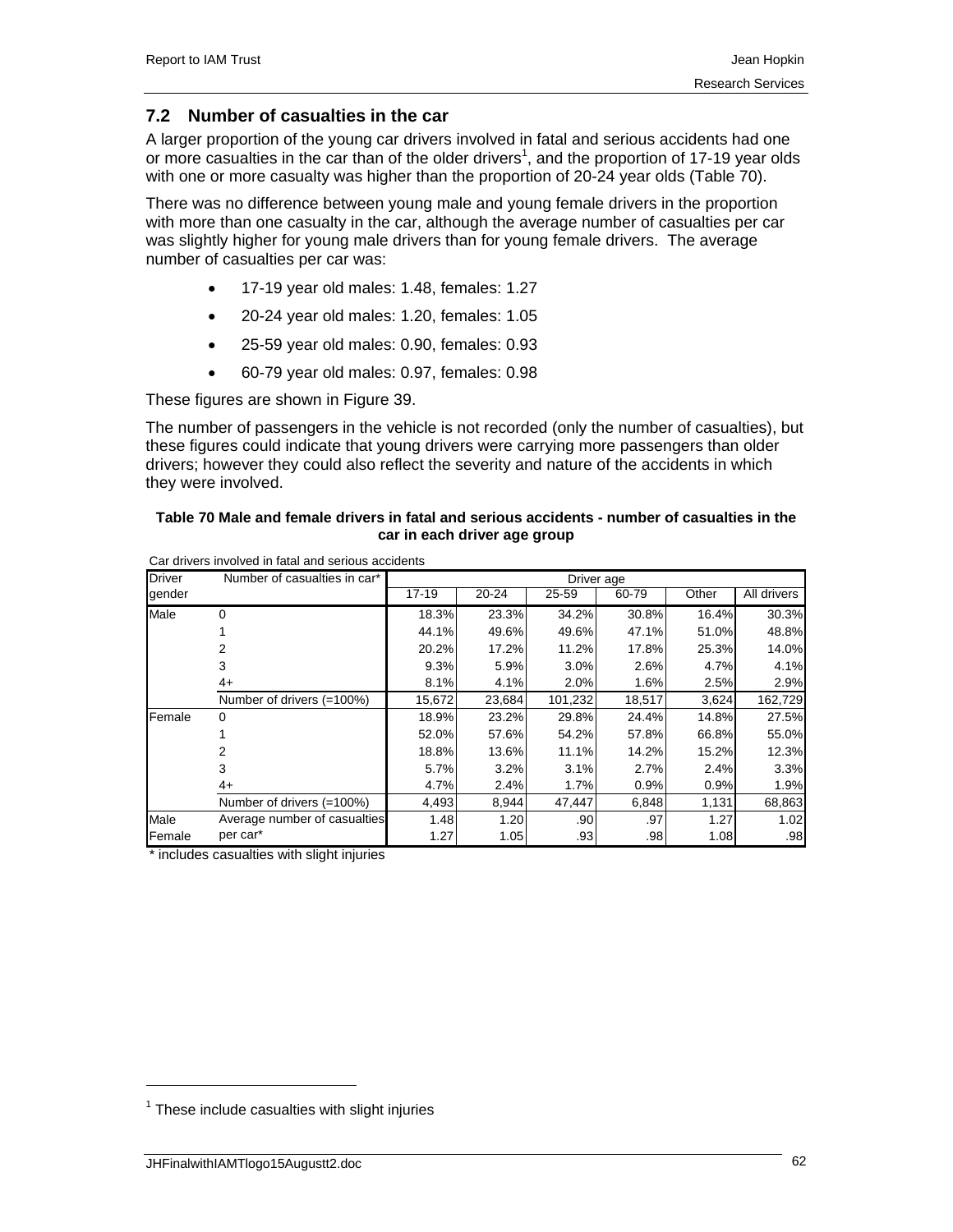#### **Figure 39 Male and female drivers in fatal and serious accidents – average number of casualties in the car in each driver age group**



# **7.3 Number of casualties in the accident**

A larger proportion of young car drivers involved in fatal and serious accidents were in accidents with three or more casualties<sup>2</sup> than were older drivers, and the proportion of 17-19 year olds in accidents with three or more casualties was higher than the proportion of 20-24 year olds (see Table 71 and Figure 40).

Among 17-19 year olds, a smaller proportion of female drivers were involved in accidents with three or more casualties compared with male drivers; the difference between male and female drivers was less marked in other age groups.

Young drivers were involved in accidents with higher average numbers of casualties in the accident than were older drivers (see Table 71 and Figure 41).

| Table 71 Male and female drivers in fatal and serious accidents – distribution number of |
|------------------------------------------------------------------------------------------|
| casualties in the accident in each driver age group                                      |

| <b>Driver</b> | Number of casualties in      | Driver age |           |         |        |       |             |  |  |
|---------------|------------------------------|------------|-----------|---------|--------|-------|-------------|--|--|
| gender        | accident*                    | $17 - 19$  | $20 - 24$ | 25-59   | 60-79  | Other | All drivers |  |  |
| Male          |                              | 42.8%      | 49.8%     | 55.0%   | 51.1%  | 46.2% | 52.4%       |  |  |
|               |                              | 25.5%      | 24.7%     | 22.8%   | 24.5%  | 27.9% | 23.7%       |  |  |
|               | 3                            | 15.1%      | 12.9%     | 11.0%   | 13.1%  | 16.0% | 12.0%       |  |  |
|               |                              | 9.2%       | 6.8%      | 5.5%    | 6.2%   | 5.5%  | 6.2%        |  |  |
|               | $5+$                         | 7.5%       | 5.8%      | 5.6%    | 5.1%   | 4.4%  | 5.8%        |  |  |
|               | Number of drivers (=100%)    | 15,672     | 23,684    | 101,232 | 18,517 | 3,624 | 162,729     |  |  |
| Female        | 1                            | 47.1%      | 53.0%     | 54.6%   | 51.8%  | 54.3% | 53.6%       |  |  |
|               | 2                            | 26.4%      | 25.0%     | 24.0%   | 26.8%  | 27.8% | 24.6%       |  |  |
|               | 3                            | 13.0%      | 11.4%     | 11.0%   | 12.3%  | 11.5% | 11.3%       |  |  |
|               |                              | 7.0%       | 5.9%      | 5.6%    | 5.2%   | 4.7%  | 5.7%        |  |  |
|               | $5+$                         | 6.5%       | 4.8%      | 4.8%    | 3.8%   | 1.8%  | 4.7%        |  |  |
|               | Number of drivers (=100%)    | 4,493      | 8,944     | 47,447  | 6,848  | 1,131 | 68,863      |  |  |
| Male          | Average number of casualties | 2.19       | 2.00      | 1.91    | 1.96   | 1.99  | 1.96        |  |  |
| Female        | per accident*                | 2.04       | 1.90      | 1.88    | 1.86   | 1.73  | 1.89        |  |  |

Car drivers involved in fatal and serious accidents

\* includes casualties with slight injuries

1

 $2$  These include casualties with slight injuries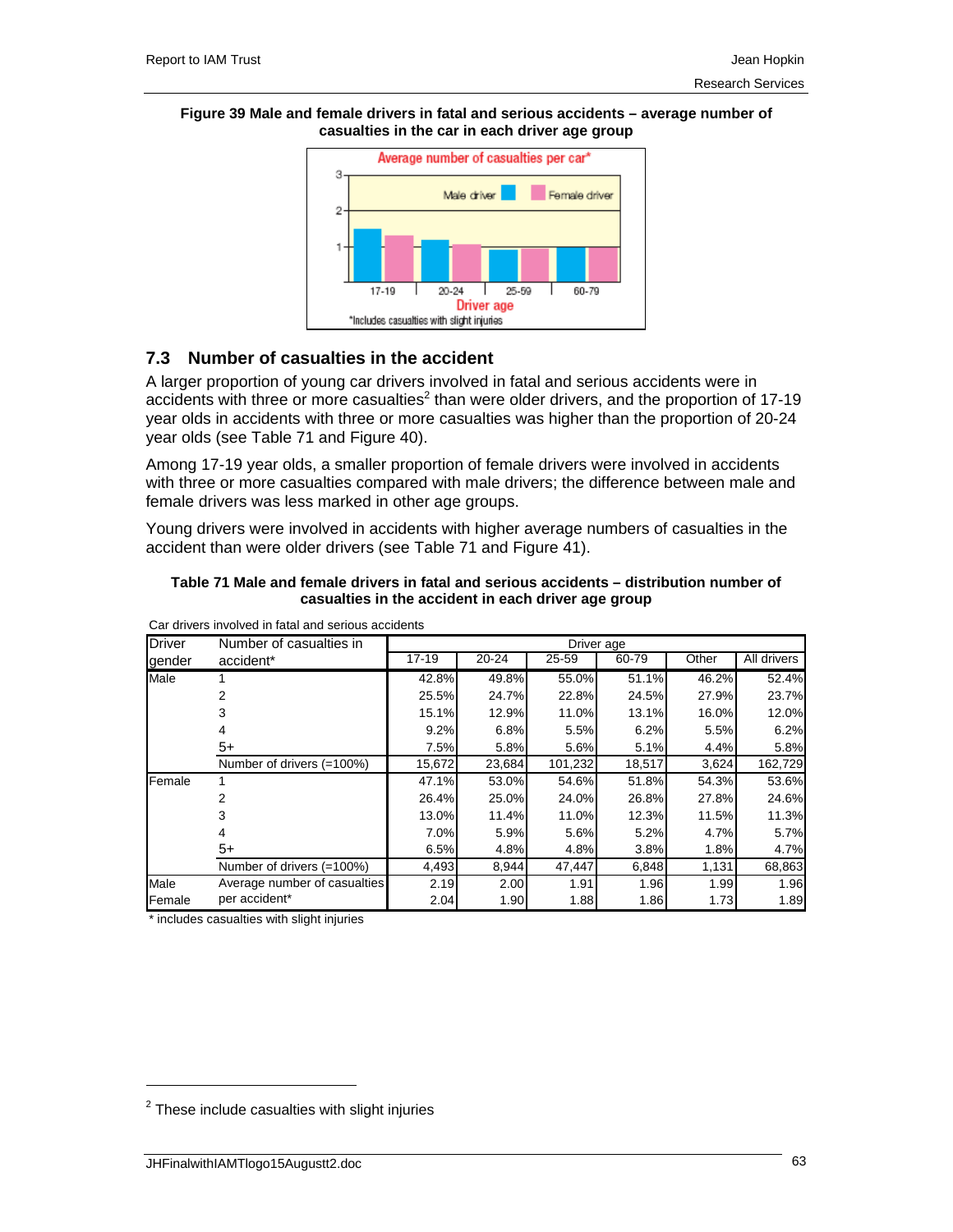#### **Figure 40 Male and female drivers in fatal and serious accidents – percentage with 3 or more casualties in the accident in each driver age group**







# **7.4 Age of car**

More than 40% of males aged 17-19 involved in fatal and serious accidents were driving a car that was more than 10 years old, compared with 36% of males aged 20-24 and 24% of males aged 25-59 (see Table 72 and Figure 42).

The proportions were lower among females: 30% of 17-19 year olds, 24% of 20-24 year olds and 20% of 25-59 year old females involved in fatal and serious accidents were driving a car that was more than 10 years old.

The average age of cars driven by 17-19 year old males was 8 years, compared with the average age of 7 years for cars driven by 17-19 year old females (Table 72).

Older cars offer less Euro NCAP-rated protection in an accident than newer cars, so young drivers and their passengers are at greater risk of sustaining more severe injuries than drivers over 25.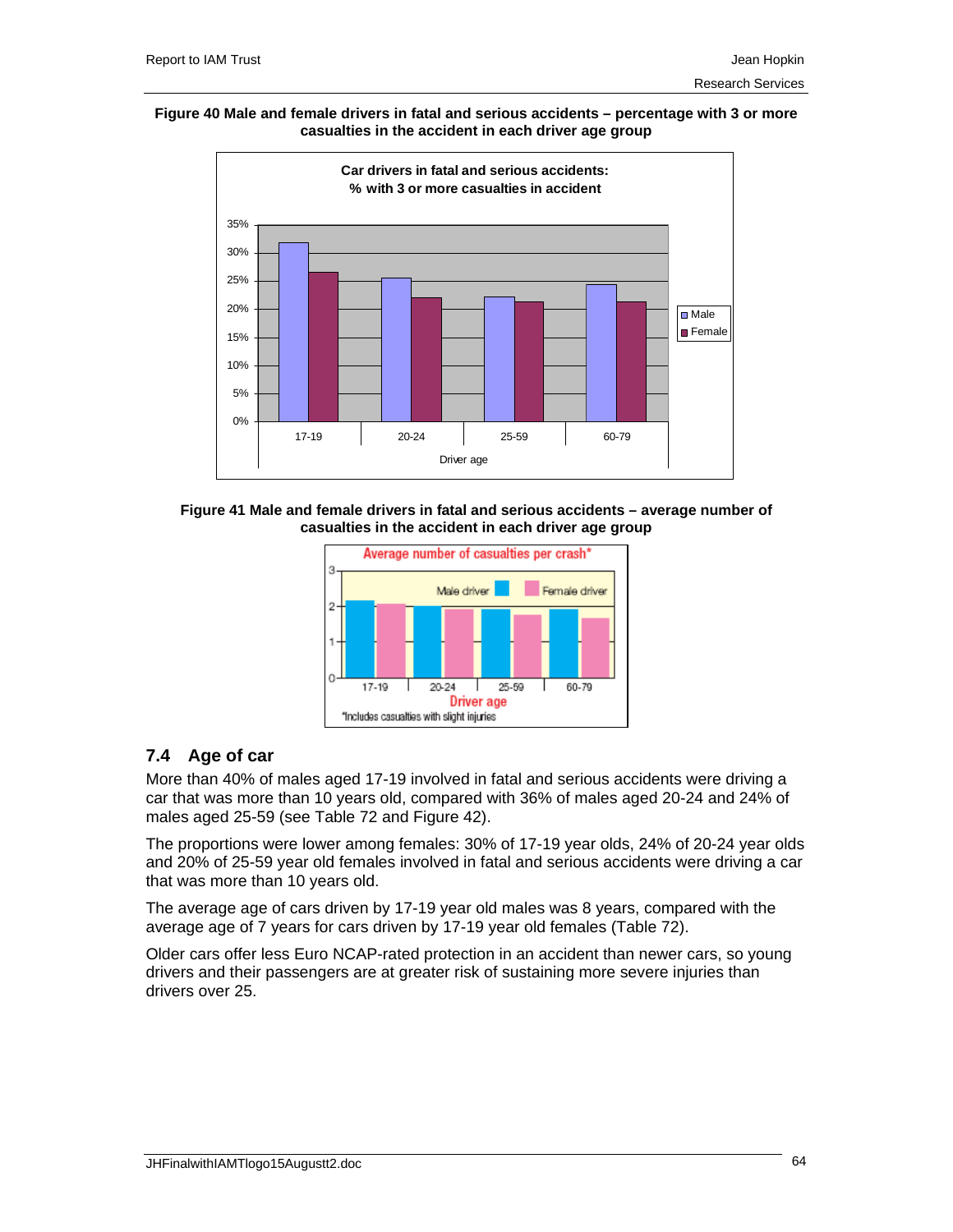## **Table 72 Male and female drivers in fatal and serious accidents – age of cars driven by each age group**

| <b>Driver</b> | Age of car (years)<br>Driver age |           |           |        |        |       |             |
|---------------|----------------------------------|-----------|-----------|--------|--------|-------|-------------|
| gender        |                                  | $17 - 19$ | $20 - 24$ | 25-59  | 60-79  | Other | All drivers |
| Male          | $0 - 3$                          | 19.9%     | 25.5%     | 35.4%  | 34.3%  | 23.4% | 32.1%       |
|               | $4 - 6$                          | 15.7%     | 18.6%     | 21.6%  | 22.3%  | 18.8% | 20.6%       |
|               | $7 - 9$                          | 21.7%     | 19.9%     | 18.6%  | 18.6%  | 18.4% | 19.1%       |
|               | $10 - 12$                        | 25.5%     | 22.2%     | 14.9%  | 14.3%  | 18.7% | 17.0%       |
|               | $13 - 15$                        | 12.9%     | 10.8%     | 7.0%   | 7.2%   | 13.5% | 8.3%        |
|               | $16 - 18$                        | 3.4%      | 2.3%      | 1.8%   | 2.3%   | 4.8%  | 2.1%        |
|               | Over 18                          | .8%       | .7%       | .7%    | 1.1%   | 2.4%  | .8%         |
|               | Number of drivers (=100%)        | 13,496    | 20,336    | 86,358 | 15,961 | 3,226 | 139,377     |
| Female        | $0 - 3$                          | 25.6%     | 32.9%     | 37.0%  | 36.1%  | 24.8% | 35.4%       |
|               | $4 - 6$                          | 21.4%     | 22.6%     | 24.6%  | 24.2%  | 21.7% | 24.1%       |
|               | $7 - 9$                          | 23.1%     | 20.2%     | 18.8%  | 18.5%  | 21.2% | 19.3%       |
|               | $10 - 12$                        | 19.0%     | 16.0%     | 13.0%  | 12.5%  | 15.2% | 13.8%       |
|               | $13 - 15$                        | 8.0%      | 6.8%      | 5.1%   | 6.3%   | 10.9% | 5.7%        |
|               | $16 - 18$                        | 2.2%      | 1.3%      | 1.2%   | 1.7%   | 3.7%  | 1.3%        |
|               | Over 18                          | .5%       | .3%       | .3%    | .6%    | 2.5%  | .4%         |
|               | Number of drivers (=100%)        | 3,885     | 7,809     | 40,812 | 5,920  | 1,000 | 59,426      |
| Male          | Average age of car               | 8.16      | 7.35      | 6.11   | 6.29   | 8.04  | 6.55        |
| Female        |                                  | 6.97      | 6.18      | 5.65   | 5.89   | 7.55  | 5.86        |

Car drivers involved in fatal and serious accidents

## **Figure 42 Male and female drivers in fatal and serious accidents – percentage of cars over 10 years old driven by each age group**



# **7.5 Vehicle manoeuvre**

Half of the young drivers involved in fatal and serious accidents were going straight ahead (not at or near to a bend) at the time of the accident (Table 73). This proportion was similar for males and females and for older drivers.

Compared with older drivers, the proportion of young drivers involved in accidents on bends was higher, and was higher for 17-19 year olds than for 20-24 year olds (see Figure 43). Among young female drivers, the proportion involved in accidents on bends was lower than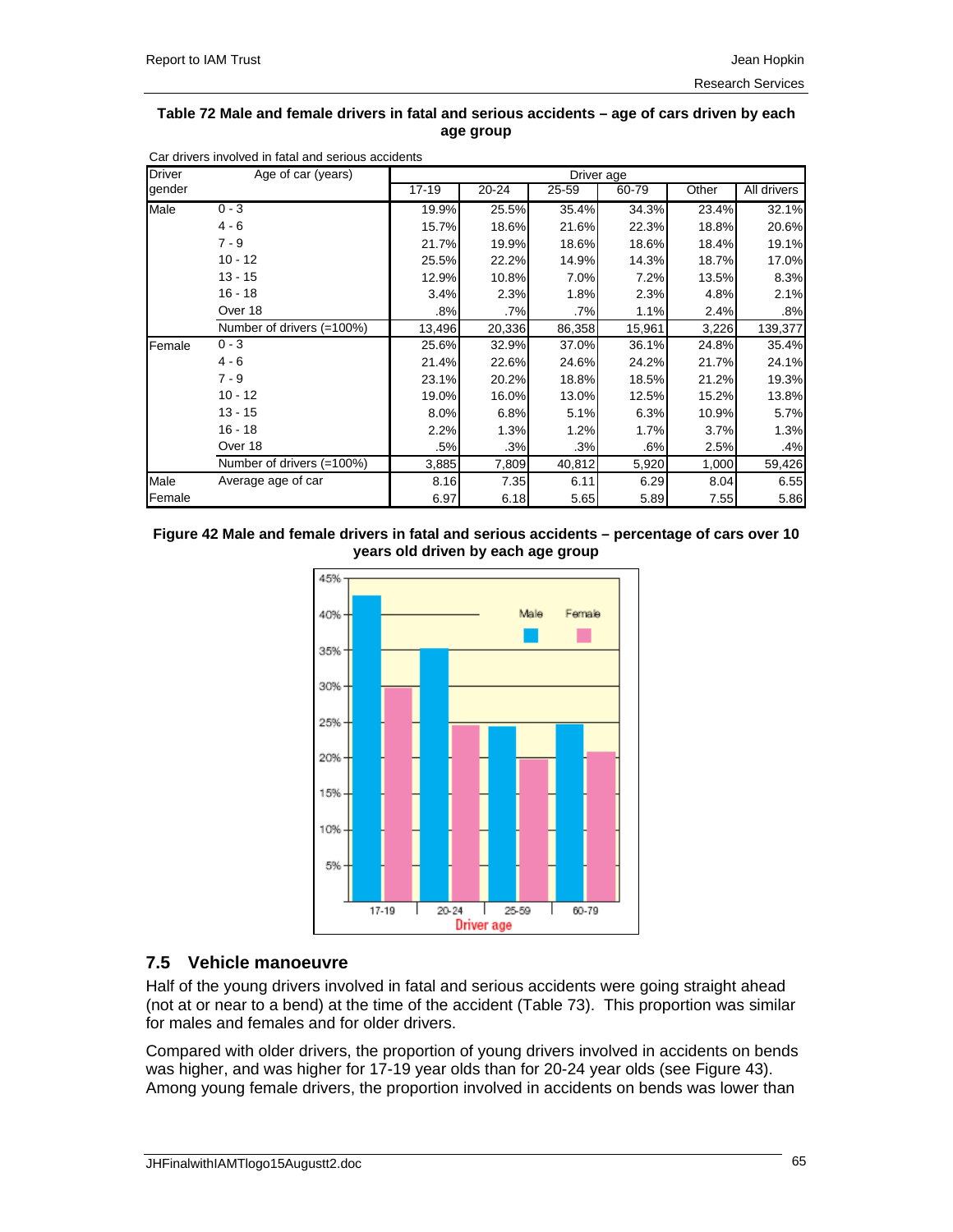for males. This suggests that young drivers, particularly young males, find it more difficult than older drivers to negotiate bends in the road safely.

Drivers over 60 were involved in a larger proportion of accidents while turning right than were younger drivers.

## **Table 73 Male and female drivers in fatal and serious accidents – vehicle manoeuvre by each age group**

Car drivers involved in fatal and serious accidents

| <b>Driver</b> | Car manoeuvre                       | Driver age |           |         |        |       |             |  |  |
|---------------|-------------------------------------|------------|-----------|---------|--------|-------|-------------|--|--|
| gender        |                                     | $17 - 19$  | $20 - 24$ | 25-59   | 60-79  | Other | All drivers |  |  |
| Male          | Going ahead - bend                  | 29.4%      | 22.3%     | 14.3%   | 11.4%  | 12.1% | 16.5%       |  |  |
|               | Going ahead - other                 | 48.5%      | 51.5%     | 53.1%   | 53.0%  | 50.5% | 52.4%       |  |  |
|               | Overtaking moving vehicle - offside | 4.3%       | 4.5%      | 3.0%    | 1.9%   | 1.6%  | 3.2%        |  |  |
|               | Turning right                       | 8.1%       | 9.0%      | 10.0%   | 14.9%  | 19.5% | 10.4%       |  |  |
|               | Turning left                        | 1.9%       | 1.6%      | 1.9%    | 2.2%   | 2.9%  | 1.9%        |  |  |
|               | Other                               | 8.0%       | 11.1%     | 17.8%   | 16.6%  | 13.5% | 15.6%       |  |  |
|               | Number of drivers (=100%)           | 15,663     | 23,669    | 101,174 | 18,513 | 3,622 | 162,641     |  |  |
| Female        | Going ahead - bend                  | 19.1%      | 14.6%     | 12.3%   | 11.4%  | 10.4% | 13.0%       |  |  |
|               | Going ahead - other                 | 50.9%      | 53.3%     | 51.4%   | 51.0%  | 46.4% | 51.5%       |  |  |
|               | Overtaking moving vehicle - offside | 2.4%       | 2.3%      | 1.7%    | 1.1%   | 1.4%  | 1.8%        |  |  |
|               | Turning right                       | 14.1%      | 13.2%     | 13.1%   | 17.6%  | 23.4% | 13.8%       |  |  |
|               | Turning left                        | 1.7%       | 1.8%      | 2.2%    | 2.3%   | 3.3%  | 2.1%        |  |  |
|               | Other                               | 11.8%      | 14.7%     | 19.3%   | 16.6%  | 15.1% | 17.9%       |  |  |
|               | Number of drivers (=100%)           | 4,493      | 8,933     | 47,421  | 6,844  | 1,130 | 68,821      |  |  |

## **Figure 43 Male and female drivers in fatal and serious accidents – percentage going ahead on a bend in each age group**



The difference between younger and older drivers in the proportion involved in accidents on bends is particularly marked in rural areas, as Table 74 shows.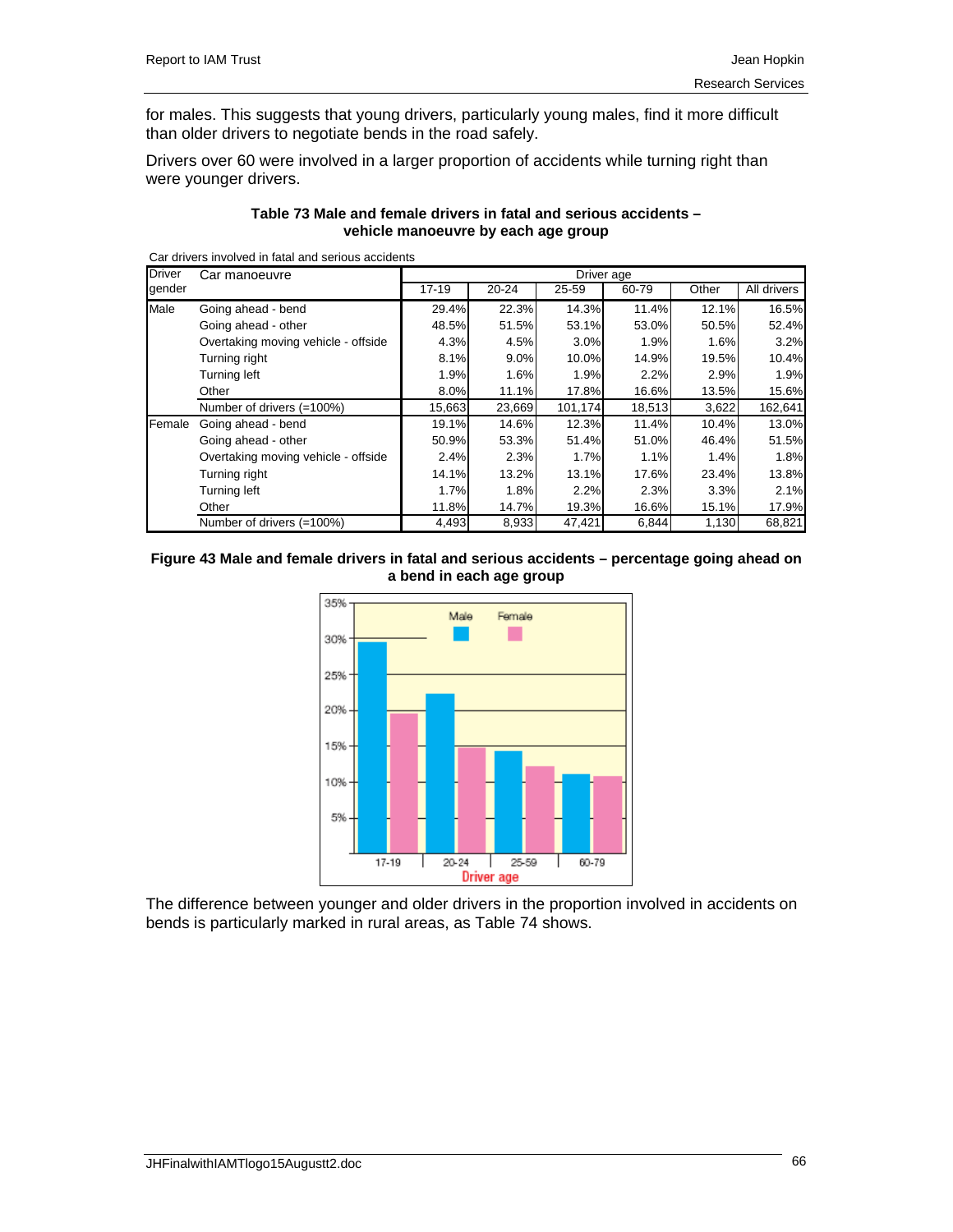#### **Table 74 Male and female drivers in fatal and serious accidents in urban and rural areas – vehicle manoeuvre by each age group**

| Urban or   | <b>Driver</b> | Vehicle manoeuvre                 |           |           | Driver age |        |       |        |
|------------|---------------|-----------------------------------|-----------|-----------|------------|--------|-------|--------|
| rural area | gender        |                                   | $17 - 19$ | $20 - 24$ | 25-59      | 60-79  | Other | Total  |
| Urban      | Male          | Going ahead - bend                | 15.6%     | 12.1%     | 6.0%       | 4.1%   | 7.8%  | 7.6%   |
|            |               | Going ahead - other               | 56.4%     | 57.4%     | 55.6%      | 55.1%  | 54.3% | 55.9%  |
|            |               | Overtaking moving vehicle offside | 2.7%      | 2.4%      | 1.2%       | 0.7%   | 0.8%  | 1.5%   |
|            |               | Turning right                     | 11.3%     | 12.1%     | 13.2%      | 17.0%  | 17.4% | 13.4%  |
|            |               | Turning left                      | 2.9%      | 2.3%      | 2.8%       | 2.9%   | 4.0%  | 2.8%   |
|            |               | Other                             | 11.0%     | 13.7%     | 21.1%      | 20.2%  | 15.7% | 18.9%  |
|            |               | Number of drivers                 | 7,074     | 12,217    | 51,541     | 8,307  | 1,737 | 80,876 |
|            | Female        | Going ahead - bend                | 6.8%      | 5.7%      | 4.6%       | 4.2%   | 4.3%  | 4.8%   |
|            |               | Going ahead - other               | 54.2%     | 56.1%     | 52.6%      | 52.7%  | 52.8% | 53.2%  |
|            |               | Overtaking moving vehicle offside | 1.2%      | 1.0%      | 0.7%       | 0.8%   | 0.6%  | 0.8%   |
|            |               | Turning right                     | 20.0%     | 16.9%     | 16.5%      | 19.4%  | 21.0% | 17.0%  |
|            |               | Turning left                      | 2.5%      | 2.7%      | 3.1%       | 3.2%   | 3.3%  | 3.0%   |
|            |               | Other                             | 15.2%     | 17.7%     | 22.6%      | 19.7%  | 17.9% | 21.2%  |
|            |               | Number of drivers                 | 2,001     | 4,699     | 24,834     | 3,145  | 509   | 35,188 |
| Rural      | Male          | Going ahead - bend                | 40.7%     | 33.2%     | 22.9%      | 17.4%  | 15.9% | 25.3%  |
|            |               | Going ahead - other               | 42.0%     | 45.3%     | 50.6%      | 51.2%  | 47.0% | 48.9%  |
|            |               | Overtaking moving vehicle offside | 5.5%      | 6.8%      | 4.8%       | 2.9%   | 2.3%  | 4.8%   |
|            |               | Turning right                     | 5.4%      | 5.6%      | 6.6%       | 13.2%  | 21.4% | 7.5%   |
|            |               | <b>Turning left</b>               | 1.0%      | 0.9%      | 1.0%       | 1.5%   | 1.8%  | 1.1%   |
|            |               | Other                             | 5.4%      | 8.3%      | 14.3%      | 13.8%  | 11.6% | 12.4%  |
|            |               | Number of drivers                 | 8,546     | 11,398    | 49,379     | 10,163 | 1,873 | 81,359 |
|            | Female        | Going ahead - bend                | 28.9%     | 24.5%     | 20.9%      | 17.6%  | 15.6% | 21.5%  |
|            |               | Going ahead - other               | 48.3%     | 50.3%     | 50.0%      | 49.4%  | 41.0% | 49.7%  |
|            |               | Overtaking moving vehicle offside | 3.3%      | 3.8%      | 2.8%       | 1.3%   | 2.1%  | 2.8%   |
|            |               | Turning right                     | 9.4%      | 9.1%      | 9.4%       | 16.0%  | 25.1% | 10.4%  |
|            |               | Turning left                      | 1.1%      | 0.7%      | 1.1%       | 1.5%   | 3.2%  | 1.2%   |
|            |               | Other                             | 9.0%      | 11.5%     | 15.7%      | 14.0%  | 13.0% | 14.4%  |
|            |               | Number of drivers                 | 2,481     | 4,220     | 22,468     | 3,683  | 617   | 33,469 |

## **7.6 Accident type**

Using the 'EuroRAP' definitions, accidents were classified into four main types: accidents involving a pedestrian or cyclist, other accidents at junctions, other accidents in which a single vehicle left the road and head on collisions.

Among car drivers involved in fatal and serious accidents, the main difference between young drivers and older drivers was that a larger proportion of the young drivers were involved in single vehicle accidents in which the car left the road (see Table 75 and Figure 44). The proportions were:

- Males aged 17-19: 20%, females: 15%
- Males aged 20-24: 15%, females: 9%
- Males aged 25-59: 7%, females: 5%

Smaller proportions of the younger drivers were involved in accidents with a pedestrian or cyclist whether or not another vehicle was involved, compared with older drivers (Table 75). This probably reflects the fact that a higher proportion of accidents involving young drivers are at night, and in rural areas, where pedestrians and cyclists are less likely to be using the roads.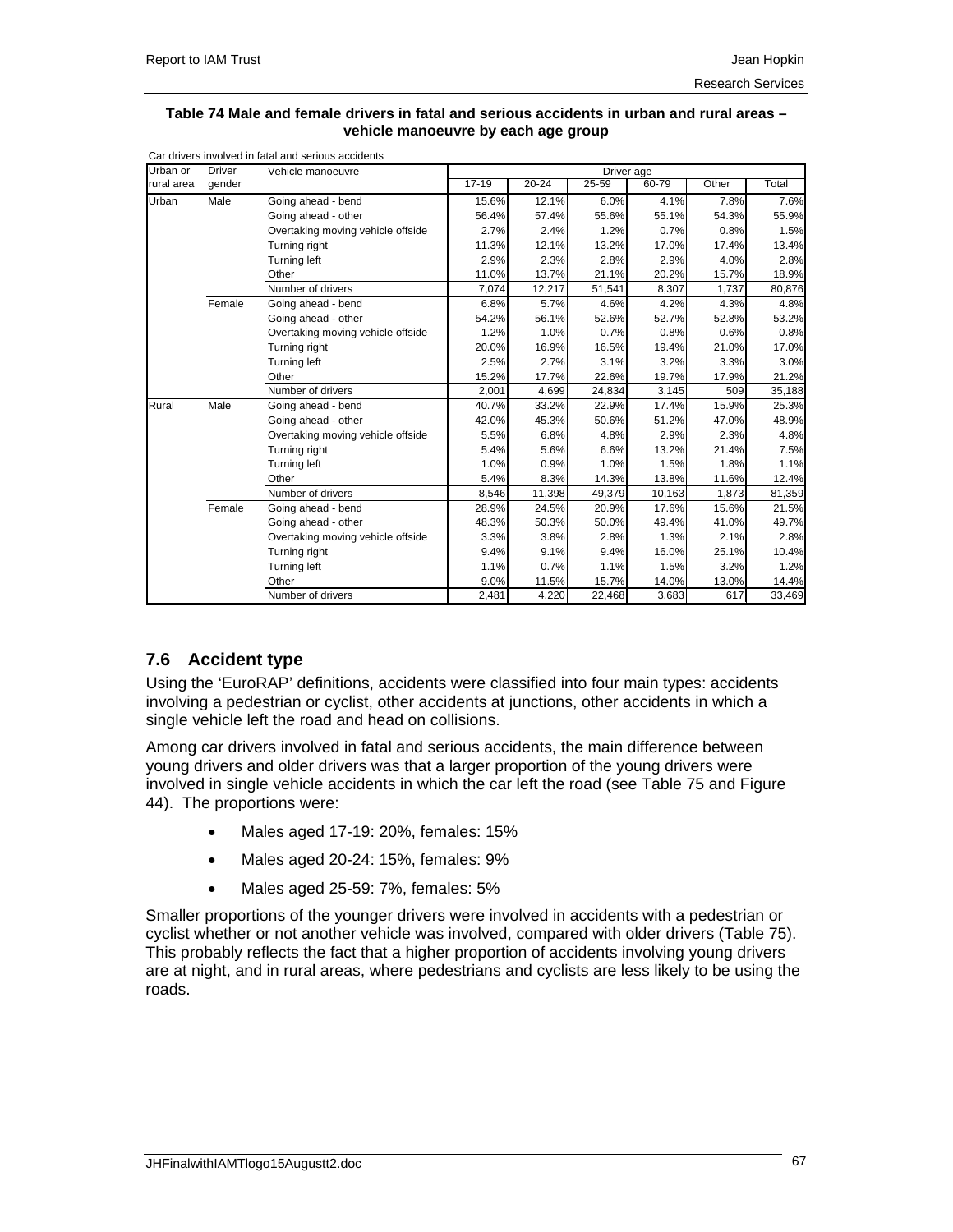#### **Table 75 Male and female drivers in fatal and serious accidents – distribution of accident types involving each age group**

| <b>Driver</b> | Accident type                   |           |           |           | Driver age |       |             |
|---------------|---------------------------------|-----------|-----------|-----------|------------|-------|-------------|
| gender        |                                 | $17 - 19$ | $20 - 24$ | $25 - 59$ | 60-79      | Other | All drivers |
| Male          | Involving pedestrian or cyclist | 17.2%     | 20.8%     | 24.4%     | 22.2%      | 15.5% | 22.7%       |
|               | Junction                        | 33.7%     | 34.7%     | 35.5%     | 40.8%      | 50.4% | 36.1%       |
|               | Single vehicle run off road     | 20.2%     | 15.3%     | 6.7%      | 4.1%       | 8.6%  | 9.0%        |
|               | Head on collision               | 8.8%      | 8.6%      | 9.1%      | 9.9%       | 6.4%  | 9.0%        |
|               | Other                           | 20.1%     | 20.6%     | 24.3%     | 23.0%      | 19.1% | 23.1%       |
|               | Number of drivers (=100%)       | 15,654    | 23,667    | 101,147   | 18,500     | 3,621 | 162,589     |
| Female        | Involving pedestrian or cyclist | 19.1%     | 24.1%     | 25.1%     | 20.3%      | 15.9% | 24.0%       |
|               | Junction                        | 37.8%     | 37.7%     | 39.1%     | 45.3%      | 53.5% | 39.7%       |
|               | Single vehicle run off road     | 14.6%     | 8.7%      | 4.7%      | 4.0%       | 5.3%  | 5.8%        |
|               | Head on collision               | 9.2%      | 8.0%      | 9.0%      | 9.5%       | 6.7%  | 8.9%        |
|               | Other                           | 19.3%     | 21.4%     | 22.1%     | 20.9%      | 18.5% | 21.6%       |
|               | Number of drivers (=100%)       | 4.492     | 8,938     | 47,414    | 6,841      | 1.130 | 68,815      |

Car drivers involved in fatal and serious accidents





In urban areas, the young drivers in fatal or serious accidents were more commonly involved in junction accidents, followed by accidents involving pedestrians or cyclists (Table 76).

In urban areas, the main difference when comparing young drivers with older drivers was a smaller proportion of accidents involving pedestrians and cyclists and a larger proportion of single vehicle accidents in which the vehicle left the road (see Figure 45).

In rural areas, the most common type of accident involving young drivers in fatal or serious accidents was also junction accidents in the case of female drivers and for male drivers, single vehicle accidents in which the vehicle left the road (see Figure 46).

In rural areas the main difference between young drivers and older drivers was a smaller proportion of accidents involving pedestrians and cyclists, a smaller proportion of junction accidents and a larger proportion of single vehicle accidents in which the vehicle left the road. Drivers aged 60-79 in fatal and serious accidents in rural areas were involved in a larger proportion of junction accidents than other drivers.

The main difference between 17-19 year old and 20-24 year old drivers was that the proportion involved in single vehicle accidents in which the car left the road was higher in the younger group.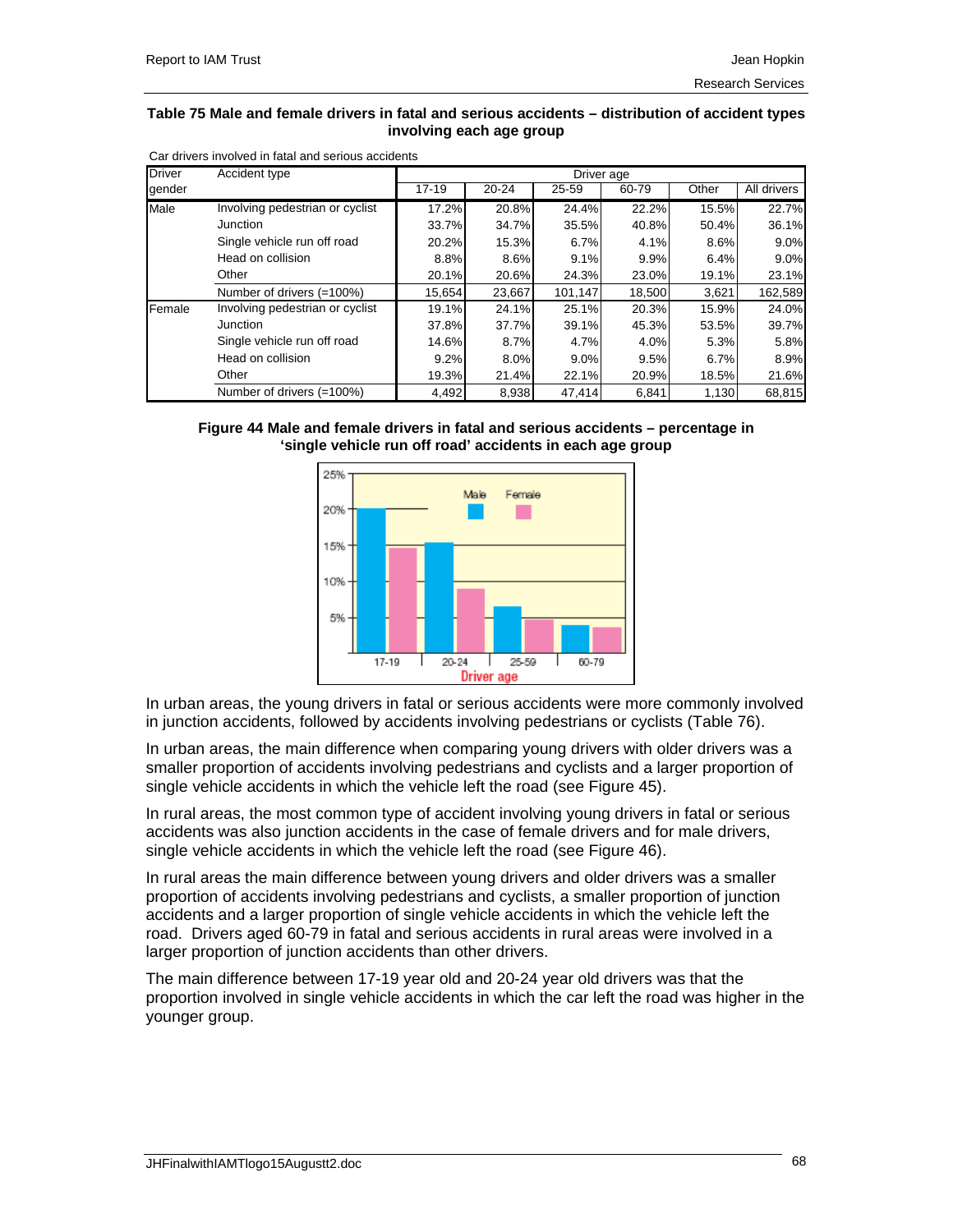#### **Table 76 Male and female drivers in fatal and serious accidents in urban and rural areas – distribution of accident types involving each age group**

| <b>Driver</b> | Urban or   | Accident type                   |           |           | Driver age |        |       |             |
|---------------|------------|---------------------------------|-----------|-----------|------------|--------|-------|-------------|
| qender        | rural area |                                 | $17 - 19$ | $20 - 24$ | 25-59      | 60-79  | Other | All drivers |
| Male          | Urban      | Involving pedestrian or cyclist | 30.1%     | 33.4%     | 38.9%      | 37.8%  | 24.6% | 36.9%       |
|               |            | Junction                        | 43.0%     | 42.6%     | 41.5%      | 44.2%  | 52.0% | 42.3%       |
|               |            | Single vehicle run off road     | 9.1%      | 7.2%      | 2.4%       | 1.5%   | 5.8%  | 3.7%        |
|               |            | Head on collision               | 3.7%      | 3.4%      | 2.9%       | 3.4%   | 2.8%  | 3.1%        |
|               |            | Other                           | 14.0%     | 13.4%     | 14.3%      | 13.2%  | 14.9% | 14.1%       |
|               |            | Number of drivers (=100%)       | 7,069     | 12,218    | 51,520     | 8,304  | 1,737 | 80,848      |
|               | Rural      | Involving pedestrian or cyclist | 6.5%      | 7.2%      | 9.3%       | 9.5%   | 7.1%  | 8.7%        |
|               |            | Junction                        | 26.0%     | 26.3%     | 29.2%      | 38.0%  | 48.8% | 30.0%       |
|               |            | Single vehicle run off road     | 29.4%     | 23.9%     | 11.2%      | 6.2%   | 11.3% | 14.3%       |
|               |            | Head on collision               | 13.0%     | 14.2%     | 15.6%      | 15.3%  | 9.7%  | 14.9%       |
|               |            | Other                           | 25.1%     | 28.4%     | 34.8%      | 31.1%  | 23.1% | 32.1%       |
|               |            | Number of drivers (=100%)       | 8,540     | 11,395    | 49,374     | 10,154 | 1,872 | 81,335      |
| Female        | Urban      | Involving pedestrian or cyclist | 33.4%     | 38.1%     | 38.8%      | 33.4%  | 25.4% | 37.7%       |
|               |            | Junction                        | 46.4%     | 43.7%     | 43.8%      | 47.8%  | 54.5% | 44.4%       |
|               |            | Single vehicle run off road     | 5.0%      | 2.8%      | 1.5%       | 1.8%   | 2.8%  | 1.9%        |
|               |            | Head on collision               | 2.9%      | 2.6%      | 2.8%       | 2.9%   | 2.6%  | 2.8%        |
|               |            | Other                           | 12.4%     | 12.9%     | 13.2%      | 14.0%  | 14.8% | 13.2%       |
|               |            | Number of drivers (=100%)       | 2.000     | 4,701     | 24,838     | 3,142  | 508   | 35,189      |
|               | Rural      | Involving pedestrian or cyclist | 7.6%      | 8.6%      | 10.1%      | 9.2%   | 8.3%  | 9.6%        |
|               |            | Junction                        | 31.0%     | 31.0%     | 33.9%      | 42.9%  | 52.4% | 34.7%       |
|               |            | Single vehicle run off road     | 22.3%     | 15.4%     | 8.2%       | 5.9%   | 7.4%  | 9.9%        |
|               |            | Head on collision               | 14.3%     | 14.0%     | 15.9%      | 15.1%  | 10.2% | 15.4%       |
|               |            | Other                           | 24.7%     | 31.0%     | 31.8%      | 26.8%  | 21.7% | 30.5%       |
|               |            | Number of drivers (=100%)       | 2,481     | 4,221     | 22,455     | 3,684  | 618   | 33,459      |

Car drivers involved in fatal and serious accidents

#### **Figure 45 Male and female drivers in fatal and serious accidents in urban areas – percentage in two most common accident types in each age group**

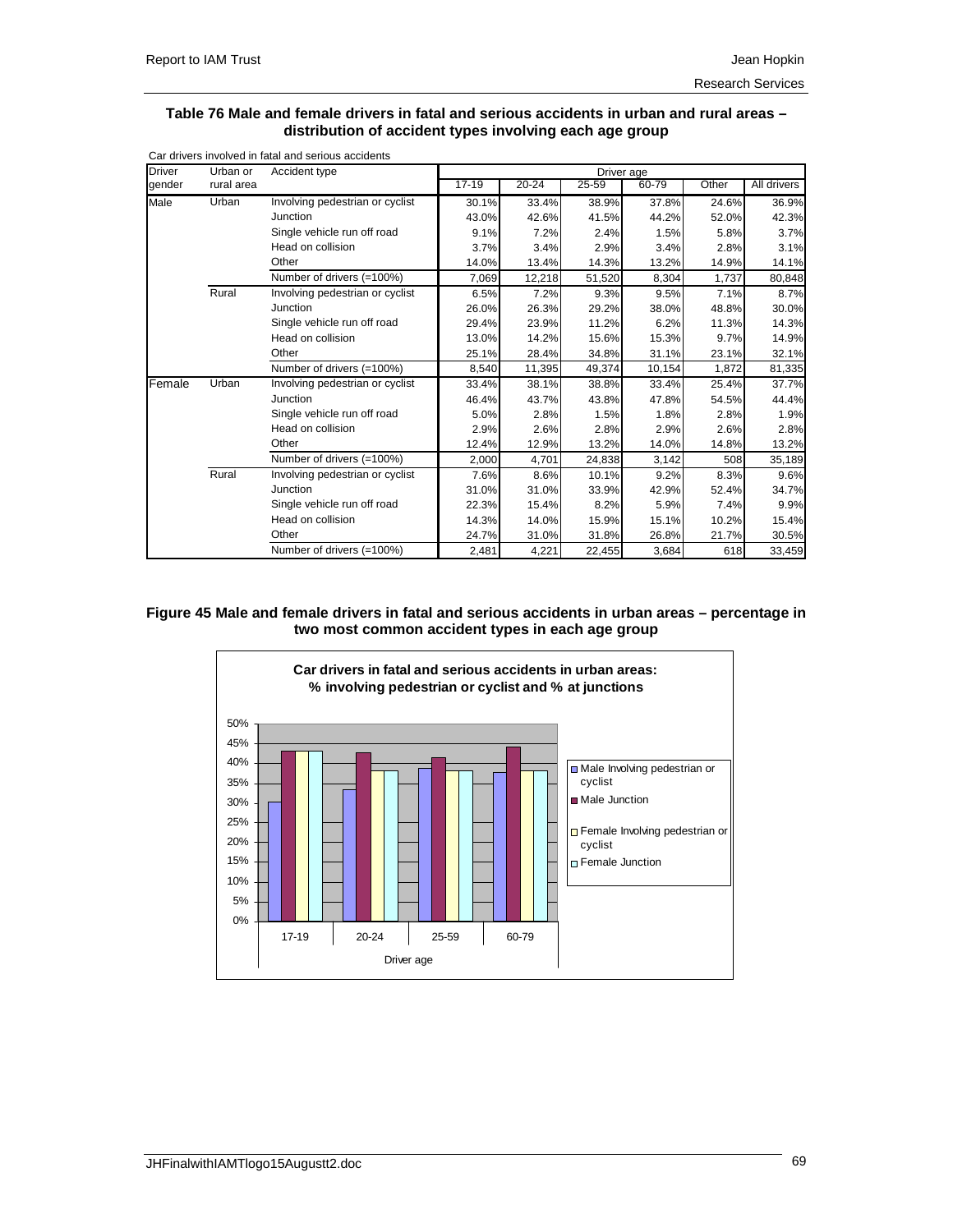#### **Figure 46 Male and female drivers in fatal and serious accidents in rural areas – percentage in two most common accident types in each age group**



On motorways, 30% of 17-19 year old male car drivers involved in fatal and serious accidents were in single vehicle accidents where the car left the road, and 21% of 17-19 year old females (Table 77). The proportion was much lower among older drivers.

On each type of road, the main difference between younger and older drivers was that the proportion involved in single vehicle accidents in which the car left the carriageway was higher among younger than among older drivers, although junction accidents accounted for a larger proportion of the accidents involving young drivers on A roads, B roads and C and unclassified roads.

The relatively high proportion of single vehicle accidents in which the vehicle left the road suggests that inappropriate speed and lack of control of the vehicle are particular issues for younger drivers. This is supported by international research which showed that young drivers are particularly involved in accidents involving excessive speed and losing control on bends (Maycock, 2002a). Other research shows that young drivers tend to overestimate their driving ability and underestimate the demands of the driving task, often driving too close to the point at which they are likely to lose control of the vehicle, and that this is more prevalent among young men than among young women (Fuller R, 2007).

A study of motoring offences committed by novice drivers found that speeding was the most common alleged offence, and was more common among drivers under 25 than among older drivers, and more common in the third year after passing the test than in the second, and more common in the second than the first, suggesting that speeding becomes more common as a result of increasing confidence as driving experience is gained (Forsyth Maycock and Sexton 1995).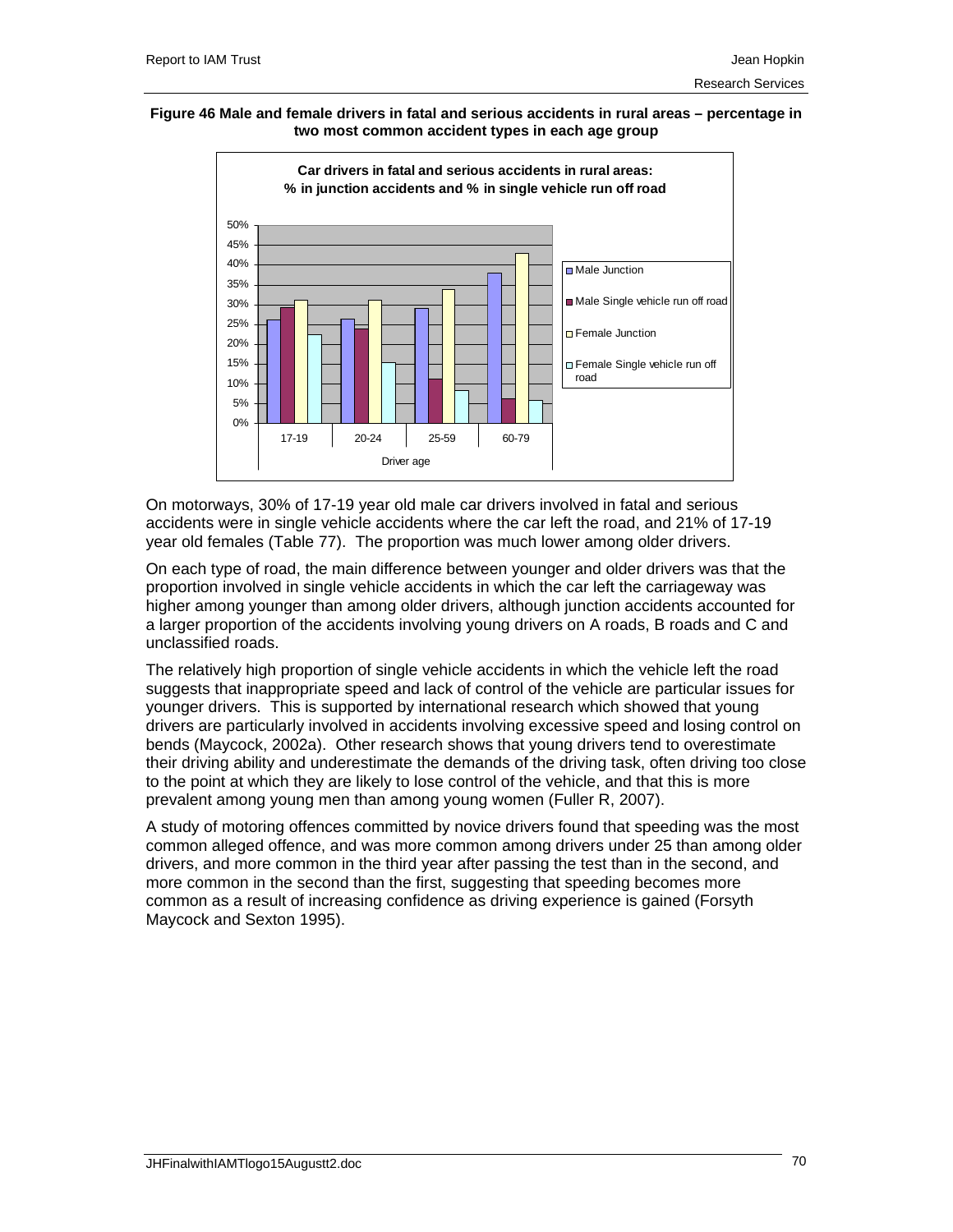#### **Table 77 Male and female drivers in fatal and serious accidents on different classes of road – distribution of accident types involving each age group**

| <b>Driver</b> | Road Class and Type  | Accident type                   |           |           |           | Driver age |                |             |
|---------------|----------------------|---------------------------------|-----------|-----------|-----------|------------|----------------|-------------|
| gender        |                      |                                 | $17 - 19$ | $20 - 24$ | $25 - 59$ | 60-79      | Other          | All drivers |
| Male          | Motorway             | Involving pedestrian or cyclist | 2.3%      | 4.1%      | 4.3%      | 3.0%       |                | 4.0%        |
|               |                      | Junction                        | 12.8%     | 11.8%     | 11.5%     | 13.0%      | 28.4%          | 11.9%       |
|               |                      | Single vehicle run off road     | 30.0%     | 20.3%     | 10.9%     | 9.9%       | 11.9%          | 12.8%       |
|               |                      | Head on collision               | .6%       | .9%       | 1.5%      | 1.4%       | 3.0%           | 1.4%        |
|               |                      | Other                           | 54.2%     | 62.9%     | 71.8%     | 72.6%      | 56.7%          | 69.9%       |
|               |                      | Number of drivers (=100%)       | 343       | 975       | 5,799     | 759        | 67             | 7,943       |
|               | A - dual carriageway | Involving pedestrian or cyclist | 16.7%     | 21.0%     | 21.1%     | 17.2%      | 8.5%           | 20.1%       |
|               |                      | Junction                        | 36.0%     | 34.6%     | 35.5%     | 44.3%      | 58.2%          | 36.8%       |
|               |                      | Single vehicle run off road     | 19.6%     | 14.9%     | 8.6%      | 5.6%       | 6.4%           | 9.9%        |
|               |                      | Head on collision               | 2.4%      | 3.0%      | 3.0%      | 3.0%       | 4.2%           | 2.9%        |
|               |                      | Other                           | 25.3%     | 26.5%     | 31.8%     | 29.8%      | 22.7%          | 30.2%       |
|               |                      | Number of drivers (=100%)       | 1,251     | 2,589     | 11,857    | 1,893      | 330            | 17,920      |
|               | $A - other$          | Involving pedestrian or cyclist | 13.7%     | 17.2%     | 19.9%     | 17.3%      | 13.7%          | 18.5%       |
|               |                      | Junction                        | 37.7%     | 38.7%     | 40.2%     | 44.3%      | 53.8%          | 40.6%       |
|               |                      | Single vehicle run off road     | 17.5%     | 13.8%     | 5.6%      | 3.5%       | 5.8%           | 7.5%        |
|               |                      | Head on collision               | 12.5%     | 11.9%     | 13.1%     | 13.8%      | 9.4%           | 12.9%       |
|               |                      | Other                           | 18.6%     | 18.4%     | 21.2%     | 21.1%      | 17.2%          | 20.5%       |
|               |                      | Number of drivers (=100%)       |           |           |           |            |                |             |
|               | B                    | Involving pedestrian or cyclist | 5,523     | 8,742     | 39,685    | 7,957      | 1,378<br>13.8% | 63,285      |
|               |                      | Junction                        | 14.3%     | 17.7%     | 21.9%     | 20.7%      |                | 20.1%       |
|               |                      |                                 | 32.3%     | 34.2%     | 36.6%     | 42.2%      | 51.6%          | 36.7%       |
|               |                      | Single vehicle run off road     | 24.1%     | 17.7%     | 8.4%      | 4.6%       | 8.9%           | 11.1%       |
|               |                      | Head on collision<br>Other      | 10.3%     | 11.6%     | 12.3%     | 11.8%      | 7.2%           | 11.8%       |
|               |                      |                                 | 19.0%     | 18.8%     | 20.9%     | 20.7%      | 18.5%          | 20.3%       |
|               |                      | Number of drivers (=100%)       | 2,526     | 3,520     | 13,425    | 2,696      | 529            | 22,696      |
|               | C & unclassified     | Involving pedestrian or cyclist | 22.6%     | 28.2%     | 36.4%     | 35.1%      | 20.5%          | 32.9%       |
|               |                      | Junction                        | 31.3%     | 33.4%     | 33.3%     | 37.4%      | 45.5%          | 33.8%       |
|               |                      | Single vehicle run off road     | 20.6%     | 15.3%     | 5.9%      | 3.4%       | 11.9%          | 9.0%        |
|               |                      | Head on collision               | 6.5%      | 6.4%      | 6.3%      | 6.7%       | 3.6%           | 6.3%        |
|               |                      | Other                           | 18.9%     | 16.7%     | 18.0%     | 17.4%      | 18.5%          | 17.9%       |
|               |                      | Number of drivers (=100%)       | 6,011     | 7,841     | 30,381    | 5,195      | 1,317          | 50,745      |
|               | Female Motorway      | Involving pedestrian or cyclist | 3.4%      | 2.0%      | 3.6%      | .6%        |                | 3.1%        |
|               |                      | Junction                        | 18.8%     | 10.2%     | 12.5%     | 14.2%      | 33.3%          | 12.6%       |
|               |                      | Single vehicle run off road     | 21.4%     | 14.0%     | 11.3%     | 5.3%       | 8.3%           | 11.8%       |
|               |                      | Head on collision               | 1.7%      | .9%       | 1.0%      | 2.4%       |                | 1.1%        |
|               |                      | Other                           | 54.7%     | 72.9%     | 71.6%     | 77.5%      | 58.3%          | 71.4%       |
|               |                      | Number of drivers (=100%)       | 117       | 450       | 2,043     | 169        | 12             | 2,791       |
|               | A - dual carriageway | Involving pedestrian or cyclist | 16.0%     | 19.1%     | 17.8%     | 13.6%      | 3.7%           | 17.4%       |
|               |                      | Junction                        | 36.9%     | 36.9%     | 38.8%     | 50.5%      | 66.7%          | 39.6%       |
|               |                      | Single vehicle run off road     | 14.2%     | 12.4%     | 7.1%      | 3.5%       | 4.9%           | 8.0%        |
|               |                      | Head on collision               | 1.8%      | 2.4%      | 2.8%      | 3.9%       | 1.2%           | 2.8%        |
|               |                      | Other                           | 31.1%     | 29.2%     | 33.6%     | 28.6%      | 23.5%          | 32.2%       |
|               |                      | Number of drivers (=100%)       | 450       | 1,025     | 4,585     | 545        | 81             | 6,686       |
|               | A - other            | Involving pedestrian or cyclist | 14.0%     | 18.8%     | 18.6%     | 15.2%      | 11.2%          | 17.8%       |
|               |                      | Junction                        | 43.2%     | 43.5%     | 45.7%     | 49.2%      | 59.7%          | 45.9%       |
|               |                      | Single vehicle run off road     | 13.9%     | 7.7%      | 3.8%      | 3.8%       | 3.4%           | 4.9%        |
|               |                      | Head on collision               | 13.0%     | 11.5%     | 12.5%     | 12.4%      | 9.8%           | 12.3%       |
|               |                      | Other                           | 15.9%     | 18.5%     | 19.4%     | 19.4%      | 15.9%          | 19.0%       |
|               |                      | Number of drivers (=100%)       | 1,710     | 3,309     | 18,057    | 2,865      | 447            | 26,388      |
|               | B                    | Involving pedestrian or cyclist | 16.4%     | 21.7%     | 22.5%     | 19.4%      | 20.9%          | 21.6%       |
|               |                      | Junction                        | 36.6%     | 39.4%     | 40.0%     | 45.2%      | 46.7%          | 40.4%       |
|               |                      | Single vehicle run off road     | 16.2%     | 10.5%     | 5.7%      | 3.5%       | 6.0%           | 6.8%        |
|               |                      | Head on collision               | 11.5%     | 11.1%     | 11.6%     | 11.9%      | 7.7%           | 11.5%       |
|               |                      | Other                           | 19.3%     | 17.3%     | 20.2%     | 20.0%      | 18.7%          | 19.7%       |
|               |                      | Number of drivers (=100%)       | 685       | 1,212     | 6,652     | 1,066      | 182            | 9,797       |
|               | C & unclassified     | Involving pedestrian or cyclist | 28.2%     | 36.2%     | 38.4%     | 30.6%      | 21.8%          | 36.4%       |
|               |                      | Junction                        | 34.0%     | 34.9%     | 34.7%     | 41.2%      | 47.8%          | 35.6%       |
|               |                      | Single vehicle run off road     | 14.3%     | 7.1%      | 3.7%      | 4.6%       | 7.1%           | 5.0%        |
|               |                      | Head on collision               | 6.7%      | 5.8%      | 6.8%      | 6.5%       | 4.2%           | 6.6%        |
|               |                      | Other                           | 16.8%     | 15.9%     | 16.3%     | 17.1%      | 19.1%          | 16.4%       |
|               |                      | Number of drivers (=100%)       | 1,530     | 2,942     | 16,077    | 2,196      | 408            | 23,153      |

## **7.7 Skidding and overturning**

Over a third of young drivers involved in fatal or serious accidents skidded or overturned or both (Table 78).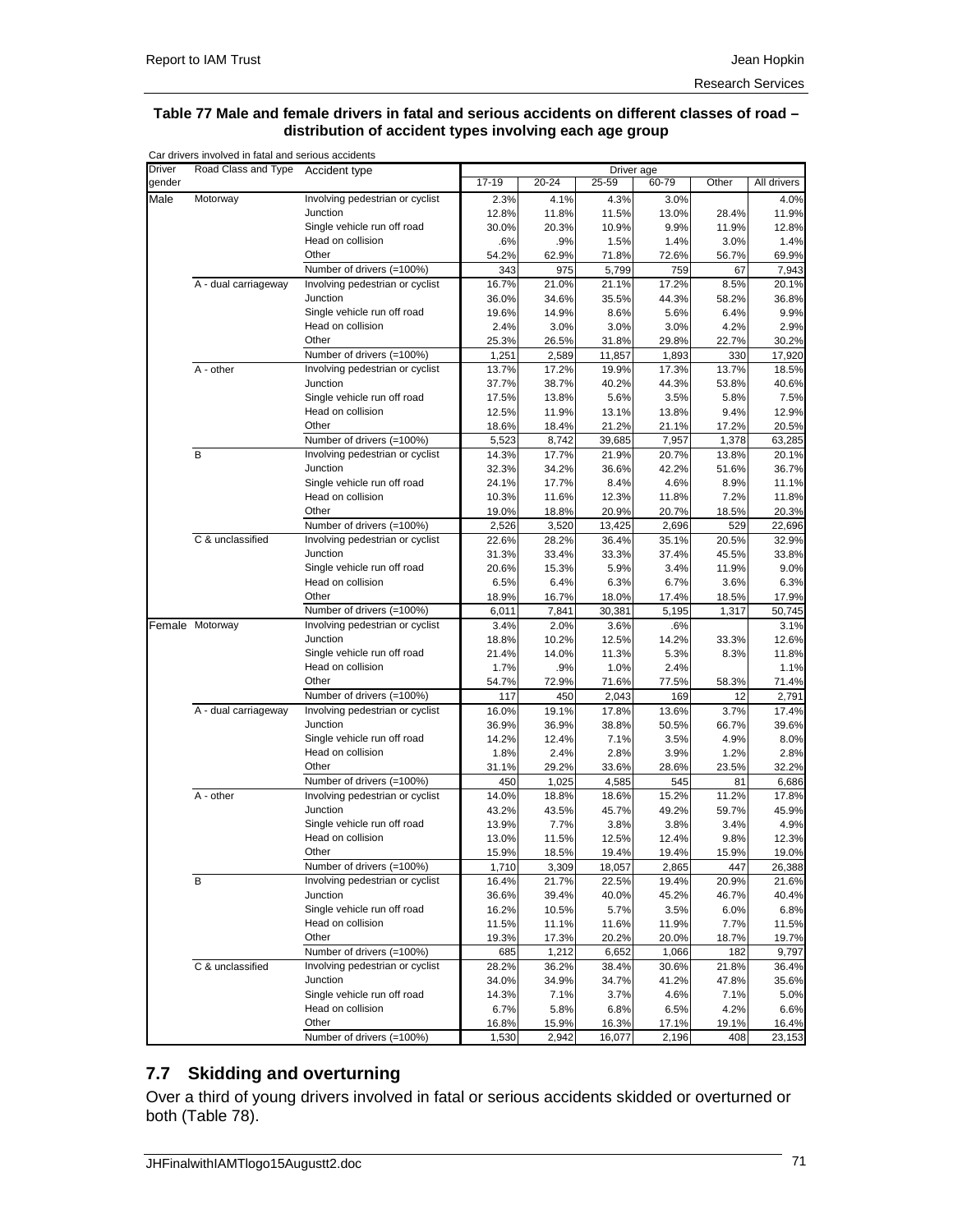The proportion of young car drivers who lost control of their vehicle in this way was much higher than for older drivers, and was higher for young males than young females (see Figure 47).

|               |                                                     | skidded and overturned in each age group |           |            |       |       |             |
|---------------|-----------------------------------------------------|------------------------------------------|-----------|------------|-------|-------|-------------|
|               | Car drivers involved in fatal and serious accidents |                                          |           |            |       |       |             |
| <b>Driver</b> | Skidding/overturning                                |                                          |           | Driver age |       |       |             |
| gender        |                                                     | $17 - 19$                                | $20 - 24$ | 25-59      | 60-79 | Other | All drivers |
| Male          | None                                                | 55.5%                                    | 62.3%     | 78.1%      | 85.1% | 80.9% | 74.5%       |
|               | Skidded                                             | 30.2%                                    | 27.0%     | 16.8%      | 11.6% | 12.3% | 18.9%       |
|               | Skidded and overturned                              | 9.4%                                     | 6.8%      | 2.9%       | 1.5%  | 3.1%  | 3.9%        |
|               | Overturned                                          | 4.9%                                     | 3.8%      | 2.2%       | 1.8%  | 3.8%  | 2.7%        |

Number of drivers (=100%) 15,660 23,655 101,151 18,501 3,621 162,588

Skidded 21.1% 18.2% 13.1% 8.9% 8.0% 13.8% Skidded and overturned 6.3% 3.8% 2.0% 1.3% 1.1% 2.4% Overturned 3.5% 2.3% 1.6% 2.0% 3.4% 1.9% Number of drivers (=100%) 4,492 8,936 47,416 6,840 1,131 68,815

**Table 78 Male and female drivers in fatal and serious accidents – proportion who** 

Car drivers involved in fatal and serious accidents



Female None 69.1% 75.7% 83.3% 87.8% 87.5% 81.9%



## **7.8 Collisions with objects on or off the carriageway**

A tenth of young male car drivers involved in fatal or serious accidents hit an object in the carriageway: in most cases this was the kerb (Table 79). A slightly smaller proportion of young females hit an object in the carriageway compared with young males. The proportion of young drivers who hit the kerb was slightly higher than among older drivers.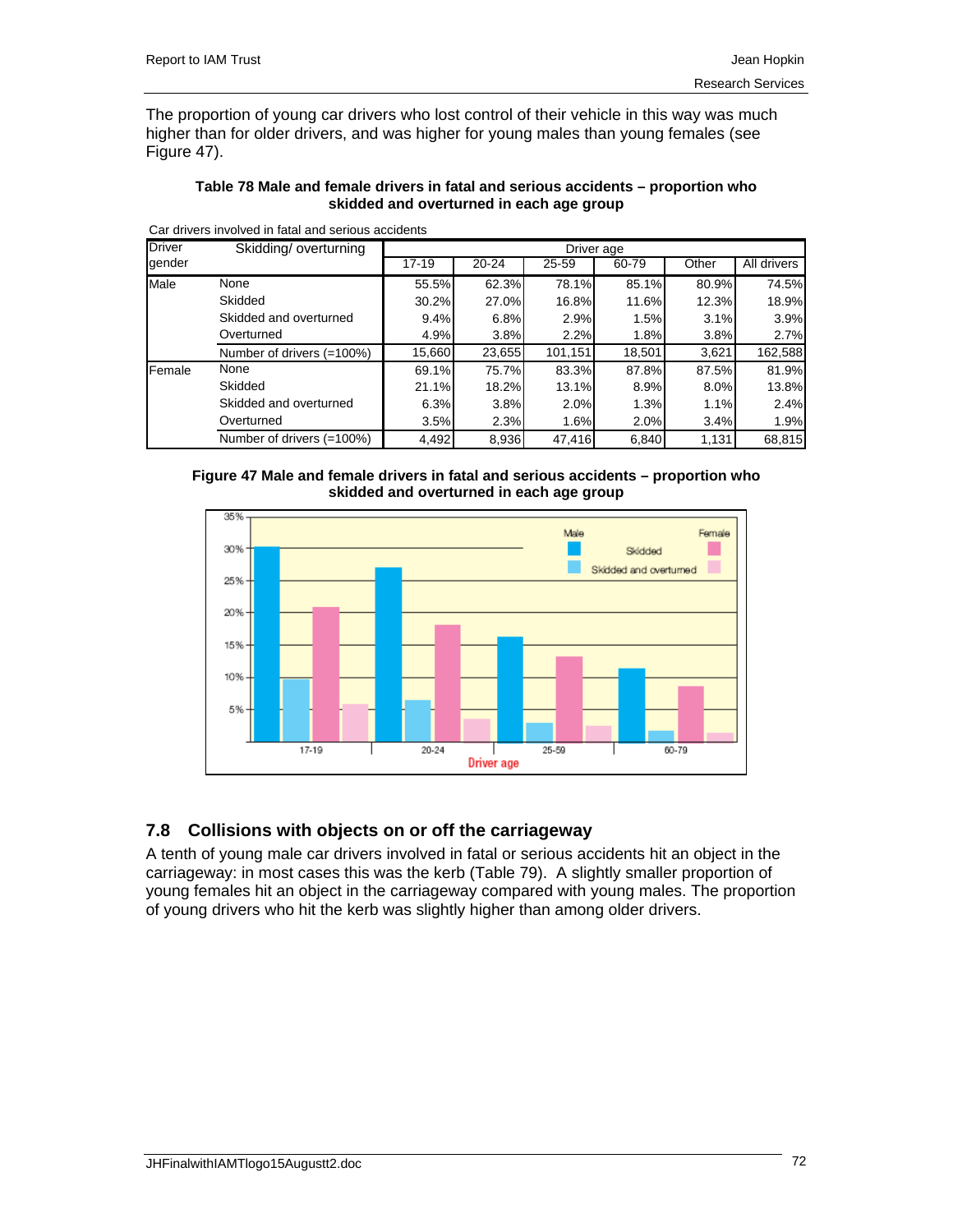#### **Table 79 Male and female drivers in fatal and serious accidents – proportion who hit an object in the road in each age group**

| <b>Driver</b> | Hit object in carriageway    |           |           |         | Driver age |       |             |
|---------------|------------------------------|-----------|-----------|---------|------------|-------|-------------|
| gender        |                              | $17 - 19$ | $20 - 24$ | 25-59   | 60-79      | Other | All drivers |
| Male          | None                         | 89.0%     | 90.2%     | 94.5%   | 94.8%      | 87.3% | 93.2%       |
|               | Parked vehicle               | 2.0%      | 2.2%      | 1.3%    | 1.8%       | 4.8%  | 1.7%        |
|               | Bollard or refuge            | 1.0%      | .9%       | .5%     | .6%        | 1.5%  | .6%         |
|               | Central island of roundabout | .3%       | .3%       | .2%     | .1%        | .2%   | .2%         |
|               | Kerb                         | 6.5%      | 5.5%      | 2.5%    | 1.8%       | 5.1%  | 3.3%        |
|               | Other object                 | 1.2%      | .9%       | 1.0%    | .9%        | 1.0%  | 1.0%        |
|               | Number of drivers (=100%)    | 15,665    | 23,671    | 101,200 | 18,513     | 3,623 | 162,672     |
| Female        | None                         | 92.5%     | 94.0%     | 95.8%   | 94.1%      | 89.4% | 95.0%       |
|               | Parked vehicle               | 1.6%      | 1.6%      | 1.1%    | 2.1%       | 4.3%  | 1.3%        |
|               | Bollard or refuge            | .5%       | .6%       | .4%     | .7%        | .9%   | .5%         |
|               | Central island of roundabout | .3%       | .1%       | .1%     | .1%        | .4%   | .1%         |
|               | Kerb                         | 4.3%      | 2.9%      | 1.8%    | 2.4%       | 4.1%  | 2.2%        |
|               | Other object                 | 0.9%      | 0.8%      | 0.8%    | 0.6%       | 0.9%  | 0.8%        |
|               | Number of drivers (=100%)    | 4,493     | 8,939     | 47,432  | 6,844      | 1,131 | 68,839      |

Car drivers involved in fatal and serious accidents

Over a third of young car drivers involved in fatal and serious accidents left the carriageway during the accident (Table 80). Most of these, and over a quarter of all young car drivers involved in fatal or serious accidents, hit an object off the carriageway (see Figure 48).

The proportion of young car drivers who left the carriageway and who hit an object off the carriageway was much higher than for older drivers, and was higher among 17-19 year olds than 20-24 year olds.

A larger proportion of young male drivers left the carriageway and hit an object off the carriageway, compared with young females.

### **Table 80 Male and female drivers in fatal and serious accidents – proportion who left the road and hit a roadside object in each age group**

| <b>Driver</b> | Vehicle leaving carriageway       |         |           |         | Driver age |       |             |
|---------------|-----------------------------------|---------|-----------|---------|------------|-------|-------------|
| gender        |                                   | $17-19$ | $20 - 24$ | 25-59   | 60-79      | Other | All drivers |
| Male          | Left the carriageway              | 42.3%   | 35.0%     | 20.5%   | 18.1%      | 30.9% | 24.6%       |
|               | Hit an object off the carriageway | 35.0%   | 28.3%     | 14.8%   | 11.8%      | 24.9% | 18.6%       |
|               | Number of drivers                 | 15.667  | 23.676    | 101.201 | 18.513     | 3.624 | 162,681     |
| Female        | Left the carriageway              | 31.4%   | 22.8%     | 16.4%   | 19.9%      | 28.9% | 18.8%       |
|               | Hit an object off the carriageway | 24.1%   | 16.9%     | 10.9%   | 13.5%      | 23.5% | 13.0%       |
|               | Number of drivers                 | 4,493   | 8.941     | 47,433  | 6,846      | 1,131 | 68.844      |

Car drivers involved in fatal and serious accidents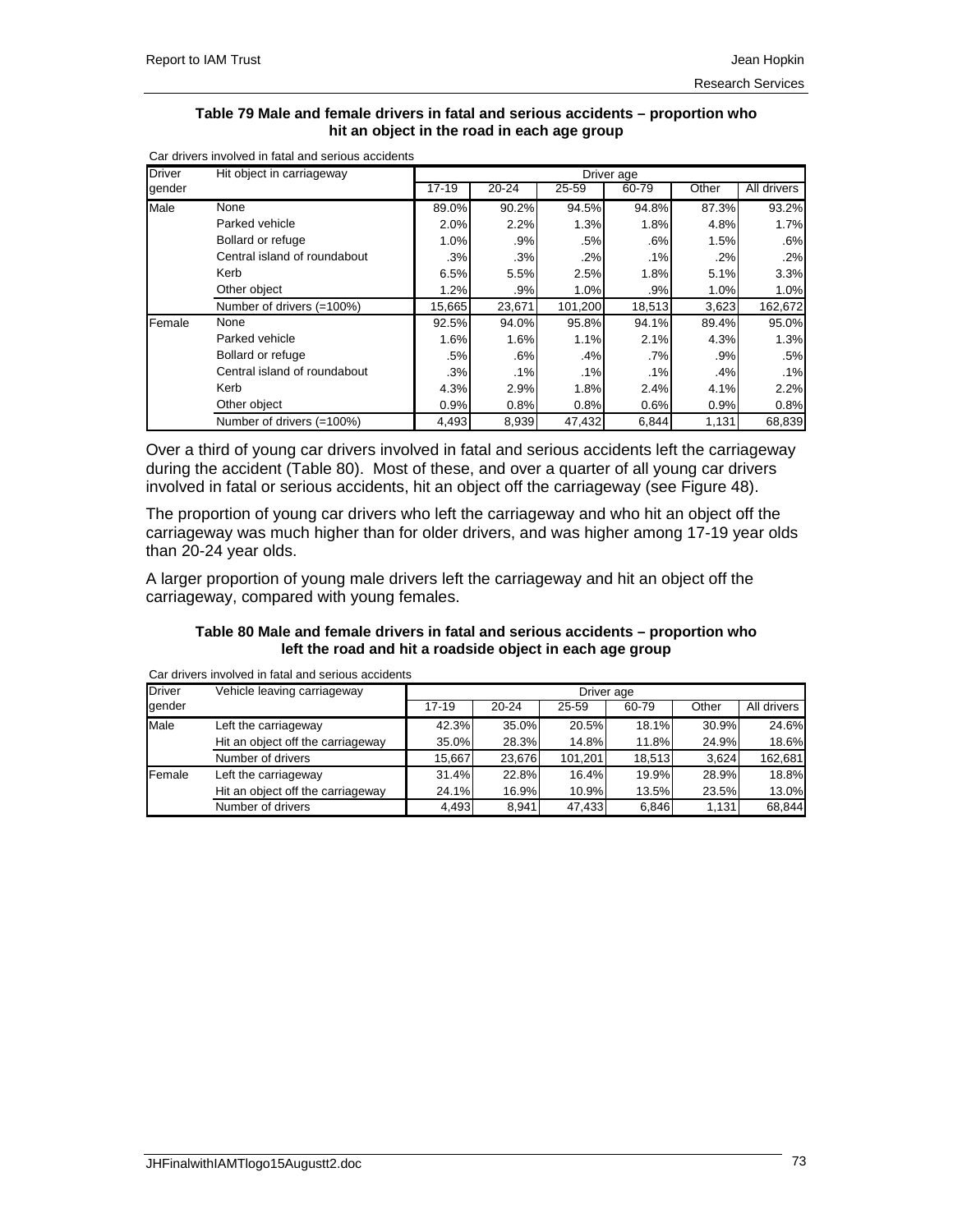



### **7.9 Hit and run accidents**

Only a small proportion of drivers in fatal and serious accidents are in 'hit and run' accidents. The proportion of male car drivers aged 17-24 involved fatal or serious accidents that were 'hit and run' accidents was 4% (Table 81). This was higher than for older drivers, and also higher than the proportion of young women in hit and run accidents (see Figure 49).

#### **Table 81 Male and female drivers in fatal and serious accidents – proportion hit and run accidents in each age group**

| <b>Driver</b> | Hit and run accidents     |        |        |           | Driver age |        |             |
|---------------|---------------------------|--------|--------|-----------|------------|--------|-------------|
| gender        |                           | 17-19  | 20-24  | $25 - 59$ | 60-79      | Other  | All drivers |
| Male          | Other                     | 95.4%  | 95.5%  | 97.6%     | 99.2%      | 96.2%  | 97.2%       |
|               | Hit and run               | 4.2%   | 4.1%   | 2.2%      | .7%        | 3.5%   | 2.5%        |
|               | Non-stop vehicle not hit  | .3%    | .3%    | .2%       | .2%        | .3%    | .3%         |
|               | Number of drivers (=100%) | 15.672 | 23.684 | 101.232   | 18,517     | 3.624  | 162,729     |
| Female        | Other                     | 99.1%  | 98.7%  | 99.0%     | 99.4%      | 99.0%  | 99.0%       |
|               | Hit and run               | .7%    | 1.1%   | .8%       | .4%        | $.7\%$ | .8%         |
|               | Non-stop vehicle not hit  | .2%    | .1%    | .2%       | .2%        | .3%    | .2%         |
|               | Number of drivers (=100%) | 4,493  | 8.944  | 47.447    | 6,848      | 1,131  | 68,863      |

Car drivers involved in fatal and serious accidents



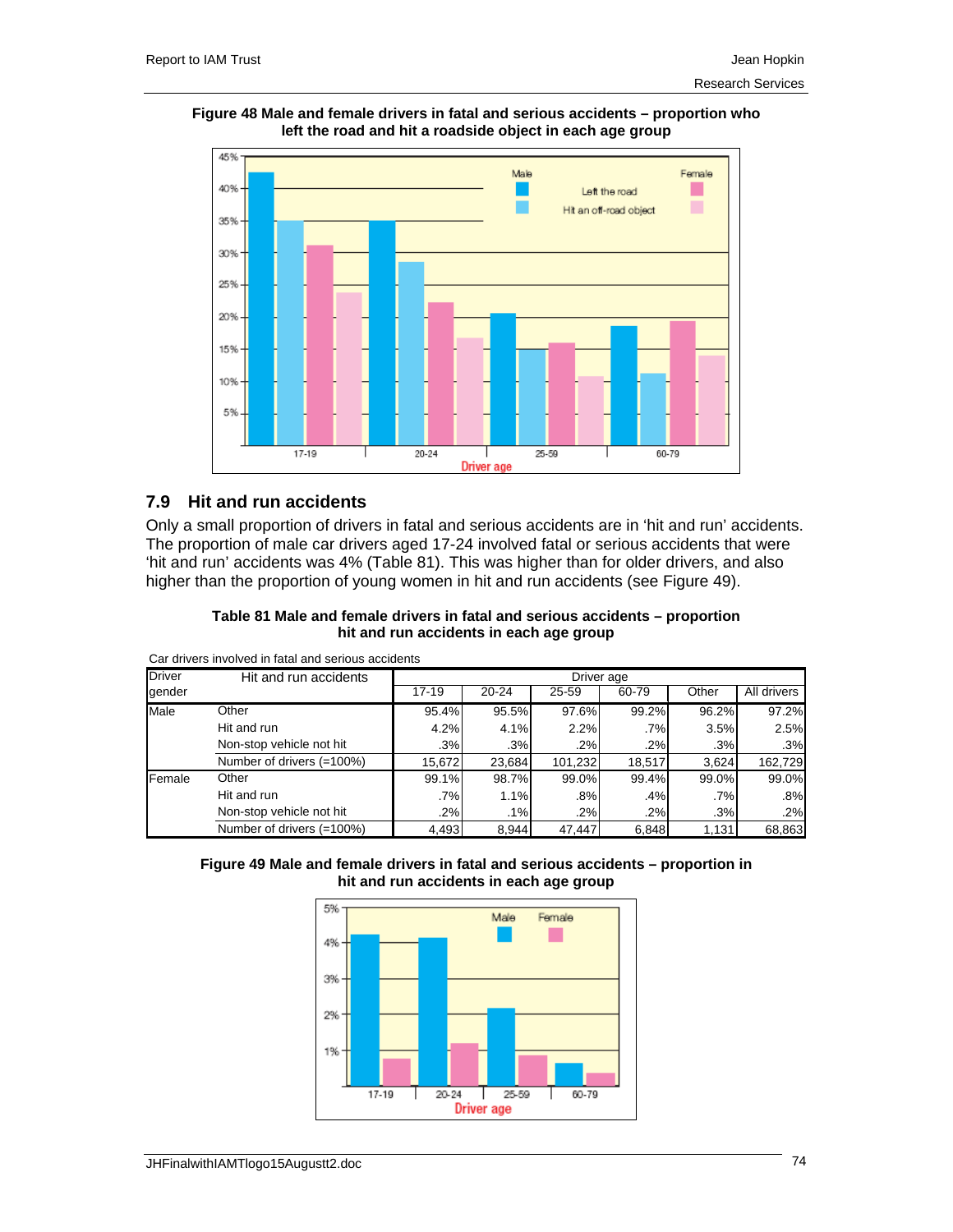# **8 Young drivers in fatal and serious accidents: differences with age**

## **8.1 Basis for the analysis**

This section presents a series of graphs showing how involvement in fatal and serious accidents differs between young drivers of different ages, by presenting the number of drivers involved in different types of accident.

The number of 17 year olds involved in fatal and serious accidents is lower than for drivers aged 18 or over because drivers do not gain a full driving licence until some time after their  $17<sup>th</sup>$  birthday. These have therefore been omitted, to provide a clearer picture of the way in which involvement in different types of accident changes as young drivers mature and gain more experience.

The analysis shows that as drivers move from their late teens to their early twenties there is a gradual decrease in the number who are involved in many types of accident, but that with experience or confidence, others, such as motorway accidents, increase.

## **8.2 Number of drivers involved in fatal and serious accidents**

The number of male drivers involved in fatal and serious accidents falls from around 900 per year at the age of 18 to around 600 per year by the age of 24. Around 260 18 year old women each year are involved in fatal and serious accidents, and this falls only slightly to around 250 24 year olds per year (Figure 50).



#### **Figure 50 Male and female drivers aged 18-24 in fatal and serious accidents: average number per year**

## **8.3 Accident severity**

About 110 18 year old male car drivers are involved in fatal accidents each year, falling to about 70 by the age of 24. The number involved in serious accidents falls from 770 each year at the age of 18 to 510 per year (Figure 51).

The number female car drivers involved in fatal accidents is about 20 per year at age 18 and for each year group up to the age of 24. The number involved in serious accidents falls from around 240 each year at the age of 18 and 19 to just over 220 per year at the age of 24.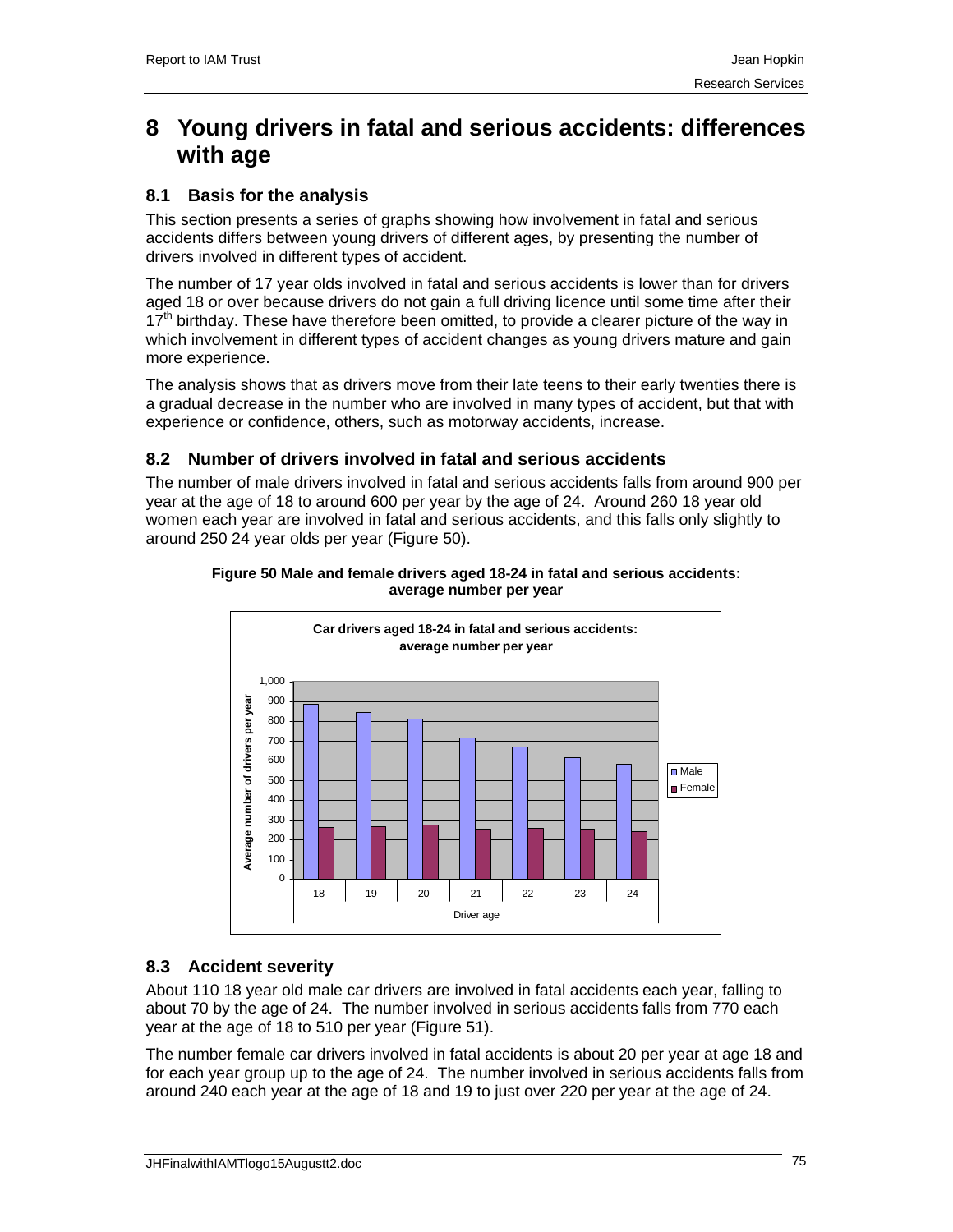**Figure 51 Male and female drivers aged 18-24 in fatal and serious accidents: average number in fatal and serious accidents per year** 



### **8.4 Average age of car**

For young men and young women, the risks associated with driving older cars decrease as they progress through their late teens and early twenties, with the average age of the cars involved in fatal and serious accidents falling from just over 8 years for 18 year old men and just over 7 years for 18 year old women, to just over 7 years for 24 year old men and just over 5 years for 24 year old women (Figure 52).

**Figure 52 Male and female drivers aged 18-24 in fatal and serious accidents: average number in fatal and serious accidents per year** 



## **8.5 Number of casualties per car**

Between the ages of 18 and 24 the number of casualties in cars driven by young men falls steadily (Figure 53); between 18 and 20 this is matched by a fall in casualties in cars driven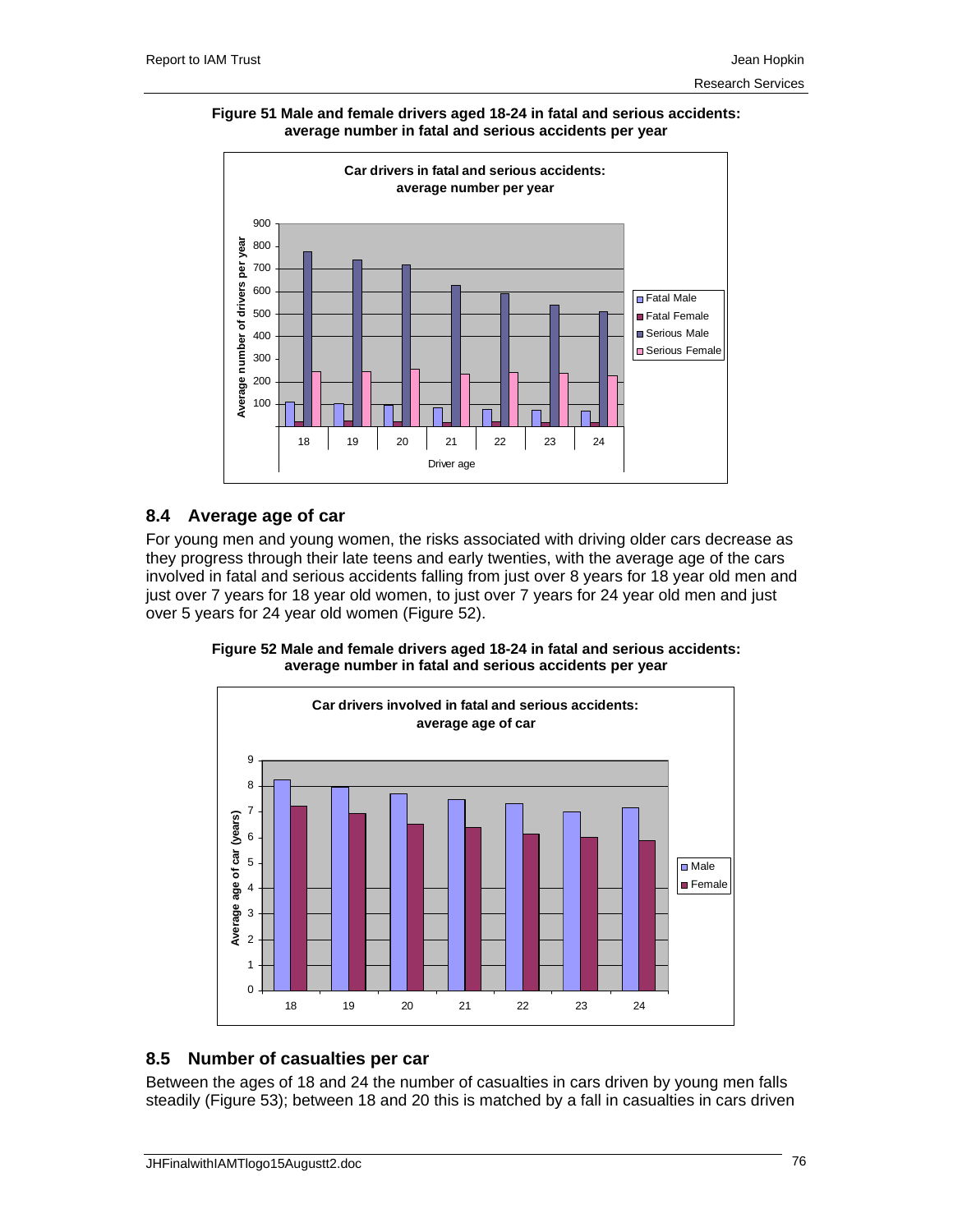by women. This decline in casualty numbers is likely to reflect a decrease in accident severity and possibly vehicle age, but may also reflect reductions in the number of passengers carried as patterns of driving alter with lifestyle changes.





## **8.6 Accidents at night**

There is a gradual decrease in the number of young drivers involved in accidents at night (between 7pm and 7am) between the ages of 18 and 24 (Figure 54). The decline is much more marked among men (from just under 500 to 270 per year) than women (from around 100 to 70 per year). Again this is likely to reflect lifestyle changes, but also the effect of maturity and experience reducing the risks as drivers move from their teens to their twenties.

**Figure 54 Male and female drivers aged 18-24 in fatal and serious accidents: average number of casualties in car** 

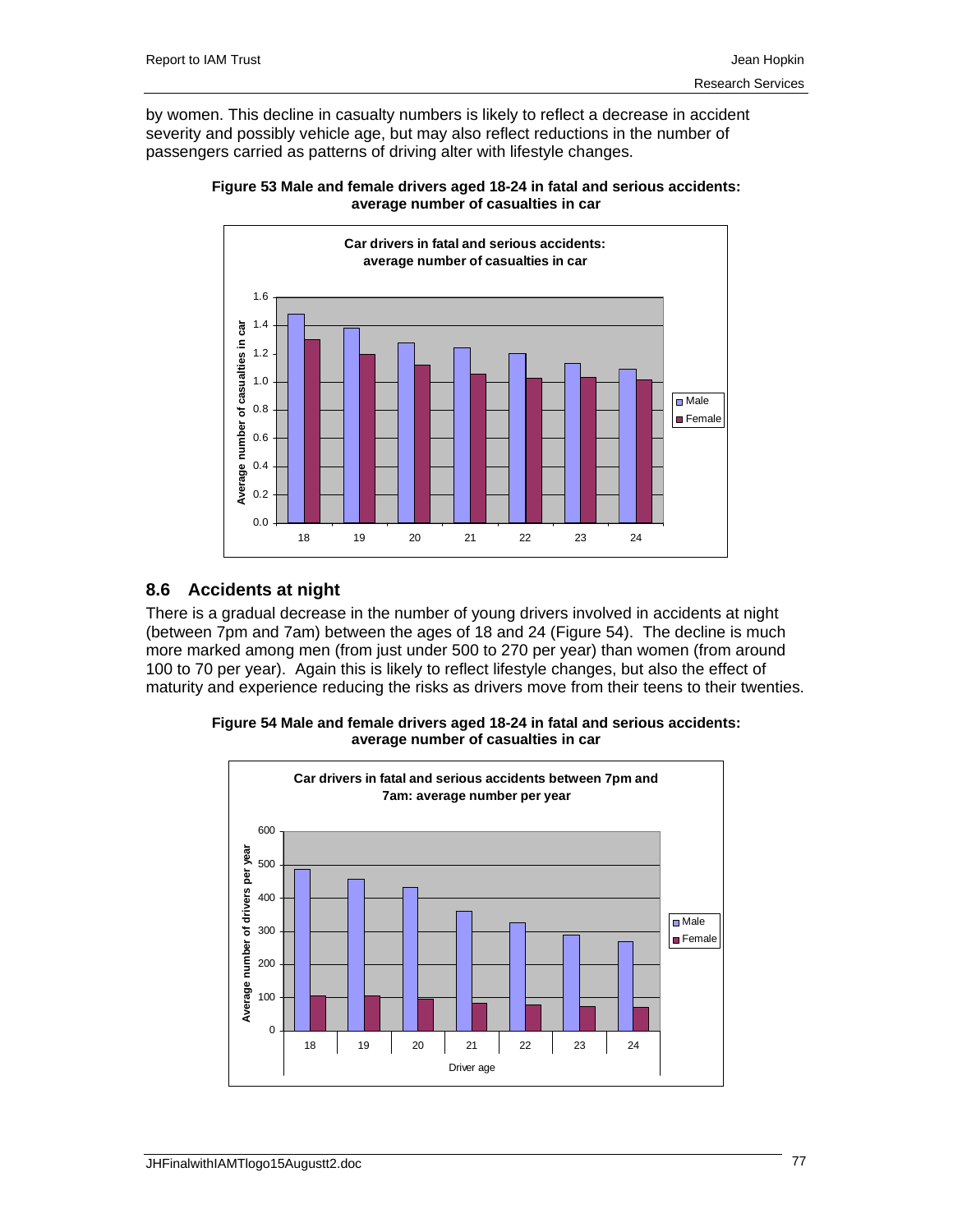## **8.7 Type of accident**

As shown in Section 7.6 the two types of accident involving young drivers in fatal and serious accidents are those at junctions (not involving pedestrians or cyclists) and single vehicle accidents in which no other road users are involved and the vehicle leaves the road.

Between the ages of 18 and 24 there is a steady decline in the number men involved in fatal and serious accidents of these types, suggesting that maturity and experience decrease the risks (Figure 55 and Figure 56). For young women, involvement in junction accidents changes little with age, but the effect of experience is evident in the decline in numbers involved in single vehicle run off accidents between the ages of 18 and 20.



### **Figure 55 Male and female drivers aged 18-24 in fatal and serious accidents: average number per year at junctions**



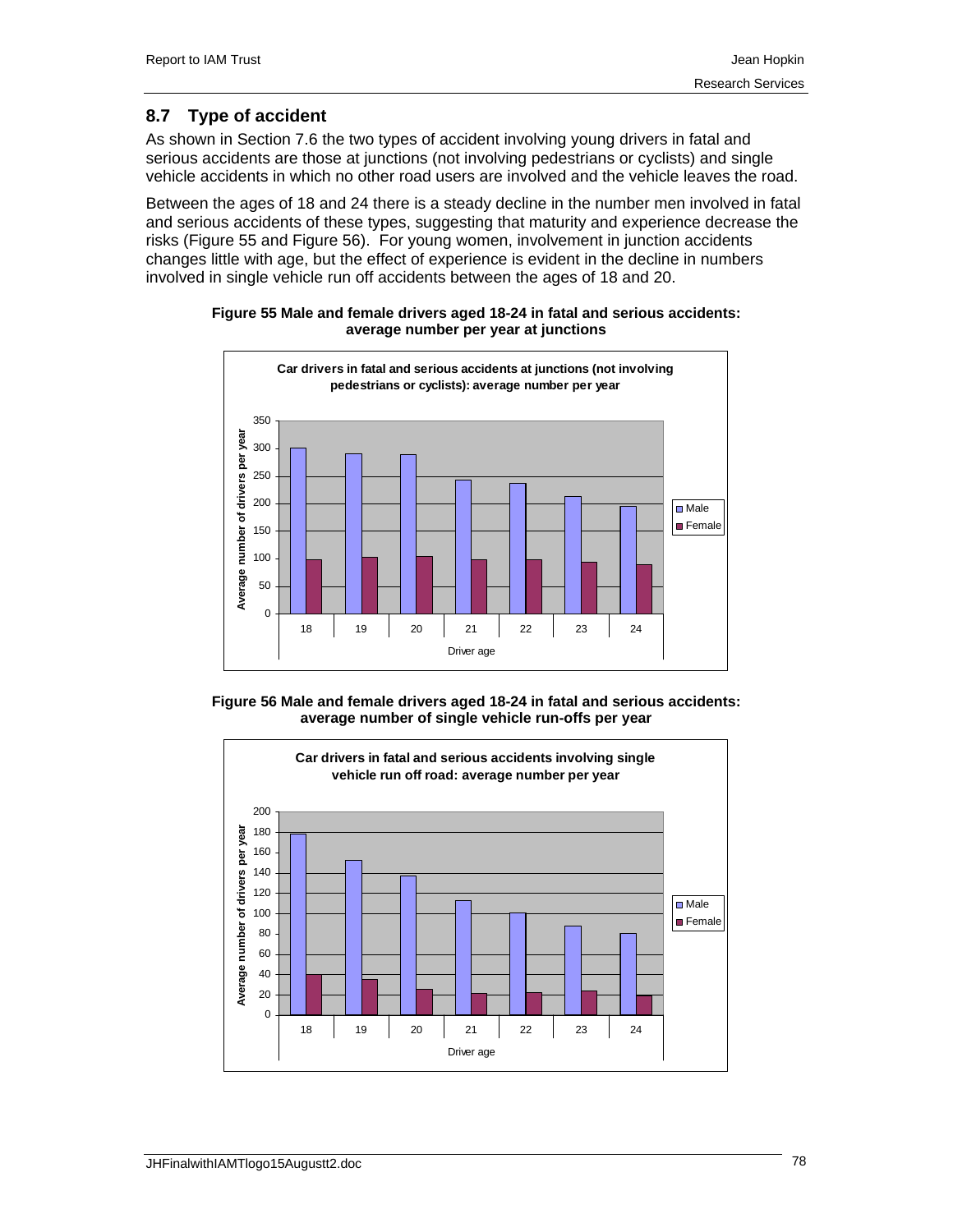## **8.8 Type of area**

In towns and cities, Figure 57 shows that the number of young men involved in fatal and serious accidents each year falls from the teens to the early twenties (there is a slight peak at the age of 20 which may reflect the tendency for driver ages to be 'rounded' to the nearest 5 or 10).

For young women, the number involved in accidents in urban areas each year is slightly higher for those in their twenties than teenagers. This could be a result of more drivers (women are on average slightly older when they pass the driving test), more driving as experience is gained and lifestyles change, and possibly reflecting increased risk taking.



**Figure 57 Male and female drivers aged 18-24 in fatal and serious accidents: average number per year in urban areas** 

In rural areas, there are more fatal and serious accidents each year involving young drivers than there are in towns and cities. The number of young men involved in such accidents falls dramatically between the ages of 18 and 22, and then more slowly to 24 (Figure 58), suggesting that maturity and experience are important factors, but that lifestyle and travel changes may also affect involvement of young men in accidents on rural roads.

The number of young women in fatal and serious accidents on rural roads declines, mostly between the ages of 18 and 21. Again maturity, experience and lifestyle factors are likely to explain this trend.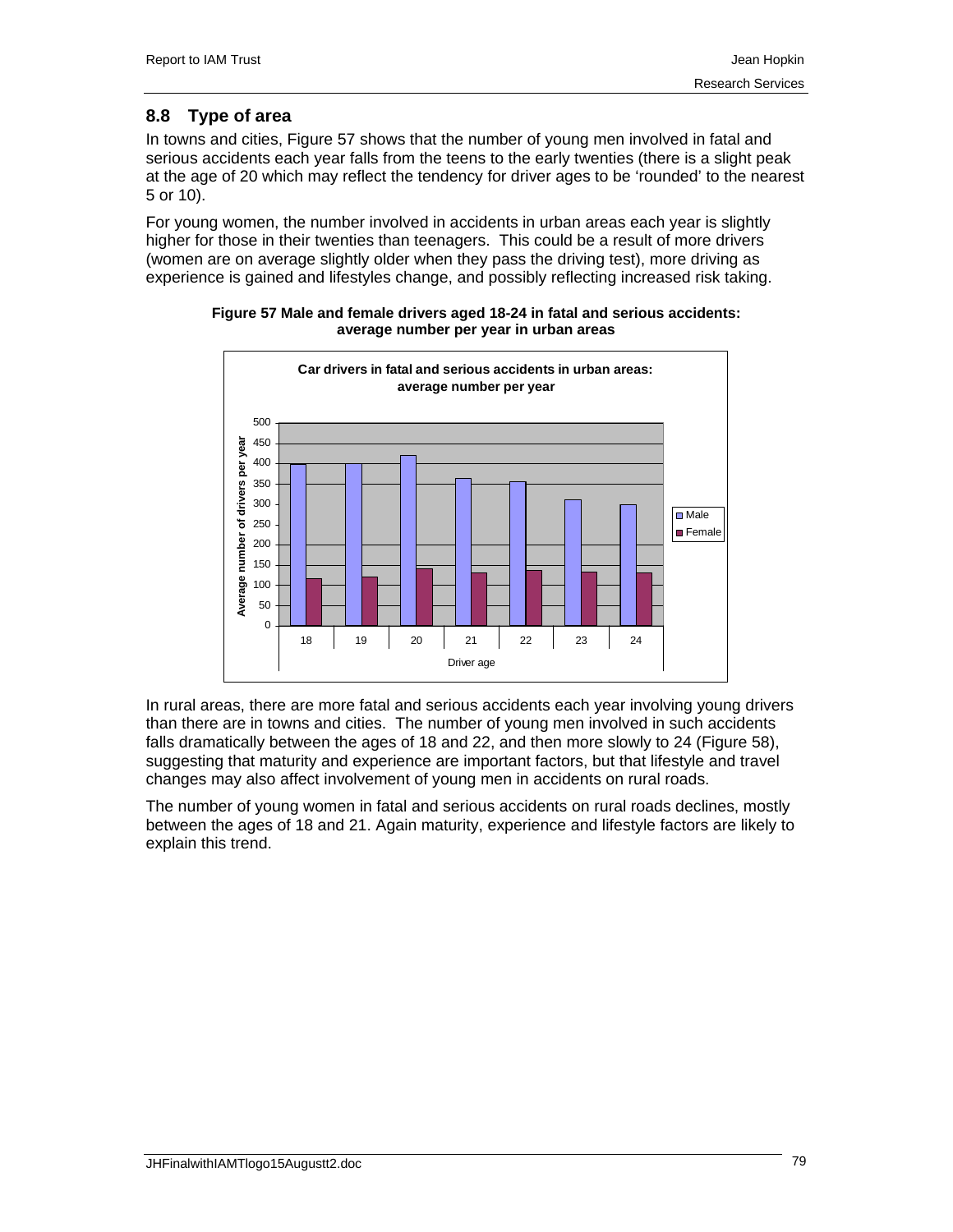**Figure 58 Male and female drivers aged 18-24 in fatal and serious accidents: average number per year in rural areas** 



## **8.9 Type of road**

The number of young men involved in fatal and serious accidents on minor roads declines steadily from around 340 per year involving 18 year olds to 180 per year involving 24 year olds (Figure 59), and is likely to reflect the effect of maturity and experience increasing the ability to cope with driving on minor roads.

The numbers for young women are much smaller, and fall only slightly between the ages of 18 and 24.



**Figure 59 Male and female drivers aged 18-24 in fatal and serious accidents: average number per year on minor roads** 

In contrast, involvement in fatal and serious motorway accidents is higher among men and women in their twenties than their teens (Figure 60), although the average number of drivers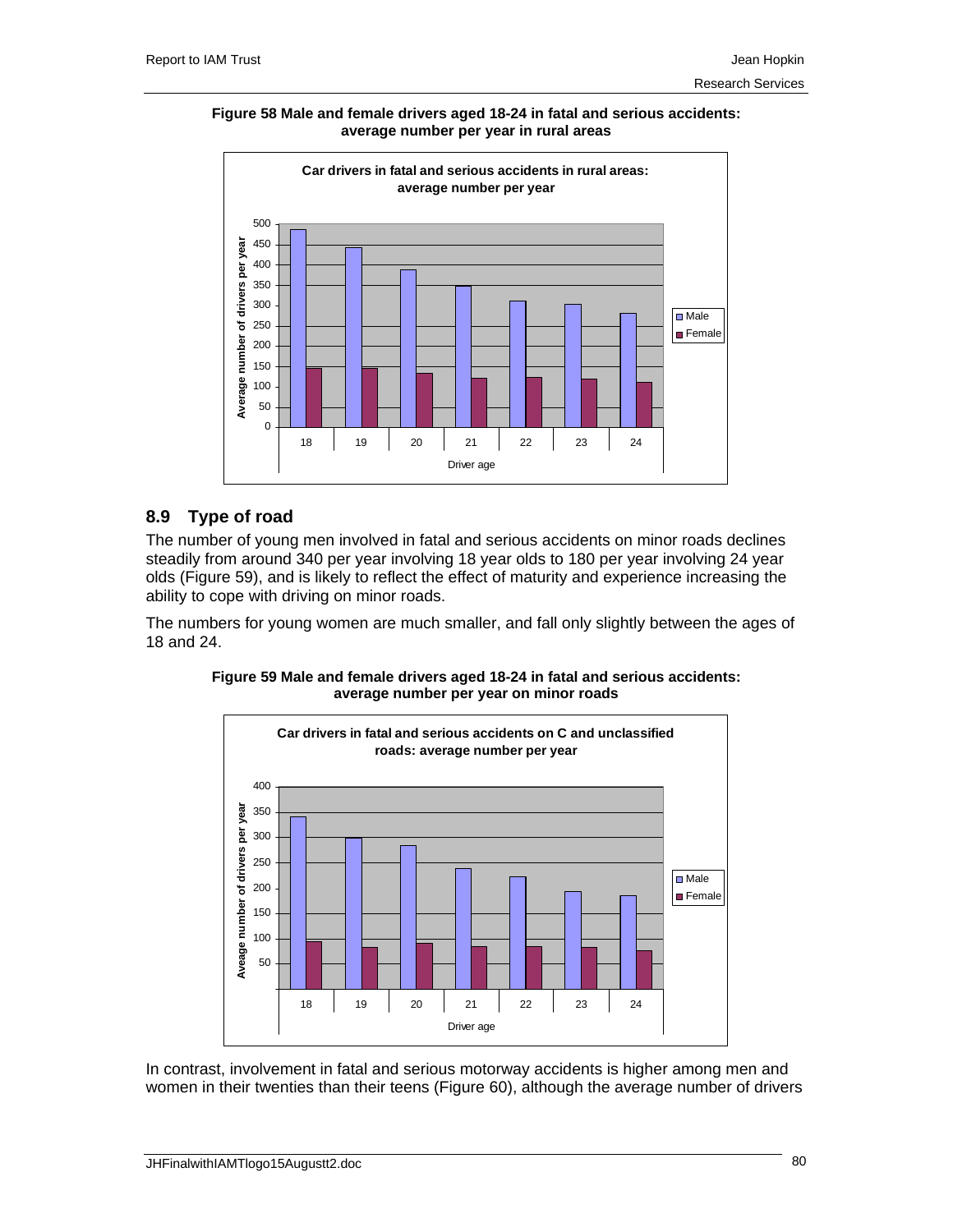involved in such accidents is very small (which means that the apparent variability with age may partly be due to chance).

The initial increase in accident involvement is likely to reflect the increase in motorway driving which takes place once drivers have gained experience on other roads (Section 2.6 showed that novice drivers do little motorway driving initially). Indeed this increase in motorway driving as confidence is gained and lifestyles change may explain the continued increase in the number of young drivers involved in motorway accidents up to the age of 22 or 23.



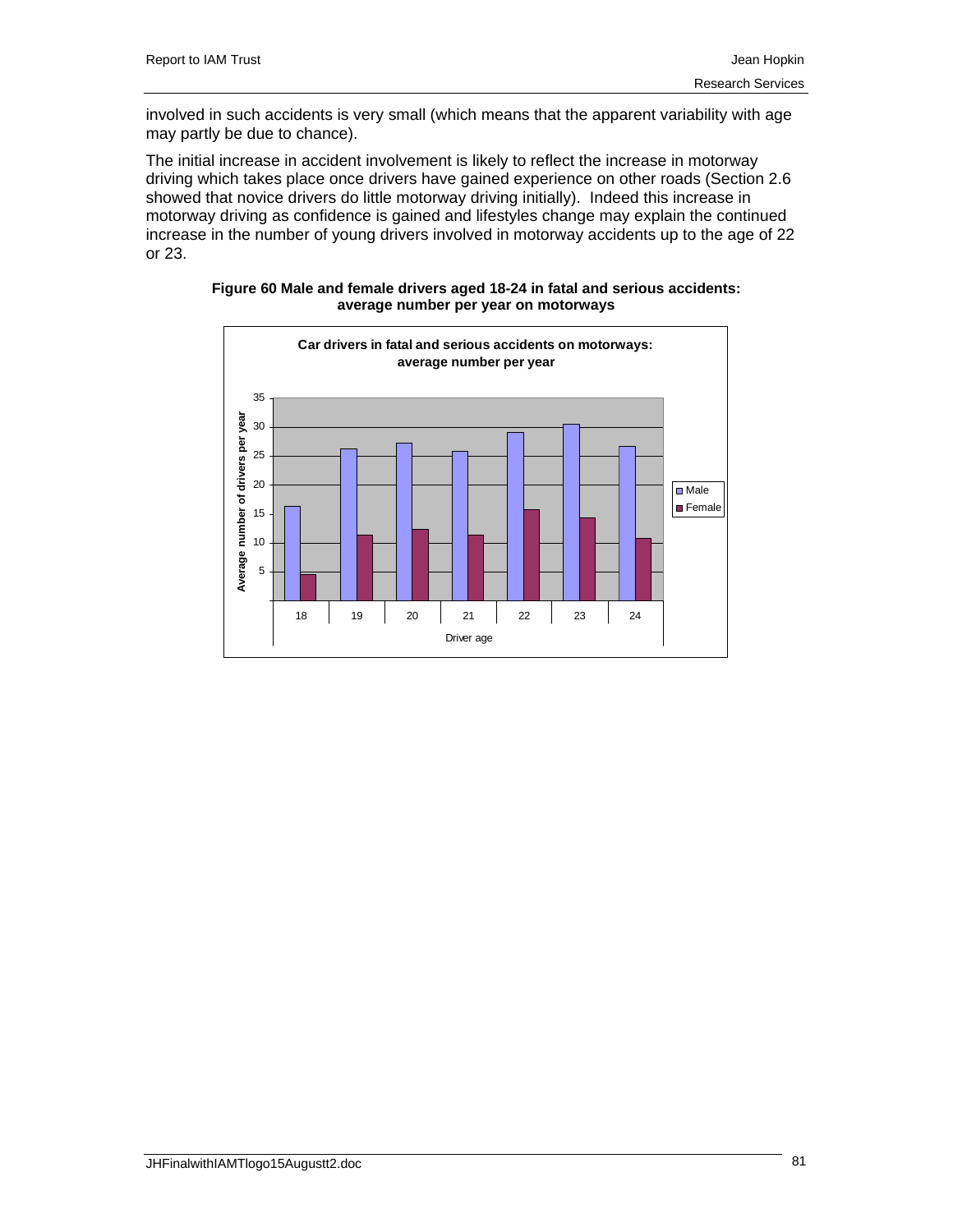# **9 Comparisons with Northern Ireland**

The data available for Northern Ireland are from the published statistics for accidents in 2006. These show the age and gender of casualties using different modes of transport, and the severity of their injuries.

Table 82 compares the data on the severity of injuries sustained by drivers of motor vehicles involved in injury accidents for England, Scotland, Wales and Northern Ireland for 2006.

There are several ways in which the basis for these tables is different from the analysis presented in the previous sections of this report:

- The remainder of the report covers car drivers, rather than motor vehicle drivers
- The age groups available for Northern Ireland are not those used in the main analysis, so the accident records for Great Britain have been re-grouped so that the age groups are comparable with those available for Northern Ireland.
- The remainder of the report analyses drivers according to the severity of the accidents in which they were involved, while this analysis shows the severity of the drivers' injuries.

In Northern Ireland 31% of male and 24% of female drivers with fatal and serious injuries were aged 16-24 (see Table 82). The proportion of drivers with fatal or serious injuries who were aged 17-24 in each of the countries in Great Britain was relatively similar, particularly when the number of years in the age group is taken into account, as shown in the % per year of age table (Table 83, also Figure 62 and Figure 63).

In Northern Ireland 21% of male and female drivers with slight injuries were aged 16-24 (Table 82). This was slightly lower than in England Wales and Scotland, taking into account the number of years in the age group, but the difference is not statistically significant.

| Country  | Driver | Injury severity  |                   |          |       | Driver age |       |       |       | Number of             |
|----------|--------|------------------|-------------------|----------|-------|------------|-------|-------|-------|-----------------------|
|          | gender |                  | Under<br>$16/17*$ | 16/17-24 | 25-34 | 35-44      | 45-54 | 55-64 | $65+$ | drivers<br>$(=100\%)$ |
| England  | Male   | Fatal or serious | 0.5%              | 29.4%    | 21.7% | 17.5%      | 12.0% | 8.9%  | 10.0% | 6,002                 |
|          |        | Slight           | 0.2%              | 24.8%    | 23.4% | 21.6%      | 14.0% | 9.1%  | 7.0%  | 56,157                |
|          |        | All males        | 0.3%              | 25.3%    | 23.2% | 21.2%      | 13.8% | 9.1%  | 7.3%  | 62,159                |
|          | Female | Fatal or serious | 0.1%              | 23.4%    | 20.5% | 18.8%      | 14.6% | 9.8%  | 12.9% | 2,496                 |
|          |        | Slight           | 0.0%              | 23.8%    | 24.7% | 23.7%      | 14.5% | 8.4%  | 5.0%  | 42,220                |
|          |        | All females      | 0.0%              | 23.8%    | 24.5% | 23.4%      | 14.5% | 8.4%  | 5.4%  | 44,716                |
| Wales    | Male   | Fatal or serious | 1.2%              | 32.1%    | 16.3% | 18.4%      | 9.9%  | 11.7% | 10.5% | 343                   |
|          |        | Slight           | 0.2%              | 28.5%    | 20.7% | 21.0%      | 13.0% | 9.8%  | 6.9%  | 3,247                 |
|          |        | All males        | 0.3%              | 28.8%    | 20.3% | 20.8%      | 12.7% | 10.0% | 7.2%  | 3,590                 |
|          | Female | Fatal or serious | 0.7%              | 22.9%    | 17.1% | 23.6%      | 12.9% | 11.4% | 11.4% | 140                   |
|          |        | Slight           | 0.0%              | 27.2%    | 24.3% | 20.2%      | 14.8% | 8.1%  | 5.4%  | 2,593                 |
|          |        | All females      | 0.1%              | 27.0%    | 24.0% | 20.4%      | 14.7% | 8.2%  | 5.7%  | 2,733                 |
| Scotland | Male   | Fatal or serious | 0.3%              | 27.9%    | 15.8% | 21.4%      | 15.5% | 9.8%  | 9.2%  | 682                   |

Northern Ireland Male Fatal or serious 0.5% 31.4% 22.1% 19.8% 12.9% 7.7% 5.7% 389

Slight 0.3% 26.3% 21.0% 21.1% 14.8% 9.6% 6.9% 3,779 All males 0.3% 26.5% 20.2% 21.2% 14.9% 9.6% 7.2% 4,461 Female Fatal or serious 0.0% 24.9% 17.8% 16.8% 16.2% 12.8% 11.5% 321 Slight 0.0% 23.4% 22.6% 24.1% 16.8% 8.0% 5.1% 2,805 All females 0.0% 23.6% 22.1% 23.3% 16.7% 8.5% 5.8% 3,126

Slight 0.1% 21.2% 22.3% 24.4% 16.0% 8.7% 7.2% 2,264 All males 0.2% 22.7% 22.3% 23.7% 15.6% 8.5% 7.0% 2,653

Female Fatal or serious 0.0% 24.0% 21.9% 21.9% 9.3% 12.6% 10.4% 183<br>Slight 0.0% 20.6% 27.8% 24.9% 15.5% 6.8% 4.5% 1,769 Slight 0.0% 20.6% 27.8% 24.9% 15.5% 6.8% 4.5% 1,769 All females 0.0% 20.9% 27.2% 24.6% 14.9% 7.3% 5.1% 1,952

### **Table 82 England, Wales, Scotland and Northern Ireland - age distribution of male and female motor vehicle drivers in injury accidents with different levels of severity in 2006**

16 in Northern Ireland, 17 in England Wales and Scotland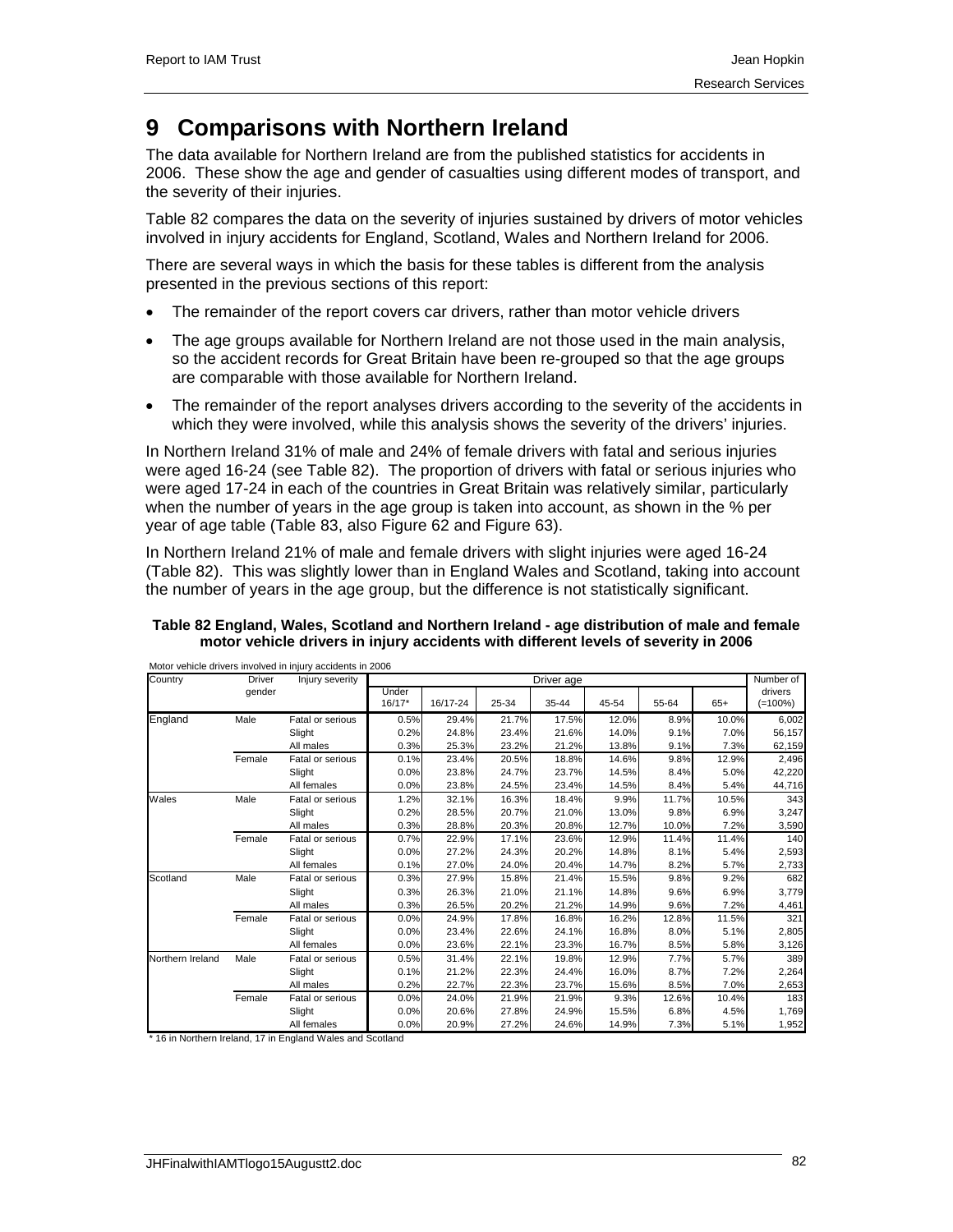#### **Table 83 England, Wales, Scotland and Northern Ireland - age distribution of male and female motor vehicle drivers in injury accidents in 2006: % per year of driver age**

| Country  | Driver gender | Injury severity         |          |           | Driver age |           |           |
|----------|---------------|-------------------------|----------|-----------|------------|-----------|-----------|
|          |               |                         | 16/17-24 | $25 - 34$ | 35-44      | $45 - 54$ | $55 - 64$ |
| England  | Male          | Fatal or serious        | 4.8%     | 2.2%      | 1.8%       | 1.2%      | 0.9%      |
|          |               | Slight                  | 4.0%     | 2.3%      | 2.2%       | 1.4%      | 0.9%      |
|          |               | All males               | 4.1%     | 2.3%      | 2.1%       | 1.4%      | 0.9%      |
|          | Female        | Fatal or serious        | 3.8%     | 2.0%      | 1.9%       | 1.5%      | 1.0%      |
|          |               | Slight                  | 3.9%     | 2.5%      | 2.4%       | 1.4%      | 0.8%      |
|          |               | All females             | 3.9%     | 2.4%      | 2.3%       | 1.4%      | 0.8%      |
| Wales    | Male          | <b>Fatal or serious</b> | 5.2%     | 1.6%      | 1.8%       | 1.0%      | 1.2%      |
|          |               | Slight                  | 4.6%     | 2.1%      | 2.1%       | 1.3%      | 1.0%      |
|          |               | All males               | 4.7%     | 2.0%      | 2.1%       | 1.3%      | 1.0%      |
|          | Female        | Fatal or serious        | 3.7%     | 1.7%      | 2.4%       | 1.3%      | 1.1%      |
|          |               | Slight                  | 4.4%     | 2.4%      | 2.0%       | 1.5%      | 0.8%      |
|          |               | All females             | 4.4%     | 2.4%      | 2.0%       | 1.5%      | 0.8%      |
| Scotland | Male          | Fatal or serious        | 4.5%     | 1.6%      | 2.1%       | 1.6%      | 1.0%      |
|          |               | Slight                  | 4.2%     | 2.1%      | 2.1%       | 1.5%      | 1.0%      |
|          |               | All males               | 4.3%     | 2.0%      | 2.1%       | 1.5%      | 1.0%      |
|          | Female        | Fatal or serious        | 4.1%     | 1.8%      | 1.7%       | 1.6%      | 1.3%      |
|          |               | Slight                  | 3.8%     | 2.3%      | 2.4%       | 1.7%      | 0.8%      |
|          |               | All females             | 3.9%     | 2.2%      | 2.3%       | 1.7%      | 0.9%      |
| Northern | Male          | Fatal or serious        | 4.4%     | 2.2%      | 2.0%       | 1.3%      | 0.8%      |
| Ireland  |               | Slight                  | 3.0%     | 2.2%      | 2.4%       | 1.6%      | 0.9%      |
|          |               | All males               | 3.2%     | 2.2%      | 2.4%       | 1.6%      | 0.9%      |
|          | Female        | Fatal or serious        | 3.4%     | 2.2%      | 2.2%       | 0.9%      | 1.3%      |
|          |               | Slight                  | 2.9%     | 2.8%      | 2.5%       | 1.5%      | 0.7%      |
|          |               | All females             | 2.9%     | 2.7%      | 2.5%       | 1.5%      | 0.7%      |

Motor vehicle drivers involved in injury accidents in 2006: % per year of age

\* 16 in Northern Ireland, 17 in England Wales and Scotland



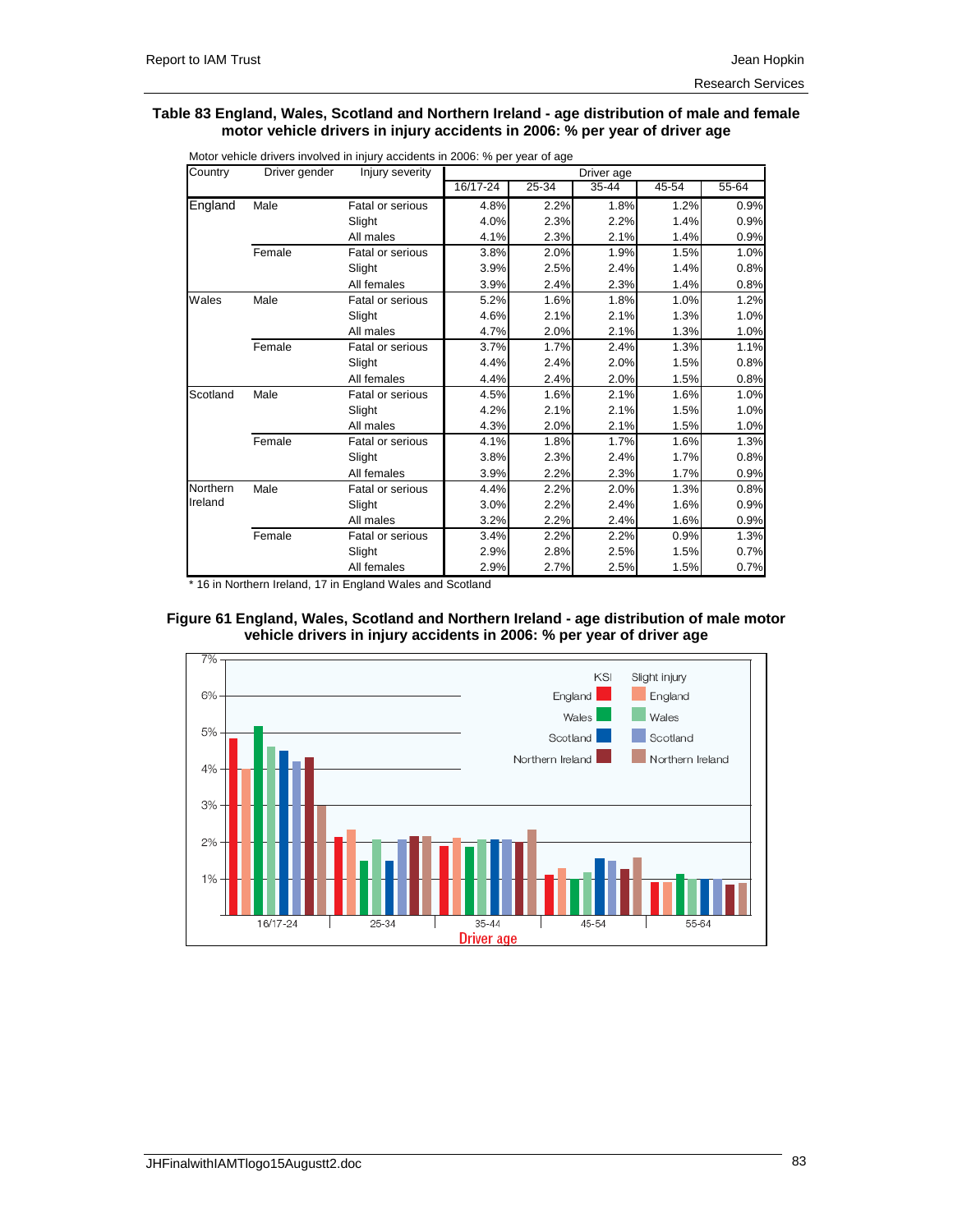



During the first year after passing the driving test, newly qualified drivers in Northern Ireland are required to display an 'R' plate and are limited to travelling at a maximum speed of 45 mph. It might be expected that this difference would result in a smaller proportion of drivers injured in road accidents in the 16-24 age group than in the 17-24 age group in the countries of Great Britain, and that any difference would be more apparent among the casualties with more severe injuries. However this does not appear to be the case. It is possible that other differences between Northern Ireland and the rest of the UK may be influencing the relative difference in the proportion of casualties who are under 24.

Among young male drivers the proportion of casualties whose injuries were serious was higher in Northern Ireland than in England Wales and Scotland (Table 84), but the difference was not statistically significant. Among older drivers, the proportion of injured drivers with injuries of different levels of severity was similar in Northern Ireland, England, Wales and Scotland.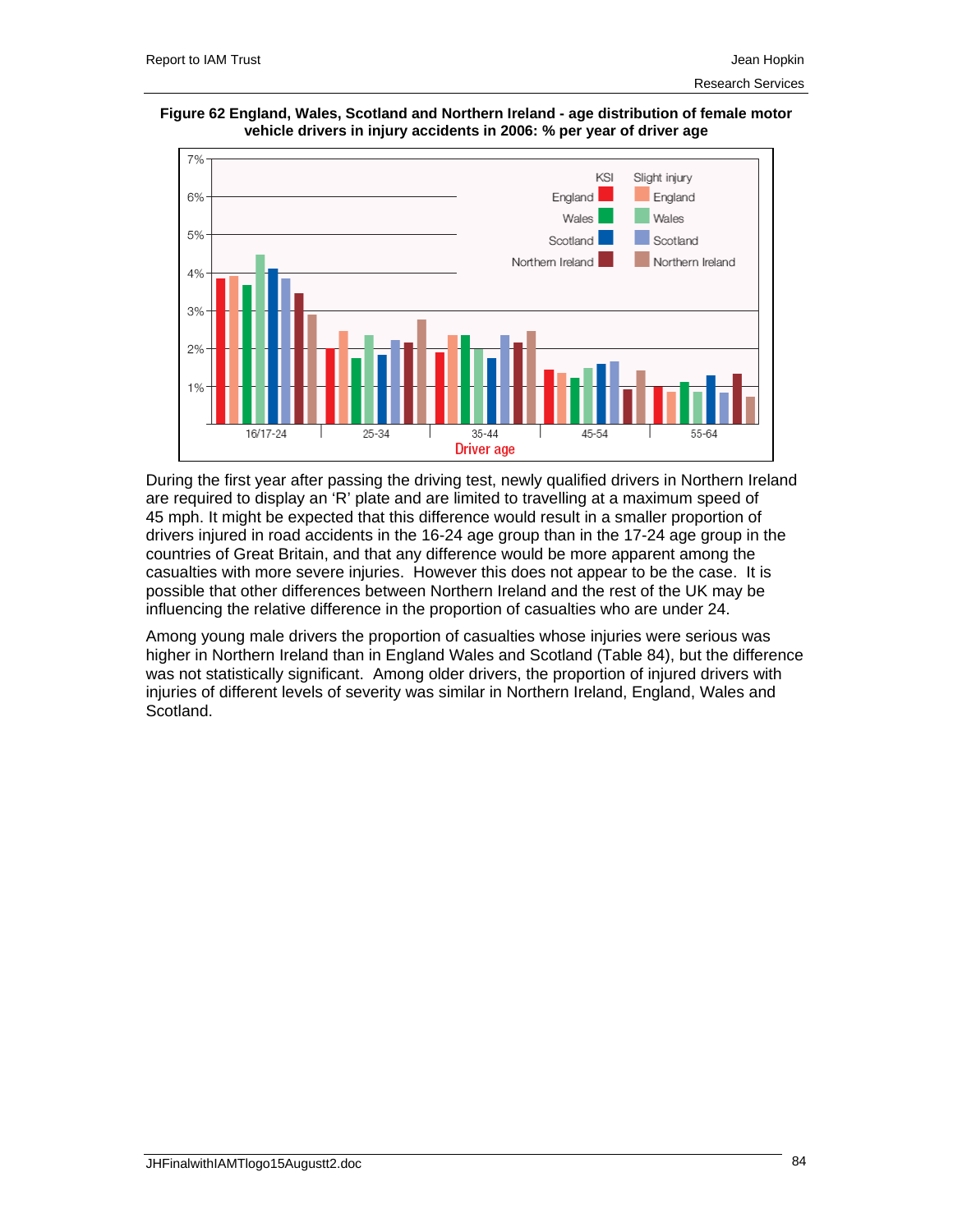#### **Table 84 Male and female motor vehicle driver casualties in England, Wales, Scotland and Northern Ireland - distribution of drivers with injuries of different levels of severity in 2006**

|          | Gender of | Injury severity                  |           |        | Driver age |           |       |       |             |
|----------|-----------|----------------------------------|-----------|--------|------------|-----------|-------|-------|-------------|
| Country  | casualty  |                                  | 16/17-24* | 25-34  | $35 - 44$  | $45 - 54$ | 55-64 | $65+$ | All drivers |
| England  | Male      | Fatal                            | 1.5%      | 1.0%   | .9%        | 1.0%      | 1.2%  | 2.1%  | 1.2%        |
|          |           | Serious                          | 9.7%      | 8.1%   | 7.1%       | 7.4%      | 8.2%  | 11.2% | 8.5%        |
|          |           | Slight                           | 88.8%     | 91.0%  | 92.0%      | 91.6%     | 90.5% | 86.7% | 90.4%       |
|          |           | Number of male drivers (=100%)   | 15,699    | 14,421 | 13,159     | 8,566     | 5,635 | 4,510 | 62,955      |
|          | Female    | Fatal                            | .5%       | .3%    | .2%        | .4%       | .6%   | 1.2%  | 0.4%        |
|          |           | Serious                          | 5.0%      | 4.3%   | 4.2%       | 5.2%      | 5.8%  | 12.1% | 5.1%        |
|          |           | Slight                           | 94.5%     | 95.3%  | 95.5%      | 94.4%     | 93.5% | 86.6% | 94.4%       |
|          |           | Number of female drivers (=100%) | 10,630    | 10,943 | 10,457     | 6,480     | 3,773 | 2,414 | 45,205      |
| Wales    | Male      | Fatal                            | 2.0%      | 1.8%   | .5%        |           | 2.2%  | 2.3%  | 1.5%        |
|          |           | Serious                          | 8.6%      | 5.9%   | 7.9%       | 7.5%      | 8.9%  | 11.6% | 8.1%        |
|          |           | Slight                           | 89.4%     | 92.3%  | 91.6%      | 92.5%     | 88.9% | 86.1% | 90.5%       |
|          |           | Number of male drivers (=100%)   | 1,034     | 727    | 746        | 455       | 359   | 259   | 3,594       |
|          | Female    | Fatal                            | .4%       | .2%    | .5%        | .2%       | 1.3%  | .6%   | 0.4%        |
|          |           | Serious                          | 3.9%      | 3.5%   | 5.4%       | 4.2%      | 5.8%  | 9.7%  | 4.7%        |
|          |           | Slight                           | 95.7%     | 96.3%  | 94.1%      | 95.5%     | 92.9% | 89.7% | 94.9%       |
|          |           | Number of female drivers (=100%) | 737       | 655    | 557        | 402       | 225   | 155   | 2,733       |
| Scotland | Male      | Fatal                            | 2.9%      | 1.4%   | 2.1%       | 2.4%      | 3.0%  | 3.4%  | 2.4%        |
|          |           | Serious                          | 13.2%     | 10.5%  | 13.3%      | 13.5%     | 12.6% | 16.1% | 12.9%       |
|          |           | Slight                           | 83.9%     | 88.0%  | 84.6%      | 84.1%     | 84.4% | 80.5% | 84.7%       |
|          |           | Number of male drivers (=100%)   | 1,182     | 901    | 945        | 666       | 429   | 323   | 4,464       |
|          | Female    | Fatal                            | .7%       | .4%    | .4%        | .4%       | .8%   | 2.2%  | 0.6%        |
|          |           | Serious                          | 10.2%     | 7.8%   | 7.0%       | 9.6%      | 14.7% | 18.3% | 9.7%        |
|          |           | Slight                           | 89.1%     | 91.8%  | 92.6%      | 90.0%     | 84.6% | 79.4% | 89.7%       |
|          |           | Number of female drivers (=100%) | 737       | 691    | 729        | 522       | 266   | 180   | 3,128       |
| Northern | Male      | Fatal                            | 1.7%      | 0.8%   | 1.3%       | 1.2%      | 3.1%  | 0.5%  | 1.4%        |
| Ireland  |           | Serious                          | 18.6%     | 13.7%  | 11.0%      | 10.9%     | 10.2% | 11.4% | 13.3%       |
|          |           | Slight                           | 79.8%     | 85.5%  | 87.8%      | 87.9%     | 86.7% | 88.1% | 85.3%       |
|          |           | Number of male drivers (=100%)   | 603       | 592    | 630        | 413       | 226   | 185   | 2,655       |
|          | Female    | Fatal                            | 0.7%      | 0.4%   | 0.8%       | 0.0%      | 0.7%  | 0.0%  | 0.5%        |
|          |           | Serious                          | 10.0%     | 7.2%   | 7.5%       | 5.8%      | 15.4% | 19.2% | 8.9%        |
|          |           | Slight                           | 89.2%     | 92.5%  | 91.7%      | 94.2%     | 83.9% | 80.8% | 90.6%       |
|          |           | Number of female drivers (=100%) | 408       | 531    | 480        | 291       | 143   | 99    | 1,954       |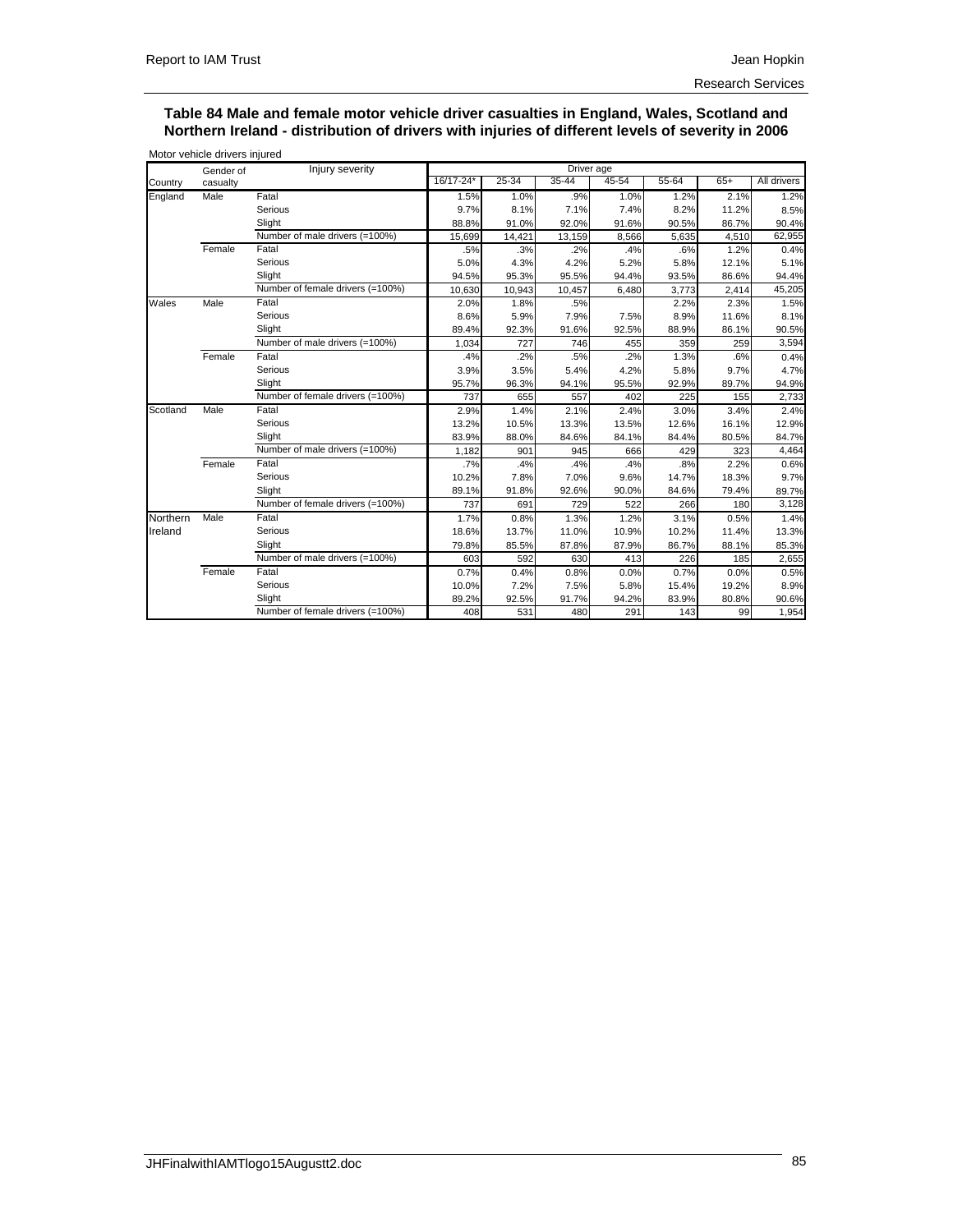# **10 Unlawful driving by younger drivers**

National statistics on driving offences do not provide details on the age of offenders. Data on driving offences is however available from a few specific studies. These are summarised briefly below. They show that there is a tendency for some types of offences in particular to be more prevalent among younger than older drivers. One of the studies found that there was a strong association between offending and accident involvement.

## **10.1 Motoring offences in general**

Among a study of 3,270 novice drivers who passed their driving test on 1998 and 1999, 16 (just under 0.5%) were alleged to have committed motoring offences during the period when they were learning to drive (Forsyth, Maycock and Sexton, 1995). These 16 people had offended on 23 occasions, with a total of 55 offences reported. All were males and 6 were aged 17-19 at the time when they took their driving test, 4 were aged 20-24, 3 aged 25-29 and 3 aged 30 or over when they took their test.

The most common of the alleged offences was driving unaccompanied or without 'L' plates. The next most common offences were document offences (licences, insurance documents or test certificates), speeding, and three cases of drink driving.

This study found that 9-10% of men and 2-3% of women each year had received a fixed penalty notice or summons in their first three years of driving. The proportions were higher among those under 25 than among older drivers (Forsyth, Maycock and Sexton, 1995). For example in the first year, 10% of males passing their test aged 17-19 had received a fixed penalty notice, 11% of males passing their test aged 20-24 compared with 4% of males passing at age 30-39, and 3% of females passing aged 17-19.

Speeding was the most common alleged offence, and was higher in the third year than in the first two years after the test: 45% in the first year, 49% in the second year and 58% in the third year. The researchers suggest that this is a result of increasing driver confidence as initial driving experience is gained after passing the driving test.

Of the drivers with fixed penalty notices or summons, 6-9% were for careless driving, 7% were for not wearing a seat belt in each of the first three years,  $1 - 2%$  were for drinking and driving, and 1-2% for reckless driving

The 1998-9 cohort study found a strong association between accident involvement and offending (Forsyth, Maycock and Sexton, 1995). Those who had received a fixed penalty notice or a summons for an offence in their first year of driving were more than twice as likely to have been involved in an accident (42%) as those who were not alleged to have offended (18%).

## **10.2 Seat belt wearing**

Seat belt wearing is no longer recorded in the national accident statistics but it is recorded in the national crash injury study. Seat belt wearing rates are slightly lower among young drivers involved in accidents than among older drivers, lower among young males than young females and lower among those involved in accidents at night than during the day. For example between 1994 and 2004, 77% of male drivers killed in accidents during the daytime aged 17-25 were wearing a seat belt, compared with 64% of male drivers killed in accidents at night aged 17-25, 84% of female drivers aged 17-25 killed in accidents in the day and 89% of females aged 17-25 killed in accidents at night (Broughton and Walter, 2007).

In Northern Ireland, information on seat belt wearing is recorded in the accident records. Analysis of seat belt wearing in cars, taxis and small goods vehicles for the years 2000 – 2004 showed high levels of seat belt wearing among the youngest group, a decline with age in use of seat belts up to the 25-44 year age group and then a larger proportion of older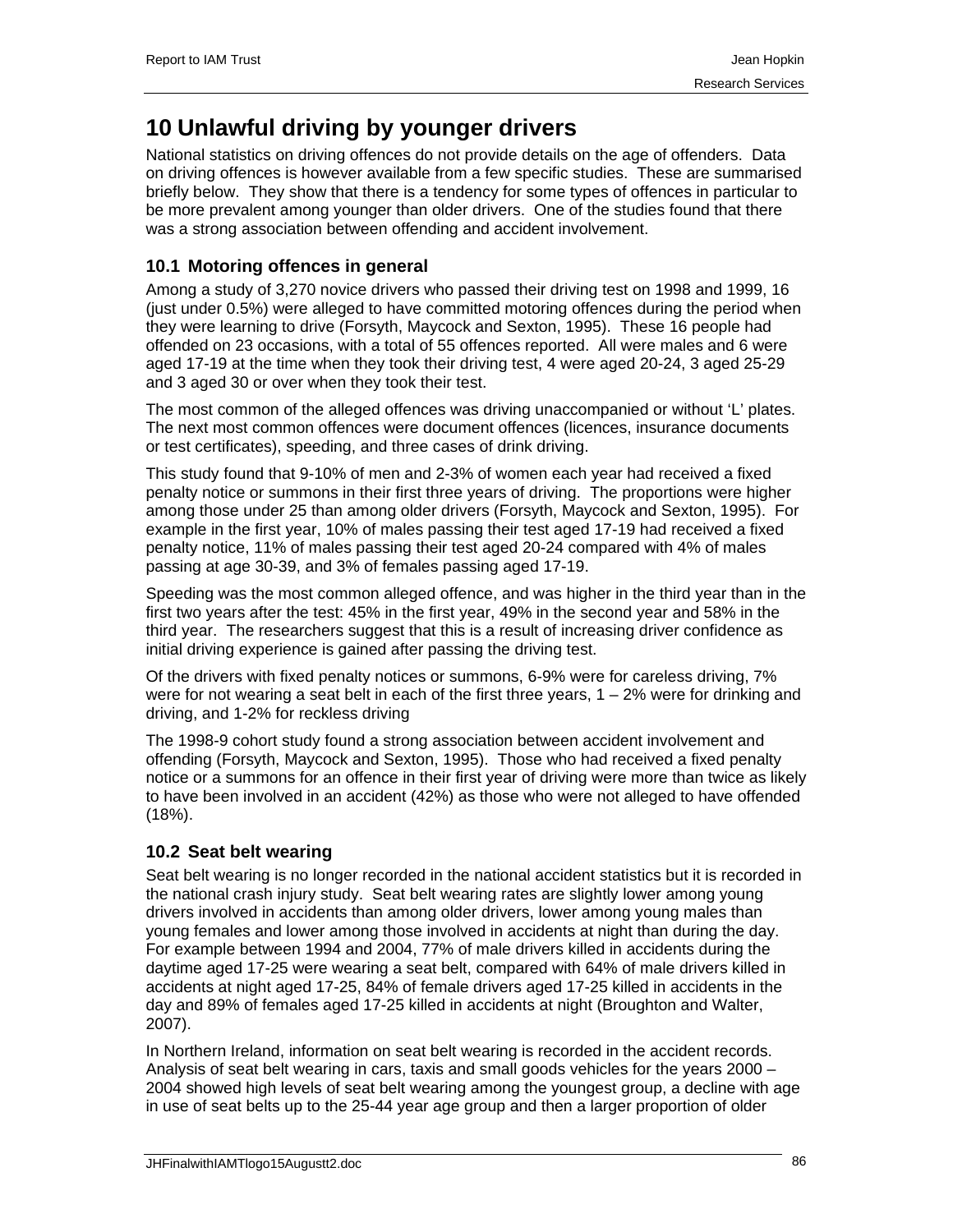people involved in accidents wore seat belts (Police Service Northern Ireland, 2006). Among casualties for whom seat belt use was known, 10% of 16-24 year olds were not using a seat belt compared with 12% of 25-44 year olds and 4% of those aged 65 and over.

## **10.3 Drinking and driving**

A survey of drinking and driving behaviour in England and Wales in 2002 found that during a one year period, 54% of men aged 16-29 had driven after drinking, compared with 30% of females in this age group. Men aged 16-29 were the most likely to report that they had driven while over the limit: 26% admit to doing so compared with 7% if women aged 16-29. By comparison 17% of males aged 30-59 and 7% of females in this age group had driven while over the limit in the previous year (Brasnett, 2004).

The accident statistics for Great Britain show that 25% of drivers of cars and other motor vehicles aged 16-19 who were killed in road accidents in 2005 were over the legal blood alcohol limit, compared with 33% of those aged 20-29 and 30-39, and 13% of those aged 40 or over (Allen, 2007).

Of the car drivers in Great Britain who were involved in injury accidents in 2006 the proportion who failed a breath test was higher among young drivers and higher among men than women (Allen, 2007) (see Figure 63).



**Figure 63 Car drivers in injury accidents in Great Britain in 2006: % who failed breath test** 

## **10.4 Unlicensed driving**

A survey of unlicensed driving for the Department of Transport found that unlicensed drivers tend to be younger, and are more likely to be males. The average age of unlicensed drivers involved in road accidents was found to be 28, compared with 38 for licensed drivers (Knox et al 2003). Unlicensed male drivers aged 17-29 were estimated to have an accident risk of between 3.25 and 11.6 times greater per hour driven than for all drivers (the risk for all male drivers aged 17-29 was estimated at 3 times greater than for all drivers, per hour driven). This study estimated that there are 476,000 unlicensed drivers on the roads, driving between 0.2% and 0.6% of the 620 million hours driven each month in Great Britain – i.e. up to 3.7 million hours per month.

## **10.5 Uninsured driving**

Research for the Department for Transport on uninsured driving found that uninsured drivers are typically young males living in urban areas. Almost 60% of males convicted of uninsured driving are under 25 and almost half of these are under the age of 20 (Greenaway 2004). This study estimated, on the basis of a range of evidence, that 1 in 20 motorists drive without insurance.

Source: Allen, 2007.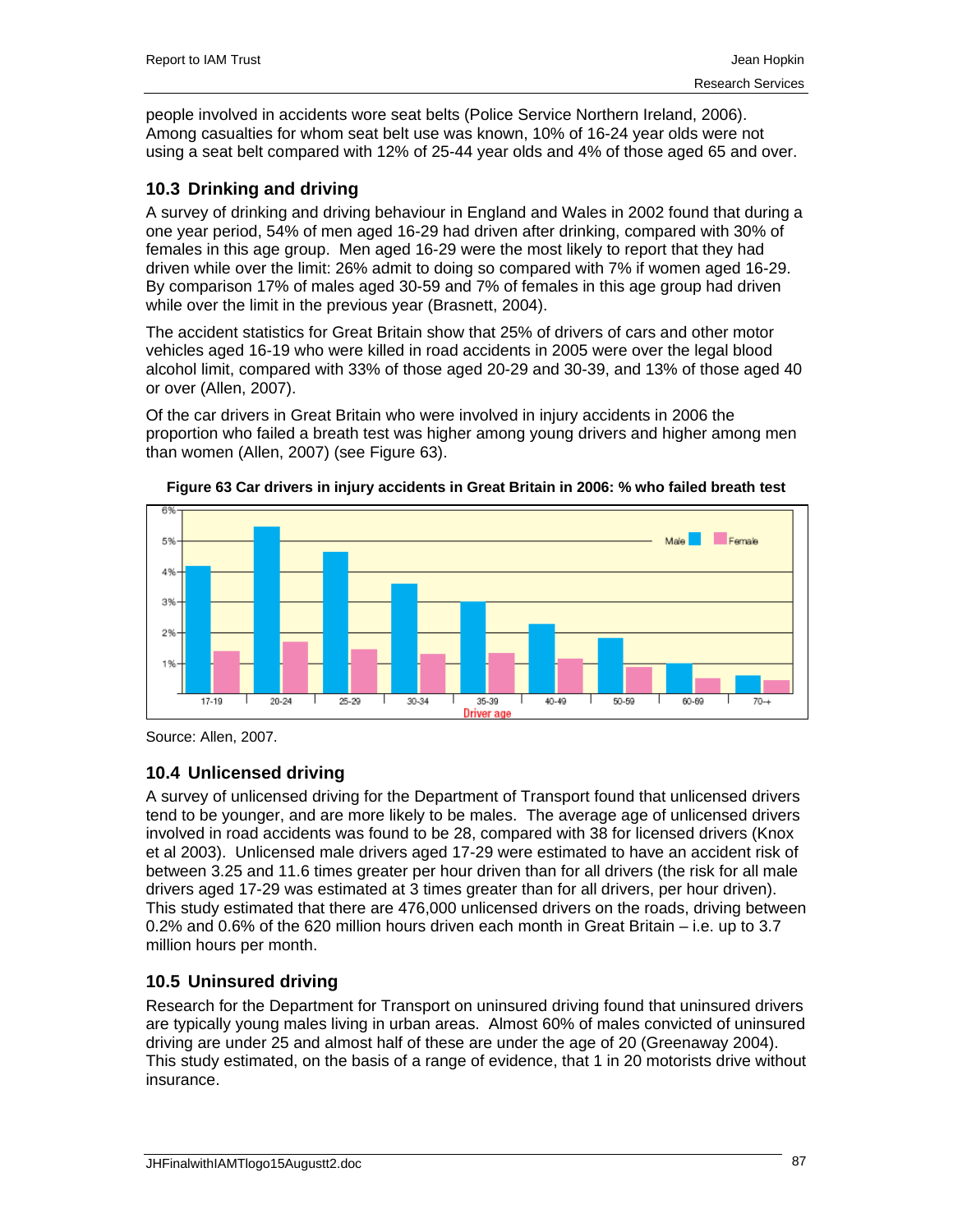# **11 Summary and conclusions**

Age, experience and gender are important factors affecting how people drive and their involvement in road accidents.

Drivers under 25 are involved in a disproportionately large number of road accidents when compared with the proportion of drivers who are over 25. The youngest drivers are even more at risk. The riskiest time for all new drivers is the first year after passing the driving test. The number of young drivers involved in accidents falls with each year of age as they gain in both maturity and experience.

The number of car drivers involved in accidents per licence holder is twice as high for young men as for young women. This difference is only partly accounted for by the higher mileage driven by young men.

When young car drivers are involved in accidents, there are a number of ways in which the accident circumstances tend to differ from those where older drivers are involved. These include:

- Older cars with less Euro NCAP-rated crash protection
- Three or more casualties in the car
- Accidents at night and at weekends
- Driving on wet roads in fine weather, or in rain, fog or mist
- Minor roads in rural areas with a 60 mph speed limit
- Single vehicle accidents with no other road users involved
- On bends, particularly on rural roads
- Skidding, and in some cases then overturning
- Leaving the road, and in many cases hitting a roadside object or entering a ditch

These circumstances indicate, as other research summarised in this report has shown, that accident involvement of young drivers is associated with a combination of different types of factor which all play a part:

- Inexperience and poor judgement in more difficult driving conditions (poor weather, poor visibility, minor rural roads)
- Inadequate control of the car (single vehicle accidents, skidding, overturning, leaving the road)
- Lifestyle factors (social driving particularly at night and at weekends, when factors such as alcohol and peer pressure affect where and how young people drive)
- Economic factors which result in young drivers being more likely to have cheaper older cars which offer them less protection from injury than newer cars would do.

This combination of factors suggests that a range of countermeasures are needed to address the issue and to improve the safety record of young drivers on Britain's roads, and suggests that a targeted approach is more appropriate than restrictions on all young drivers. The results of this study indicate that improvements in the safety record can be brought about through measures aimed at young drivers themselves, by improving the road environment and through improvements in vehicle safety.

Measures aimed at young drivers could include: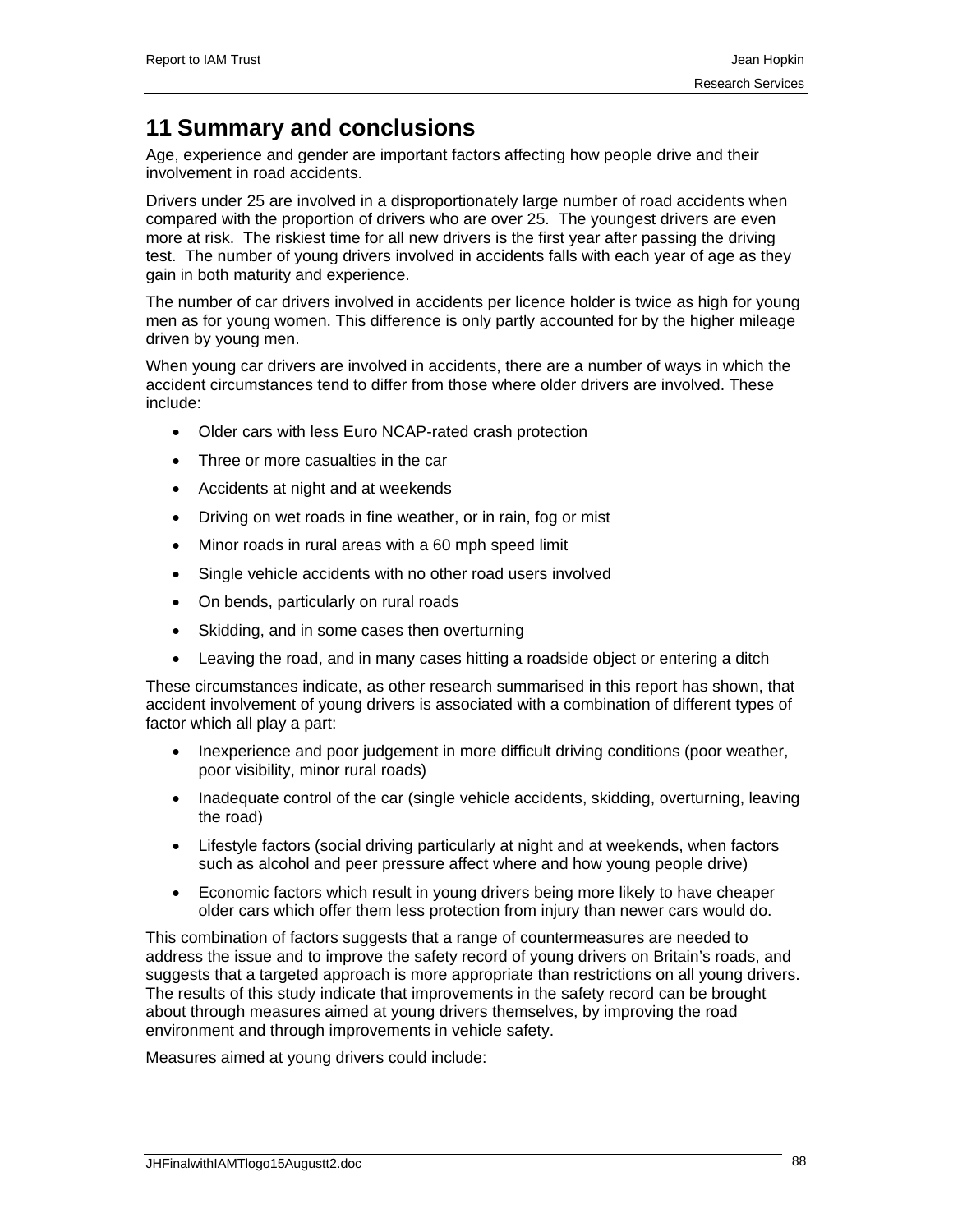- Including road safety education at the core of the school curriculum so that young people develop an awareness of the risks and responsibilities of using the roads as drivers, riders and as passengers
- More training and accompanied practice in using rural roads and driving in a wider range of conditions, including at night, in poor visibility and poor weather, helping learners to better adapt their driving behaviour to suit the conditions before taking the driving test
- More training in factors leading to loss of control of the vehicle, how to anticipate these situations and how to avoid them
- Insurance companies recognising that accompanied driving practice before taking the test does not pose undue risk, and reducing premiums for young learner drivers using the family car accordingly
- Guiding parents on helping their children to become safer drivers through supervising additional driving practice, and providing information to parents on how to do this most effectively
- Targeting the minority of young and inexperienced (mostly) male drivers exhibiting more dangerous driving behaviour through education, training and enforcement
- Greater emphasis on training and improvement after passing the formal driving test

Improvements in the road environment which would have particular benefits for young drivers include features such as skid resistant surfaces, providing wider safety margins at the roadside by removing roadside objects, and other measures to provide greater protection so that roads are more forgiving when an accident happens.

Improvements in vehicle safety with the introduction of modern safety features in new vehicles such as Electronic Stability Control, and the gradual improvement over time in the crashworthiness of older vehicles as the safer designs percolate down to young drivers, will also bring about improvements for young drivers.

Young drivers do become safer drivers as they gain in maturity and experience. The challenge is to find ways of ensuring that they are safer as they start their driving careers, at the time when they pass their driving test.

It is hoped that the analysis presented in this report, and the summary of other research which puts the results in context, will provide the basis for developing recommendations for improving the safety record of young drivers on Britain's roads.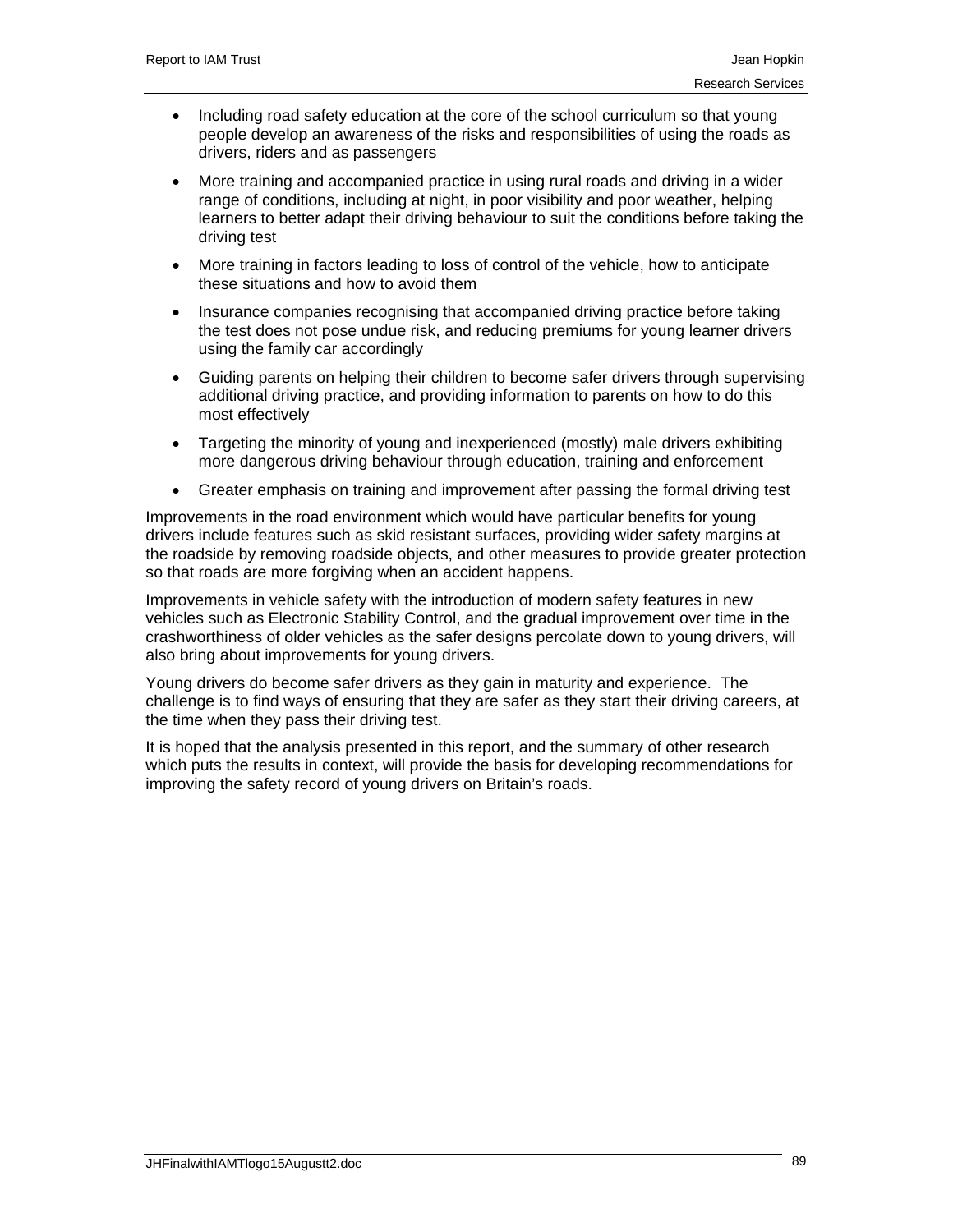# **12 References**

Allen, P 2007. Drinking and Driving. In Road Casualties Great Britain 2006. Department for Transport, Scottish Executive and National Assembly for Wales, The Stationery Office, London.

Brasnett, L 2004. Drink driving prevalence and attitudes in England and Wales 2002. Home Office Research and Development Statistics Directorate Findings 258, London.

Broughton, J 1988. The variation in car drivers' accident risk with age. Research Report 135, Transport Research Laboratory, Crowthorne.

Broughton, J and Walter L 2007. Trends in fatal car accidents: analysis of CCIS data. TRL Published Project Report PPR172, Transport Research Laboratory, Crowthorne.

Clarke, D, P Ward and W Truman, 2002. Novice drivers' accident mechanisms: sequences and countermeasures. Behavioural research in road safety, Proceedings of 11<sup>th</sup> Seminar, Department of Transport, London.

Clarke, D D, Ward P, Truman W and Bartle C 2002. Sequential case study of police accident files involving young drivers, motorcycles, or work related accidents. Behavioural research in road safety, Proceedings of  $12<sup>th</sup>$  Seminar, Department for Transport, London.

Clarke, DD Ward, P, Truman W and Bartle C 2007. Fatal vehicle occupant collisions: an in depth study. Road Safety Research Report 75, Department for Transport, London.

Department for Transport 2001. Forecasting older driver accidents and casualties. Road Safety Research Report 23.

Emmerson K 2008. Learning to drive: the evidence. Road Safety Research Report 87. Department for Transport, London.

Forsyth E, Maycock G and Sexton B 1995. Cohort study of learner and novice drivers: Part 3, accidents, offences and driving experience in the first three years of driving. Project Report 111, Transport Research Laboratory, Crowthorne.

Fuller, R 2007. Young drivers: attitudes, behaviour and motivations. Presentation to Steering to Safety Project, Cooperation and Working Together, October 2007.

Greenaway, D, 2004, Uninsured driving in the United Kingdom. A report to the Secretary of State for Transport, Department of Transport, London.

Gregersen N P, Berg H-Y, Engström I, Nolén S, Nyberg A and Rimmo P-A 2000. Sixteen years age limit for learner drivers in Sweden – an evaluation of safety effects. Accident Analysis and Prevention 32, 1, January 2000 pp25-35.

Knox, D, Turner B, Silcock D, Beuret K and Metha J, 2003. Research into unlicensed driving Final Report. Road Safety Research Report 48, Department for Transport, London.

IAM Trust 2008. Motoring Facts.

Maycock G and Forsyth E 1997. Cohort study of learner and novice drivers. Part 4: Novice driver accidents in relation to methods of learning to drive, performance in the driving test and self assessed driving ability and behaviour. TRL Report 275, Transport Research Laboratory, Crowthorne.

Maycock, G 2002a. Novice drivers and the driving test. TRL Report 527, Transport Research Laboratory, Crowthorne.

Maycock G 2002b. Estimating the effects of age and experience on accident liability using STATS19 data. Behavioural research in road safety, Proceedings of 12<sup>th</sup> Seminar, Department for Transport, London.

OECD 2006. Young drivers: the road to safety. OECD with ECMT.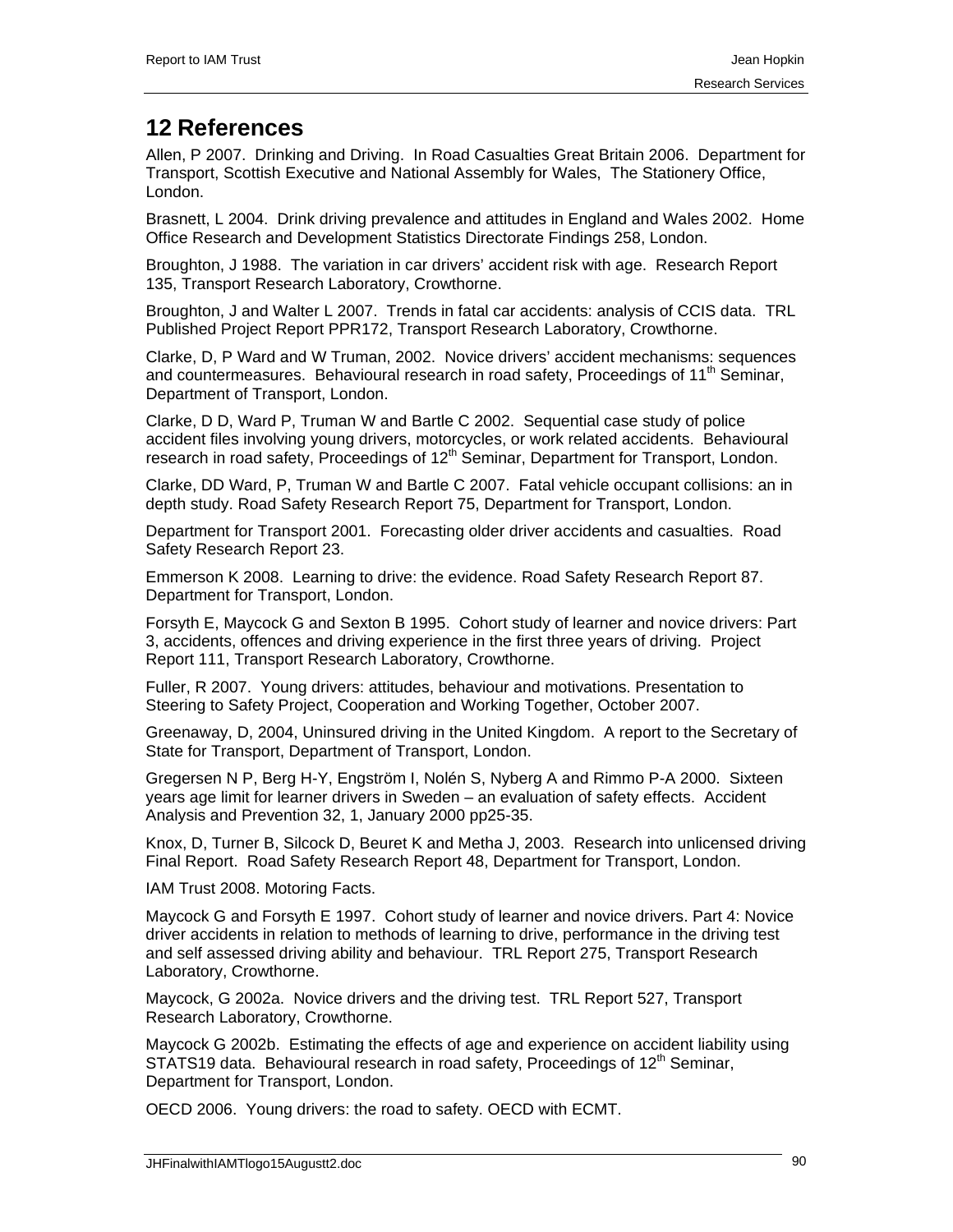Preusser, D. F., Ferguson, S. A. and Williams, A. F. (1998) The effect of teenaged passengers on the fatal crash risk of teenaged drivers. Accident Analysis and Prevention, 30(2), 217–222

Police Service Northern Ireland 2006. An analysis of seat belt wearing in Northern Ireland 2000-2004. Research Series Report No 2, PSNI Central Statistics Unit, Lisnasharragh.

Stradling S G and Meadows M, 2000. Young driver attitudes. Proceedings of the DETR Novice Driver Conference, Bristol, June 2000.

VicRoads 2005. Young driver safety and graduated licensing: discussion paper.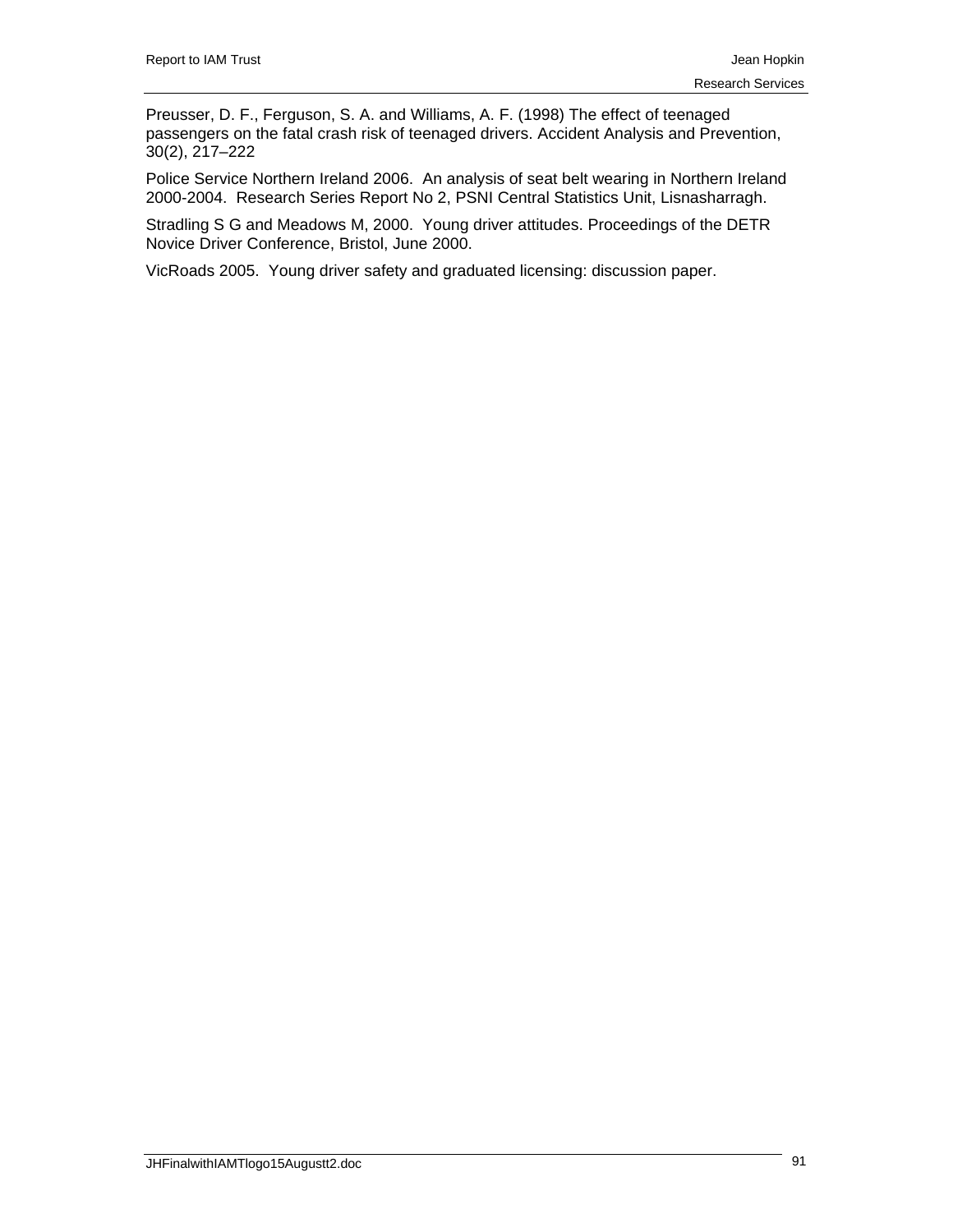# **13 Acknowledgements**

The assistance of the Department for Transport Accident Statistics Branch, for providing a copy of the accident records for analysis, is gratefully acknowledged.

Thanks are due to Bert Morris (Bert Morris Consultancy Services) who managed the project on behalf of the IAM Motoring Trust. Also to Dr Kit Mitchell, an expert on mobility and disability among older people, for reviewing the methodology used for estimating the average number of years of driving among older drivers, and for providing data on licence holding among older drivers.

The Company of Designers, Basingstoke, prepared some of the graphs, including most of those in Sections 4 to 7.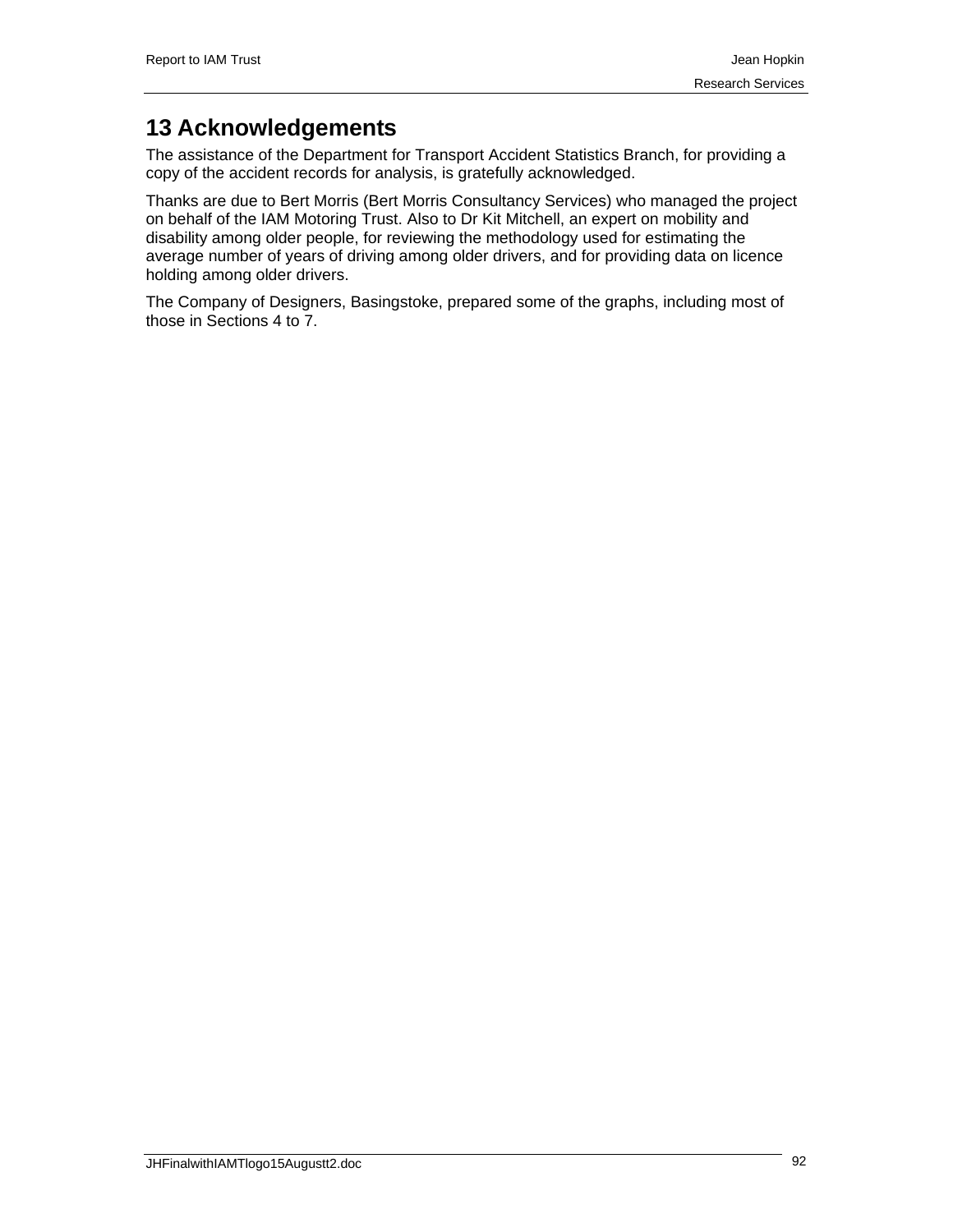# **14 Annex 1**

# **Factors used to calculate accidents per year of age**

## **14.1 Young drivers**

The data from the 1998-9 cohort study of learner drivers was used to calculate the age at which 17-19 year olds begin to drive (Maycock 2002a) (see Table 85) . This was the most recent publicly available data on the age at which drivers learn to drive.

|        |     |          |      | Years since passing driving test |      |           |
|--------|-----|----------|------|----------------------------------|------|-----------|
| Gender | Age | < 1 year |      | 1-2 years 2-3 years 3-4 years    |      | 4-5 years |
| Male   | 17  | 100      |      |                                  |      |           |
|        | 18  | 61.9     | 38.1 |                                  |      |           |
|        | 19  | 15.1     | 53.8 | 31.1                             |      |           |
|        | 20  | 7.1      | 17.8 | 49.2                             | 25.9 |           |
|        | 21  | 5.6      | 9.5  | 17.1                             | 42.3 | 25.5      |
|        | 22  | 4.4      | 6.8  | 7.7                              | 14.3 | 41.8      |
|        | 23  | 3.9      | 3.9  | 7.5                              | 7    | 14.4      |
|        | 24  | 2.8      | 3.5  | 6.5                              | 5.6  | 8.2       |
| Female | 17  | 100      |      |                                  |      |           |
|        | 18  | 74.5     | 25.5 |                                  |      |           |
|        | 19  | 18.9     | 57.9 | 23.2                             |      |           |
|        | 20  | 12.2     | 18   | 50.6                             | 19.2 |           |
|        | 21  | 5.7      | 9.2  | 20.4                             | 46   | 18.8      |
|        | 22  | 4.3      | 9.2  | 8.4                              | 18.6 | 40.8      |
|        | 23  | 2.8      | 5.9  | 7.4                              | 8.8  | 13.8      |
|        | 24  | 2.1      | 6.1  | 4.6                              | 7.5  | 7.5       |

#### **Table 85 Drivers in the 1998-9 cohort study: age and gender by number of years since passing driving test**

Source: Maycock 2002a Table 2a.

For 17 year olds, 100% of the drivers have less than a year's experience and this was taken as a starting factor of 100. Then for each subsequent year group, it was assumed that the number of drivers with more than a year's experience was equal to the total number of drivers in the previous age group. This was calculated within each age group on the basis that the percentage of these experienced drivers was 100% less the percentage of drivers with less than a year's experience.

This methodology allows the increase in the number of drivers over each of the 17 - 24 year age groups to be calculated, and thus a percentage breakdown to be calculated. The results showed that among 17-19 year old drivers, 46% of male and 49.5% of female drivers were 19 years old. This information can be used to estimate the average number of driving years within this age group for males and females.

For the 20 - 24 year olds, whilst there was an increase in drivers for each year, the variation between the years was much smaller, from 18% to 22%. This suggests that dividing this age group by 5 is accurate enough to calculate accidents per year of age.

In the 17-19 year group, the average for all drivers is based on weighting the factors for males and females according to the proportion of drivers aged 17-20 who were males and females in 2005, and then adding the two weighted factors together<sup>3</sup>.

JHFinalwithIAMTlogo15Augustt2.doc 93

-

 $3$  Note that published statistics on driving licence holding in the National Travel Survey are for the 17-20 age group, rather than the 17-19 group, which is used for the accident analysis in this report.